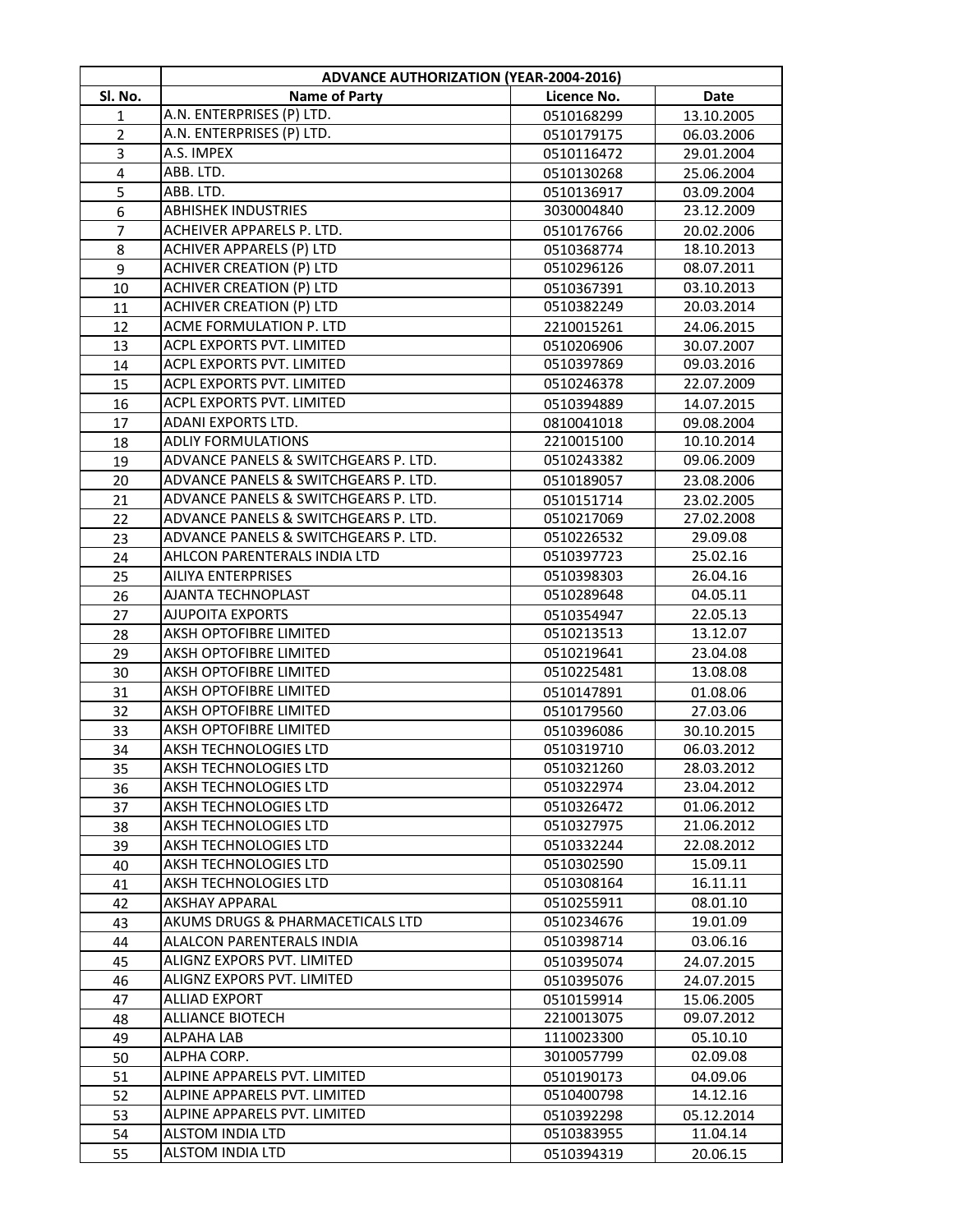| SI. No.  | Name of Party                                  | Licence No.              | Date                   |
|----------|------------------------------------------------|--------------------------|------------------------|
| 56       | <b>ALSTOM INDIA LTD</b>                        | 0510397779               | 01.03.16               |
| 57       | <b>AMBADI ENTERPRISES</b>                      | 0510154329               | 29.03.2005             |
| 58       | <b>ANAND ANDERSON</b>                          | 0510189644               | 29.08.2006             |
| 59       | <b>ANAND ANDERSON</b>                          | 0510189644               | 29.08.06               |
| 60       | <b>ANAND ANDERSON</b>                          | 0510162338               | 19.07.2005             |
| 61       | ANAND INTERNATIONAL                            | 0510115066               |                        |
| 62       | ANAND INTERNATIONAL                            | 0510164278               | 12.08.2005             |
| 63       | ANAND MARCHANDISING CORPORATION                | 0510395886               | 13.10.2015             |
| 64       | ANAND MARCHANDISING CORPORATION                | 0510381767               | 13.03.14               |
| 65       | ANAND MARCHANDISING CORPORATION                | 0510368410               | 15.10.13               |
| 66       | ANAND MARCHANDISING CORPORATION                | 0510394464               | 08.06.15               |
| 67       | ANAND MARCHANDISING CORPORATION                | 0510394905               | 16.07.2015             |
| 68       | ANAND MARCHANDISING CORPORATION                | 0510395814               | 06.10.2015             |
| 69       | ANAND MARCHANDISING CORPORATION                | 0510395814               | 06.10.2015             |
| 70       | ANAND MARCHANDISING CORPORATION                | 0510397146               | 30.12.15               |
| 71       | ANAND MARCHANDISING CORPORATION                | 0510397519               | 08.02.16               |
| 72       | ANAND MARCHANDISING CORPORATION                | 05101224505              | 28.07.08               |
| 73       | ANCALIMA LIFESCIENCES LIMITED                  | 3310030165               | 05.01.2015             |
| 74       | ANDRITZ HYDRO (P) LTD                          | 0510287936               | 11.04.11               |
| 75       | ANDRITZ HYDRO (P) LTD                          | 0510250545               | 08.10.09               |
| 76       | ANDRITZ HYDRO (P) LTD                          | 0510266791               | 24.06.10               |
| 77       | ANDRITZ HYDRO (P) LTD                          | 0510396606               | 14.12.2015             |
| 78       | ANDRITZ HYDRO (P) LTD                          | 0510284704               | 01.03.2011             |
| 79       | <b>ANFILCO LTD</b>                             | 0510191559               | 212.09.06              |
| 80       | <b>ANISH (INDIA) EXPORTS</b>                   | 0510400220               | 21.10.16               |
| 81       | ANISH (INDIA) EXPORTS                          | 0510395096               | 28.07.2015             |
| 82       | ANISH (INDIA) EXPORTS                          | 0510395164               | 04.08.2015             |
| 83       | ANISH INDIA EXPORTS                            | 0510398205               | 13.04.16               |
| 84       | <b>ANISH INDIA EXPORTS</b>                     | 0510398356               | 03.05.16               |
| 85       | <b>ANISH INDIA EXPORTS</b>                     | 0510400668               | 08.12.16               |
| 86       | ANJANI TECHNOPLAST                             | 0510246894               | 29.07.09               |
| 87       | ANJANI TECHNOPLAST                             | 0510275875               | 28.10.10               |
| 88       | <b>ANJANI TECHNOPLAST</b>                      | 0510280922               | 18.05.11               |
| 89       | ANKHUA EXPORTS (P) LTD                         | 0510232715               | 16.12.08               |
| 90       | ANKHUA EXPORTS (P) LTD                         | 0510388677               | 13.06.14               |
| 91       | <b>ANKHUA EXPORTS (P) LTD</b>                  | 0510395133               | 30.07.2015             |
| 92       | ANTAIG AGENCIES INTERNATIONAL                  | 0510399745               | 16.09.6                |
| 93       | APOLLO INTL LTD                                | 0510397926               | 14.03.16               |
| 94       | <b>APOLLO INTL LTD</b>                         | 0510397935               | 15.03.16               |
| 95       | ARCH PHARMA LABS LTD.                          | 0510211499               | 02.11.07               |
| 96<br>97 | ARCH PHARMA LABS LTD.<br>ARCH PHARMA LABS LTD. | 0510184631               | 15.06.06               |
|          | ARCH PHARMA LABS LTD.                          | 0510184737               | 16.06.06               |
| 98<br>99 | ARCH PHARMA LABS LTD.                          | 0510191394               | 21.09.06               |
| 100      | <b>ASEA BROWN</b>                              | 0510195050               | 27.11.06<br>07.06.2204 |
| 101      | <b>ASEAN ENTERPRISES</b>                       | 0510127978<br>0510178342 | 08.03.06               |
| 102      | ASEAN ENTERPRISES                              | 0510215298               | 22.01.08               |
| 103      | ASHA LIGHTING LTD                              | 2210006959               | 10.08.07               |
| 104      | ASHA LIGHTING LTD                              | 2210007000               | 27.08.08               |
| 105      | ASHPRIYA IMPEX                                 | 031263036                | 27.04.10               |
| 106      | ASIATIC DURGS & PHARMACEUTICALS LTD            | 0510399816               | 22.09.16               |
| 107      | ASIATIC DURGS & PHARMACEUTICALS LTD            | 0510399239               | 27.07.16               |
| 108      | ASIATIC DURGS & PHARMACEUTICALS LTD            | 0510399240               | 27.07.16               |
| 109      | ASIATIC DURGS & PHARMACEUTICALS LTD            | 0510399241               | 27.07.16               |
| 110      | ASIATIC DURGS & PHARMACEUTICALS LTD            | 0510399242               | 27.07.16               |
| 111      | ASSOCIATED BIOTECH LTD                         | 2210015117               | 10.11.2014             |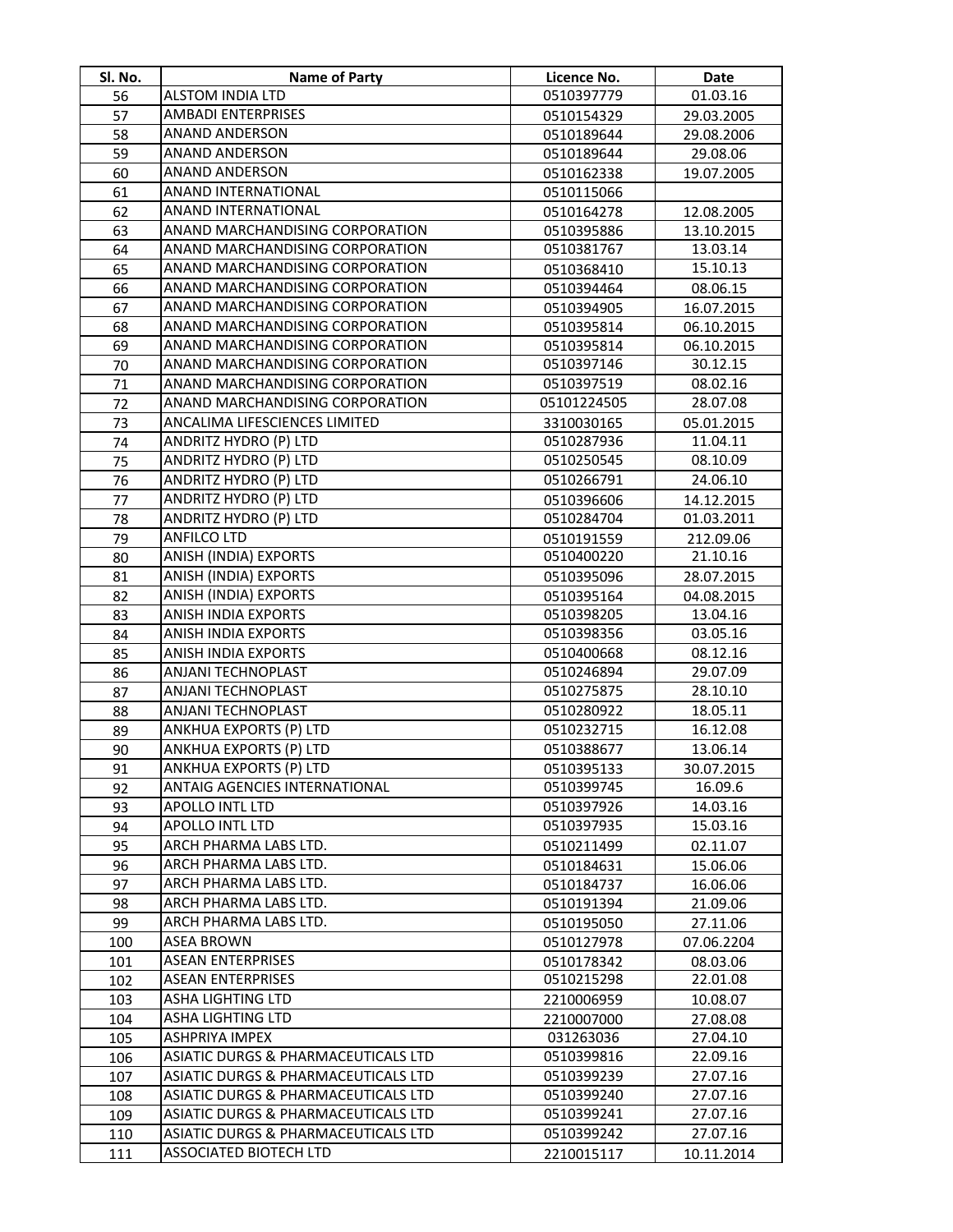| Sl. No. | <b>Name of Party</b>            | Licence No. | <b>Date</b> |
|---------|---------------------------------|-------------|-------------|
| 112     | ASTRA LIGHTING LTD              | 2210003403  | 21.06.2004  |
| 113     | ASTRA LIGHTING LTD              | 2210006194  | 09.11.06    |
| 114     | ASTRA LIGHTING LTD              | 2210006755  | 29.05.07    |
| 115     | ASTRA LIGHTING LTD.             | 2210005544  | 16.06.06    |
| 116     | ASTRA LIGHTING LTD.             | 2210005730  | 04.07.06    |
| 117     | ASTRA LIGHTING LTD.             | 2210006047  | 26.09.06    |
| 118     | AURA CREATIONS PVT. LTD         | 0510378027  | 03.02.14    |
| 119     | <b>AUTOMETERS ENERGITEC LTD</b> | 0510399734  | 16.09.16    |
| 120     | <b>AVAL FASHION HOUSE</b>       | 0510364117  | 02.09.13    |
| 121     | <b>AVID APPAREL</b>             | 0510397248  | 08.01.16    |
| 122     | <b>AVLIGHT AUTONATION</b>       | 0510219663  | 04.04.08    |
| 123     | <b>AVLIGHT AUTONATION</b>       | 0510198061  | 18.01.07    |
| 124     | <b>AVLIGHT AUTONATION</b>       | 0510200250  | 01.03.07    |
| 125     | B&R BRASS COLLECTIONS P. LTD    | 0510330480  | 24.07.2012  |
| 126     | B.L. INTERNATIONAL PVT. LTD     | 0510393097  | 05.02.2015  |
| 127     | <b>BADITAAL EXPORTS</b>         | 0610038351  | 05.04.16    |
| 128     | <b>BALCO PHARMA</b>             | 0510209491  | 26.09.08    |
| 129     | <b>BALLOONS</b>                 | 0510142491  | 05.11.2004  |
| 130     | <b>BALLOONS</b>                 | 0510187909  | 01.08.06    |
| 131     | <b>BARFLEX POLYFILMS</b>        | 0510183935  | 02.06.06    |
| 132     | <b>BARTEC INDIA PVT. LTD</b>    | 0510310995  | 13.11.13    |
| 133     | <b>BASANT EXPORTS</b>           | 0510381327  | 10.03.14    |
| 134     | BASANT WEAR IND. P LTD.         | 0210064886  | 26.05.2004  |
| 135     | <b>BASF INDIA LTD</b>           | 0310805699  | 24.06.16    |
| 136     | <b>BATS APPARELS</b>            | 0310332645  | 01.06.2005  |
| 137     | <b>BATS APPARELS</b>            | 031336118   | 27.06.2005  |
| 138     | <b>BELCO PHARMA</b>             | 0510138743  | 23.09.2004  |
| 139     | <b>BELCO PHARMA</b>             | 0510151780  | 24.02.2005  |
| 140     | <b>BELCO PHARMA</b>             | 0510159817  | 14.06.2005  |
| 141     | <b>BELCO PHARMA</b>             | 0510160425  | 23.06.2005  |
| 142     | <b>BELCO PHARMA</b>             | 0510160496  | 23.06.2005  |
| 143     | <b>BELCO PHARMA</b>             | 0510172379  | 19.12.05    |
| 144     | <b>BELCO PHARMA</b>             | 0510173473  | 02.01.06    |
| 145     | <b>BELCO PHARMA</b>             | 0510174687  | 19.01.06    |
| 146     | <b>BELCO PHARMA</b>             | 0510178527  | 10.03.06    |
| 147     | <b>BELCO PHARMA</b>             | 0510191868  | 28.09.06    |
| 148     | <b>BELCO PHARMA</b>             | 0510194094  | 10.11.06    |
| 149     | <b>BELCO PHARMA</b>             | 0510197571  | 10.01.07    |
| 150     | <b>BELCO PHARMA</b>             | 0510197573  | 10.01.07    |
| 151     | <b>BELCO PHARMA</b>             | 0510201378  | 21.03.07    |
| 152     | <b>BELCO PHARMA</b>             | 0510201379  | 21.03.07    |
| 153     | <b>BELCO PHARMA</b>             | 0510202237  | 09.04.07    |
| 154     | <b>BELCO PHARMA</b>             | 0510202238  | 09.04.07    |
| 155     | <b>BELCO PHARMA</b>             | 0510202927  | 25.04.07    |
| 156     | <b>BELCO PHARMA</b>             | 0510205377  | 26.06.07    |
| 157     | <b>BELCO PHARMA</b>             | 0510209185  | 18.09.07    |
| 158     | <b>BELCO PHARMA</b>             | 0510212095  | 15.11.07    |
| 159     | <b>BELCO PHARMA</b>             | 0510221205  | 29.05.08    |
| 160     | <b>BELCO PHARMA</b>             | 0510221207  | 29.05.08    |
| 161     | <b>BELCO PHARMA</b>             | 0510221210  | 29.05.08    |
| 162     | <b>BELCO PHARMA</b>             | 0510233532  | 30.12.08    |
| 163     | <b>BELCO PHARMA</b>             | 0510241948  | 21.05.09    |
| 164     | <b>BELCO PHARMA</b>             | 0510256645  | 20.01.10    |
| 165     | <b>BELCO PHARMA</b>             | 0510256647  | 20.01.10    |
| 166     | <b>BELCO PHARMA</b>             | 0510256650  | 20.01.10    |
| 167     | <b>BELCO PHARMA</b>             | 0510265549  | 07.06.10    |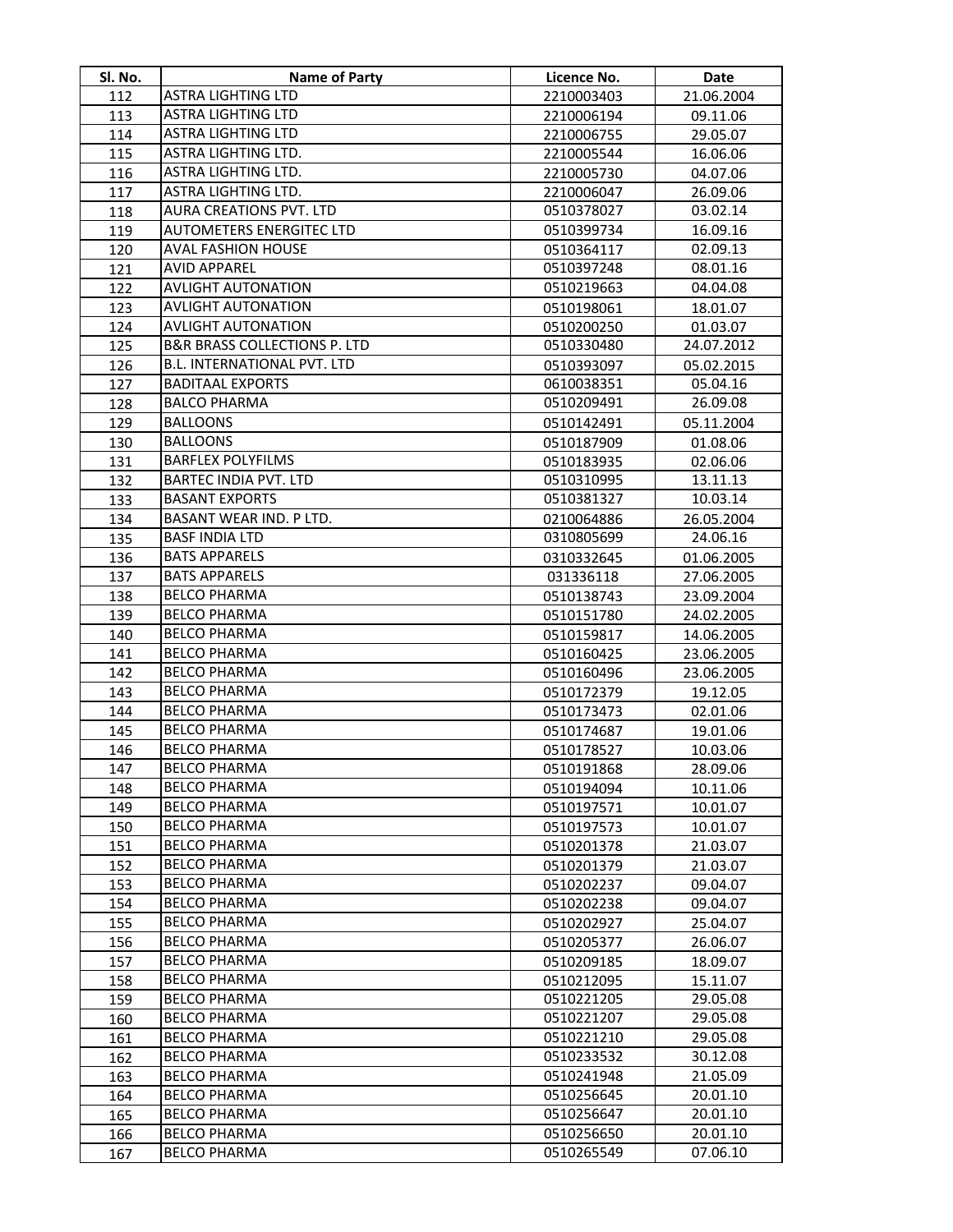| Sl. No.    | <b>Name of Party</b>                               | Licence No.              | Date                 |
|------------|----------------------------------------------------|--------------------------|----------------------|
| 168        | <b>BELCO PHARMA</b>                                | 0510269732               | 05.08.10             |
| 169        | <b>BELCO PHARMA</b>                                | 0510275475               | 22.10.10             |
| 170        | <b>BELCO PHARMA</b>                                | 0510275480               | 04.03.10             |
| 171        | <b>BELCO PHARMA</b>                                | 0510286088               | 15.03.2011           |
| 172        | <b>BELCO PHARMA</b>                                | 0510340079               | 05.12.2012           |
| 173        | <b>BELCO PHARMA</b>                                | 0510356094               | 04.06.13             |
| 174        | <b>BELCO PHARMA</b>                                | 0510356097               | 04.06.13             |
| 175        | <b>BELCO PHARMA</b>                                | 0510357316               | 01.10.13             |
| 176        | <b>BELCO PHARMA</b>                                | 0510367313               | 01.10.13             |
| 177        | <b>BELCO PHARMA</b>                                | 0510368770               | 18.10.13             |
| 178        | <b>BELCO PHARMA</b>                                | 0510371284               | 19.11.13             |
| 179        | <b>BELCO PHARMA</b>                                | 0510371289               | 19.11.13             |
| 180        | <b>BELCO PHARMA</b>                                | 0510373968               | 19.12.13             |
| 181        | <b>BELCO PHARMA</b>                                | 051037947                | 14.02.14             |
| 182        | <b>BELCO PHARMA</b>                                | 0510381658               | 12.03.14             |
| 183        | <b>BELCO PHARMA</b>                                | 0510381658               | 12.03.14             |
| 184        | <b>BELCO PHARMA</b>                                | 0510389526               | 09.07.14             |
| 185        | <b>BELCO PHARMA</b>                                | 0510389527               | 09.07.14             |
| 186        | <b>BELCO PHARMA</b>                                | 0510389528               | 09.07.14             |
| 187        | <b>BELCO PHARMA</b>                                | 0510389530               | 09.07.14             |
| 188        | <b>BELCO PHARMA</b>                                | 0510389531               | 09.07.14             |
| 189        | <b>BELCO PHARMA</b>                                | 0510389532               | 09.07.14             |
| 190        | <b>BELCO PHARMA</b>                                | 0510390823               | 28.08.14             |
| 191        | <b>BELCO PHARMA</b>                                | 0510391620               | 17.10.14             |
| 192        | <b>BELCO PHARMA</b>                                | 0510391872               | 07.11.14             |
| 193        | <b>BELCO PHARMA</b>                                | 0510391891               | 07.11.14             |
| 194        | <b>BELCO PHARMA</b>                                | 0510392068               | 19.11.14             |
| 195        | <b>BELCO PHARMA</b>                                | 0510392069               | 19.11.14             |
| 196        | <b>BELCO PHARMA</b>                                | 0510392070               | 19.11.14             |
| 197        | <b>BELCO PHARMA</b>                                | 0510392090               | 20.11.14             |
| 198        | <b>BELCO PHARMA</b>                                | 0510392560               | 23.12.2014           |
| 199        | <b>BELCO PHARMA</b>                                | 0510392561               | 23.12.2014           |
| 200        | <b>BELCO PHARMA</b>                                | 0510393654               | 19.03.15             |
| 201        | <b>BELCO PHARMA</b>                                | 0510393655               | 19.03.15             |
| 202        | <b>BELCO PHARMA</b>                                | 0510393656               | 19.03.15             |
| 203        | <b>BELCO PHARMA</b>                                | 0510395286               | 12.08.2015           |
| 204        | <b>BELCO PHARMA</b>                                | 0510395684               | 21.09.2015           |
| 205        | <b>BELCO PHARMA</b>                                | 0510396205               | 03.11.2015           |
| 206        | <b>BELCO PHARMA</b>                                | 0510396417               | 24.11.2015           |
| 207        | <b>BELCO PHARMA</b>                                | 0510396776               | 21.12.15             |
| 208        | <b>BELCO PHARMA</b>                                | 0510398393               | 05.05.16             |
| 209        | <b>BELCO PHARMA</b>                                | 0510399245               | 27.07.16             |
| 210        | <b>BELCO PHARMA</b>                                | 0510399558               | 24.08.16             |
| 211        | <b>BELCO PHARMA</b>                                | 0510399559               | 24.08.16             |
| 212        | <b>BELCO PHARMA</b>                                | 0510399717               | 15.09.16             |
| 213        | <b>BELCO PHARMA</b>                                | 0510400140               | 19.10.6              |
| 214        | <b>BELCO PHARMA</b>                                | 0510400596               | 02.12.16             |
| 215        | <b>BELCO PHARMA</b>                                | 0510400643               | 07.12.16             |
| 216        | <b>BELCO PHARMA</b>                                | 2210013952               | 19.06.13             |
| 217        | <b>BELCO PHARMA</b>                                | 0510209298               | 21.06.07             |
| 218        | <b>BELCO PHARMA</b><br><b>BHAGWAN SINGH TONDON</b> | 0510209491               | 26.09.07             |
| 219        | <b>BHAGWAN SINGH TONDON</b>                        | 0510181484               | 26.04.06             |
| 220        | <b>BHARAT HEAVY ELEC. LTD</b>                      | 0510195599<br>6110000472 | 04.12.06<br>15.07.11 |
| 221<br>222 | BIOMED HEALTHCARE PRODUCTS (I) LTD                 | 6130000110               | 14.10.08             |
| 223        | BIOMED HEALTHCARE PRODUCTS (I) LTD                 | 0510165689               | 02.09.2005           |
|            |                                                    |                          |                      |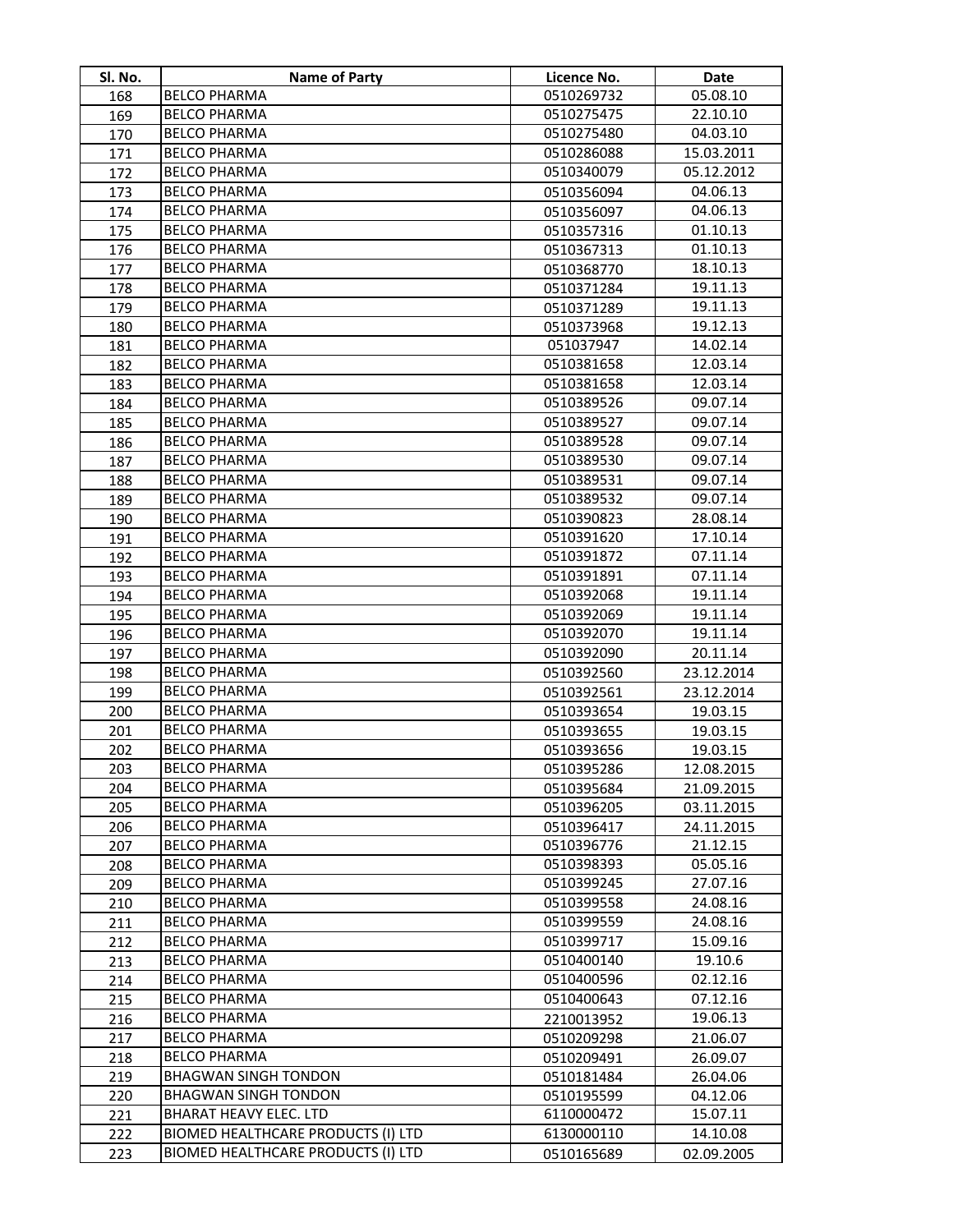| SI. No.    | <b>Name of Party</b>                               | Licence No.              | <b>Date</b>              |
|------------|----------------------------------------------------|--------------------------|--------------------------|
| 224        | BIOMED HEALTHCARE PRODUCTS (I) LTD                 | 0510324240               | 08.05.2012               |
| 225        | BIOMED HEALTHCARE PRODUCTS (I) LTD                 | 0510331498               | 07.08.2012               |
| 226        | BIOMED HEALTHCARE PRODUCTS (I) LTD                 | 0510395519               | 03.09.2015               |
| 227        | <b>BLISS ANAND</b>                                 | 0510377954               | 31.01.14                 |
| 228        | <b>BMT CORPORAT ION</b>                            | 3010057006               | 07.07.08                 |
| 229        | <b>BORG WARNER EMSSSIONS</b>                       | 0510398563               | 19.05.16                 |
| 230        | BOTIL OIL TOOLS INDIA PVT LTD                      | 0510293271               | 14.06.11                 |
| 231        | BOTIL OIL TOOLS INDIA PVT LTD                      | 0510370386               | 06.11.13                 |
| 232        | BOTIL OIL TOOLS INDIA PVT LTD                      | 0510387698               | 29.05.14                 |
| 233        | BOTIL OIL TOOLS INDIA PVT LTD                      | 0510392098               | 21.11.14                 |
| 234        | BOTIL OIL TOOLS INDIA PVT LTD                      | 0588091766               | 31.07.14                 |
| 235        | BOTIL OIL TOOLS INDIA PVT LTD                      | 0510393722               | 24.03.2015               |
| 236        | BOTIL OIL TOOLS INDIA PVT LTD                      | 0510395247               | 07.08.2015               |
| 237        | <b>BOUTIQUE INTERNATIONAL</b>                      | 0510215081               | 17.01.08                 |
| 238        | <b>BOUTIQUE INTERNATIONAL</b>                      | 0510250426               | 08.10.09                 |
| 239        | <b>BOUTIQUE INTERNATIONAL</b>                      | 0510203625               | 15.05.07                 |
| 240        | BRAWN LABORATORIES LTD.                            | 0510186120               | 07.07.06                 |
| 241        | <b>BRIJ DESIGNS</b>                                | 0510390181               | 07.08.14                 |
| 242        | <b>BRIJ DESIGNS</b>                                | 0510391915               | 11.11.14                 |
| 243        | <b>BRIJ DESIGNS</b>                                | 0510393996               | 27.04.15                 |
| 244        | <b>C&amp;S ELECTICS LTD</b>                        | 0510238393               | 19.03.09                 |
| 245        | <b>C&amp;S ELECTRIC LTD</b>                        | 0510312054               | 21.12.2011               |
| 246        | CACTUS CLOTHING PVT LTD                            | 0510213119               | 06.12.07                 |
| 247        | <b>CAMFIL</b>                                      | 0510375669               | 08.01.14                 |
| 248        | <b>CAMFIL</b>                                      | 051025771                | 17.02.10                 |
| 249        | CARRIER REFRIGERATION P. LTD.                      | 0710044107               | 31.03.06                 |
| 250        | CARRIER REFRIGERATION P. LTD.                      | 0710047187               | 05.09.06                 |
| 251        | CARRIER REFRIGERATION P. LTD.                      | 0710047188               | 05.09.06                 |
| 252        | CARRIER REFRIGERATION P. LTD.                      | 0710041808               | 02.12.2005               |
| 253        | CARRIER REFRIGERATION P. LTD.                      | 0710041809               | 02.12.2005               |
| 254        | <b>CARTTON OVERSEAS</b>                            | 0510146568               | 23.12.2004               |
| 255        | <b>CDIL</b>                                        | 0210005258               | 17.02.06                 |
| 256        | <b>CDIL</b>                                        | 0510230162               | 31.10.08                 |
| 257        | <b>CDIL</b>                                        | 2210005283               | 28.02.06                 |
| 258        | <b>CDIL</b>                                        | 2210005409               | 12.04.06                 |
| 259        | CDIL                                               | 2210005980               | 11.09.06                 |
| 260        | <b>CDIL</b>                                        | 2210005995               | 14.09.06                 |
| 261        | <b>CDIL</b>                                        | 2210008134               | 06.09.08                 |
| 262        | <b>CDIL</b>                                        | 2210008226               | 07.10.2008               |
| 263        | <b>CDIL</b>                                        | 2210008575               | 13.01.09                 |
| 264        | <b>CDIL</b>                                        | 2210004674               | 18.07.2005               |
| 265        | <b>CDIL</b>                                        | 2210004797               | 25.08.2005               |
| 266        | <b>CDIL</b>                                        | 2210002825               | 13.01.2004               |
| 267        | <b>CDIL</b>                                        | 2210003064               | 15.03.2004               |
| 268        | <b>CDIL</b>                                        | 2210003437               | 02.07.2004               |
| 269        | <b>CDIL</b>                                        | 2210004392               | 21.03.2005               |
| 270        | <b>CDIL</b>                                        | 2210007204               | 31.10.07                 |
| 271        | CECIL PHARMACEUTICALS                              | 1810003284               | 18.11.10                 |
| 272        | <b>CENTURY OVERSEAS</b>                            | 0510196614               | 21.12.06                 |
| 273        | <b>CENTURY OVERSEAS</b>                            | 0510203277               | 04.05.07                 |
| 274        | <b>CENTURY OVERSEAS</b><br><b>CENTURY OVERSEAS</b> | 0510203425               | 08.05.07                 |
| 275        |                                                    | 0510284818               | 01.03.2011               |
| 276        | <b>CENTURY OVERSEAS</b><br><b>CENTURY OVERSEAS</b> | 0510395457<br>0510319244 | 27.08.2015<br>01.03.2012 |
| 277<br>278 | CERAL DRUGS (P) LTD.                               | 0510205379               |                          |
| 279        | <b>CHELSEA MILLS</b>                               | 0510194774               | 26.06.07<br>21.11.06     |
|            |                                                    |                          |                          |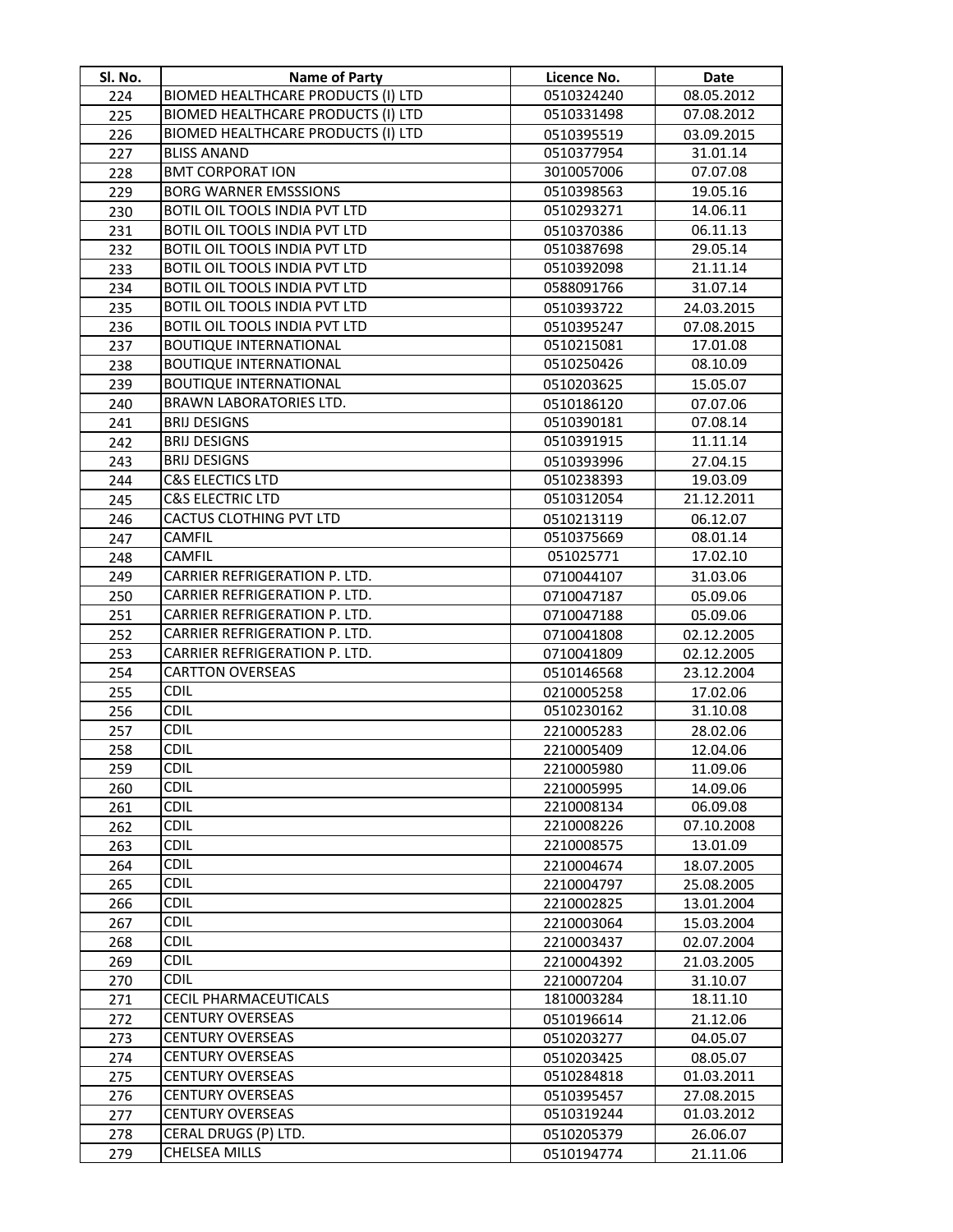| Sl. No.    | <b>Name of Party</b>                               | Licence No.              | Date                     |
|------------|----------------------------------------------------|--------------------------|--------------------------|
| 280        | CHELSEA MILLS                                      | 0510200771               | 12.03.07                 |
| 281        | CHELSEA MILLS                                      | 0510323823               | 02.05.2012               |
| 282        | CHELSEA MILLS                                      | 0510144261               | 30.11.2004               |
| 283        | CHELSEA MILLS LLP                                  | 0'510399803              | 21.09.16                 |
| 284        | CHELSEA MILLS LLP                                  | 0510400196               | 20.10.16                 |
| 285        | <b>CHINTOO CREATIONS</b>                           | 05101156690              | 02.05.2005               |
| 286        | <b>CHINTOO CREATIONS</b>                           | 0510159843               | 14.06.2005               |
| 287        | <b>CHINTOO CREATIONS</b>                           | 0510160877               | 29.06.2005               |
| 288        | <b>CHIROS PHARMA</b>                               | 2210015440               | 09.05.16                 |
| 289        | <b>CHIROS PHARMA</b>                               | 2210015441               | 09.03.16                 |
| 290        | <b>CHIROS PHARMA</b>                               | 2210015443               | 11.05.16                 |
| 291        | <b>CHIROS PHARMA</b>                               | 2210015444               | 11.03.16                 |
| 292        | <b>CHIROS PHARMA</b>                               | 2210015453               | 23.03.16                 |
| 293        | <b>CHIROS PHARMA</b>                               | 2210015455               | 23.03.16                 |
| 294        | <b>CHIROS PHARMA</b>                               | 2210015456               | 23.03.16                 |
| 295        | CHIROS PHARMA                                      | 2210015457               | 23.03.16                 |
| 296        | CHOICE CLOTHING CO.                                | 0510243601               | 12.06.09                 |
| 297        | CHOICE CLOTHING CO.                                | 0510350640               | 03.04.13                 |
| 298        | <b>CLASSIC BINDING INDUSTRIES</b>                  | 0310805612               | 20.06.16                 |
| 299        | CLOUD EXPORTS P. LTD.                              | 0610011262               | 05.10.06                 |
| 300        | <b>CLUTCH AUTO LTD.</b>                            | 0510179672               | 28.03.06                 |
| 301        | CLYDE PUMP INDIA P. LTD                            | 0510327269               | 14.06.2012               |
| 302        | <b>COCOON EXPORTS</b>                              | 051018027                | 04.04.06                 |
| 303        | <b>COCOON EXPORTS</b>                              | 0510257904               | 05.02.10                 |
| 304        | <b>COCOON EXPORTS</b>                              | 0510261167               | 25.03.10                 |
| 305        | <b>COCOON EXPORTS</b>                              | 0510334757               | 14.09.2012               |
| 306        | <b>COCOON EXPORTS</b>                              | 0510373015               | 09.12.13                 |
| 307        | <b>CONCEPT CLOTHING</b>                            | 0510248523               | 28.08.09                 |
| 308        | <b>CONCEPT CLOTHING</b>                            | 0510338651               | 08.11.2012               |
| 309        | <b>CONCEPT CLOTHING</b>                            | 0510342258               | 02.01.13                 |
| 310        | <b>CONCEPT CLOTHING</b>                            | 0510370373               | 06.11.13                 |
| 311        | <b>CONCEPT CLOTHING</b>                            | 0510371162               | 18.11.13                 |
| 312        | <b>CONCEPT CLOTHING</b>                            | 0510374190               | 20.12.13                 |
| 313        | <b>CONCEPT CLOTHING</b>                            | 0510375214               | 02.01.14                 |
| 314        | <b>CONCEPT CLOTHING</b>                            | 0510385248               | 09.04.14                 |
| 315        | <b>CONCEPT CLOTHING</b>                            | 0510389751               | 17.07.14                 |
| 316        | <b>CONCEPT CLOTHING</b>                            | 0510394074               | 01.05.15                 |
| 317        | <b>CONCEPT CLOTHING</b><br><b>CONCEPT CLOTHING</b> | 0510394716               | 25.06.2015               |
| 318        | <b>CONCEPT CLOTHING</b>                            | 0510394717               | 25.06.15                 |
| 319        | CONTEMPORARY CLASSIQUE                             | 0510394726               | 26.06.15                 |
| 320        | CONTINENTAL DEVICE INDIA LTD                       | 0510176302               | 13.02.06                 |
| 321<br>322 | CONTINENTAL DEVICE INDIA LTD                       | 0510133622<br>2210003252 |                          |
| 323        | CONTINENTAL DEVICE INDIA LTD                       |                          | 18.05.2004<br>29.07.2004 |
| 324        | CONTINENTAL DEVICE INDIA LTD                       | 2210003521<br>2210004224 | 21.02.2005               |
| 325        | CONTINENTAL DEVICE INDIA LTD                       | 2210004225               | 21.02.2005               |
| 326        | CONTINENTAL DEVICE INDIA LTD                       | 2210004245               |                          |
| 327        | CONTINENTAL DEVICE INDIA LTD                       | 2210004250               | 21.02.2005<br>28.02.2005 |
| 328        | CONTINENTAL DEVICE INDIA LTD                       | 2210009035               | 29.06.09                 |
| 329        | CONTINENTAL DEVICE INDIA LTD                       | 2210009213               | 27.08.09                 |
| 330        | CONTINENTAL DEVICE INDIA LTD                       | 2210004434               | 26.04.2005               |
| 331        | CONTINENTAL DEVICE INDIA LTD                       | 2210004472               | 05.05.2005               |
| 332        | CONTINENTAL DEVICE INDIA LTD                       | 2210004482               | 10.05.2005               |
| 333        | CONTINENTAL DEVICE INDIA LTD                       | 2210004609               | 23.06.2005               |
| 334        | CONTINENTAL DEVICE INDIA LTD                       | 2210004785               | 17.08.2005               |
| 335        | CONTINENTAL DEVICE INDIA LTD                       | 2210004911               | 04.10.2005               |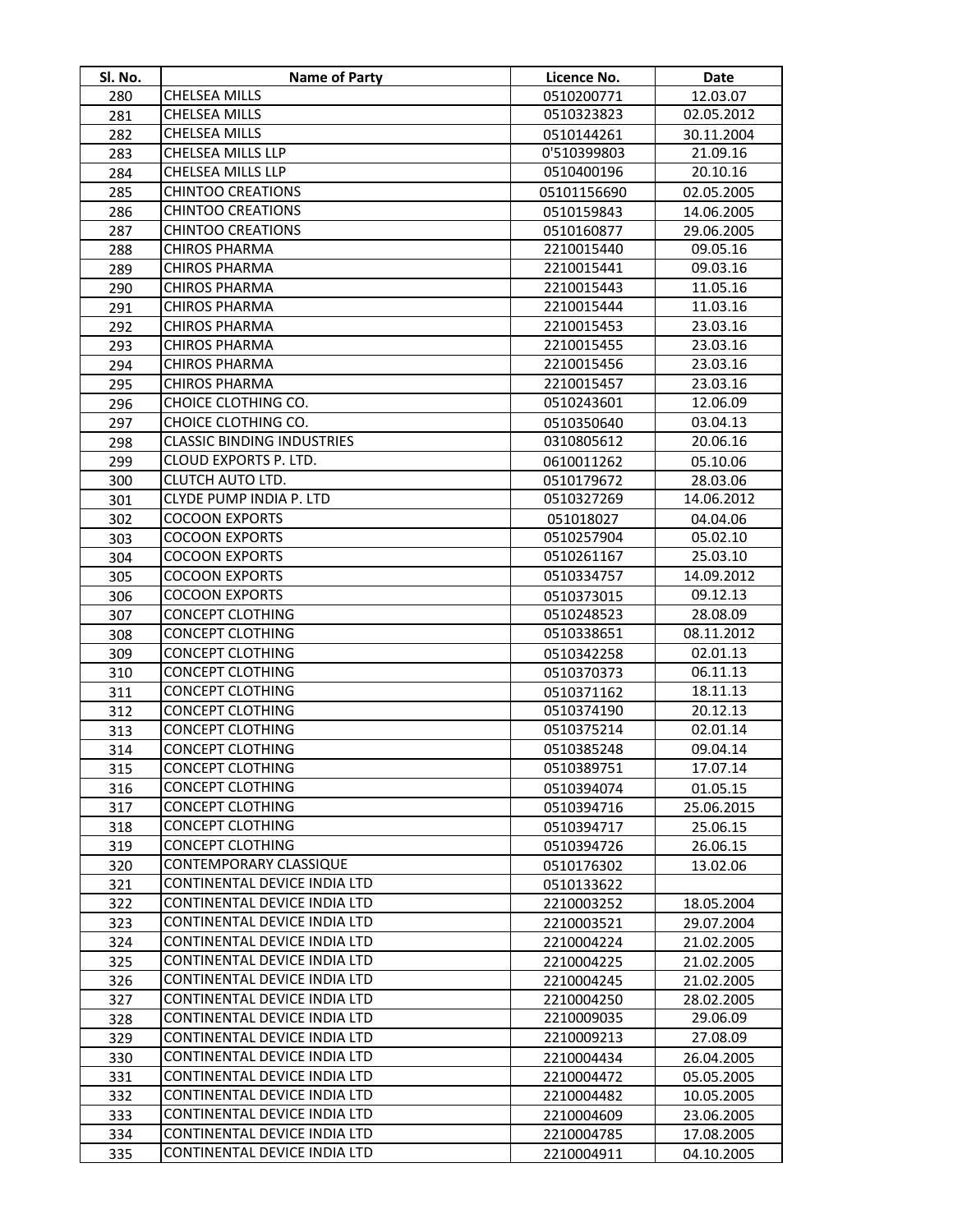| Sl. No.    | <b>Name of Party</b>                           | Licence No.              | Date       |
|------------|------------------------------------------------|--------------------------|------------|
| 336        | CONTINENTAL DEVICE INDIA LTD                   | 2210005040               | 05.12.2005 |
| 337        | CONTINENTAL DEVICE INDIA LTD                   | 2210007822               | 23.05.08   |
| 338        | CONTINENTAL DEVICE INDIA LTD                   | 2210007876               | 16.06.08   |
| 339        | CONTINENTAL DEVICE INDIA LTD                   | 2210009482               | 03.12.10   |
| 340        | CONTINENTAL DEVICE INDIA LTD                   | 2210009626               | 28.01.10   |
| 341        | CONTINENTAL DEVICE INDIA LTD                   | 2210009923               | 28.04.10   |
| 342        | CONTINENTAL DEVICE INDIA LTD                   | 2210010869               | 19.01.2011 |
| 343        | CONTINENTAL DEVICE INDIA LTD                   | 2210011240               | 21.04.11   |
| 344        | CONTINENTAL DEVICE INDIA LTD                   | 2210014404               | 27.11.13   |
| 345        | CONTINENTAL DEVICE INDIA LTD                   | 2210015602               | 30.11.16   |
| 346        | CONTINENTAL DEVICE INDIA LTD                   | 2210015602               | 30.11.16   |
| 347        | CONTINENTAL DEVICE INDIA LTD                   | 2210011492               | 10.06.2012 |
| 348        | CONTINENTAL DEVICE INDIA LTD                   | 2210012893               | 11.05.2012 |
| 349        | CONTINENTAL DEVICE INDIA LTD                   | 2210005610               | 08.06.06   |
| 350        | CONTINENTAL DEVICE INDIA LTD                   | 2210006098               | 04.10.06   |
| 351        | CONTINENTAL DEVICE INDIA LTD                   | 2210006116               | 09.10.06   |
| 352        | CONTINENTAL DEVICE INDIA LTD                   | 2210006159               | 30.10.06   |
| 353        | CONTINENTAL DEVICE INDIA LTD                   | 2210006426               | 24.01.07   |
| 354        | CONTINENTAL DEVICE INDIA LTD                   | 2210006506               | 20.02.07   |
| 355        | CONTINENTAL DEVICE INDIA LTD                   | 2210006656               | 10.04.07   |
| 356        | CONTINENTAL DEVICE INDIA LTD                   | 2210006677               | 18.04.07   |
| 357        | CONTINENTAL DEVICE INDIA LTD                   | 2210006779               | 11.6.07    |
| 358        | CONTINENTAL DEVICE INDIA LTD                   | 2210006858               | 05.07.07   |
| 359        | CONTINENTAL DEVICE INDIA LTD                   | 2210006914               | 26.07.07   |
| 360        | CONTINENTAL DEVICE INDIA LTD                   | 2210006996               | 23.08.07   |
| 361        | CONTINENTAL DEVICE INDIA LTD                   | 2210007084               | 28.09.07   |
| 362        | CONTINENTAL DEVICE INDIA LTD                   | 2210007113               | 08.10.07   |
| 363        | CONTINENTAL DEVICE INDIA LTD                   | 2210007173               | 23.10.07   |
| 364        | CONTINENTAL DEVICE INDIA LTD                   | 2210007223               | 07.11.07   |
| 365        | CONTINENTAL DEVICE INDIA LTD                   | 2210007274               | 30.11.07   |
| 366        | <b>CONTROL &amp; SWITCHGEAR</b>                | 0510230010               | 27.10.08   |
| 367        | CONWEIGHT SYSTEM                               | 0510155688               | 15.04.2005 |
| 368        | COOPER PHARMA LIMITED                          | 0510108165               | 10.11.2003 |
| 369        | COOPER PHARMA LIMITED                          | 0510134445               | 11.08.2004 |
| 370        | COOPER PHARMA LIMITED                          | 0510103637               | 26.09.2003 |
| 371        | <b>COOPER PHARMA LIMITED</b>                   | 0510127433               | 31.05.2004 |
| 372        | <b>COOPER PHARMA LIMITED</b>                   | 0510136610               | 27.08.2004 |
| 373        | COOPER PHARMA LIMITED                          | 0510147985               | 06.01.2005 |
| 374        | <b>COOPER PHARMA LIMITED</b>                   | 0510165808               | 06.09.2005 |
| 375        | <b>COOPER PHARMA LIMITED</b>                   | 0510209263               | 20.09.07   |
| 376        | COOPER PHARMA LIMITED                          | 0510354030               | 14.05.13   |
| 377        | COOPER PHARMA LIMITED                          | 0510396017               | 26.10.2015 |
| 378        | <b>COOPER PHARMA LIMITED</b>                   | 051039967                | 09.09.16   |
| 379        | COOPER PHARMA LIMITED                          | 0510400212               | 21.10.16   |
| 380        | COOPER PHARMA LIMITED                          | 0510400784               | 14.12.16   |
| 381        | <b>COPERION IDEAL</b><br><b>COPERION IDEAL</b> | 0510124924               | 05.05.2004 |
| 382        | CORACURE PHARMA LTD.                           | 0510136434               | 26.08.2004 |
| 383<br>384 | CORAL DRUG PVT LTD                             | 0510206223<br>0510112037 | 18.12.2003 |
| 385        | CORAL DRUG PVT LTD                             | 0510113054               | 29.12.2003 |
| 386        | CORAL DRUG PVT LTD                             | 0510277680               | 23.11.10   |
| 387        | CORAL DRUG PVT LTD                             | 0510229603               | 21.10.08   |
| 388        | CORAL DRUG PVT LTD                             | 0510160355               | 21.06.2005 |
| 389        | CORAL DRUG PVT LTD                             | 0510135613               | 18.08.2004 |
| 390        | CORAL DRUG PVT LTD                             | 0510154992               | 05.04.2005 |
| 391        | CORAL DRUG PVT LTD                             | 0510192299               | 09.10.06   |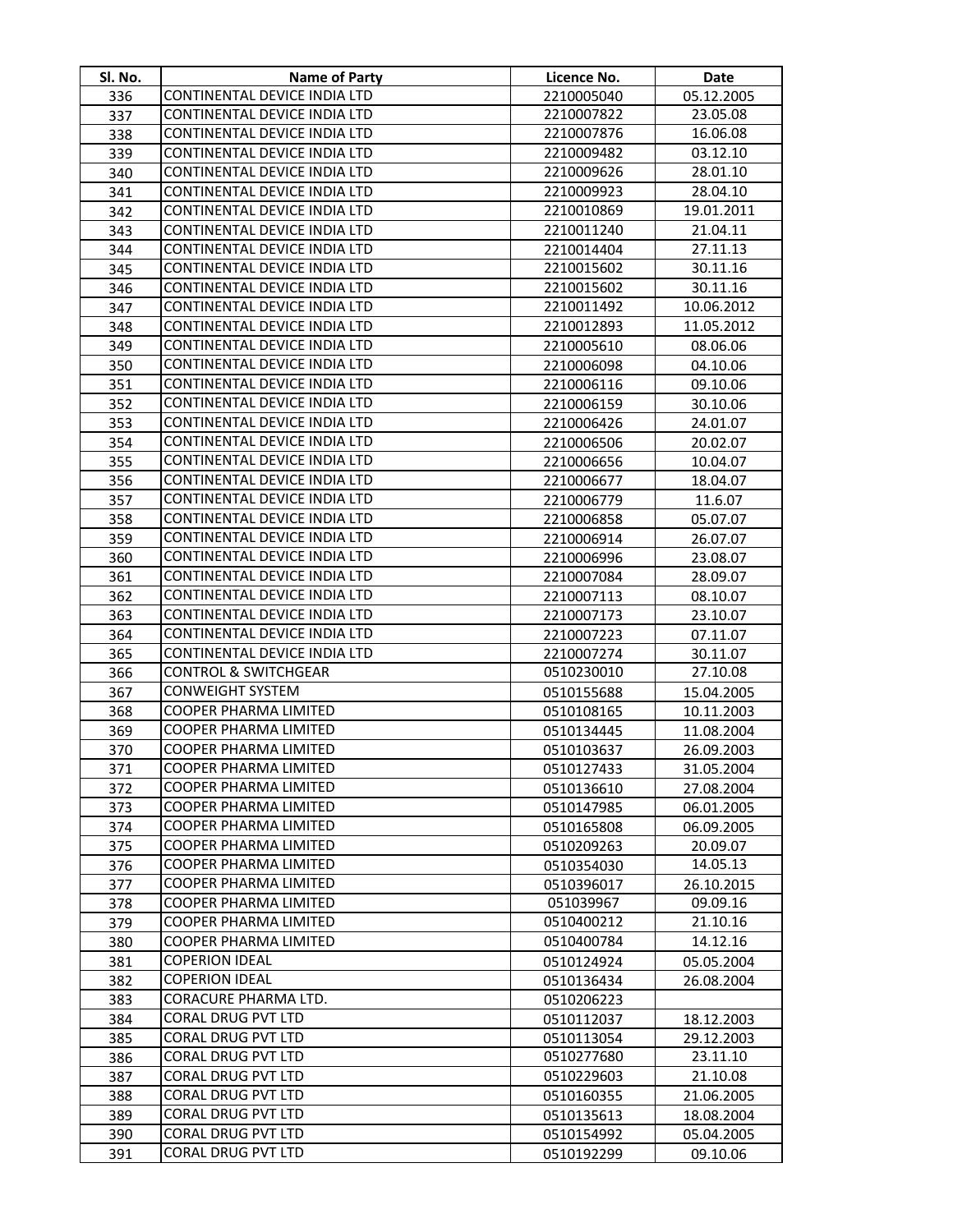| SI. No.    | <b>Name of Party</b>                                  | Licence No.              | <b>Date</b>          |
|------------|-------------------------------------------------------|--------------------------|----------------------|
| 392        | <b>CORAL DRUG PVT LTD</b>                             | 0510195766               | 06.12.06             |
| 393        | COSTER INDIA PACKAGING PVT LTD                        | 0510400266               | 25.10.16             |
| 394        | COSTER INDIA PACKAGING PVT LTD                        | 0510395220               | 05.08.2015           |
| 395        | COSTER INDIA PACKAGING PVT LTD                        | 0510399487               | 17.08.16             |
| 396        | COTTON INDIA P. LTD.                                  | 0510192149               | 05.10.06             |
| 397        | <b>CPS ELECTIC</b>                                    | 0510247341               | 06.08.09             |
| 398        | <b>CRAFTECH</b>                                       | 0510211491               | 02.11.07             |
| 399        | <b>CRAFTECH</b>                                       | 0510116416               | 29.01.2004           |
| 400        | <b>CRAFTECH</b>                                       | 0510158404               | 26.05.2005           |
| 401        | <b>CREATIVE CHAIN</b>                                 | 0310710461               | 26.09.2012           |
| 402        | <b>CREATIVE CHAIN</b>                                 | 0310725123               | 21.02.13             |
| 403        | <b>CREATIVE CHAIN</b>                                 | 0310791777               | 16.12.14             |
| 404        | <b>CREATIVE CHAIN</b>                                 | 0310731272               | 15.04.13             |
| 405        | <b>CREATIVE GARMENTS (DFIA)</b>                       | 0310675814               | 10.01.2012           |
| 406        | <b>CREATIVE HOME</b>                                  | 0510147897               |                      |
| 407        | <b>CREATIVE IDEAS</b>                                 | 0310802563               | 15.02.16             |
| 408        | <b>CREATIVE IDEAS</b>                                 | 0510389383               | 07.07.14             |
| 409        | <b>CREATIVE IDEAS</b>                                 | 0510397178               | 05.01.16             |
| 410        | <b>CURETECH SKINCARE</b>                              | 2210015316               | 24.09.2015           |
| 411        | <b>CURETECH SKINCARE</b>                              | 2210015392               | 23.12.15             |
| 412        | <b>CYNO PHARMACEUTICALS</b>                           | 2210010942               | 02.02.11             |
| 413        | D.B ENG. (P) LTD.                                     | 0510117863               | 1302.2004            |
| 414        | D.B ENG. (P) LTD.                                     | 0510207026               | 01.08.07             |
| 415        | D.B ENG. (P) LTD.                                     | 0510159173               | 06.06.2005           |
| 416        | D.B ENG. (P) LTD.                                     | 0510119378               | 04.03.2004           |
| 417        | <b>D.D INDUSTRIES</b>                                 | 0510166154               | 09.09.2005           |
| 418        | <b>DABUR PHARMA</b>                                   | 0510222000               | 12.06.08             |
| 419        | DALAS BIOTECH LIMITED                                 | 0510136976               | 06.09.2004           |
| 420        | DALAS BIOTECH LIMITED                                 | 0510145457               | 13.12.2004           |
| 421        | DALAS BIOTECH LIMITED                                 | 0510161721               | 08.07.2005           |
| 422        | DALAS BIOTECH LIMITED                                 | 0510393351               | 25.02.2015           |
| 423        | <b>DALAS BIOTECH LIMITED</b>                          | 0510395333               | 18.08.2015           |
| 424        | <b>DALAS BIOTECH LIMITED</b>                          | 0510396034               | 28.10.2015           |
| 425        | DALAS BIOTECH LIMITED                                 | 0510396035               | 28.10.2015           |
| 426        | DALAS BIOTECH LIMITED                                 | 0510382248               | 20.03.14             |
| 427        | DALAS BIOTECH LIMITED                                 | 0510391933               | 11.11.14             |
| 428        | DALAS BIOTECH LIMITED<br><b>DALAS BIOTECH LIMITED</b> | 0510400138               | 18.10.16             |
| 429        | DALAS BIOTECH LIMITED                                 | 0510400275               | 26.11.16             |
| 430<br>431 | DALAS BIOTECH LIMITED                                 | 0510172019<br>0510193641 | 15.12.05<br>03.11.06 |
| 432        | <b>DALAS BIOTECH LIMITED</b>                          | 0510197947               | 16.01.07             |
| 433        | DALAS BIOTECH LIMITED                                 | 0510198387               | 24.01.07             |
| 434        | DALAS BIOTECH LIMITED                                 | 0510203062               | 27.04.07             |
| 435        | DALAS BIOTECH LIMITED                                 | 0510306544               | 24.10.11             |
| 436        | <b>DALAS BIOTECH LIMITED</b>                          | 0510306547               | 24.10.11             |
| 437        | DALAS BIOTECH LIMITED                                 | 0510397465               | 02.02.16             |
| 438        | DALAS BIOTECH LIMITED                                 | 0510397466               | 02.02.16             |
| 439        | DALAS BIOTECH LIMITED                                 | 0510397597               | 15.02.16             |
| 440        | DALAS BIOTECH LIMITED                                 | 0510397598               | 15.02.16             |
| 441        | DE ORGANIC (P) LTD.                                   | 0510110831               | 08.12.2004           |
| 442        | DE ORGANICS P LTD.                                    | 0510097692               | 31.07.2003           |
| 443        | <b>DEEPAK AEROSOL</b>                                 | 051014917                | 19.01.2005           |
| 444        | DEEPAK AEROSOL                                        | 0510150917               | 11.02.2005           |
| 445        | DEEPAK AEROSOL                                        | 0510151512               | 22.02.2005           |
| 446        | DEEPAK AEROSOL                                        | 0510153187               | 15.03.2005           |
| 447        | <b>DEEPAK AEROSOL</b>                                 | 0510157631               | 16.05.2005           |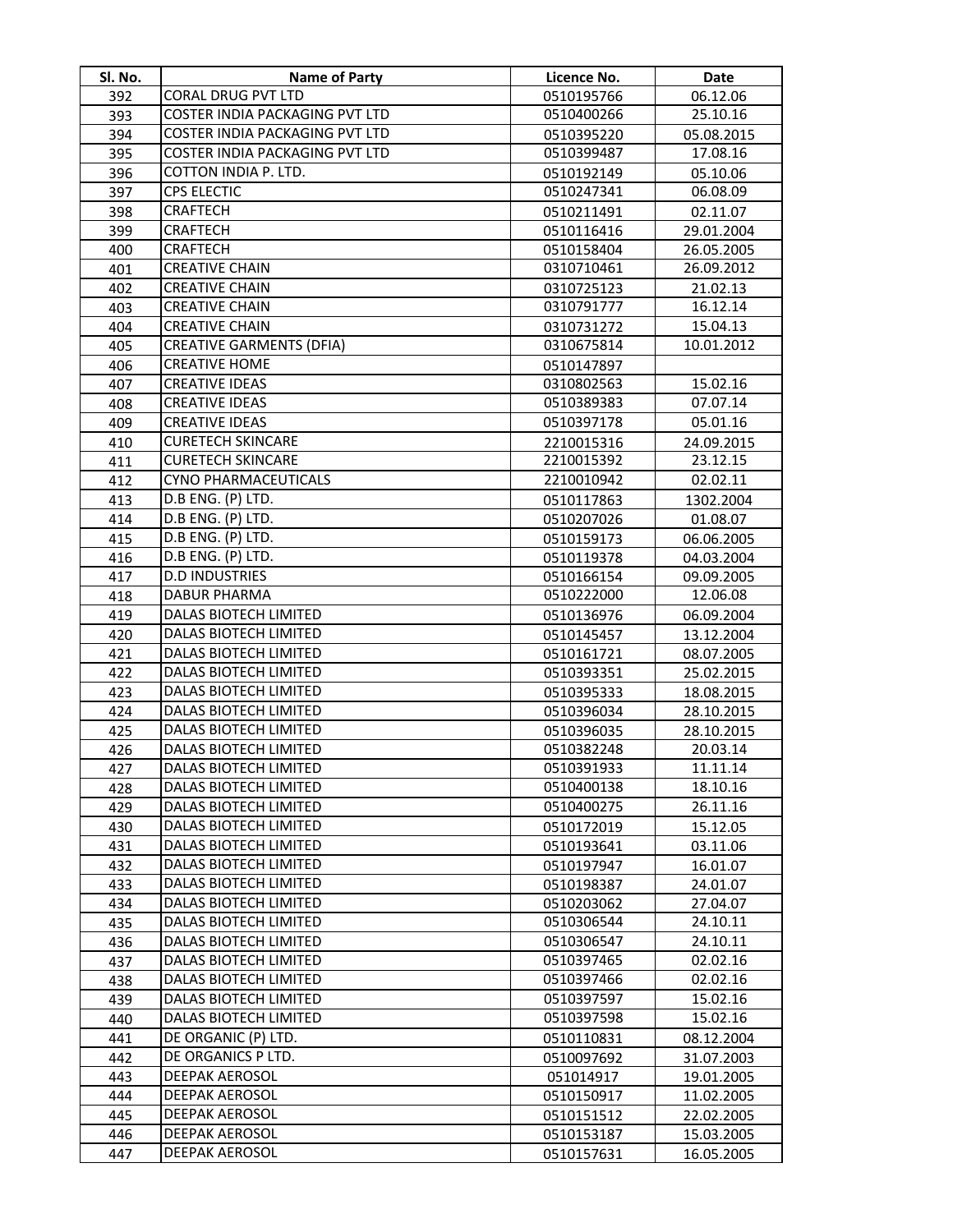| DEEPAK AEROSOL<br>448<br>28.09.2005<br>0510167583<br><b>DEEPAK AEROSOL</b><br>449<br>0510071852<br>DEEPAK AEROSOL<br>450<br>0510113455<br>31.12.2003<br>DEEPAK AEROSOL<br>451<br>0510125121<br>06.05.2004<br><b>DEEPAK AEROSOL</b><br>452<br>0510130889<br>01.07.2004<br>DELPHI AUTOMOTATIVE<br>0510297971<br>10.06.11<br>453<br>DELPHI AUTOMOTATIVE<br>10.05.07<br>0510203829<br>454<br><b>DELTRON LTD</b><br>455<br>2210003437<br>02.07.2004<br><b>DELTRON LTD</b><br>456<br>2210002648<br>03.12.03<br><b>DELTRON LTD</b><br>457<br>02.12.2003<br>2210002649<br><b>DELTRON LTD</b><br>458<br>05.01.2004<br>2210002793<br>459<br><b>DELTRON LTD</b><br>2210002825<br>13.01.2004<br><b>DELTRON LTD</b><br>460<br>17.02.2004<br>2210002954<br><b>DELTRON LTD</b><br>461<br>2210003064<br>15.03.04<br>DELUXE SCIENTIFIC SURGCO PVT LTD<br>462<br>0510394543<br>12.06.15<br>DELUXE SCIENTIFIC SURGCO PVT LTD<br>463<br>0510395801<br>01.10.2015<br>DENSO HARYANA PVT LTD<br>464<br>0510138024<br>16.08.2004<br>DENSO HARYANA PVT LTD<br>465<br>0510144011<br>25.11.2005<br>DENSO HARYANA PVT LTD<br>0510272444<br>09.09.2012<br>466<br>DENSO HARYANA PVT LTD<br>467<br>0510164083<br>10.08.05<br>DENSO HARYANA PVT LTD<br>468<br>0510170799<br>17.11.05<br>DENSO HARYANA PVT LTD<br>0510191995<br>29.09.06<br>469<br>DENSO HARYANA PVT LTD<br>0510191996<br>29.09.06<br>470<br>DENSO HARYANA PVT LTD<br>15.03.07<br>0510201067<br>471<br>DENSO HARYANA PVT LTD<br>06.06.11<br>472<br>0510292671<br>DESIGNED PRODUTS LTD.<br>473<br>20.11.06<br>0510194675<br>DESIGNED PRODUTS LTD.<br>474<br>0510202525<br>16.04.07<br><b>DETAILS</b><br>475<br>0510202956<br>26.04.07<br><b>DEVTARA INDUSTRIES</b><br>11.07.16<br>476<br>0510399045<br>DHANUKA LAB LTD.<br>477<br>0510228845<br>06.10.08<br>DHANUKA LAB LTD.<br>478<br>0510121602<br>23.03.2004<br>DHANUKA LAB LTD.<br>479<br>0510147710<br>04.01.2005<br>DHANUKA LAB LTD.<br>480<br>0510149846<br>28.01.2005<br>DHANUKA LAB LTD.<br>481<br>0510167984<br>04.10.2005<br>DHANUKA LAB LTD.<br>482<br>0510169433<br>24.10.2005<br>483<br>DHANUKA LAB LTD.<br>0510342949<br>10.01.13<br>DHANUKA LAB LTD.<br>25.03.13<br>484<br>0510350083<br>DHANUKA LAB LTD.<br>25.11.13<br>485<br>0510372219<br>DHANUKA LAB LTD.<br>17.12.13<br>0510373692<br>486<br>25.03.14<br>DHANUKA LAB LTD.<br>0510383020<br>487<br>DHANUKA LAB LTD.<br>0510385631<br>12.05.14<br>488<br>DHANUKA LAB LTD.<br>0510385705<br>05.05.14<br>489<br>DHANUKA LAB LTD.<br>0510385706<br>05.05.14<br>490<br>DHANUKA LAB LTD. |
|---------------------------------------------------------------------------------------------------------------------------------------------------------------------------------------------------------------------------------------------------------------------------------------------------------------------------------------------------------------------------------------------------------------------------------------------------------------------------------------------------------------------------------------------------------------------------------------------------------------------------------------------------------------------------------------------------------------------------------------------------------------------------------------------------------------------------------------------------------------------------------------------------------------------------------------------------------------------------------------------------------------------------------------------------------------------------------------------------------------------------------------------------------------------------------------------------------------------------------------------------------------------------------------------------------------------------------------------------------------------------------------------------------------------------------------------------------------------------------------------------------------------------------------------------------------------------------------------------------------------------------------------------------------------------------------------------------------------------------------------------------------------------------------------------------------------------------------------------------------------------------------------------------------------------------------------------------------------------------------------------------------------------------------------------------------------------------------------------------------------------------------------------------------------------------------------------------------------------------------------------------------------------------------------------------------------------------------------------------------------------------------------------------------------------------------------------------------------------------------------------------------------------------------|
|                                                                                                                                                                                                                                                                                                                                                                                                                                                                                                                                                                                                                                                                                                                                                                                                                                                                                                                                                                                                                                                                                                                                                                                                                                                                                                                                                                                                                                                                                                                                                                                                                                                                                                                                                                                                                                                                                                                                                                                                                                                                                                                                                                                                                                                                                                                                                                                                                                                                                                                                       |
|                                                                                                                                                                                                                                                                                                                                                                                                                                                                                                                                                                                                                                                                                                                                                                                                                                                                                                                                                                                                                                                                                                                                                                                                                                                                                                                                                                                                                                                                                                                                                                                                                                                                                                                                                                                                                                                                                                                                                                                                                                                                                                                                                                                                                                                                                                                                                                                                                                                                                                                                       |
|                                                                                                                                                                                                                                                                                                                                                                                                                                                                                                                                                                                                                                                                                                                                                                                                                                                                                                                                                                                                                                                                                                                                                                                                                                                                                                                                                                                                                                                                                                                                                                                                                                                                                                                                                                                                                                                                                                                                                                                                                                                                                                                                                                                                                                                                                                                                                                                                                                                                                                                                       |
|                                                                                                                                                                                                                                                                                                                                                                                                                                                                                                                                                                                                                                                                                                                                                                                                                                                                                                                                                                                                                                                                                                                                                                                                                                                                                                                                                                                                                                                                                                                                                                                                                                                                                                                                                                                                                                                                                                                                                                                                                                                                                                                                                                                                                                                                                                                                                                                                                                                                                                                                       |
|                                                                                                                                                                                                                                                                                                                                                                                                                                                                                                                                                                                                                                                                                                                                                                                                                                                                                                                                                                                                                                                                                                                                                                                                                                                                                                                                                                                                                                                                                                                                                                                                                                                                                                                                                                                                                                                                                                                                                                                                                                                                                                                                                                                                                                                                                                                                                                                                                                                                                                                                       |
|                                                                                                                                                                                                                                                                                                                                                                                                                                                                                                                                                                                                                                                                                                                                                                                                                                                                                                                                                                                                                                                                                                                                                                                                                                                                                                                                                                                                                                                                                                                                                                                                                                                                                                                                                                                                                                                                                                                                                                                                                                                                                                                                                                                                                                                                                                                                                                                                                                                                                                                                       |
|                                                                                                                                                                                                                                                                                                                                                                                                                                                                                                                                                                                                                                                                                                                                                                                                                                                                                                                                                                                                                                                                                                                                                                                                                                                                                                                                                                                                                                                                                                                                                                                                                                                                                                                                                                                                                                                                                                                                                                                                                                                                                                                                                                                                                                                                                                                                                                                                                                                                                                                                       |
|                                                                                                                                                                                                                                                                                                                                                                                                                                                                                                                                                                                                                                                                                                                                                                                                                                                                                                                                                                                                                                                                                                                                                                                                                                                                                                                                                                                                                                                                                                                                                                                                                                                                                                                                                                                                                                                                                                                                                                                                                                                                                                                                                                                                                                                                                                                                                                                                                                                                                                                                       |
|                                                                                                                                                                                                                                                                                                                                                                                                                                                                                                                                                                                                                                                                                                                                                                                                                                                                                                                                                                                                                                                                                                                                                                                                                                                                                                                                                                                                                                                                                                                                                                                                                                                                                                                                                                                                                                                                                                                                                                                                                                                                                                                                                                                                                                                                                                                                                                                                                                                                                                                                       |
|                                                                                                                                                                                                                                                                                                                                                                                                                                                                                                                                                                                                                                                                                                                                                                                                                                                                                                                                                                                                                                                                                                                                                                                                                                                                                                                                                                                                                                                                                                                                                                                                                                                                                                                                                                                                                                                                                                                                                                                                                                                                                                                                                                                                                                                                                                                                                                                                                                                                                                                                       |
|                                                                                                                                                                                                                                                                                                                                                                                                                                                                                                                                                                                                                                                                                                                                                                                                                                                                                                                                                                                                                                                                                                                                                                                                                                                                                                                                                                                                                                                                                                                                                                                                                                                                                                                                                                                                                                                                                                                                                                                                                                                                                                                                                                                                                                                                                                                                                                                                                                                                                                                                       |
|                                                                                                                                                                                                                                                                                                                                                                                                                                                                                                                                                                                                                                                                                                                                                                                                                                                                                                                                                                                                                                                                                                                                                                                                                                                                                                                                                                                                                                                                                                                                                                                                                                                                                                                                                                                                                                                                                                                                                                                                                                                                                                                                                                                                                                                                                                                                                                                                                                                                                                                                       |
|                                                                                                                                                                                                                                                                                                                                                                                                                                                                                                                                                                                                                                                                                                                                                                                                                                                                                                                                                                                                                                                                                                                                                                                                                                                                                                                                                                                                                                                                                                                                                                                                                                                                                                                                                                                                                                                                                                                                                                                                                                                                                                                                                                                                                                                                                                                                                                                                                                                                                                                                       |
|                                                                                                                                                                                                                                                                                                                                                                                                                                                                                                                                                                                                                                                                                                                                                                                                                                                                                                                                                                                                                                                                                                                                                                                                                                                                                                                                                                                                                                                                                                                                                                                                                                                                                                                                                                                                                                                                                                                                                                                                                                                                                                                                                                                                                                                                                                                                                                                                                                                                                                                                       |
|                                                                                                                                                                                                                                                                                                                                                                                                                                                                                                                                                                                                                                                                                                                                                                                                                                                                                                                                                                                                                                                                                                                                                                                                                                                                                                                                                                                                                                                                                                                                                                                                                                                                                                                                                                                                                                                                                                                                                                                                                                                                                                                                                                                                                                                                                                                                                                                                                                                                                                                                       |
|                                                                                                                                                                                                                                                                                                                                                                                                                                                                                                                                                                                                                                                                                                                                                                                                                                                                                                                                                                                                                                                                                                                                                                                                                                                                                                                                                                                                                                                                                                                                                                                                                                                                                                                                                                                                                                                                                                                                                                                                                                                                                                                                                                                                                                                                                                                                                                                                                                                                                                                                       |
|                                                                                                                                                                                                                                                                                                                                                                                                                                                                                                                                                                                                                                                                                                                                                                                                                                                                                                                                                                                                                                                                                                                                                                                                                                                                                                                                                                                                                                                                                                                                                                                                                                                                                                                                                                                                                                                                                                                                                                                                                                                                                                                                                                                                                                                                                                                                                                                                                                                                                                                                       |
|                                                                                                                                                                                                                                                                                                                                                                                                                                                                                                                                                                                                                                                                                                                                                                                                                                                                                                                                                                                                                                                                                                                                                                                                                                                                                                                                                                                                                                                                                                                                                                                                                                                                                                                                                                                                                                                                                                                                                                                                                                                                                                                                                                                                                                                                                                                                                                                                                                                                                                                                       |
|                                                                                                                                                                                                                                                                                                                                                                                                                                                                                                                                                                                                                                                                                                                                                                                                                                                                                                                                                                                                                                                                                                                                                                                                                                                                                                                                                                                                                                                                                                                                                                                                                                                                                                                                                                                                                                                                                                                                                                                                                                                                                                                                                                                                                                                                                                                                                                                                                                                                                                                                       |
|                                                                                                                                                                                                                                                                                                                                                                                                                                                                                                                                                                                                                                                                                                                                                                                                                                                                                                                                                                                                                                                                                                                                                                                                                                                                                                                                                                                                                                                                                                                                                                                                                                                                                                                                                                                                                                                                                                                                                                                                                                                                                                                                                                                                                                                                                                                                                                                                                                                                                                                                       |
|                                                                                                                                                                                                                                                                                                                                                                                                                                                                                                                                                                                                                                                                                                                                                                                                                                                                                                                                                                                                                                                                                                                                                                                                                                                                                                                                                                                                                                                                                                                                                                                                                                                                                                                                                                                                                                                                                                                                                                                                                                                                                                                                                                                                                                                                                                                                                                                                                                                                                                                                       |
|                                                                                                                                                                                                                                                                                                                                                                                                                                                                                                                                                                                                                                                                                                                                                                                                                                                                                                                                                                                                                                                                                                                                                                                                                                                                                                                                                                                                                                                                                                                                                                                                                                                                                                                                                                                                                                                                                                                                                                                                                                                                                                                                                                                                                                                                                                                                                                                                                                                                                                                                       |
|                                                                                                                                                                                                                                                                                                                                                                                                                                                                                                                                                                                                                                                                                                                                                                                                                                                                                                                                                                                                                                                                                                                                                                                                                                                                                                                                                                                                                                                                                                                                                                                                                                                                                                                                                                                                                                                                                                                                                                                                                                                                                                                                                                                                                                                                                                                                                                                                                                                                                                                                       |
|                                                                                                                                                                                                                                                                                                                                                                                                                                                                                                                                                                                                                                                                                                                                                                                                                                                                                                                                                                                                                                                                                                                                                                                                                                                                                                                                                                                                                                                                                                                                                                                                                                                                                                                                                                                                                                                                                                                                                                                                                                                                                                                                                                                                                                                                                                                                                                                                                                                                                                                                       |
|                                                                                                                                                                                                                                                                                                                                                                                                                                                                                                                                                                                                                                                                                                                                                                                                                                                                                                                                                                                                                                                                                                                                                                                                                                                                                                                                                                                                                                                                                                                                                                                                                                                                                                                                                                                                                                                                                                                                                                                                                                                                                                                                                                                                                                                                                                                                                                                                                                                                                                                                       |
|                                                                                                                                                                                                                                                                                                                                                                                                                                                                                                                                                                                                                                                                                                                                                                                                                                                                                                                                                                                                                                                                                                                                                                                                                                                                                                                                                                                                                                                                                                                                                                                                                                                                                                                                                                                                                                                                                                                                                                                                                                                                                                                                                                                                                                                                                                                                                                                                                                                                                                                                       |
|                                                                                                                                                                                                                                                                                                                                                                                                                                                                                                                                                                                                                                                                                                                                                                                                                                                                                                                                                                                                                                                                                                                                                                                                                                                                                                                                                                                                                                                                                                                                                                                                                                                                                                                                                                                                                                                                                                                                                                                                                                                                                                                                                                                                                                                                                                                                                                                                                                                                                                                                       |
|                                                                                                                                                                                                                                                                                                                                                                                                                                                                                                                                                                                                                                                                                                                                                                                                                                                                                                                                                                                                                                                                                                                                                                                                                                                                                                                                                                                                                                                                                                                                                                                                                                                                                                                                                                                                                                                                                                                                                                                                                                                                                                                                                                                                                                                                                                                                                                                                                                                                                                                                       |
|                                                                                                                                                                                                                                                                                                                                                                                                                                                                                                                                                                                                                                                                                                                                                                                                                                                                                                                                                                                                                                                                                                                                                                                                                                                                                                                                                                                                                                                                                                                                                                                                                                                                                                                                                                                                                                                                                                                                                                                                                                                                                                                                                                                                                                                                                                                                                                                                                                                                                                                                       |
|                                                                                                                                                                                                                                                                                                                                                                                                                                                                                                                                                                                                                                                                                                                                                                                                                                                                                                                                                                                                                                                                                                                                                                                                                                                                                                                                                                                                                                                                                                                                                                                                                                                                                                                                                                                                                                                                                                                                                                                                                                                                                                                                                                                                                                                                                                                                                                                                                                                                                                                                       |
|                                                                                                                                                                                                                                                                                                                                                                                                                                                                                                                                                                                                                                                                                                                                                                                                                                                                                                                                                                                                                                                                                                                                                                                                                                                                                                                                                                                                                                                                                                                                                                                                                                                                                                                                                                                                                                                                                                                                                                                                                                                                                                                                                                                                                                                                                                                                                                                                                                                                                                                                       |
|                                                                                                                                                                                                                                                                                                                                                                                                                                                                                                                                                                                                                                                                                                                                                                                                                                                                                                                                                                                                                                                                                                                                                                                                                                                                                                                                                                                                                                                                                                                                                                                                                                                                                                                                                                                                                                                                                                                                                                                                                                                                                                                                                                                                                                                                                                                                                                                                                                                                                                                                       |
|                                                                                                                                                                                                                                                                                                                                                                                                                                                                                                                                                                                                                                                                                                                                                                                                                                                                                                                                                                                                                                                                                                                                                                                                                                                                                                                                                                                                                                                                                                                                                                                                                                                                                                                                                                                                                                                                                                                                                                                                                                                                                                                                                                                                                                                                                                                                                                                                                                                                                                                                       |
|                                                                                                                                                                                                                                                                                                                                                                                                                                                                                                                                                                                                                                                                                                                                                                                                                                                                                                                                                                                                                                                                                                                                                                                                                                                                                                                                                                                                                                                                                                                                                                                                                                                                                                                                                                                                                                                                                                                                                                                                                                                                                                                                                                                                                                                                                                                                                                                                                                                                                                                                       |
|                                                                                                                                                                                                                                                                                                                                                                                                                                                                                                                                                                                                                                                                                                                                                                                                                                                                                                                                                                                                                                                                                                                                                                                                                                                                                                                                                                                                                                                                                                                                                                                                                                                                                                                                                                                                                                                                                                                                                                                                                                                                                                                                                                                                                                                                                                                                                                                                                                                                                                                                       |
|                                                                                                                                                                                                                                                                                                                                                                                                                                                                                                                                                                                                                                                                                                                                                                                                                                                                                                                                                                                                                                                                                                                                                                                                                                                                                                                                                                                                                                                                                                                                                                                                                                                                                                                                                                                                                                                                                                                                                                                                                                                                                                                                                                                                                                                                                                                                                                                                                                                                                                                                       |
|                                                                                                                                                                                                                                                                                                                                                                                                                                                                                                                                                                                                                                                                                                                                                                                                                                                                                                                                                                                                                                                                                                                                                                                                                                                                                                                                                                                                                                                                                                                                                                                                                                                                                                                                                                                                                                                                                                                                                                                                                                                                                                                                                                                                                                                                                                                                                                                                                                                                                                                                       |
|                                                                                                                                                                                                                                                                                                                                                                                                                                                                                                                                                                                                                                                                                                                                                                                                                                                                                                                                                                                                                                                                                                                                                                                                                                                                                                                                                                                                                                                                                                                                                                                                                                                                                                                                                                                                                                                                                                                                                                                                                                                                                                                                                                                                                                                                                                                                                                                                                                                                                                                                       |
|                                                                                                                                                                                                                                                                                                                                                                                                                                                                                                                                                                                                                                                                                                                                                                                                                                                                                                                                                                                                                                                                                                                                                                                                                                                                                                                                                                                                                                                                                                                                                                                                                                                                                                                                                                                                                                                                                                                                                                                                                                                                                                                                                                                                                                                                                                                                                                                                                                                                                                                                       |
|                                                                                                                                                                                                                                                                                                                                                                                                                                                                                                                                                                                                                                                                                                                                                                                                                                                                                                                                                                                                                                                                                                                                                                                                                                                                                                                                                                                                                                                                                                                                                                                                                                                                                                                                                                                                                                                                                                                                                                                                                                                                                                                                                                                                                                                                                                                                                                                                                                                                                                                                       |
|                                                                                                                                                                                                                                                                                                                                                                                                                                                                                                                                                                                                                                                                                                                                                                                                                                                                                                                                                                                                                                                                                                                                                                                                                                                                                                                                                                                                                                                                                                                                                                                                                                                                                                                                                                                                                                                                                                                                                                                                                                                                                                                                                                                                                                                                                                                                                                                                                                                                                                                                       |
|                                                                                                                                                                                                                                                                                                                                                                                                                                                                                                                                                                                                                                                                                                                                                                                                                                                                                                                                                                                                                                                                                                                                                                                                                                                                                                                                                                                                                                                                                                                                                                                                                                                                                                                                                                                                                                                                                                                                                                                                                                                                                                                                                                                                                                                                                                                                                                                                                                                                                                                                       |
|                                                                                                                                                                                                                                                                                                                                                                                                                                                                                                                                                                                                                                                                                                                                                                                                                                                                                                                                                                                                                                                                                                                                                                                                                                                                                                                                                                                                                                                                                                                                                                                                                                                                                                                                                                                                                                                                                                                                                                                                                                                                                                                                                                                                                                                                                                                                                                                                                                                                                                                                       |
| 0510385707<br>05.05.14<br>491<br>DHANUKA LAB LTD.                                                                                                                                                                                                                                                                                                                                                                                                                                                                                                                                                                                                                                                                                                                                                                                                                                                                                                                                                                                                                                                                                                                                                                                                                                                                                                                                                                                                                                                                                                                                                                                                                                                                                                                                                                                                                                                                                                                                                                                                                                                                                                                                                                                                                                                                                                                                                                                                                                                                                     |
| 23.05.14<br>492<br>0510387212                                                                                                                                                                                                                                                                                                                                                                                                                                                                                                                                                                                                                                                                                                                                                                                                                                                                                                                                                                                                                                                                                                                                                                                                                                                                                                                                                                                                                                                                                                                                                                                                                                                                                                                                                                                                                                                                                                                                                                                                                                                                                                                                                                                                                                                                                                                                                                                                                                                                                                         |
| DHANUKA LAB LTD.<br>0510388491<br>09.06.14<br>493                                                                                                                                                                                                                                                                                                                                                                                                                                                                                                                                                                                                                                                                                                                                                                                                                                                                                                                                                                                                                                                                                                                                                                                                                                                                                                                                                                                                                                                                                                                                                                                                                                                                                                                                                                                                                                                                                                                                                                                                                                                                                                                                                                                                                                                                                                                                                                                                                                                                                     |
| DHANUKA LAB LTD.<br>0510388492<br>09.06.14<br>494<br>DHANUKA LAB LTD.<br>0510388965                                                                                                                                                                                                                                                                                                                                                                                                                                                                                                                                                                                                                                                                                                                                                                                                                                                                                                                                                                                                                                                                                                                                                                                                                                                                                                                                                                                                                                                                                                                                                                                                                                                                                                                                                                                                                                                                                                                                                                                                                                                                                                                                                                                                                                                                                                                                                                                                                                                   |
| 20.06.14<br>495<br>DHANUKA LAB LTD.<br>0510389081<br>25.06.14<br>496                                                                                                                                                                                                                                                                                                                                                                                                                                                                                                                                                                                                                                                                                                                                                                                                                                                                                                                                                                                                                                                                                                                                                                                                                                                                                                                                                                                                                                                                                                                                                                                                                                                                                                                                                                                                                                                                                                                                                                                                                                                                                                                                                                                                                                                                                                                                                                                                                                                                  |
|                                                                                                                                                                                                                                                                                                                                                                                                                                                                                                                                                                                                                                                                                                                                                                                                                                                                                                                                                                                                                                                                                                                                                                                                                                                                                                                                                                                                                                                                                                                                                                                                                                                                                                                                                                                                                                                                                                                                                                                                                                                                                                                                                                                                                                                                                                                                                                                                                                                                                                                                       |
| DHANUKA LAB LTD.<br>0510390763<br>26.08.14<br>497<br>DHANUKA LAB LTD.<br>0510391275<br>23.09.14                                                                                                                                                                                                                                                                                                                                                                                                                                                                                                                                                                                                                                                                                                                                                                                                                                                                                                                                                                                                                                                                                                                                                                                                                                                                                                                                                                                                                                                                                                                                                                                                                                                                                                                                                                                                                                                                                                                                                                                                                                                                                                                                                                                                                                                                                                                                                                                                                                       |
| 498<br>499<br>DHANUKA LAB LTD.<br>0510391614<br>17.10.14                                                                                                                                                                                                                                                                                                                                                                                                                                                                                                                                                                                                                                                                                                                                                                                                                                                                                                                                                                                                                                                                                                                                                                                                                                                                                                                                                                                                                                                                                                                                                                                                                                                                                                                                                                                                                                                                                                                                                                                                                                                                                                                                                                                                                                                                                                                                                                                                                                                                              |
| DHANUKA LAB LTD.<br>0510391841<br>31.10.14<br>500                                                                                                                                                                                                                                                                                                                                                                                                                                                                                                                                                                                                                                                                                                                                                                                                                                                                                                                                                                                                                                                                                                                                                                                                                                                                                                                                                                                                                                                                                                                                                                                                                                                                                                                                                                                                                                                                                                                                                                                                                                                                                                                                                                                                                                                                                                                                                                                                                                                                                     |
| DHANUKA LAB LTD.<br>0510391842<br>31.10.14<br>501                                                                                                                                                                                                                                                                                                                                                                                                                                                                                                                                                                                                                                                                                                                                                                                                                                                                                                                                                                                                                                                                                                                                                                                                                                                                                                                                                                                                                                                                                                                                                                                                                                                                                                                                                                                                                                                                                                                                                                                                                                                                                                                                                                                                                                                                                                                                                                                                                                                                                     |
| 01.12.14<br>DHANUKA LAB LTD.<br>0510392229<br>502                                                                                                                                                                                                                                                                                                                                                                                                                                                                                                                                                                                                                                                                                                                                                                                                                                                                                                                                                                                                                                                                                                                                                                                                                                                                                                                                                                                                                                                                                                                                                                                                                                                                                                                                                                                                                                                                                                                                                                                                                                                                                                                                                                                                                                                                                                                                                                                                                                                                                     |
| DHANUKA LAB LTD.<br>02.02.14<br>0510392246<br>503                                                                                                                                                                                                                                                                                                                                                                                                                                                                                                                                                                                                                                                                                                                                                                                                                                                                                                                                                                                                                                                                                                                                                                                                                                                                                                                                                                                                                                                                                                                                                                                                                                                                                                                                                                                                                                                                                                                                                                                                                                                                                                                                                                                                                                                                                                                                                                                                                                                                                     |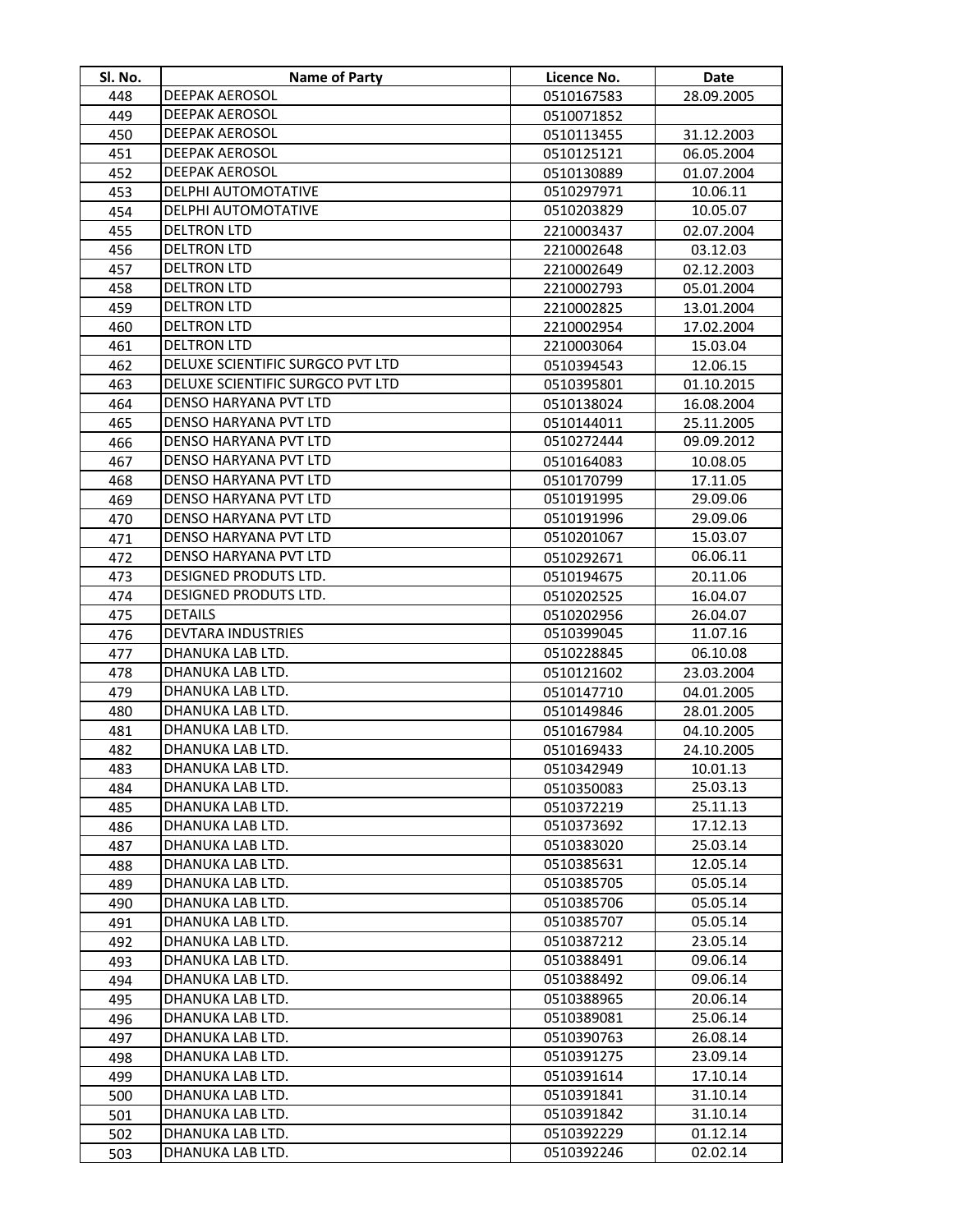| SI. No. | <b>Name of Party</b> | Licence No. | Date       |
|---------|----------------------|-------------|------------|
| 504     | DHANUKA LAB LTD.     | 0510392256  | 02.12.14   |
| 505     | DHANUKA LAB LTD.     | 0510392257  | 02.02.14   |
| 506     | DHANUKA LAB LTD.     | 0510397371  | 20.01.16   |
| 507     | DHANUKA LAB LTD.     | 0510397375  | 20.01.16   |
| 508     | DHANUKA LAB LTD.     | 0510397864  | 09.03.16   |
| 509     | DHANUKA LAB LTD.     | 0510397903  | 11.03.16   |
| 510     | DHANUKA LAB LTD.     | 0510398033  | 28.03.16   |
| 511     | DHANUKA LAB LTD.     | 0510398279  | 22.04.16   |
| 512     | DHANUKA LAB LTD.     | 0510398848  | 20.06.16   |
| 513     | DHANUKA LAB LTD.     | 0510399089  | 14.07.16   |
| 514     | DHANUKA LAB LTD.     | 0510393648  | 19.03.15   |
| 515     | DHANUKA LAB LTD.     | 0510393721  | 24.03.2015 |
| 516     | DHANUKA LAB LTD.     | 0510393745  | 26.03.2015 |
| 517     | DHANUKA LAB LTD.     | 0510393782  | 27.03.2015 |
| 518     | DHANUKA LAB LTD.     | 0510394100  | 05.05.15   |
| 519     | DHANUKA LAB LTD.     | 0510394236  | 13.05.15   |
| 520     | DHANUKA LAB LTD.     | 0510394329  | 22.05.15   |
| 521     | DHANUKA LAB LTD.     | 0510394341  | 25.05.15   |
| 522     | DHANUKA LAB LTD.     | 0510394413  | 02.06.15   |
| 523     | DHANUKA LAB LTD.     | 0510395134  | 30.07.2015 |
| 524     | DHANUKA LAB LTD.     | 0510395398  | 21.08.2015 |
| 525     | DHANUKA LAB LTD.     | 0510395430  | 25.08.2015 |
| 526     | DHANUKA LAB LTD.     | 0510395431  | 25.08.2015 |
| 527     | DHANUKA LAB LTD.     | 0510395757  | 29.09.2015 |
| 528     | DHANUKA LAB LTD.     | 510399246   | 27.07.16   |
| 529     | DHANUKA LAB LTD.     | 0510395837  | 07.10.2015 |
| 530     | DHANUKA LAB LTD.     | 0510395838  | 07.10.2015 |
| 531     | DHANUKA LAB LTD.     | 0510395839  | 07.10.2015 |
| 532     | DHANUKA LAB LTD.     | 0510395890  | 13.10.2015 |
| 533     | DHANUKA LAB LTD.     | 0510396555  | 08.12.2015 |
| 534     | DHANUKA LAB LTD.     | 0510396556  | 08.12.2015 |
| 535     | DHANUKA LAB LTD.     | 0510399090  | 14.07.16   |
| 536     | DHANUKA LAB LTD.     | 0510399127  | 19.07.16   |
| 537     | DHANUKA LAB LTD.     | 0510399281  | 03.08.16   |
| 538     | DHANUKA LAB LTD.     | 0510400295  | 27.10.16   |
| 539     | DHANUKA LAB LTD.     | 0510310570  | 08.12.11   |
| 540     | DHANUKA LAB LTD.     | 0510392782  | 09.01.2015 |
| 541     | DHANUKA LAB LTD.     | 0510393484  | 05.03.15   |
| 542     | DHANUKA LAB LTD.     | 0510393485  | 05.03.15   |
| 543     | DHANUKA LAB LTD.     | 0510393548  | 12.03.15   |
| 544     | DHANUKA LAB LTD.     | 0510400064  | 06.10.16   |
| 545     | DHANUKA LAB LTD.     | 0510400408  | 11.11.16   |
| 546     | DHANUKA LAB LTD.     | 0510400443  | 22.11.16   |
| 547     | DHANUKA LAB LTD.     | 0510400533  | 29.11.16   |
| 548     | DHANUKA LAB LTD.     | 0510400534  | 29.11.16   |
| 549     | DHANUKA LAB LTD.     | 0510400535  | 29.11.16   |
| 550     | DHANUKA LAB LTD.     | 0510400590  | 02.12.16   |
| 551     | DHANUKA LAB LTD.     | 0510400593  | 02.12.16   |
| 552     | DHANUKA LAB LTD.     | 510399660   | 8.0916     |
| 553     | DHANUKA LAB LTD.     | 0510312325  | 26.12.2011 |
| 554     | DHANUKA LAB LTD.     | 0510312327  | 26.12.2011 |
| 555     | DHANUKA LAB LTD.     | 0510320896  | 23.03.2012 |
| 556     | DHANUKA LAB LTD.     | 0510324908  | 15.05.2012 |
| 557     | DHANUKA LAB LTD.     | 0510324909  | 15.05.2012 |
| 558     | DHANUKA LAB LTD.     | 0510326636  | 05.06.2012 |
| 559     | DHANUKA LAB LTD.     | 0510340340  | 07.12.2012 |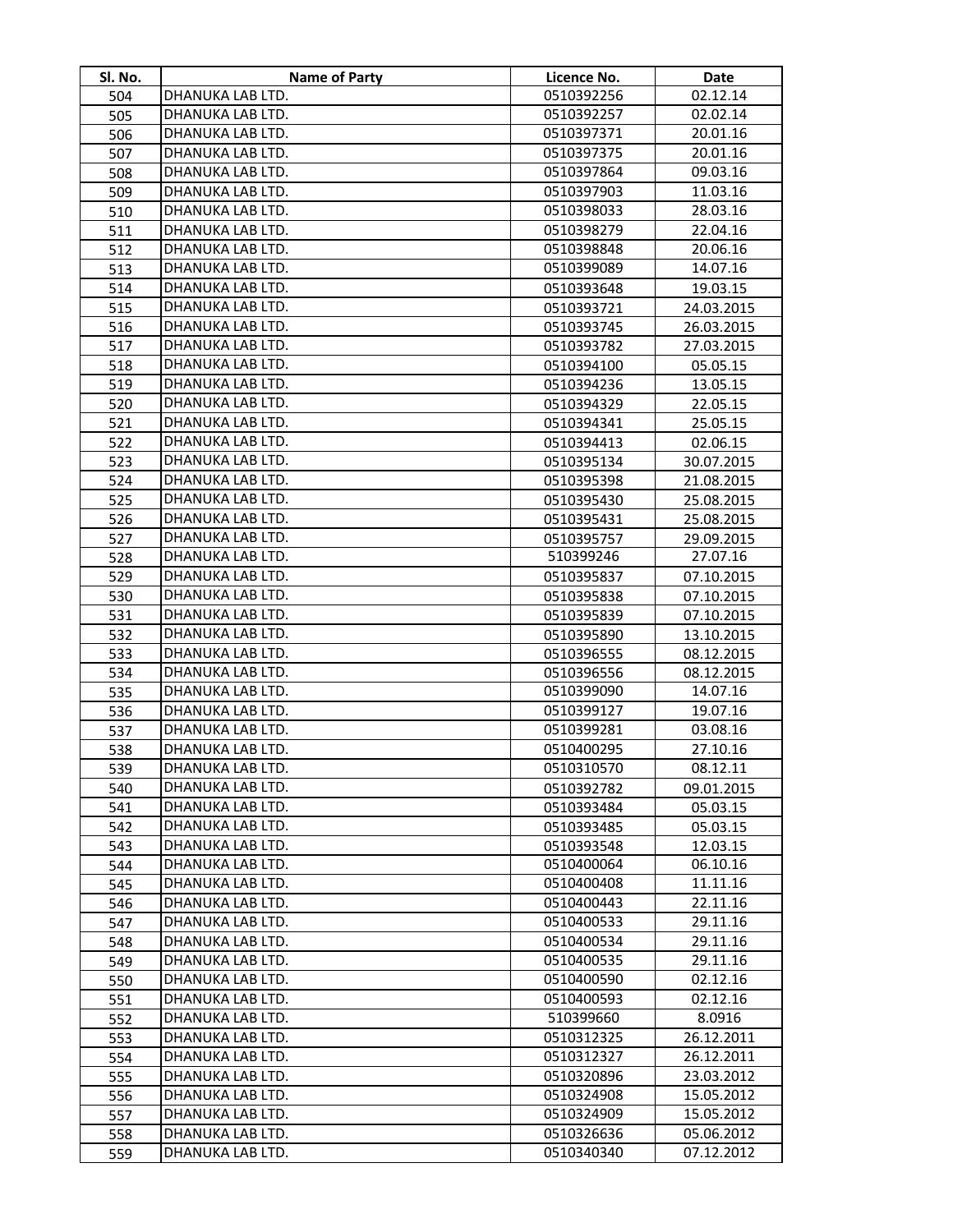| Sl. No. | <b>Name of Party</b>                 | Licence No. | Date       |
|---------|--------------------------------------|-------------|------------|
| 560     | DHANUKA LAB LTD.                     | 0510154505  | 30.03.05   |
| 561     | DHANUKA LAB LTD.                     | 0510168036  | 05.10.05   |
| 562     | DHANUKA LAB LTD.                     | 0510184641  | 15.06.06   |
| 563     | DHANUKA LAB LTD.                     | 0510197222  | 03.01.07   |
| 564     | DHANUKA LAB LTD.                     | 0510197225  | 03.01.07   |
| 565     | DHANUKA LAB LTD.                     | 0510200684  | 09.03.07   |
| 566     | DHANUKA LAB LTD.                     | 0510202576  | 17.04.07   |
| 567     | DHIR INTL. (P) LTD.                  | 0510151071  | 15.02.2005 |
| 568     | DHIR INTL. (P) LTD.                  | 0510136509  | 26.08.2004 |
| 569     | DHIR INTL. (P) LTD.                  | 0510144166  |            |
| 570     | DHIR INTL. (P) LTD.                  | 0510114174  | 07.01.2004 |
| 571     | DHRUHERA PHARMACEUTICALS             | 0510338287  | 05.11.2012 |
| 572     | DIAMOND INDIA                        | 0510119771  | 03.03.2004 |
| 573     | DIASYS DIAGNO.                       | 0310802063  | 27.01.16   |
| 574     | DIGI DRIVES PVT. LTD                 | 0510400632  | 06.12.16   |
| 575     | DIGI DRIVES PVT. LTD                 | 0510398849  | 20.06.16   |
| 576     | DIVYAM KUINTWEARS LTD.               | 0510265749  | 09.06.10   |
| 577     | DIVYAM KUINTWEARS LTD.               | 0510196691  | 22.12.06   |
| 578     | DIVYAM KUINTWEARS LTD.               | 0510369722  | 29.10.13   |
| 579     | <b>DRISH SHOES LTD</b>               | 2210002740  | 24.12.2003 |
| 580     | DRISH SHOES LTD.                     | 2210005000  | 21.11.2005 |
| 581     | <b>DRISHTI APPARELS</b>              | 0510127701  | 03.06.2004 |
| 582     | <b>DRISHTI APPARELS</b>              | 0510127706  | 03.06.200  |
| 583     | DSM SINOCHEM PHARMACEUTICALS LIMITED | 2210013598  | 31.01.13   |
| 584     | DSM SINOCHEM PHARMACEUTICALS LIMITED | 2210013699  | 08.03.11   |
| 585     | DSM SINOCHEM PHARMACEUTICALS LIMITED | 2210015048  | 31.07.14   |
| 586     | DSM SINOCHEM PHARMACEUTICALS LIMITED | 2210015256  | 17.06.15   |
| 587     | DSM SINOCHEM PHARMACEUTICALS LIMITED | 2210015265  | 13.07.2015 |
| 588     | DSSI FOODS P. LTD.                   | 0510148420  | 12.01.2005 |
| 589     | DSSI FOODS P. LTD.                   | 0510154701  | 31.03.2005 |
| 590     | DSSI FOODS P. LTD.                   | 0510180055  | 03.04.06   |
| 591     | DSSI FOODS P. LTD.                   | 0510188584  | 10.08.06   |
| 592     | DULARI EXPORT P LTD.                 | 0510138178  | 17.09.2004 |
| 593     | DYNAMIC FASHION (PVT)LTD.            | 0510116072  | 27.01.2004 |
| 594     | DYNAMIC FASHION (PVT)LTD.            | 0510119790  | 03.03.2004 |
| 595     | EANBAXY LABS LTD                     | 0510229931  | 24.10.08   |
| 596     | <b>EASTERN</b>                       | 0510240048  | 21.04.09   |
| 597     | <b>EASTERN BASE</b>                  | 0510373756  | 17.12.13   |
| 598     | <b>EASTERN ELECTRONIC</b>            | 0510314917  | 18.04.2012 |
| 599     | <b>EASTERN HERITAGE</b>              | 0510391713  | 22.10.14   |
| 600     | <b>EASTERN HERITAGE</b>              | 0510394337  | 25.05.15   |
| 601     | <b>EASTERN HERITAGE</b>              | 0510399106  | 15.07.16   |
| 602     | <b>EASTERN MEDIKIT</b>               | 0510213705  | 18.12.07   |
| 603     | <b>EASTERN MEDIKIT</b>               | 0510229484  | 20.10.08   |
| 604     | <b>EASTERN MEDIKIT</b>               | 0510245099  | 03.07.09   |
| 605     | <b>EASTERN MEDIKIT</b>               | 0510260688  | 18.03.10   |
| 606     | <b>EASTERN MEDIKIT</b>               | 0510260689  | 18.03.10   |
| 607     | <b>EASTERN MEDIKIT</b>               | 0510282203  | 24.01.2011 |
| 608     | <b>EASTERN MEDIKIT</b>               | 0510291639  | 26.05.11   |
| 609     | <b>EASTERN MEDIKIT</b>               | 0510304675  | 05.10.11   |
| 610     | <b>EASTERN MEDIKIT</b>               | 0510274237  | 05.10.10   |
| 611     | <b>EASTERN MEDIKIT</b>               | 0510170339  | 08.11.05   |
| 612     | EASTERN MEDIKIT                      | 0510201471  | 22.03.07   |
| 613     | EASTERN MEDIKIT                      | 0510205551  | 28.06.07   |
| 614     | EASTERN MEDIKIT                      | 0510207858  | 22.08.07   |
| 615     | <b>EASTERN MEDIKIT</b>               | 0510203982  | 25.05.07   |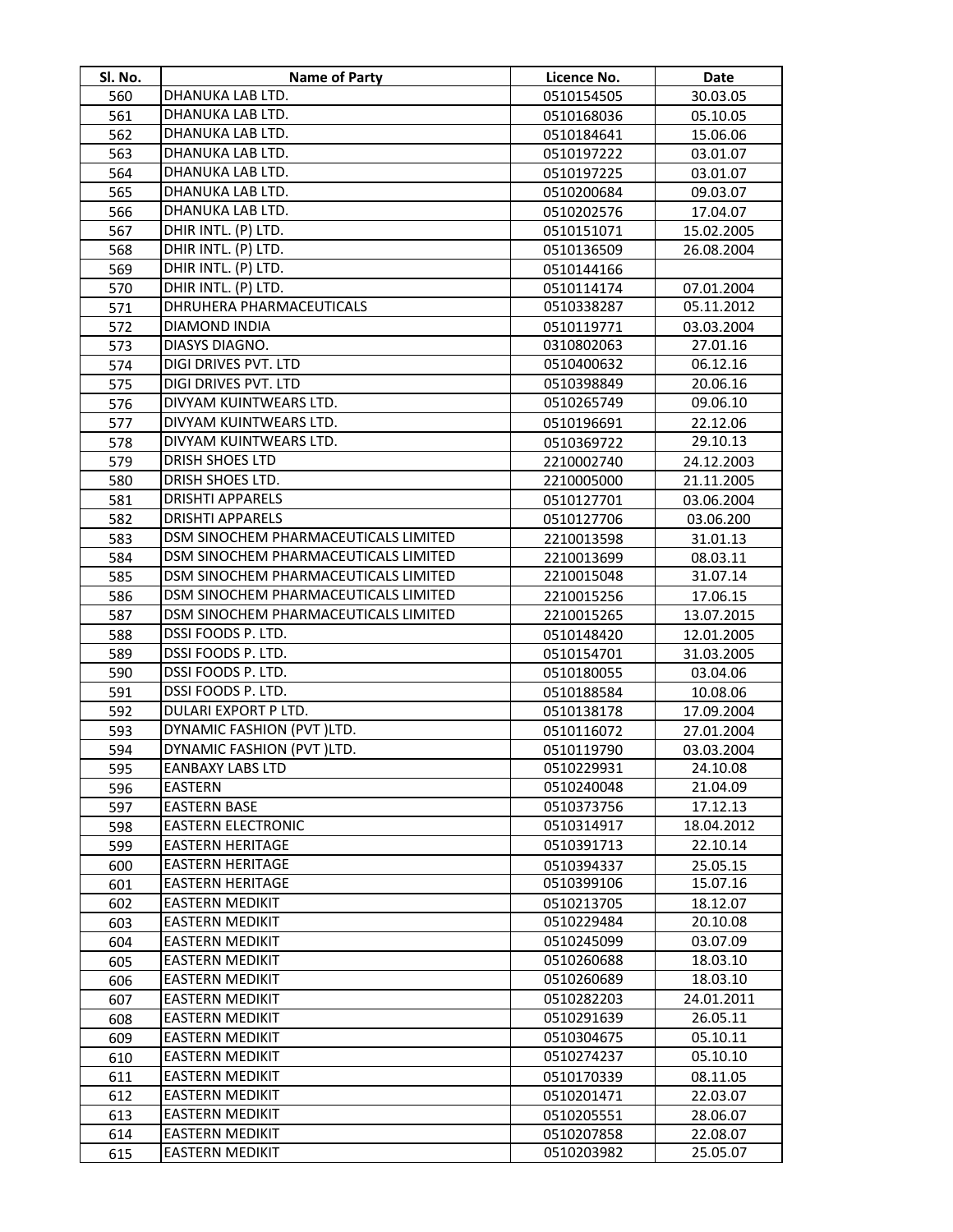| SI. No.    | <b>Name of Party</b>                       | Licence No.              | Date                     |
|------------|--------------------------------------------|--------------------------|--------------------------|
| 616        | EASTOCORP (I) P. LTD                       | 0510202256               | 10.04.07                 |
| 617        | <b>ECOCAT INDIA</b>                        | 0510238449               | 20.03.09                 |
| 618        | <b>ECOCAT INDIA</b>                        | 0510238640               | 23.03.09                 |
| 619        | <b>ECOCAT INDIA</b>                        | 0510240558               | 29.04.09                 |
| 620        | <b>ECOCAT INDIA</b>                        | 0510242888               | 03.06.09                 |
| 621        | <b>ECOCAT INDIA</b>                        | 0510247146               | 04.08.09                 |
| 622        | <b>ECOCAT INDIA</b>                        | 0510249380               | 15.09.09                 |
| 623        | <b>ECOCAT INDIA</b>                        | 0510253928               | 04.12.09                 |
| 624        | <b>ECOCAT INDIA</b>                        | 0510259388               | 24.02.10                 |
| 625        | EL SEWEDY ELECTROMETER INDIA PVT. LTD      | 0510397345               | 18.01.16                 |
| 626        | EL SEWEDY ELECTROMETER INDIA PVT. LTD      | 0510397346               | 18.01.16                 |
| 627        | EL SEWEDY ELECTROMETER INDIA PVT. LTD      | 0510397347               | 18.01.16                 |
| 628        | EL SEWEDY ELECTROMETER INDIA PVT. LTD      | 0510397669               | 19.02.16                 |
| 629        | EL SEWEDY ELECTROMETER INDIA PVT. LTD      | 0510397670               | 19.02.16                 |
| 630        | EL SEWEDY ELECTROMETER INDIA PVT. LTD      | 0510398091               | 31.03.16                 |
| 631        | EL SEWEDY ELECTROMETER INDIA PVT. LTD      | 0510398092               | 31.03.16                 |
| 632        | EL SEWEDY ELECTROMETER INDIA PVT. LTD      | 0510398924               | 28.06.16                 |
| 633        | EL SEWEDY ELECTROMETER INDIA PVT. LTD      | 0510396036               | 28.10.2015               |
| 634        | EL SEWEDY ELECTROMETER INDIA PVT. LTD      | 0510396202               | 03.11.2015               |
| 635        | EL SEWEDY ELECTROMETER INDIA PVT. LTD      | 0510399942               | 30.09.16                 |
| 636        | <b>ELECTRO GEARS</b>                       | 2210008010               | 23.07.08                 |
| 637        | <b>ELEGANT OVERSEAS</b>                    | 0510335122               | 18.09.2012               |
| 638        | ELIN ELECTRONIC                            | 0510097694               | 31.07.2003               |
| 639        | ELLORA CREATIONS (P) LTD.                  | 0510353269               | 06.05.13                 |
| 640        | <b>EMA INDIAN LTD</b>                      | 0610007016               | 03.03.2004               |
| 641        | <b>EMERGING ENERGUES P. LTD</b>            | 2210012767               | 25.04.2012               |
| 642        | <b>ENCORE EXPORTS</b>                      | 0510398290               | 25.04.16                 |
| 643        | <b>ESCORTS LTD.</b>                        | 0510146163               | 20.12.2004               |
| 644        | <b>ESCORTS LTD.</b>                        | 0510150686               | 07.02.2005               |
| 645        | <b>ESHAKTI CORN PVT. LTD</b>               | 0510389931               | 23.07.14                 |
| 646        | <b>ESSKAY ENTERPRIESES</b>                 | 3310027429               | 27.06.13                 |
| 647        | ESTERN MEDIKIT LTD.                        | 0510184293               | 12.06.06                 |
| 648        | ESTERN MEDIKIT LTD.                        | 0610010881               | 07.07.06                 |
| 649        | ESTOCORP (I) P. LTD                        | 0510208404               | 31.08.07                 |
| 650        | ESTOCORP (I) P. LTD                        | 0510211183               | 26.10.07                 |
| 651        | <b>ESTOCORP INDIA</b>                      | 0510154753               | 31.03.2005               |
| 652        | <b>ETC ELECTRONICS</b>                     | 2210009633               | 29.01.10                 |
| 653        | <b>ETE ELECTRONICS</b>                     | 2210011437               | 01.06.11                 |
| 654        | <b>EURO EXPO</b>                           | 0510342187               | 01.01.13                 |
| 655        | EURO EXPO                                  | 0510375121               | 01.01.14                 |
| 656        | EURO EXPO.                                 | 0510313529               | 05.01.2012               |
| 657        | <b>EVINIX INDUSTRIES</b>                   | 0510291491               | 24.05.11                 |
| 658        | <b>EXOTIGUE EXPORT</b>                     | 051012989                | 22.06.2004               |
| 659        | <b>FASHION ACCESSORIES</b>                 | 0510398420               | 06.05.16                 |
| 660        | <b>FASHION ACCESSORIES</b>                 | 0510393238               | 16.02.15                 |
| 661        | <b>FASHION ACCESSORIES</b>                 | 0510393239               | 16.02.15                 |
| 662        | <b>FASHION ACCESSORIES</b>                 | 0510395224               | 06.08.2015               |
| 663        | <b>FASHION ACCESSORIES</b>                 | 0510395225               | 06.08.2015               |
| 664        | <b>FASHION ACCESSORIES</b>                 | 0510395320               | 14.08.2015               |
| 665        | FASHION AEC.<br><b>FASHION ASSESSORIES</b> | 0510345223               | 08.02.13                 |
| 666        | <b>FASHION ASSESSORIES</b>                 | 0510329217<br>0510331892 | 10.07.2012<br>14.08.2012 |
| 667<br>668 | <b>FASHION ENTERPRISES</b>                 | 0510173711               | 05.01.06                 |
| 669        | FASHION FLARE INT. (P) LTD.                | 0510375570               | 07.01.14                 |
| 670        | <b>FASHION MAKER</b>                       | 0510229203               | 14.10.08                 |
| 671        | <b>FEDERAL MOGUL</b>                       | 0510201664               | 28.03.07                 |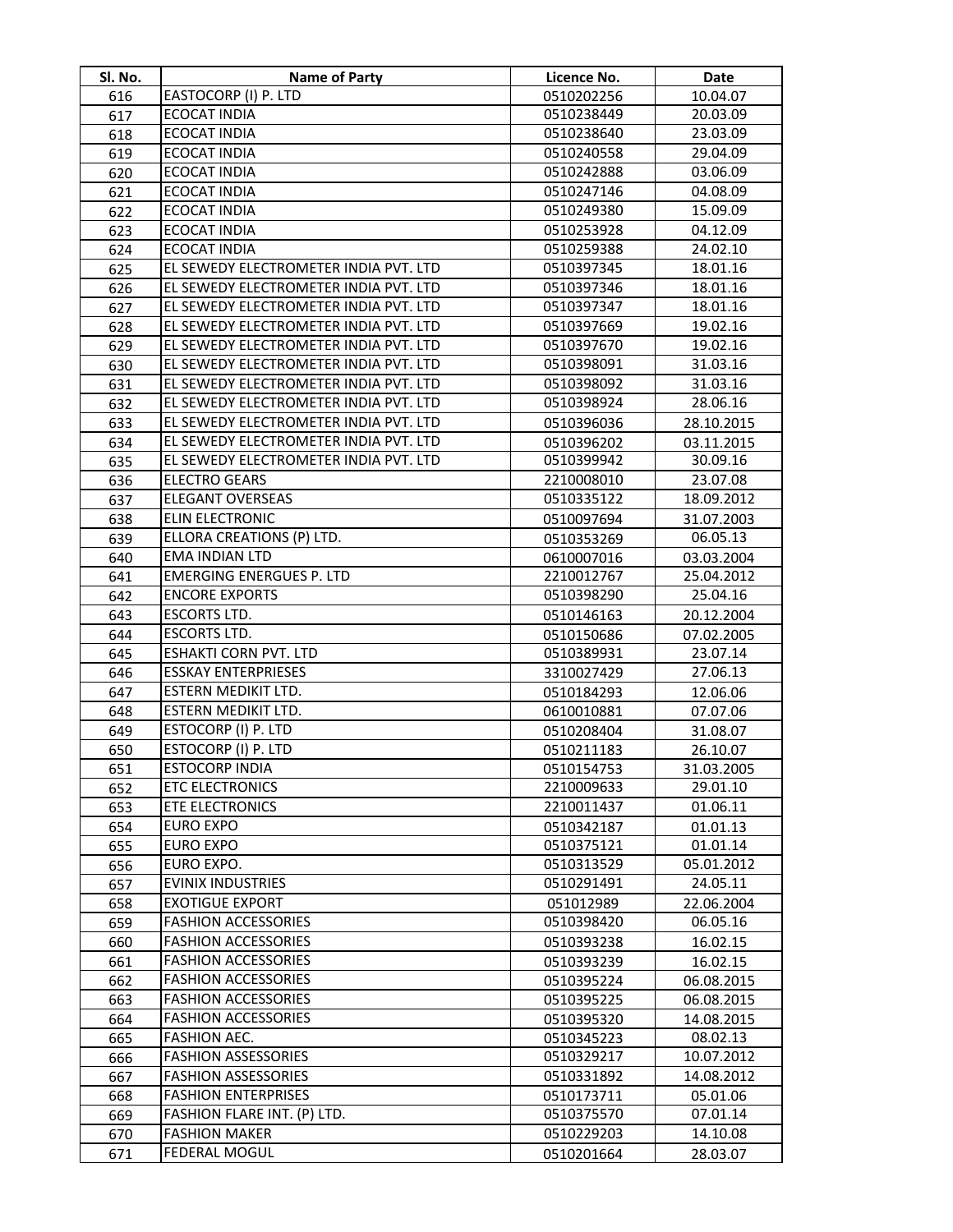| SI. No. | Name of Party                      | Licence No. | Date       |
|---------|------------------------------------|-------------|------------|
| 672     | FERMENTA BIOTECH LTD               | 0310794101  | 24.02.15   |
| 673     | FIBCOM INDIA LTD.                  | 0510188257  | 04.08.06   |
| 674     | FINECURE PHARMACEUTICALS           | 0510376964  | 24.01.14   |
| 675     | <b>FINECURE PHARMACEUTICALS</b>    | 0510391126  | 15.09.14   |
| 676     | <b>FINECURE PHARMACEUTICALS</b>    | 0510399540  | 24.08.16   |
| 677     | <b>FINECURE PHARMACEUTICALS</b>    | 0510399131  | 19.07.16   |
| 678     | <b>FINECURE PHARMACEUTICALS</b>    | 0810103504  | 16.04.15   |
| 679     | FINECURE PHARMACEUTICALS           | 0810135720  | 22.07.15   |
| 680     | <b>FIRST OVERSEAS</b>              | 0510178820  | 16.03.06   |
| 681     | FLORI CREATION P. LTD.             | 0510183537  | 26.05.06   |
| 682     | <b>FOREMOST APPAREL (P) LTD</b>    | 0510377126  | 27.01.14   |
| 683     | <b>FOREMOST INDIA EXPORT</b>       | 0510151624  | 23.02.2005 |
| 684     | FOREMOST INTL. PVT. LIMITED        | 0510395864  | 08.10.2015 |
| 685     | FORTUNE OVERSEAS CO. P. LTD.       | 0510167606  | 28.09.2005 |
| 686     | FORTUNE OVERSEAS CO. P. LTD.       | 0510189421  | 25.08.06   |
| 687     | FORZE MEDI CO. P. LTD.             | 0510153646  | 18.03.2005 |
| 688     | FREMENTA BIOTECH LTD               | 0310797627  | 24.07.15   |
| 689     | FRESENIUS KABI ONCOLOGY LTD        | 0510400406  | 11.11.16   |
| 690     | FRESENIUS KABI ONCOLOGY LTD        | 0510399568  | 29.08.16   |
| 691     | FRESENIUS KABI ONCOLOGY LTD        | 0510399569  | 29.08.16   |
| 692     | FRESENIUS KABI ONCOLOGY LTD        | 0503043877  | 11.09.09   |
| 693     | <b>FRESENIUS KABI ONCOLOGY LTD</b> | 0510359871  | 16.07.13   |
| 694     | <b>FRESENIUS KABI ONCOLOGY LTD</b> | 0510385442  | 01.05.14   |
| 695     | FRESENIUS KABI ONCOLOGY LTD        | 0510397137  | 31.12.15   |
| 696     | FRESENIUS KABI ONCOLOGY LTD        | 0510397138  | 30.12.15   |
| 697     | FRESENIUS KABI ONCOLOGY LTD        | 0510397721  | 22.02.16   |
| 698     | FRESENIUS KABI ONCOLOGY LTD        | 0510398017  | 25.03.16   |
| 699     | FRESENIUS KABI ONCOLOGY LTD        | 0510398377  | 04.05.16   |
| 700     | FRESENIUS KABI ONCOLOGY LTD        | 0510398443  | 10.05.16   |
| 701     | FRESENIUS KABI ONCOLOGY LTD        | 0510398581  | 24.05.16   |
| 702     | FRESENIUS KABI ONCOLOGY LTD        | 0510398654  | 27.05.16   |
| 703     | FRESENIUS KABI ONCOLOGY LTD        | 0510399202  | 22.07.16   |
| 704     | FRESENIUS KABI ONCOLOGY LTD        | 0510279890  | 21.12.10   |
| 705     | FRESENIUS KABI ONCOLOGY LTD        | 0510394810  | 06.07.2015 |
| 706     | FRESENIUS KABI ONCOLOGY LTD        | 0510396078  | 30.10.2015 |
| 707     | <b>FRESENIUS KABI ONCOLOGY LTD</b> | 0510399492  | 19.08.16   |
| 708     | FRESENIUS KABI ONCOLOGY LTD        | 0510400692  | 09.12.16   |
| 709     | <b>FRESENIUS KABI ONCOLOGY LTD</b> | 0510400693  | 09.12.16   |
| 710     | FRESENIUS KABI ONCOLOGY LTD        | 0510400846  | 16.12.16   |
| 711     | <b>FRESENIUS KABI ONCOLOGY LTD</b> | 0510400846  | 16.12.16   |
| 712     | FRESENIUS KABI ONCOLOGY LTD        | 0510298372  | 02.06.11   |
| 713     | FRESENIUS KABI ONCOLOGY LTD        | 0510327294  | 14.06.2012 |
| 714     | FRESENIUS KABI ONCOLOGY LTD        | 0510332915  | 29.09.2012 |
| 715     | <b>FRICK INDIA LTD</b>             | 0510115393  | 19.01.2004 |
| 716     | <b>FRICK INDIA LTD</b>             | 0510127714  | 03.06.2004 |
| 717     | <b>FRICK INDIA LTD</b>             | 0510133820  | 29.07.2004 |
| 718     | <b>FRICK INDIA LTD</b>             | 0510133821  | 29.07.2004 |
| 719     | <b>FRICK INDIA LTD</b>             | 0510133823  | 29.07.2004 |
| 720     | <b>FRICK INDIA LTD</b>             | 0510142711  | 08.11.2004 |
| 721     | FRICK INDIA LTD                    | 0510142713  | 08.11.2004 |
| 722     | FRICK INDIA LTD.                   | 0510145958  | 16.12.2004 |
| 723     | <b>FRICK INDIA LTD.</b>            | 051045957   | 16.12.2004 |
| 724     | <b>FRONTIER TECHNOLOGIES</b>       | 0510112386  | 20.12.2003 |
| 725     | <b>FRONTIER TECHNOLOGIES</b>       | 0510357998  | 25.06.13   |
| 726     | <b>FUTURE CONTROL</b>              | 0510227255  | 10.09.08   |
| 727     | <b>G.B EXPORTS</b>                 | 0510375213  | 02.01.14   |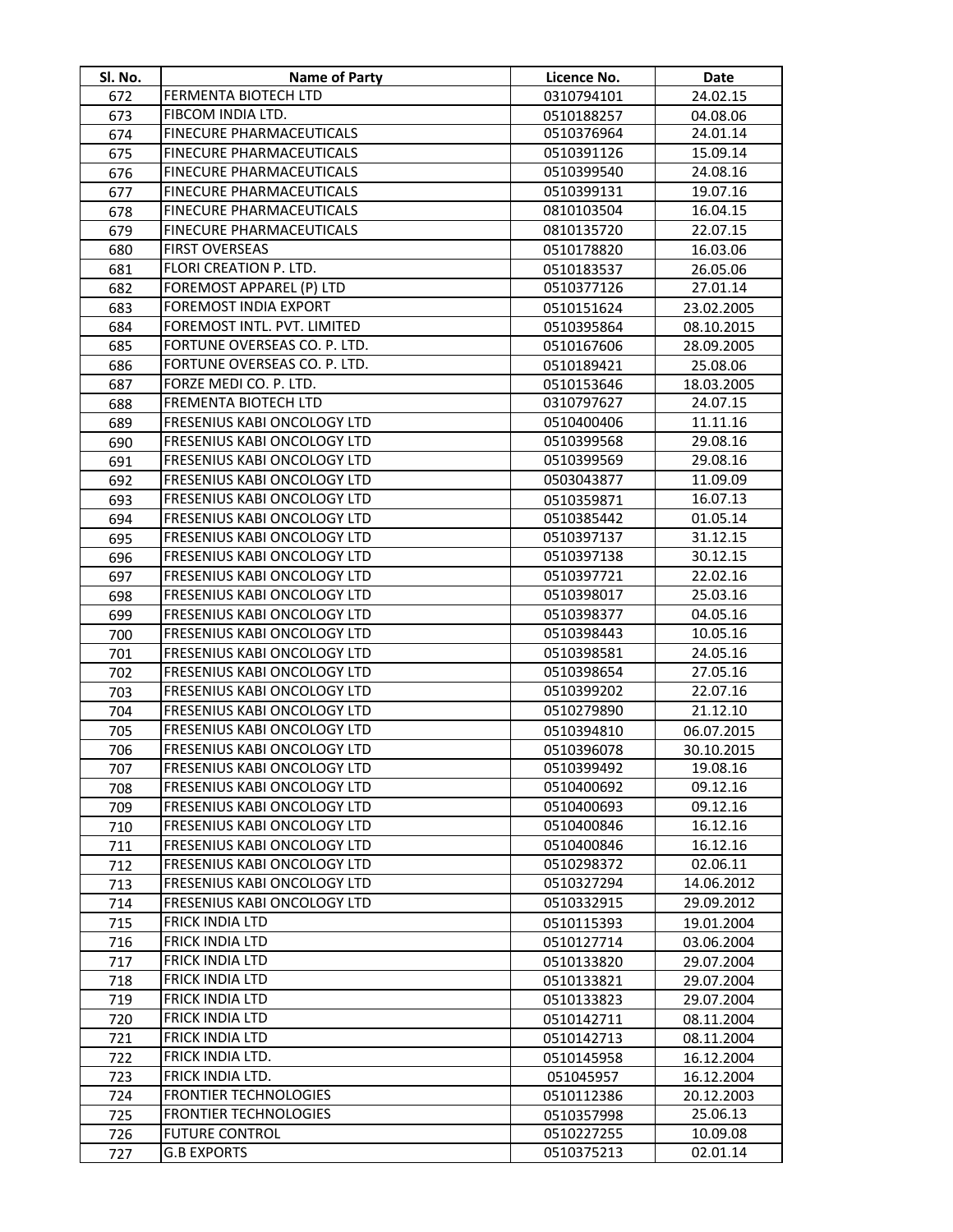| Sl. No.    | Name of Party                                                | Licence No.              | Date                     |
|------------|--------------------------------------------------------------|--------------------------|--------------------------|
| 728        | <b>G.B EXPORTS</b>                                           | 0510376435               | 17.01.14                 |
| 729        | G.K.B. OPTICALS                                              | 0610013660               | 14.07.08                 |
| 730        | G.K.B. OPTICALS                                              | 0610008960               | 11.03.2005               |
| 731        | G.K.B. OPTICALS                                              | 0610009935               | 29.11.10                 |
| 732        | <b>G.R CORPORATION</b>                                       | 0610006896               | 12.07.2004               |
| 733        | G.T. BIOPHARMA                                               | 0510243807               | 16.06.09                 |
| 734        | <b>GALAXY ELEGENT</b>                                        | 0510370295               | 05.11.13                 |
| 735        | <b>GALAXY ELEGENT FASHION</b>                                | 0510391360               | 26.09.14                 |
| 736        | <b>GALAXY ELEGENT FASHION</b>                                | 0510222560               | 23.06.08                 |
| 737        | <b>GALAXY ELEGENT FASHION</b>                                | 0510400303               | 27.10.16                 |
| 738        | <b>GALAXY ELEGENT FASHION</b>                                | 0510340389               | 07.12.2012               |
| 739        | <b>GALLIUM IND. LTD</b>                                      | 0510152285               | 01.03.2005               |
| 740        | <b>GALLIUM IND. LTD</b>                                      | 0510159704               | 13.06.2005               |
| 741        | <b>GALLIUM IND. LTD</b>                                      | 0510164913               | 24.08.2005               |
| 742        | <b>GALLIUM IND. LTD</b>                                      | 0510125914               | 17.05.2004               |
| 743        | <b>GALLIUM IND. LTD</b>                                      | 0510136248               | 25.08.2004               |
| 744        | <b>GALLIUM IND. LTD</b>                                      | 0510139275               | 29.09.2004               |
| 745        | <b>GALLIUM IND. LTD</b>                                      | 0510283431               | 21.01.2011               |
| 746        | <b>GALLIUM IND. LTD</b>                                      | 0510284344               | 08.02.2011               |
| 747        | <b>GARIMA VIKAS MEDICAL</b>                                  | 1330004306               | 14.11.14                 |
| 748        | <b>GASTECH PROCESS ENGG.</b>                                 | 0510305104               | 13.10.11                 |
| 749        | <b>GASTECH PROCESS ENGG.</b>                                 | 0510310399               | 07.12.2012               |
| 750        | <b>GASTECH PROCESS ENGG.</b>                                 | 0510317773               | 15.02.2012               |
| 751        | <b>GASTECH PROCESS ENGG.</b>                                 | 0510317776               | 15.02.2012               |
| 752        | <b>GATWELL PHARMACEUTICALS</b>                               | 0510374203               | 20.12.13                 |
| 753        | <b>GATWELL PHARMACEUTICALS</b>                               | 0510374211               | 20.12.13                 |
| 754        | <b>GATWELL PHARMACEUTICALS</b>                               | 0510393124               | 10.02.15                 |
| 755        | <b>GAURAV INTERNATIONAL</b>                                  | 0510261565               | 31.03.10                 |
| 756        | <b>GAURAV INTERNATIONAL</b>                                  | 0510266970               | 25.06.10                 |
| 757        | <b>GAURAV INTERNATIONAL</b>                                  | 0510266971               | 25.06.10                 |
| 758        | <b>GAURAV INTERNATIONAL</b>                                  | 0510055652               | 22.03.10                 |
| 759        | <b>GAURAV INTERNATIONAL</b>                                  | 0510124788               | 30.04.2004               |
| 760        | <b>GAURAV INTERNATIONAL</b>                                  | 0510148507               | 12.01.2005               |
| 761        | <b>GAURAV INTERNATIONAL</b>                                  | 0510155313               | 08.04.2005               |
| 762        | GAURAV INTERNATIONAL                                         | 0510156216               | 27.04.2005               |
| 763        | <b>GAURAV INTERNATIONAL</b>                                  | 0510181094               | 20.04.06                 |
| 764        | <b>GAURAV INTERNATIONAL</b>                                  | 0510184216               | 09.06.06                 |
| 765        | <b>GAURAV INTERNATIONAL</b>                                  | 0510255169               | 23.12.09                 |
| 766        | <b>GAURAV INTERNATIONAL</b>                                  | 0510274773               | 11.09.10                 |
| 767        | <b>GAURAV INTERNATIONAL</b>                                  | 0510276257               | 03.11.10                 |
| 768        | <b>GAURAV INTERNATIONAL</b>                                  | 0510276285               | 03.11.10                 |
| 769        | <b>GAURAV INTERNATIONAL</b>                                  | 0510278253               | 02.11.10                 |
| 770        | <b>GAURAV INTERNATIONAL</b>                                  | 0510394010               | 28.04.2015               |
| 771        | <b>GAURAV INTERNATIONAL</b>                                  | 0510400486               | 25.11.16                 |
| 772        | <b>GENERAL OVERSEAS</b>                                      | 0510267245               | 30.06.10                 |
| 773        | GESTEK ENGG. P. LTD.                                         | 0510188500               | 08.08.06                 |
| 774        | <b>GETWELL PHARMACEITICALS</b>                               | 0510390984               | 04.09.14                 |
| 775        | <b>GETWELL PHARMACEITICALS</b>                               | 0510284804               | 01.03.11                 |
| 776        | <b>GETWELL PHARMACEUTICALS</b>                               | 0510392075               | 19.11.2014               |
| 777        | <b>GETWELL PHARMACEUTICALS</b>                               | 0510392076               | 19.11.2014               |
| 778        | <b>GETWELL PHARMACUITICALS</b>                               | 0510294112               | 21.06.11                 |
| 779        | <b>GETWELL PHARMACUITICALS</b><br><b>GINNI FILAMENTS LTD</b> | 0510361997<br>0530163517 | 06.08.13<br>08.10.14     |
| 780<br>781 | <b>GIRDHASS INTERNATIONAL</b>                                | 0510139155               |                          |
| 782        | <b>GIRDHASS INTERNATIONAL</b>                                | 0510144916               | 28.09.2004<br>07.12.2004 |
| 783        | <b>GIVO LTD</b>                                              | 0510117824               | 12.02.2004               |
|            |                                                              |                          |                          |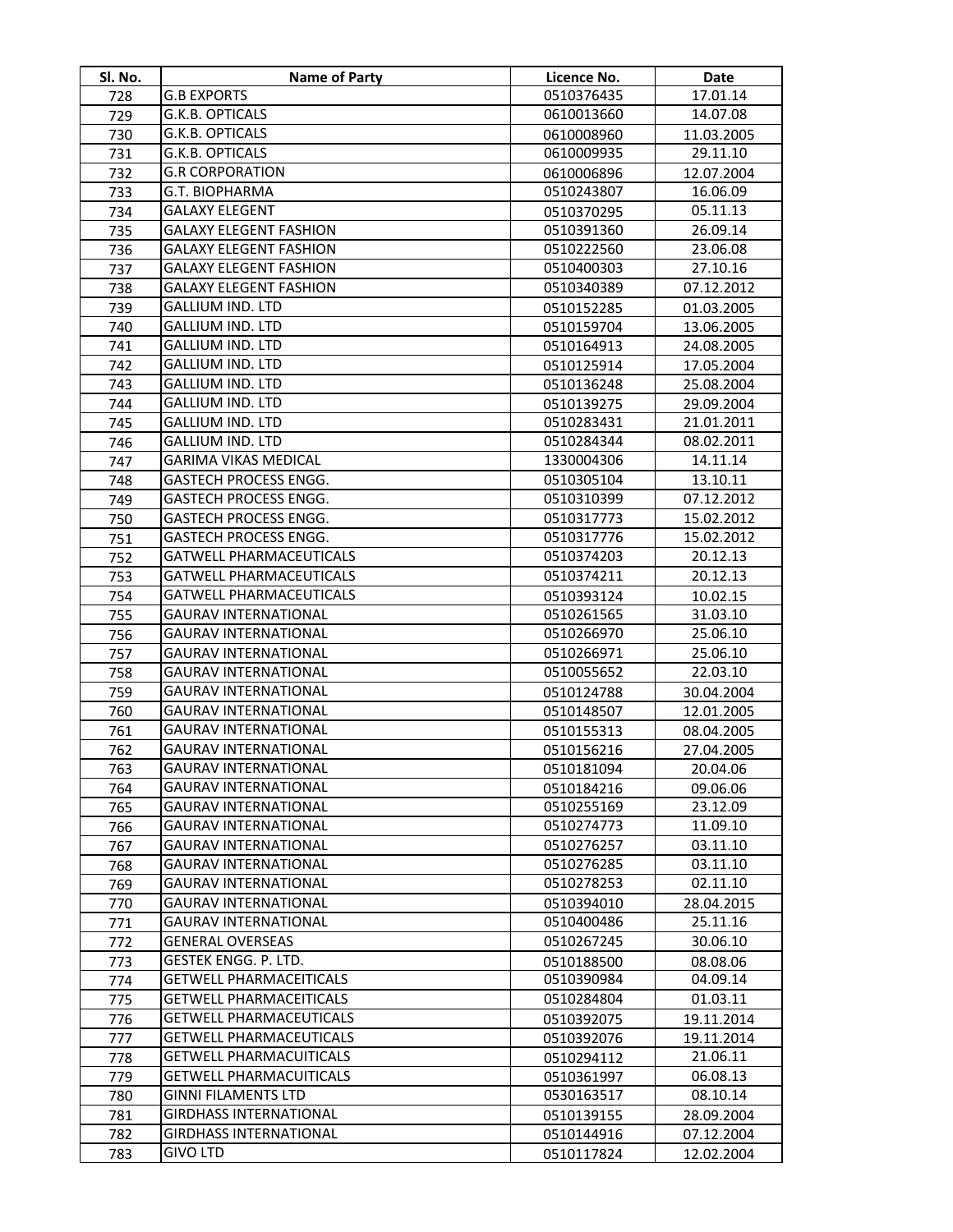| <b>GIVO LTD</b><br>784<br>28.04.2005<br>0510156338<br><b>GIVO LTD</b><br>785<br>0510170033<br>31.10.2005<br><b>GIVO LTD</b><br>0510392270<br>03.12.14<br>786<br><b>GIVO LTD</b><br>787<br>0510393420<br>02.03.15<br>GIVO LTD.<br>788<br>0510178002<br>03.03.06<br>GIVO LTD.<br>789<br>0510193702<br>03.11.06<br>GIVO LTD.<br>790<br>0510194944<br>23.11.06<br>GIVO LTD.<br>0510215003<br>16.01.08<br>791<br>GIVO LTD.<br>792<br>29.06.2004<br>0510130560<br><b>GKB OPTICALS LTD</b><br>15.03.10<br>0610017435<br>793<br><b>GKB OPTICALS LTD</b><br>29.06.09<br>794<br>0610015786<br><b>GKB OPTICALS LTD</b><br>07.06.11<br>795<br>0610022207<br><b>GKB OPTICALS LTD</b><br>796<br>0610011976<br>08.05.07<br>GKB RX LENS P. LTD<br>797<br>0210097869<br>07.02.07<br>GKB RX LENS P. LTD<br>0210107825<br>04.01.08<br>798<br>GKB RX LENS P. LTD<br>0210111924<br>30.04.08<br>799<br>GKB RX LENS P. LTD<br>0210121346<br>19.12.08<br>800<br>GKB RX LENS P. LTD<br>801<br>0210009285<br>04.08.06<br>GKB RX LENS P. LTD<br>802<br>0210086743<br>01.03.06<br><b>GKB RX LENS P. LTD</b><br>803<br>0210098850<br>08.03.07<br><b>GKB RX LENS P. LTD</b><br>804<br>0210101218<br>31.05.07<br><b>GLABAL PHARMA</b><br>07.03.08<br>805<br>0510217526<br><b>GLENMARK PHARMACETUCIAL LTD</b><br>0310805945<br>05.07.16<br>806<br><b>GLENMARK PHARMACETUCIAL LTD</b><br>0310805986<br>07.07.16<br>807<br><b>GLENMARK PHARMACETUCIAL LTD</b><br>0310806853<br>04.08.16<br>808<br><b>GLOBAL EXPORTS</b><br>809<br>08.08.06<br>0610011005<br><b>GLOBAL EXPORTS</b><br>810<br>19.09.07<br>0610012317<br><b>GLOBAL METEL INDS</b><br>811<br>2910006761<br>13.09.07<br>GLOBAL MODE AND ACC (I) LTD<br>812<br>05.03.13<br>0510349337<br>GLOBAL MODE AND ACC (I) LTD<br>09.12.14<br>813<br>0510392925<br>GLOBAL MODE AND ACC (I) LTD<br>0510397384<br>21.01.16<br>814<br>GLOBAL MODE AND ACC (I) LTD<br>815<br>19.01.2015<br>0510392895<br><b>GLOBE HI-FIBS LLP</b><br>0510399446<br>11.08.16<br>816<br><b>GRACURE PHARMACEUTICALS</b><br>817<br>0510148038<br>07.01.2005<br><b>GRACURE PHARMACEUTICALS</b><br>818<br>07.01.2005<br>0510148057<br>819<br><b>GRACURE PHARMACEUTICALS</b><br>0510165027<br>25.08.2005<br><b>GRACURE PHARMACEUTICALS</b><br>820<br>0510129824<br>22.06.2004<br><b>GRACURE PHARMACEUTICALS</b><br>821<br>0510133691<br>28.07.2004<br><b>GRACURE PHARMACEUTICALS</b><br>822<br>0510139152<br>28.09.2004<br><b>GRACURE PHARMACEUTICALS</b><br>823<br>0510141883<br>29.10.2004<br><b>GRACURE PHARMACEUTICALS</b><br>824<br>0510166978<br>22.09.2005<br><b>GRACURE PHARMACEUTICALS</b><br>0510250034<br>08.03.10<br>825<br><b>GRACURE PHARMACEUTICALS</b><br>0510250552<br>08.10.09<br>826<br><b>GRACURE PHARMACEUTICALS</b><br>30.11.16<br>0510400562<br>827<br>13.12.16<br><b>GRACURE PHARMACEUTICALS</b><br>0510400775<br>828<br><b>GRACURE PHARMACEUTICALS</b><br>0510298188<br>29.07.11<br>829<br><b>GRACURE PHARMACEUTICALS</b><br>12.08.11<br>830<br>0510299605<br><b>GRACURE PHARMACEUTICALS</b><br>0510315188<br>20.01.2012<br>831<br><b>GRACURE PHARMACEUTICALS</b><br>0510315189<br>20.01.2012<br>832<br><b>GRACURE PHARMACEUTICALS</b><br>0510317121<br>09.02.2012<br>833<br><b>GRACURE PHARMACEUTICALS</b><br>0510323275<br>26.04.2012<br>834<br><b>GRACURE PHARMACEUTICALS</b><br>0510338497<br>07.11.2012<br>835<br><b>GRACURE PHARMACEUTICALS</b><br>14.08.13<br>836<br>0510362601<br>11.05.16<br><b>GRACURE PHARMACEUTICALS</b><br>0510398462<br>837 | SI. No. | <b>Name of Party</b>           | Licence No. | <b>Date</b> |
|-----------------------------------------------------------------------------------------------------------------------------------------------------------------------------------------------------------------------------------------------------------------------------------------------------------------------------------------------------------------------------------------------------------------------------------------------------------------------------------------------------------------------------------------------------------------------------------------------------------------------------------------------------------------------------------------------------------------------------------------------------------------------------------------------------------------------------------------------------------------------------------------------------------------------------------------------------------------------------------------------------------------------------------------------------------------------------------------------------------------------------------------------------------------------------------------------------------------------------------------------------------------------------------------------------------------------------------------------------------------------------------------------------------------------------------------------------------------------------------------------------------------------------------------------------------------------------------------------------------------------------------------------------------------------------------------------------------------------------------------------------------------------------------------------------------------------------------------------------------------------------------------------------------------------------------------------------------------------------------------------------------------------------------------------------------------------------------------------------------------------------------------------------------------------------------------------------------------------------------------------------------------------------------------------------------------------------------------------------------------------------------------------------------------------------------------------------------------------------------------------------------------------------------------------------------------------------------------------------------------------------------------------------------------------------------------------------------------------------------------------------------------------------------------------------------------------------------------------------------------------------------------------------------------------------------------------------------------------------------------------------------------------------------------------------------------------------------------------------------------------------------------------------------------------------------------------------------------------------------------------------------------------------------------------------------------------------------------------------------------------------------------------------------------------------------------------------------------------|---------|--------------------------------|-------------|-------------|
|                                                                                                                                                                                                                                                                                                                                                                                                                                                                                                                                                                                                                                                                                                                                                                                                                                                                                                                                                                                                                                                                                                                                                                                                                                                                                                                                                                                                                                                                                                                                                                                                                                                                                                                                                                                                                                                                                                                                                                                                                                                                                                                                                                                                                                                                                                                                                                                                                                                                                                                                                                                                                                                                                                                                                                                                                                                                                                                                                                                                                                                                                                                                                                                                                                                                                                                                                                                                                                                                       |         |                                |             |             |
|                                                                                                                                                                                                                                                                                                                                                                                                                                                                                                                                                                                                                                                                                                                                                                                                                                                                                                                                                                                                                                                                                                                                                                                                                                                                                                                                                                                                                                                                                                                                                                                                                                                                                                                                                                                                                                                                                                                                                                                                                                                                                                                                                                                                                                                                                                                                                                                                                                                                                                                                                                                                                                                                                                                                                                                                                                                                                                                                                                                                                                                                                                                                                                                                                                                                                                                                                                                                                                                                       |         |                                |             |             |
|                                                                                                                                                                                                                                                                                                                                                                                                                                                                                                                                                                                                                                                                                                                                                                                                                                                                                                                                                                                                                                                                                                                                                                                                                                                                                                                                                                                                                                                                                                                                                                                                                                                                                                                                                                                                                                                                                                                                                                                                                                                                                                                                                                                                                                                                                                                                                                                                                                                                                                                                                                                                                                                                                                                                                                                                                                                                                                                                                                                                                                                                                                                                                                                                                                                                                                                                                                                                                                                                       |         |                                |             |             |
|                                                                                                                                                                                                                                                                                                                                                                                                                                                                                                                                                                                                                                                                                                                                                                                                                                                                                                                                                                                                                                                                                                                                                                                                                                                                                                                                                                                                                                                                                                                                                                                                                                                                                                                                                                                                                                                                                                                                                                                                                                                                                                                                                                                                                                                                                                                                                                                                                                                                                                                                                                                                                                                                                                                                                                                                                                                                                                                                                                                                                                                                                                                                                                                                                                                                                                                                                                                                                                                                       |         |                                |             |             |
|                                                                                                                                                                                                                                                                                                                                                                                                                                                                                                                                                                                                                                                                                                                                                                                                                                                                                                                                                                                                                                                                                                                                                                                                                                                                                                                                                                                                                                                                                                                                                                                                                                                                                                                                                                                                                                                                                                                                                                                                                                                                                                                                                                                                                                                                                                                                                                                                                                                                                                                                                                                                                                                                                                                                                                                                                                                                                                                                                                                                                                                                                                                                                                                                                                                                                                                                                                                                                                                                       |         |                                |             |             |
|                                                                                                                                                                                                                                                                                                                                                                                                                                                                                                                                                                                                                                                                                                                                                                                                                                                                                                                                                                                                                                                                                                                                                                                                                                                                                                                                                                                                                                                                                                                                                                                                                                                                                                                                                                                                                                                                                                                                                                                                                                                                                                                                                                                                                                                                                                                                                                                                                                                                                                                                                                                                                                                                                                                                                                                                                                                                                                                                                                                                                                                                                                                                                                                                                                                                                                                                                                                                                                                                       |         |                                |             |             |
|                                                                                                                                                                                                                                                                                                                                                                                                                                                                                                                                                                                                                                                                                                                                                                                                                                                                                                                                                                                                                                                                                                                                                                                                                                                                                                                                                                                                                                                                                                                                                                                                                                                                                                                                                                                                                                                                                                                                                                                                                                                                                                                                                                                                                                                                                                                                                                                                                                                                                                                                                                                                                                                                                                                                                                                                                                                                                                                                                                                                                                                                                                                                                                                                                                                                                                                                                                                                                                                                       |         |                                |             |             |
|                                                                                                                                                                                                                                                                                                                                                                                                                                                                                                                                                                                                                                                                                                                                                                                                                                                                                                                                                                                                                                                                                                                                                                                                                                                                                                                                                                                                                                                                                                                                                                                                                                                                                                                                                                                                                                                                                                                                                                                                                                                                                                                                                                                                                                                                                                                                                                                                                                                                                                                                                                                                                                                                                                                                                                                                                                                                                                                                                                                                                                                                                                                                                                                                                                                                                                                                                                                                                                                                       |         |                                |             |             |
|                                                                                                                                                                                                                                                                                                                                                                                                                                                                                                                                                                                                                                                                                                                                                                                                                                                                                                                                                                                                                                                                                                                                                                                                                                                                                                                                                                                                                                                                                                                                                                                                                                                                                                                                                                                                                                                                                                                                                                                                                                                                                                                                                                                                                                                                                                                                                                                                                                                                                                                                                                                                                                                                                                                                                                                                                                                                                                                                                                                                                                                                                                                                                                                                                                                                                                                                                                                                                                                                       |         |                                |             |             |
|                                                                                                                                                                                                                                                                                                                                                                                                                                                                                                                                                                                                                                                                                                                                                                                                                                                                                                                                                                                                                                                                                                                                                                                                                                                                                                                                                                                                                                                                                                                                                                                                                                                                                                                                                                                                                                                                                                                                                                                                                                                                                                                                                                                                                                                                                                                                                                                                                                                                                                                                                                                                                                                                                                                                                                                                                                                                                                                                                                                                                                                                                                                                                                                                                                                                                                                                                                                                                                                                       |         |                                |             |             |
|                                                                                                                                                                                                                                                                                                                                                                                                                                                                                                                                                                                                                                                                                                                                                                                                                                                                                                                                                                                                                                                                                                                                                                                                                                                                                                                                                                                                                                                                                                                                                                                                                                                                                                                                                                                                                                                                                                                                                                                                                                                                                                                                                                                                                                                                                                                                                                                                                                                                                                                                                                                                                                                                                                                                                                                                                                                                                                                                                                                                                                                                                                                                                                                                                                                                                                                                                                                                                                                                       |         |                                |             |             |
|                                                                                                                                                                                                                                                                                                                                                                                                                                                                                                                                                                                                                                                                                                                                                                                                                                                                                                                                                                                                                                                                                                                                                                                                                                                                                                                                                                                                                                                                                                                                                                                                                                                                                                                                                                                                                                                                                                                                                                                                                                                                                                                                                                                                                                                                                                                                                                                                                                                                                                                                                                                                                                                                                                                                                                                                                                                                                                                                                                                                                                                                                                                                                                                                                                                                                                                                                                                                                                                                       |         |                                |             |             |
|                                                                                                                                                                                                                                                                                                                                                                                                                                                                                                                                                                                                                                                                                                                                                                                                                                                                                                                                                                                                                                                                                                                                                                                                                                                                                                                                                                                                                                                                                                                                                                                                                                                                                                                                                                                                                                                                                                                                                                                                                                                                                                                                                                                                                                                                                                                                                                                                                                                                                                                                                                                                                                                                                                                                                                                                                                                                                                                                                                                                                                                                                                                                                                                                                                                                                                                                                                                                                                                                       |         |                                |             |             |
|                                                                                                                                                                                                                                                                                                                                                                                                                                                                                                                                                                                                                                                                                                                                                                                                                                                                                                                                                                                                                                                                                                                                                                                                                                                                                                                                                                                                                                                                                                                                                                                                                                                                                                                                                                                                                                                                                                                                                                                                                                                                                                                                                                                                                                                                                                                                                                                                                                                                                                                                                                                                                                                                                                                                                                                                                                                                                                                                                                                                                                                                                                                                                                                                                                                                                                                                                                                                                                                                       |         |                                |             |             |
|                                                                                                                                                                                                                                                                                                                                                                                                                                                                                                                                                                                                                                                                                                                                                                                                                                                                                                                                                                                                                                                                                                                                                                                                                                                                                                                                                                                                                                                                                                                                                                                                                                                                                                                                                                                                                                                                                                                                                                                                                                                                                                                                                                                                                                                                                                                                                                                                                                                                                                                                                                                                                                                                                                                                                                                                                                                                                                                                                                                                                                                                                                                                                                                                                                                                                                                                                                                                                                                                       |         |                                |             |             |
|                                                                                                                                                                                                                                                                                                                                                                                                                                                                                                                                                                                                                                                                                                                                                                                                                                                                                                                                                                                                                                                                                                                                                                                                                                                                                                                                                                                                                                                                                                                                                                                                                                                                                                                                                                                                                                                                                                                                                                                                                                                                                                                                                                                                                                                                                                                                                                                                                                                                                                                                                                                                                                                                                                                                                                                                                                                                                                                                                                                                                                                                                                                                                                                                                                                                                                                                                                                                                                                                       |         |                                |             |             |
|                                                                                                                                                                                                                                                                                                                                                                                                                                                                                                                                                                                                                                                                                                                                                                                                                                                                                                                                                                                                                                                                                                                                                                                                                                                                                                                                                                                                                                                                                                                                                                                                                                                                                                                                                                                                                                                                                                                                                                                                                                                                                                                                                                                                                                                                                                                                                                                                                                                                                                                                                                                                                                                                                                                                                                                                                                                                                                                                                                                                                                                                                                                                                                                                                                                                                                                                                                                                                                                                       |         |                                |             |             |
|                                                                                                                                                                                                                                                                                                                                                                                                                                                                                                                                                                                                                                                                                                                                                                                                                                                                                                                                                                                                                                                                                                                                                                                                                                                                                                                                                                                                                                                                                                                                                                                                                                                                                                                                                                                                                                                                                                                                                                                                                                                                                                                                                                                                                                                                                                                                                                                                                                                                                                                                                                                                                                                                                                                                                                                                                                                                                                                                                                                                                                                                                                                                                                                                                                                                                                                                                                                                                                                                       |         |                                |             |             |
|                                                                                                                                                                                                                                                                                                                                                                                                                                                                                                                                                                                                                                                                                                                                                                                                                                                                                                                                                                                                                                                                                                                                                                                                                                                                                                                                                                                                                                                                                                                                                                                                                                                                                                                                                                                                                                                                                                                                                                                                                                                                                                                                                                                                                                                                                                                                                                                                                                                                                                                                                                                                                                                                                                                                                                                                                                                                                                                                                                                                                                                                                                                                                                                                                                                                                                                                                                                                                                                                       |         |                                |             |             |
|                                                                                                                                                                                                                                                                                                                                                                                                                                                                                                                                                                                                                                                                                                                                                                                                                                                                                                                                                                                                                                                                                                                                                                                                                                                                                                                                                                                                                                                                                                                                                                                                                                                                                                                                                                                                                                                                                                                                                                                                                                                                                                                                                                                                                                                                                                                                                                                                                                                                                                                                                                                                                                                                                                                                                                                                                                                                                                                                                                                                                                                                                                                                                                                                                                                                                                                                                                                                                                                                       |         |                                |             |             |
|                                                                                                                                                                                                                                                                                                                                                                                                                                                                                                                                                                                                                                                                                                                                                                                                                                                                                                                                                                                                                                                                                                                                                                                                                                                                                                                                                                                                                                                                                                                                                                                                                                                                                                                                                                                                                                                                                                                                                                                                                                                                                                                                                                                                                                                                                                                                                                                                                                                                                                                                                                                                                                                                                                                                                                                                                                                                                                                                                                                                                                                                                                                                                                                                                                                                                                                                                                                                                                                                       |         |                                |             |             |
|                                                                                                                                                                                                                                                                                                                                                                                                                                                                                                                                                                                                                                                                                                                                                                                                                                                                                                                                                                                                                                                                                                                                                                                                                                                                                                                                                                                                                                                                                                                                                                                                                                                                                                                                                                                                                                                                                                                                                                                                                                                                                                                                                                                                                                                                                                                                                                                                                                                                                                                                                                                                                                                                                                                                                                                                                                                                                                                                                                                                                                                                                                                                                                                                                                                                                                                                                                                                                                                                       |         |                                |             |             |
|                                                                                                                                                                                                                                                                                                                                                                                                                                                                                                                                                                                                                                                                                                                                                                                                                                                                                                                                                                                                                                                                                                                                                                                                                                                                                                                                                                                                                                                                                                                                                                                                                                                                                                                                                                                                                                                                                                                                                                                                                                                                                                                                                                                                                                                                                                                                                                                                                                                                                                                                                                                                                                                                                                                                                                                                                                                                                                                                                                                                                                                                                                                                                                                                                                                                                                                                                                                                                                                                       |         |                                |             |             |
|                                                                                                                                                                                                                                                                                                                                                                                                                                                                                                                                                                                                                                                                                                                                                                                                                                                                                                                                                                                                                                                                                                                                                                                                                                                                                                                                                                                                                                                                                                                                                                                                                                                                                                                                                                                                                                                                                                                                                                                                                                                                                                                                                                                                                                                                                                                                                                                                                                                                                                                                                                                                                                                                                                                                                                                                                                                                                                                                                                                                                                                                                                                                                                                                                                                                                                                                                                                                                                                                       |         |                                |             |             |
|                                                                                                                                                                                                                                                                                                                                                                                                                                                                                                                                                                                                                                                                                                                                                                                                                                                                                                                                                                                                                                                                                                                                                                                                                                                                                                                                                                                                                                                                                                                                                                                                                                                                                                                                                                                                                                                                                                                                                                                                                                                                                                                                                                                                                                                                                                                                                                                                                                                                                                                                                                                                                                                                                                                                                                                                                                                                                                                                                                                                                                                                                                                                                                                                                                                                                                                                                                                                                                                                       |         |                                |             |             |
|                                                                                                                                                                                                                                                                                                                                                                                                                                                                                                                                                                                                                                                                                                                                                                                                                                                                                                                                                                                                                                                                                                                                                                                                                                                                                                                                                                                                                                                                                                                                                                                                                                                                                                                                                                                                                                                                                                                                                                                                                                                                                                                                                                                                                                                                                                                                                                                                                                                                                                                                                                                                                                                                                                                                                                                                                                                                                                                                                                                                                                                                                                                                                                                                                                                                                                                                                                                                                                                                       |         |                                |             |             |
|                                                                                                                                                                                                                                                                                                                                                                                                                                                                                                                                                                                                                                                                                                                                                                                                                                                                                                                                                                                                                                                                                                                                                                                                                                                                                                                                                                                                                                                                                                                                                                                                                                                                                                                                                                                                                                                                                                                                                                                                                                                                                                                                                                                                                                                                                                                                                                                                                                                                                                                                                                                                                                                                                                                                                                                                                                                                                                                                                                                                                                                                                                                                                                                                                                                                                                                                                                                                                                                                       |         |                                |             |             |
|                                                                                                                                                                                                                                                                                                                                                                                                                                                                                                                                                                                                                                                                                                                                                                                                                                                                                                                                                                                                                                                                                                                                                                                                                                                                                                                                                                                                                                                                                                                                                                                                                                                                                                                                                                                                                                                                                                                                                                                                                                                                                                                                                                                                                                                                                                                                                                                                                                                                                                                                                                                                                                                                                                                                                                                                                                                                                                                                                                                                                                                                                                                                                                                                                                                                                                                                                                                                                                                                       |         |                                |             |             |
|                                                                                                                                                                                                                                                                                                                                                                                                                                                                                                                                                                                                                                                                                                                                                                                                                                                                                                                                                                                                                                                                                                                                                                                                                                                                                                                                                                                                                                                                                                                                                                                                                                                                                                                                                                                                                                                                                                                                                                                                                                                                                                                                                                                                                                                                                                                                                                                                                                                                                                                                                                                                                                                                                                                                                                                                                                                                                                                                                                                                                                                                                                                                                                                                                                                                                                                                                                                                                                                                       |         |                                |             |             |
|                                                                                                                                                                                                                                                                                                                                                                                                                                                                                                                                                                                                                                                                                                                                                                                                                                                                                                                                                                                                                                                                                                                                                                                                                                                                                                                                                                                                                                                                                                                                                                                                                                                                                                                                                                                                                                                                                                                                                                                                                                                                                                                                                                                                                                                                                                                                                                                                                                                                                                                                                                                                                                                                                                                                                                                                                                                                                                                                                                                                                                                                                                                                                                                                                                                                                                                                                                                                                                                                       |         |                                |             |             |
|                                                                                                                                                                                                                                                                                                                                                                                                                                                                                                                                                                                                                                                                                                                                                                                                                                                                                                                                                                                                                                                                                                                                                                                                                                                                                                                                                                                                                                                                                                                                                                                                                                                                                                                                                                                                                                                                                                                                                                                                                                                                                                                                                                                                                                                                                                                                                                                                                                                                                                                                                                                                                                                                                                                                                                                                                                                                                                                                                                                                                                                                                                                                                                                                                                                                                                                                                                                                                                                                       |         |                                |             |             |
|                                                                                                                                                                                                                                                                                                                                                                                                                                                                                                                                                                                                                                                                                                                                                                                                                                                                                                                                                                                                                                                                                                                                                                                                                                                                                                                                                                                                                                                                                                                                                                                                                                                                                                                                                                                                                                                                                                                                                                                                                                                                                                                                                                                                                                                                                                                                                                                                                                                                                                                                                                                                                                                                                                                                                                                                                                                                                                                                                                                                                                                                                                                                                                                                                                                                                                                                                                                                                                                                       |         |                                |             |             |
|                                                                                                                                                                                                                                                                                                                                                                                                                                                                                                                                                                                                                                                                                                                                                                                                                                                                                                                                                                                                                                                                                                                                                                                                                                                                                                                                                                                                                                                                                                                                                                                                                                                                                                                                                                                                                                                                                                                                                                                                                                                                                                                                                                                                                                                                                                                                                                                                                                                                                                                                                                                                                                                                                                                                                                                                                                                                                                                                                                                                                                                                                                                                                                                                                                                                                                                                                                                                                                                                       |         |                                |             |             |
|                                                                                                                                                                                                                                                                                                                                                                                                                                                                                                                                                                                                                                                                                                                                                                                                                                                                                                                                                                                                                                                                                                                                                                                                                                                                                                                                                                                                                                                                                                                                                                                                                                                                                                                                                                                                                                                                                                                                                                                                                                                                                                                                                                                                                                                                                                                                                                                                                                                                                                                                                                                                                                                                                                                                                                                                                                                                                                                                                                                                                                                                                                                                                                                                                                                                                                                                                                                                                                                                       |         |                                |             |             |
|                                                                                                                                                                                                                                                                                                                                                                                                                                                                                                                                                                                                                                                                                                                                                                                                                                                                                                                                                                                                                                                                                                                                                                                                                                                                                                                                                                                                                                                                                                                                                                                                                                                                                                                                                                                                                                                                                                                                                                                                                                                                                                                                                                                                                                                                                                                                                                                                                                                                                                                                                                                                                                                                                                                                                                                                                                                                                                                                                                                                                                                                                                                                                                                                                                                                                                                                                                                                                                                                       |         |                                |             |             |
|                                                                                                                                                                                                                                                                                                                                                                                                                                                                                                                                                                                                                                                                                                                                                                                                                                                                                                                                                                                                                                                                                                                                                                                                                                                                                                                                                                                                                                                                                                                                                                                                                                                                                                                                                                                                                                                                                                                                                                                                                                                                                                                                                                                                                                                                                                                                                                                                                                                                                                                                                                                                                                                                                                                                                                                                                                                                                                                                                                                                                                                                                                                                                                                                                                                                                                                                                                                                                                                                       |         |                                |             |             |
|                                                                                                                                                                                                                                                                                                                                                                                                                                                                                                                                                                                                                                                                                                                                                                                                                                                                                                                                                                                                                                                                                                                                                                                                                                                                                                                                                                                                                                                                                                                                                                                                                                                                                                                                                                                                                                                                                                                                                                                                                                                                                                                                                                                                                                                                                                                                                                                                                                                                                                                                                                                                                                                                                                                                                                                                                                                                                                                                                                                                                                                                                                                                                                                                                                                                                                                                                                                                                                                                       |         |                                |             |             |
|                                                                                                                                                                                                                                                                                                                                                                                                                                                                                                                                                                                                                                                                                                                                                                                                                                                                                                                                                                                                                                                                                                                                                                                                                                                                                                                                                                                                                                                                                                                                                                                                                                                                                                                                                                                                                                                                                                                                                                                                                                                                                                                                                                                                                                                                                                                                                                                                                                                                                                                                                                                                                                                                                                                                                                                                                                                                                                                                                                                                                                                                                                                                                                                                                                                                                                                                                                                                                                                                       |         |                                |             |             |
|                                                                                                                                                                                                                                                                                                                                                                                                                                                                                                                                                                                                                                                                                                                                                                                                                                                                                                                                                                                                                                                                                                                                                                                                                                                                                                                                                                                                                                                                                                                                                                                                                                                                                                                                                                                                                                                                                                                                                                                                                                                                                                                                                                                                                                                                                                                                                                                                                                                                                                                                                                                                                                                                                                                                                                                                                                                                                                                                                                                                                                                                                                                                                                                                                                                                                                                                                                                                                                                                       |         |                                |             |             |
|                                                                                                                                                                                                                                                                                                                                                                                                                                                                                                                                                                                                                                                                                                                                                                                                                                                                                                                                                                                                                                                                                                                                                                                                                                                                                                                                                                                                                                                                                                                                                                                                                                                                                                                                                                                                                                                                                                                                                                                                                                                                                                                                                                                                                                                                                                                                                                                                                                                                                                                                                                                                                                                                                                                                                                                                                                                                                                                                                                                                                                                                                                                                                                                                                                                                                                                                                                                                                                                                       |         |                                |             |             |
|                                                                                                                                                                                                                                                                                                                                                                                                                                                                                                                                                                                                                                                                                                                                                                                                                                                                                                                                                                                                                                                                                                                                                                                                                                                                                                                                                                                                                                                                                                                                                                                                                                                                                                                                                                                                                                                                                                                                                                                                                                                                                                                                                                                                                                                                                                                                                                                                                                                                                                                                                                                                                                                                                                                                                                                                                                                                                                                                                                                                                                                                                                                                                                                                                                                                                                                                                                                                                                                                       |         |                                |             |             |
|                                                                                                                                                                                                                                                                                                                                                                                                                                                                                                                                                                                                                                                                                                                                                                                                                                                                                                                                                                                                                                                                                                                                                                                                                                                                                                                                                                                                                                                                                                                                                                                                                                                                                                                                                                                                                                                                                                                                                                                                                                                                                                                                                                                                                                                                                                                                                                                                                                                                                                                                                                                                                                                                                                                                                                                                                                                                                                                                                                                                                                                                                                                                                                                                                                                                                                                                                                                                                                                                       |         |                                |             |             |
|                                                                                                                                                                                                                                                                                                                                                                                                                                                                                                                                                                                                                                                                                                                                                                                                                                                                                                                                                                                                                                                                                                                                                                                                                                                                                                                                                                                                                                                                                                                                                                                                                                                                                                                                                                                                                                                                                                                                                                                                                                                                                                                                                                                                                                                                                                                                                                                                                                                                                                                                                                                                                                                                                                                                                                                                                                                                                                                                                                                                                                                                                                                                                                                                                                                                                                                                                                                                                                                                       |         |                                |             |             |
|                                                                                                                                                                                                                                                                                                                                                                                                                                                                                                                                                                                                                                                                                                                                                                                                                                                                                                                                                                                                                                                                                                                                                                                                                                                                                                                                                                                                                                                                                                                                                                                                                                                                                                                                                                                                                                                                                                                                                                                                                                                                                                                                                                                                                                                                                                                                                                                                                                                                                                                                                                                                                                                                                                                                                                                                                                                                                                                                                                                                                                                                                                                                                                                                                                                                                                                                                                                                                                                                       |         |                                |             |             |
|                                                                                                                                                                                                                                                                                                                                                                                                                                                                                                                                                                                                                                                                                                                                                                                                                                                                                                                                                                                                                                                                                                                                                                                                                                                                                                                                                                                                                                                                                                                                                                                                                                                                                                                                                                                                                                                                                                                                                                                                                                                                                                                                                                                                                                                                                                                                                                                                                                                                                                                                                                                                                                                                                                                                                                                                                                                                                                                                                                                                                                                                                                                                                                                                                                                                                                                                                                                                                                                                       |         |                                |             |             |
|                                                                                                                                                                                                                                                                                                                                                                                                                                                                                                                                                                                                                                                                                                                                                                                                                                                                                                                                                                                                                                                                                                                                                                                                                                                                                                                                                                                                                                                                                                                                                                                                                                                                                                                                                                                                                                                                                                                                                                                                                                                                                                                                                                                                                                                                                                                                                                                                                                                                                                                                                                                                                                                                                                                                                                                                                                                                                                                                                                                                                                                                                                                                                                                                                                                                                                                                                                                                                                                                       |         |                                |             |             |
|                                                                                                                                                                                                                                                                                                                                                                                                                                                                                                                                                                                                                                                                                                                                                                                                                                                                                                                                                                                                                                                                                                                                                                                                                                                                                                                                                                                                                                                                                                                                                                                                                                                                                                                                                                                                                                                                                                                                                                                                                                                                                                                                                                                                                                                                                                                                                                                                                                                                                                                                                                                                                                                                                                                                                                                                                                                                                                                                                                                                                                                                                                                                                                                                                                                                                                                                                                                                                                                                       |         |                                |             |             |
|                                                                                                                                                                                                                                                                                                                                                                                                                                                                                                                                                                                                                                                                                                                                                                                                                                                                                                                                                                                                                                                                                                                                                                                                                                                                                                                                                                                                                                                                                                                                                                                                                                                                                                                                                                                                                                                                                                                                                                                                                                                                                                                                                                                                                                                                                                                                                                                                                                                                                                                                                                                                                                                                                                                                                                                                                                                                                                                                                                                                                                                                                                                                                                                                                                                                                                                                                                                                                                                                       |         |                                |             |             |
|                                                                                                                                                                                                                                                                                                                                                                                                                                                                                                                                                                                                                                                                                                                                                                                                                                                                                                                                                                                                                                                                                                                                                                                                                                                                                                                                                                                                                                                                                                                                                                                                                                                                                                                                                                                                                                                                                                                                                                                                                                                                                                                                                                                                                                                                                                                                                                                                                                                                                                                                                                                                                                                                                                                                                                                                                                                                                                                                                                                                                                                                                                                                                                                                                                                                                                                                                                                                                                                                       |         |                                |             |             |
|                                                                                                                                                                                                                                                                                                                                                                                                                                                                                                                                                                                                                                                                                                                                                                                                                                                                                                                                                                                                                                                                                                                                                                                                                                                                                                                                                                                                                                                                                                                                                                                                                                                                                                                                                                                                                                                                                                                                                                                                                                                                                                                                                                                                                                                                                                                                                                                                                                                                                                                                                                                                                                                                                                                                                                                                                                                                                                                                                                                                                                                                                                                                                                                                                                                                                                                                                                                                                                                                       |         |                                |             |             |
|                                                                                                                                                                                                                                                                                                                                                                                                                                                                                                                                                                                                                                                                                                                                                                                                                                                                                                                                                                                                                                                                                                                                                                                                                                                                                                                                                                                                                                                                                                                                                                                                                                                                                                                                                                                                                                                                                                                                                                                                                                                                                                                                                                                                                                                                                                                                                                                                                                                                                                                                                                                                                                                                                                                                                                                                                                                                                                                                                                                                                                                                                                                                                                                                                                                                                                                                                                                                                                                                       |         |                                |             |             |
|                                                                                                                                                                                                                                                                                                                                                                                                                                                                                                                                                                                                                                                                                                                                                                                                                                                                                                                                                                                                                                                                                                                                                                                                                                                                                                                                                                                                                                                                                                                                                                                                                                                                                                                                                                                                                                                                                                                                                                                                                                                                                                                                                                                                                                                                                                                                                                                                                                                                                                                                                                                                                                                                                                                                                                                                                                                                                                                                                                                                                                                                                                                                                                                                                                                                                                                                                                                                                                                                       |         |                                |             |             |
|                                                                                                                                                                                                                                                                                                                                                                                                                                                                                                                                                                                                                                                                                                                                                                                                                                                                                                                                                                                                                                                                                                                                                                                                                                                                                                                                                                                                                                                                                                                                                                                                                                                                                                                                                                                                                                                                                                                                                                                                                                                                                                                                                                                                                                                                                                                                                                                                                                                                                                                                                                                                                                                                                                                                                                                                                                                                                                                                                                                                                                                                                                                                                                                                                                                                                                                                                                                                                                                                       |         |                                |             |             |
| 838<br>08.03.07<br>0510200671                                                                                                                                                                                                                                                                                                                                                                                                                                                                                                                                                                                                                                                                                                                                                                                                                                                                                                                                                                                                                                                                                                                                                                                                                                                                                                                                                                                                                                                                                                                                                                                                                                                                                                                                                                                                                                                                                                                                                                                                                                                                                                                                                                                                                                                                                                                                                                                                                                                                                                                                                                                                                                                                                                                                                                                                                                                                                                                                                                                                                                                                                                                                                                                                                                                                                                                                                                                                                                         |         | <b>GRACURE PHARMACEUTICALS</b> |             |             |
| <b>GRACURE PHARMACEUTICALS</b><br>30.09.16<br>0510399947<br>839                                                                                                                                                                                                                                                                                                                                                                                                                                                                                                                                                                                                                                                                                                                                                                                                                                                                                                                                                                                                                                                                                                                                                                                                                                                                                                                                                                                                                                                                                                                                                                                                                                                                                                                                                                                                                                                                                                                                                                                                                                                                                                                                                                                                                                                                                                                                                                                                                                                                                                                                                                                                                                                                                                                                                                                                                                                                                                                                                                                                                                                                                                                                                                                                                                                                                                                                                                                                       |         |                                |             |             |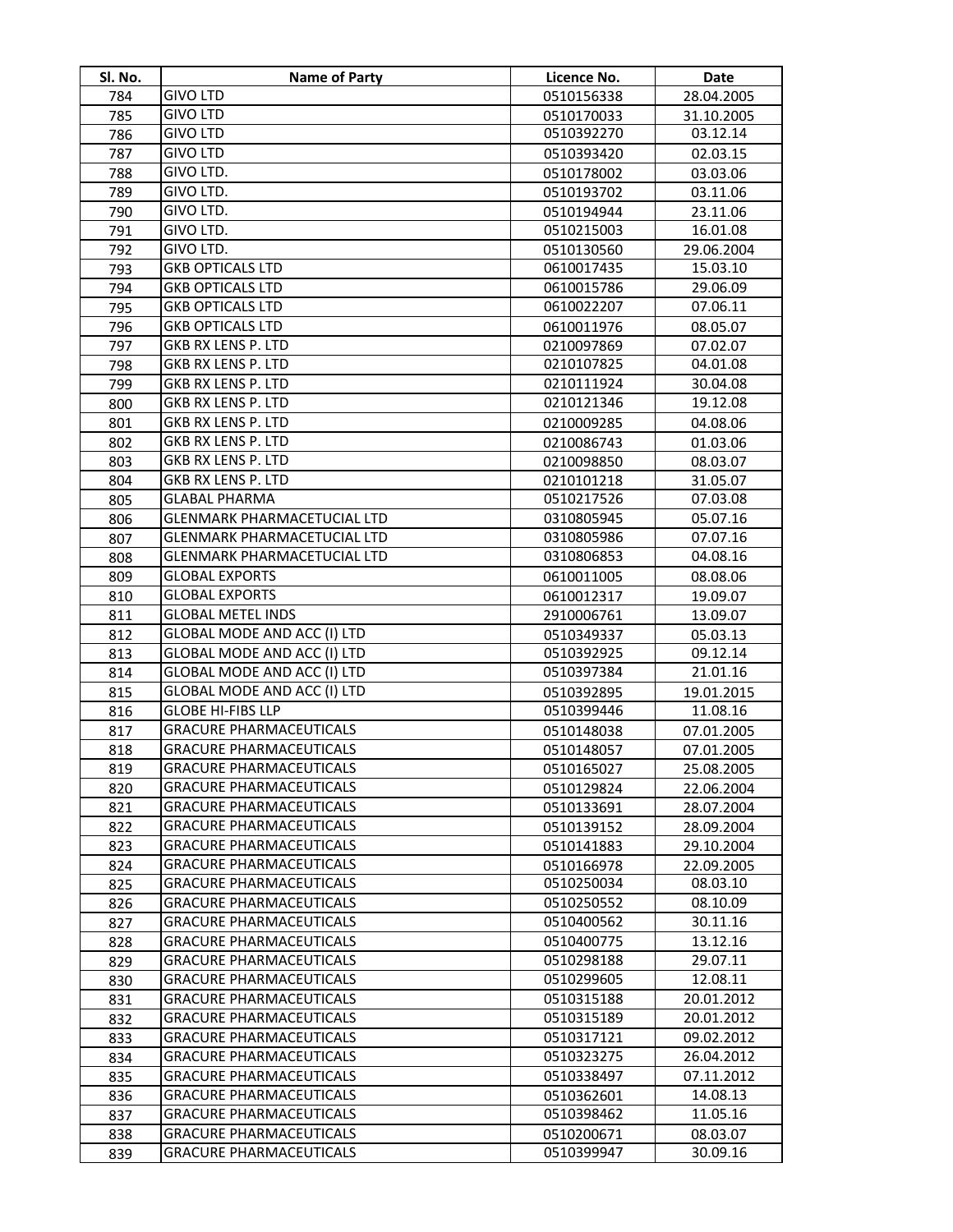| Sl. No.    | <b>Name of Party</b>                                                                     | Licence No.              | Date                     |
|------------|------------------------------------------------------------------------------------------|--------------------------|--------------------------|
| 840        | <b>GRACURE PHARMACEUTICALS</b>                                                           | 0510399948               | 30.09.16                 |
| 841        | <b>GRACURE PHARMACEUTICALS</b>                                                           | 0510400248               | 25.10.16                 |
| 842        | GRAFFITI EXPORTS                                                                         | 0510263471               | 06.05.10                 |
| 843        | <b>GRAFFITI EXPORTS</b>                                                                  | 0510396597               | 10.12.2015               |
| 844        | <b>GRAFFITI EXPORTS</b>                                                                  | 0510397448               | 01.02.16                 |
| 845        | <b>GRAFFITI EXPORTS</b>                                                                  | 0510397867               | 09.03.16                 |
| 846        | <b>GRAFFITI EXPORTS</b>                                                                  | 0510130893               | 017.2004                 |
| 847        | <b>GRAFFITI EXPORTS</b>                                                                  | 0510149769               | 28.01.2005               |
| 848        | <b>GRASSITI EXPORTS</b>                                                                  | 0510144861               | 07.12.2004               |
| 849        | GREATWAY P. LTD.                                                                         | 3010046147               | 21.02.06                 |
| 850        | <b>GULATI EXPORT HOUSE</b>                                                               | 0510123638               | 19.04.2004               |
| 851        | <b>GULATI EXPORT HOUSE</b>                                                               | 0510127383               | 31.05.2004               |
| 852        | <b>GULATI EXPORT HOUSE</b>                                                               | 051013375                | 26.07.2004               |
| 853        | <b>GULATI EXPORT HOUSE</b>                                                               | 0510139183               | 28.08.2004               |
| 854        | <b>GULATI EXPORT HOUSE</b>                                                               | 0510151555               | 22.02.2005               |
| 855        | <b>GULATI EXPORT HOUSE</b>                                                               | 0510175068               | 24.01.06                 |
| 856        | <b>GULATI EXPORT HOUSE</b>                                                               | 0510176608               | 17.02.06                 |
| 857        | <b>GULATI EXPORT HOUSE</b>                                                               | 0510190528               | 08.09.06                 |
| 858        | GULATI INDUSTRIAL FABRICATORS P LTD                                                      | 0510185475               | 23.06.06                 |
| 859        | GULATI INDUSTRIAL FABRICATORS P LTD                                                      | 0510196621               | 21.12.06                 |
| 860        | <b>GULATI INDUSTRIAL FABRICATORS P LTD</b>                                               | 0510156339               | 28.04.2005               |
| 861        | GULATI INDUSTRIAL FABRICATORS P LTD                                                      | 0510162562               | 22.07.2005               |
| 862        | <b>GULATI INDUSTRIAL FABRICATORS P LTD</b>                                               | 0510164699               | 23.08.2005               |
| 863        | <b>GULATI INDUSTRIAL FABRICATORS P LTD</b>                                               | 0510169872               | 27.10.2005               |
| 864        | <b>GULATI INDUSTRIAL FABRICATORS P LTD</b>                                               | 0510171388               | 08.12.2005               |
| 865        | GULATI INDUSTRIAL FABRICATORS P LTD                                                      | 0510181039               | 19.04.06                 |
| 866        | <b>GULATI INDUSTRIAL FABRICATORS P LTD</b><br><b>GULATI INDUSTRIAL FABRICATORS P LTD</b> | 0510182060               | 05.05.06                 |
| 867        | <b>GULIDART</b>                                                                          | 0510188849               | 18.08.06                 |
| 868<br>869 | <b>GURG CARE PHARMA</b>                                                                  | 2910006575<br>0510126871 | 21.07.2004<br>25.05.2004 |
| 870        | H.P INDIA SALES PVT. LTD                                                                 | 0710101504               | 22.01.14                 |
| 871        | <b>HAGSONS EXPORTS</b>                                                                   | 0610013654               | 10.07.08                 |
| 872        | <b>HAGSONS EXPORTS</b>                                                                   | 0610011169               | 08.09.06                 |
| 873        | <b>HAGSONS EXPORTS</b>                                                                   | 0610013654               | 10.07.08                 |
| 874        | <b>HAGSONS EXPORTS</b>                                                                   | 0610009822               | 15.09.2005               |
| 875        | <b>HAVELLS INDIA</b>                                                                     | 0510082304               | 11.03.2003               |
| 876        | HEMA ENGINEERING INTERNATIONAL P. LTD.                                                   | 0510176503               | 16.02.06                 |
| 877        | <b>HERITAGE INDIA EXPORTS</b>                                                            | 0510161203               | 01.07.2005               |
| 878        | HERO MOTORS LTD.                                                                         | 0510205696               | 03.07.07                 |
| 879        | HERO MOTORS LTD.                                                                         | 0510205697               | 03.07.07                 |
| 880        | HERO MOTORS LTD.                                                                         | 0510180589               | 07.04.06                 |
| 881        | HERO MOTORS LTD.                                                                         | 0510192834               | 17.10.06                 |
| 882        | <b>HINDUSTAN HYDROLIC</b>                                                                | 3010028233               | 22.09.2003               |
| 883        | HOSLEY INDIA PVT. LTD                                                                    | 0510389121               | 26.06.14                 |
| 884        | HOSLEY INDIA PVT. LTD                                                                    | 0510391137               | 16.09.14                 |
| 885        | HOSLEY INDIA PVT. LTD                                                                    | 0510393508               | 11.03.2015               |
| 886        | HUES INDIA (P) LTD.                                                                      | 1310018692               | 03.06.2005               |
| 887        | HUES INDIA (P) LTD.                                                                      | 1310019787               | 28.09.2005               |
| 888        | HUES INDIA (P) LTD.                                                                      | 1310042131               | 11.02.13                 |
| 889        | HUES INDIA (P) LTD.                                                                      | 1310042455               | 13.03.13                 |
| 890        | HUES INDIA (P) LTD.                                                                      | 1310042827               | 29.04.13                 |
| 891        | HUES INDIA (P) LTD.                                                                      | 1310043602               | 10.07.13                 |
| 892        | HUES INDIA (P) LTD.                                                                      | 1310044075               | 22.08.13                 |
| 893        | HUES INDIA (P) LTD.                                                                      | 1310044252               | 05.09.13                 |
| 894        | HUES INDIA (P) LTD.                                                                      | 1310044419               | 18.09.13                 |
| 895        | HUES INDIA (P) LTD.                                                                      | 1310044550               | 30.09.13                 |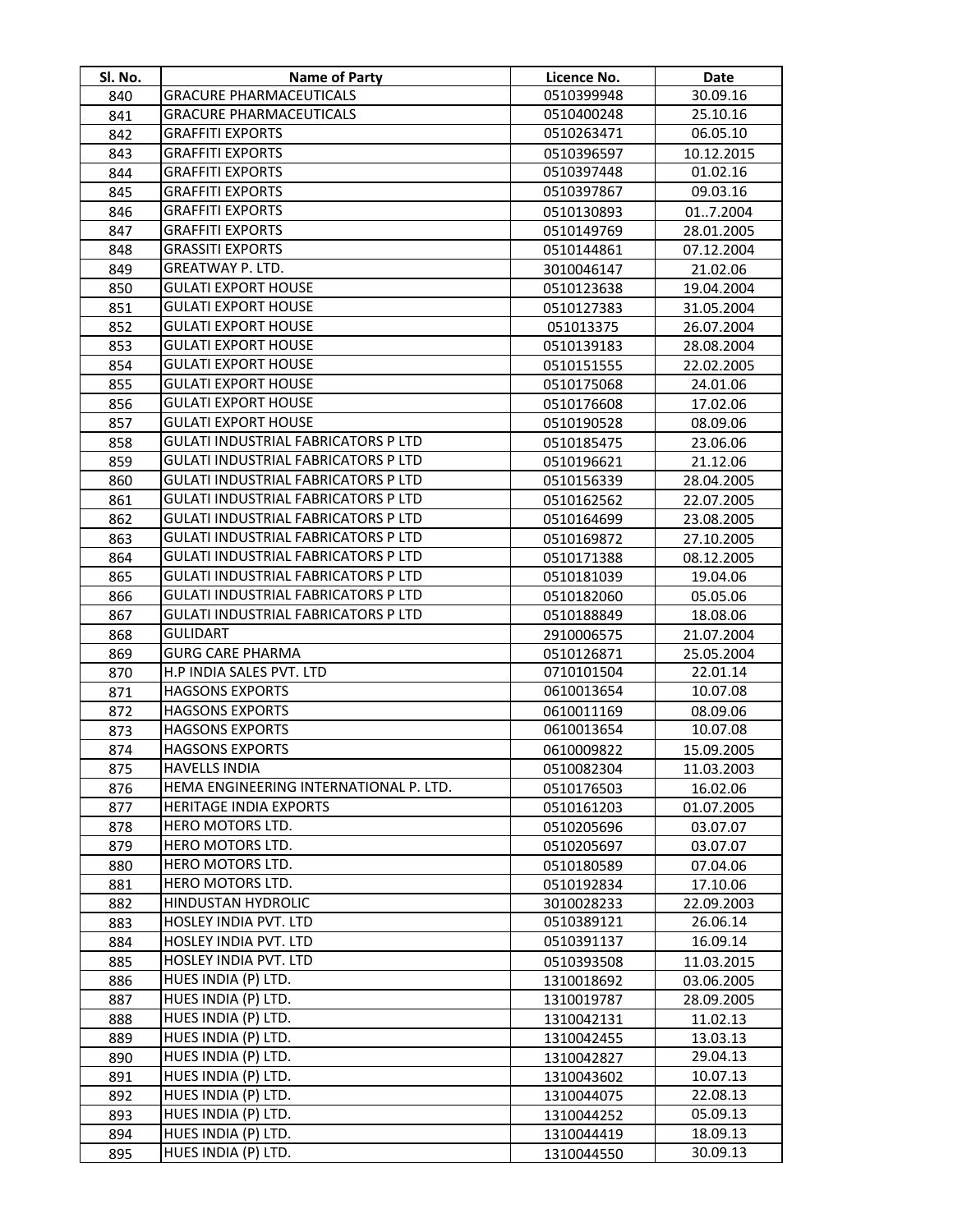| I CON POWER SOLUSION<br>27.08.13<br>896<br>0510363701<br>IAG AUTOMATION P. LTD.<br>897<br>2210006209<br>13.11.06<br><b>IBRAHIM INTERNATIONAL</b><br>898<br>0610011255<br>03.10.06<br>ICON POWER SOLUTIONS PVT LTD<br>28.10.2006<br>899<br>0510400322<br>IKRISH HEALTHCARE (P) LTD<br>26.05.16<br>900<br>0510398628<br>IMMA CULE LIFESCIENCE LTD<br>2210015530<br>02.08.16<br>901<br>IMMACULE LIFESCIENCES P. LTD<br>902<br>2210015264<br>07.07.2015<br><b>INARI FASHION LTD</b><br>0510399352<br>03.08.16<br>903<br><b>IND SPHINX PRECESION LTD</b><br>904<br>13.08.2004<br>2210003547<br>IND SPHINX PRECESION LTD<br>25.03.10<br>2210009811<br>905<br><b>IND SPHINX PRECESION LTD</b><br>906<br>2210009627<br>28.01.10<br>IND SPHINX PRECESION LTD<br>907<br>2210006747<br>29.05.07<br>IND SPHINX PRECESION LTD<br>908<br>31.01.07<br>2210006445<br>IND SPHINX PRECESION LTD<br>909<br>20.03.2006<br>2210005347<br><b>IND SPHINX PRECESION LTD</b><br>910<br>2210005507<br>05.05.06<br>IND SPHINX PRECESION LTD<br>911<br>2210005679<br>22.06.06<br>IND SWIFT LAB LTD<br>912<br>2210004193<br>08.02.2005<br>IND SWIFT LAB LTD<br>913<br>221000425<br>28.02.2005<br><b>IND SWIFT LAB LTD</b><br>914<br>2210004534<br>24.05.2005<br>IND SWIFT LAB LTD<br>915<br>24.05.2005<br>2210004535<br><b>IND SWIFT LAB LTD</b><br>916<br>2210004560<br>30.05.2005<br><b>IND SWIFT LAB LTD</b><br>917<br>08.07.2005<br>2210004656<br><b>IND SWIFT LAB LTD</b><br>918<br>2210004905<br>04.10.2005 | SI. No. | Name of Party            | Licence No. | Date |
|--------------------------------------------------------------------------------------------------------------------------------------------------------------------------------------------------------------------------------------------------------------------------------------------------------------------------------------------------------------------------------------------------------------------------------------------------------------------------------------------------------------------------------------------------------------------------------------------------------------------------------------------------------------------------------------------------------------------------------------------------------------------------------------------------------------------------------------------------------------------------------------------------------------------------------------------------------------------------------------------------------------------------------------------------------------------------------------------------------------------------------------------------------------------------------------------------------------------------------------------------------------------------------------------------------------------------------------------------------------------------------------------------------------------------------------------------------------------------------------|---------|--------------------------|-------------|------|
|                                                                                                                                                                                                                                                                                                                                                                                                                                                                                                                                                                                                                                                                                                                                                                                                                                                                                                                                                                                                                                                                                                                                                                                                                                                                                                                                                                                                                                                                                      |         |                          |             |      |
|                                                                                                                                                                                                                                                                                                                                                                                                                                                                                                                                                                                                                                                                                                                                                                                                                                                                                                                                                                                                                                                                                                                                                                                                                                                                                                                                                                                                                                                                                      |         |                          |             |      |
|                                                                                                                                                                                                                                                                                                                                                                                                                                                                                                                                                                                                                                                                                                                                                                                                                                                                                                                                                                                                                                                                                                                                                                                                                                                                                                                                                                                                                                                                                      |         |                          |             |      |
|                                                                                                                                                                                                                                                                                                                                                                                                                                                                                                                                                                                                                                                                                                                                                                                                                                                                                                                                                                                                                                                                                                                                                                                                                                                                                                                                                                                                                                                                                      |         |                          |             |      |
|                                                                                                                                                                                                                                                                                                                                                                                                                                                                                                                                                                                                                                                                                                                                                                                                                                                                                                                                                                                                                                                                                                                                                                                                                                                                                                                                                                                                                                                                                      |         |                          |             |      |
|                                                                                                                                                                                                                                                                                                                                                                                                                                                                                                                                                                                                                                                                                                                                                                                                                                                                                                                                                                                                                                                                                                                                                                                                                                                                                                                                                                                                                                                                                      |         |                          |             |      |
|                                                                                                                                                                                                                                                                                                                                                                                                                                                                                                                                                                                                                                                                                                                                                                                                                                                                                                                                                                                                                                                                                                                                                                                                                                                                                                                                                                                                                                                                                      |         |                          |             |      |
|                                                                                                                                                                                                                                                                                                                                                                                                                                                                                                                                                                                                                                                                                                                                                                                                                                                                                                                                                                                                                                                                                                                                                                                                                                                                                                                                                                                                                                                                                      |         |                          |             |      |
|                                                                                                                                                                                                                                                                                                                                                                                                                                                                                                                                                                                                                                                                                                                                                                                                                                                                                                                                                                                                                                                                                                                                                                                                                                                                                                                                                                                                                                                                                      |         |                          |             |      |
|                                                                                                                                                                                                                                                                                                                                                                                                                                                                                                                                                                                                                                                                                                                                                                                                                                                                                                                                                                                                                                                                                                                                                                                                                                                                                                                                                                                                                                                                                      |         |                          |             |      |
|                                                                                                                                                                                                                                                                                                                                                                                                                                                                                                                                                                                                                                                                                                                                                                                                                                                                                                                                                                                                                                                                                                                                                                                                                                                                                                                                                                                                                                                                                      |         |                          |             |      |
|                                                                                                                                                                                                                                                                                                                                                                                                                                                                                                                                                                                                                                                                                                                                                                                                                                                                                                                                                                                                                                                                                                                                                                                                                                                                                                                                                                                                                                                                                      |         |                          |             |      |
|                                                                                                                                                                                                                                                                                                                                                                                                                                                                                                                                                                                                                                                                                                                                                                                                                                                                                                                                                                                                                                                                                                                                                                                                                                                                                                                                                                                                                                                                                      |         |                          |             |      |
|                                                                                                                                                                                                                                                                                                                                                                                                                                                                                                                                                                                                                                                                                                                                                                                                                                                                                                                                                                                                                                                                                                                                                                                                                                                                                                                                                                                                                                                                                      |         |                          |             |      |
|                                                                                                                                                                                                                                                                                                                                                                                                                                                                                                                                                                                                                                                                                                                                                                                                                                                                                                                                                                                                                                                                                                                                                                                                                                                                                                                                                                                                                                                                                      |         |                          |             |      |
|                                                                                                                                                                                                                                                                                                                                                                                                                                                                                                                                                                                                                                                                                                                                                                                                                                                                                                                                                                                                                                                                                                                                                                                                                                                                                                                                                                                                                                                                                      |         |                          |             |      |
|                                                                                                                                                                                                                                                                                                                                                                                                                                                                                                                                                                                                                                                                                                                                                                                                                                                                                                                                                                                                                                                                                                                                                                                                                                                                                                                                                                                                                                                                                      |         |                          |             |      |
|                                                                                                                                                                                                                                                                                                                                                                                                                                                                                                                                                                                                                                                                                                                                                                                                                                                                                                                                                                                                                                                                                                                                                                                                                                                                                                                                                                                                                                                                                      |         |                          |             |      |
|                                                                                                                                                                                                                                                                                                                                                                                                                                                                                                                                                                                                                                                                                                                                                                                                                                                                                                                                                                                                                                                                                                                                                                                                                                                                                                                                                                                                                                                                                      |         |                          |             |      |
|                                                                                                                                                                                                                                                                                                                                                                                                                                                                                                                                                                                                                                                                                                                                                                                                                                                                                                                                                                                                                                                                                                                                                                                                                                                                                                                                                                                                                                                                                      |         |                          |             |      |
|                                                                                                                                                                                                                                                                                                                                                                                                                                                                                                                                                                                                                                                                                                                                                                                                                                                                                                                                                                                                                                                                                                                                                                                                                                                                                                                                                                                                                                                                                      |         |                          |             |      |
|                                                                                                                                                                                                                                                                                                                                                                                                                                                                                                                                                                                                                                                                                                                                                                                                                                                                                                                                                                                                                                                                                                                                                                                                                                                                                                                                                                                                                                                                                      |         |                          |             |      |
|                                                                                                                                                                                                                                                                                                                                                                                                                                                                                                                                                                                                                                                                                                                                                                                                                                                                                                                                                                                                                                                                                                                                                                                                                                                                                                                                                                                                                                                                                      |         |                          |             |      |
| 23.11.2005<br>2210005004                                                                                                                                                                                                                                                                                                                                                                                                                                                                                                                                                                                                                                                                                                                                                                                                                                                                                                                                                                                                                                                                                                                                                                                                                                                                                                                                                                                                                                                             | 919     | <b>IND SWIFT LAB LTD</b> |             |      |
| <b>IND SWIFT LAB LTD</b><br>920<br>2210007449<br>13.02.08                                                                                                                                                                                                                                                                                                                                                                                                                                                                                                                                                                                                                                                                                                                                                                                                                                                                                                                                                                                                                                                                                                                                                                                                                                                                                                                                                                                                                            |         |                          |             |      |
| <b>IND SWIFT LAB LTD</b><br>2210007674<br>921<br>31.03.08                                                                                                                                                                                                                                                                                                                                                                                                                                                                                                                                                                                                                                                                                                                                                                                                                                                                                                                                                                                                                                                                                                                                                                                                                                                                                                                                                                                                                            |         |                          |             |      |
| <b>IND SWIFT LAB LTD</b><br>2210007711<br>10.04.08<br>922                                                                                                                                                                                                                                                                                                                                                                                                                                                                                                                                                                                                                                                                                                                                                                                                                                                                                                                                                                                                                                                                                                                                                                                                                                                                                                                                                                                                                            |         |                          |             |      |
| <b>IND SWIFT LAB LTD</b><br>15.04.08<br>923<br>2210007712                                                                                                                                                                                                                                                                                                                                                                                                                                                                                                                                                                                                                                                                                                                                                                                                                                                                                                                                                                                                                                                                                                                                                                                                                                                                                                                                                                                                                            |         |                          |             |      |
| <b>IND SWIFT LAB LTD</b><br>11.11.09<br>924<br>2210009406                                                                                                                                                                                                                                                                                                                                                                                                                                                                                                                                                                                                                                                                                                                                                                                                                                                                                                                                                                                                                                                                                                                                                                                                                                                                                                                                                                                                                            |         |                          |             |      |
| <b>IND SWIFT LAB LTD</b><br>2210010224<br>925<br>26.07.10                                                                                                                                                                                                                                                                                                                                                                                                                                                                                                                                                                                                                                                                                                                                                                                                                                                                                                                                                                                                                                                                                                                                                                                                                                                                                                                                                                                                                            |         |                          |             |      |
| 926<br><b>IND SWIFT LAB LTD</b><br>2210010465<br>28.09.10                                                                                                                                                                                                                                                                                                                                                                                                                                                                                                                                                                                                                                                                                                                                                                                                                                                                                                                                                                                                                                                                                                                                                                                                                                                                                                                                                                                                                            |         |                          |             |      |
| <b>IND SWIFT LAB LTD</b><br>2210010493<br>05.10.10<br>927                                                                                                                                                                                                                                                                                                                                                                                                                                                                                                                                                                                                                                                                                                                                                                                                                                                                                                                                                                                                                                                                                                                                                                                                                                                                                                                                                                                                                            |         |                          |             |      |
| <b>IND SWIFT LAB LTD</b><br>2210010494<br>05.10.10<br>928                                                                                                                                                                                                                                                                                                                                                                                                                                                                                                                                                                                                                                                                                                                                                                                                                                                                                                                                                                                                                                                                                                                                                                                                                                                                                                                                                                                                                            |         |                          |             |      |
| IND SWIFT LAB LTD<br>929<br>2210013506<br>07.01.13                                                                                                                                                                                                                                                                                                                                                                                                                                                                                                                                                                                                                                                                                                                                                                                                                                                                                                                                                                                                                                                                                                                                                                                                                                                                                                                                                                                                                                   |         |                          |             |      |
| <b>IND SWIFT LAB LTD</b><br>930<br>2210013701<br>12.03.13                                                                                                                                                                                                                                                                                                                                                                                                                                                                                                                                                                                                                                                                                                                                                                                                                                                                                                                                                                                                                                                                                                                                                                                                                                                                                                                                                                                                                            |         |                          |             |      |
| 931<br><b>IND SWIFT LAB LTD</b><br>2210015608<br>13.12.16                                                                                                                                                                                                                                                                                                                                                                                                                                                                                                                                                                                                                                                                                                                                                                                                                                                                                                                                                                                                                                                                                                                                                                                                                                                                                                                                                                                                                            |         |                          |             |      |
| <b>IND SWIFT LAB LTD</b><br>2210015610<br>15.12.16<br>932                                                                                                                                                                                                                                                                                                                                                                                                                                                                                                                                                                                                                                                                                                                                                                                                                                                                                                                                                                                                                                                                                                                                                                                                                                                                                                                                                                                                                            |         |                          |             |      |
| <b>IND SWIFT LAB LTD</b><br>2210010595<br>02.11.2010<br>933                                                                                                                                                                                                                                                                                                                                                                                                                                                                                                                                                                                                                                                                                                                                                                                                                                                                                                                                                                                                                                                                                                                                                                                                                                                                                                                                                                                                                          |         |                          |             |      |
| <b>IND SWIFT LAB LTD</b><br>2210010835<br>11.01.2011<br>934                                                                                                                                                                                                                                                                                                                                                                                                                                                                                                                                                                                                                                                                                                                                                                                                                                                                                                                                                                                                                                                                                                                                                                                                                                                                                                                                                                                                                          |         |                          |             |      |
| <b>IND SWIFT LAB LTD</b><br>11.01.2011<br>2210010837<br>935                                                                                                                                                                                                                                                                                                                                                                                                                                                                                                                                                                                                                                                                                                                                                                                                                                                                                                                                                                                                                                                                                                                                                                                                                                                                                                                                                                                                                          |         |                          |             |      |
| <b>IND SWIFT LAB LTD</b><br>936<br>2210002828<br>13.01.2004                                                                                                                                                                                                                                                                                                                                                                                                                                                                                                                                                                                                                                                                                                                                                                                                                                                                                                                                                                                                                                                                                                                                                                                                                                                                                                                                                                                                                          |         |                          |             |      |
| <b>IND SWIFT LAB LTD</b><br>937<br>2210003087<br>19.03.2004                                                                                                                                                                                                                                                                                                                                                                                                                                                                                                                                                                                                                                                                                                                                                                                                                                                                                                                                                                                                                                                                                                                                                                                                                                                                                                                                                                                                                          |         |                          |             |      |
| <b>IND SWIFT LAB LTD</b><br>938<br>2210003481<br>22.07.2004                                                                                                                                                                                                                                                                                                                                                                                                                                                                                                                                                                                                                                                                                                                                                                                                                                                                                                                                                                                                                                                                                                                                                                                                                                                                                                                                                                                                                          |         |                          |             |      |
| <b>IND SWIFT LAB LTD</b><br>939<br>2210003537<br>25.10.2004                                                                                                                                                                                                                                                                                                                                                                                                                                                                                                                                                                                                                                                                                                                                                                                                                                                                                                                                                                                                                                                                                                                                                                                                                                                                                                                                                                                                                          |         |                          |             |      |
| <b>IND SWIFT LAB LTD</b><br>940<br>2210003588<br>26.08.2004                                                                                                                                                                                                                                                                                                                                                                                                                                                                                                                                                                                                                                                                                                                                                                                                                                                                                                                                                                                                                                                                                                                                                                                                                                                                                                                                                                                                                          |         |                          |             |      |
| <b>IND SWIFT LAB LTD</b><br>941<br>2210003630<br>03.09.2004                                                                                                                                                                                                                                                                                                                                                                                                                                                                                                                                                                                                                                                                                                                                                                                                                                                                                                                                                                                                                                                                                                                                                                                                                                                                                                                                                                                                                          |         |                          |             |      |
| <b>IND SWIFT LAB LTD</b><br>942<br>2210003631<br>03.09.2004                                                                                                                                                                                                                                                                                                                                                                                                                                                                                                                                                                                                                                                                                                                                                                                                                                                                                                                                                                                                                                                                                                                                                                                                                                                                                                                                                                                                                          |         |                          |             |      |
| <b>IND SWIFT LAB LTD</b><br>943<br>30.11.2004<br>2210003958                                                                                                                                                                                                                                                                                                                                                                                                                                                                                                                                                                                                                                                                                                                                                                                                                                                                                                                                                                                                                                                                                                                                                                                                                                                                                                                                                                                                                          |         |                          |             |      |
| <b>IND SWIFT LAB LTD</b><br>19.11.13<br>944<br>2210014382                                                                                                                                                                                                                                                                                                                                                                                                                                                                                                                                                                                                                                                                                                                                                                                                                                                                                                                                                                                                                                                                                                                                                                                                                                                                                                                                                                                                                            |         |                          |             |      |
| <b>IND SWIFT LAB LTD</b><br>19.11.13<br>945<br>2210014384                                                                                                                                                                                                                                                                                                                                                                                                                                                                                                                                                                                                                                                                                                                                                                                                                                                                                                                                                                                                                                                                                                                                                                                                                                                                                                                                                                                                                            |         |                          |             |      |
| <b>IND SWIFT LAB LTD</b><br>946<br>2210015274<br>31.07.2015<br><b>IND SWIFT LAB LTD</b>                                                                                                                                                                                                                                                                                                                                                                                                                                                                                                                                                                                                                                                                                                                                                                                                                                                                                                                                                                                                                                                                                                                                                                                                                                                                                                                                                                                              |         |                          |             |      |
| 947<br>21.08.2015<br>2210015291<br><b>IND SWIFT LAB LTD</b><br>2210008594<br>23.01.09<br>948                                                                                                                                                                                                                                                                                                                                                                                                                                                                                                                                                                                                                                                                                                                                                                                                                                                                                                                                                                                                                                                                                                                                                                                                                                                                                                                                                                                         |         |                          |             |      |
| <b>IND SWIFT LAB LTD</b><br>2210013082<br>11.07.2012<br>949                                                                                                                                                                                                                                                                                                                                                                                                                                                                                                                                                                                                                                                                                                                                                                                                                                                                                                                                                                                                                                                                                                                                                                                                                                                                                                                                                                                                                          |         |                          |             |      |
| <b>IND SWIFT LAB LTD</b><br>2210013300<br>19.09.2012<br>950                                                                                                                                                                                                                                                                                                                                                                                                                                                                                                                                                                                                                                                                                                                                                                                                                                                                                                                                                                                                                                                                                                                                                                                                                                                                                                                                                                                                                          |         |                          |             |      |
| <b>IND SWIFT LAB LTD</b><br>2210013408<br>27.11.2012<br>951                                                                                                                                                                                                                                                                                                                                                                                                                                                                                                                                                                                                                                                                                                                                                                                                                                                                                                                                                                                                                                                                                                                                                                                                                                                                                                                                                                                                                          |         |                          |             |      |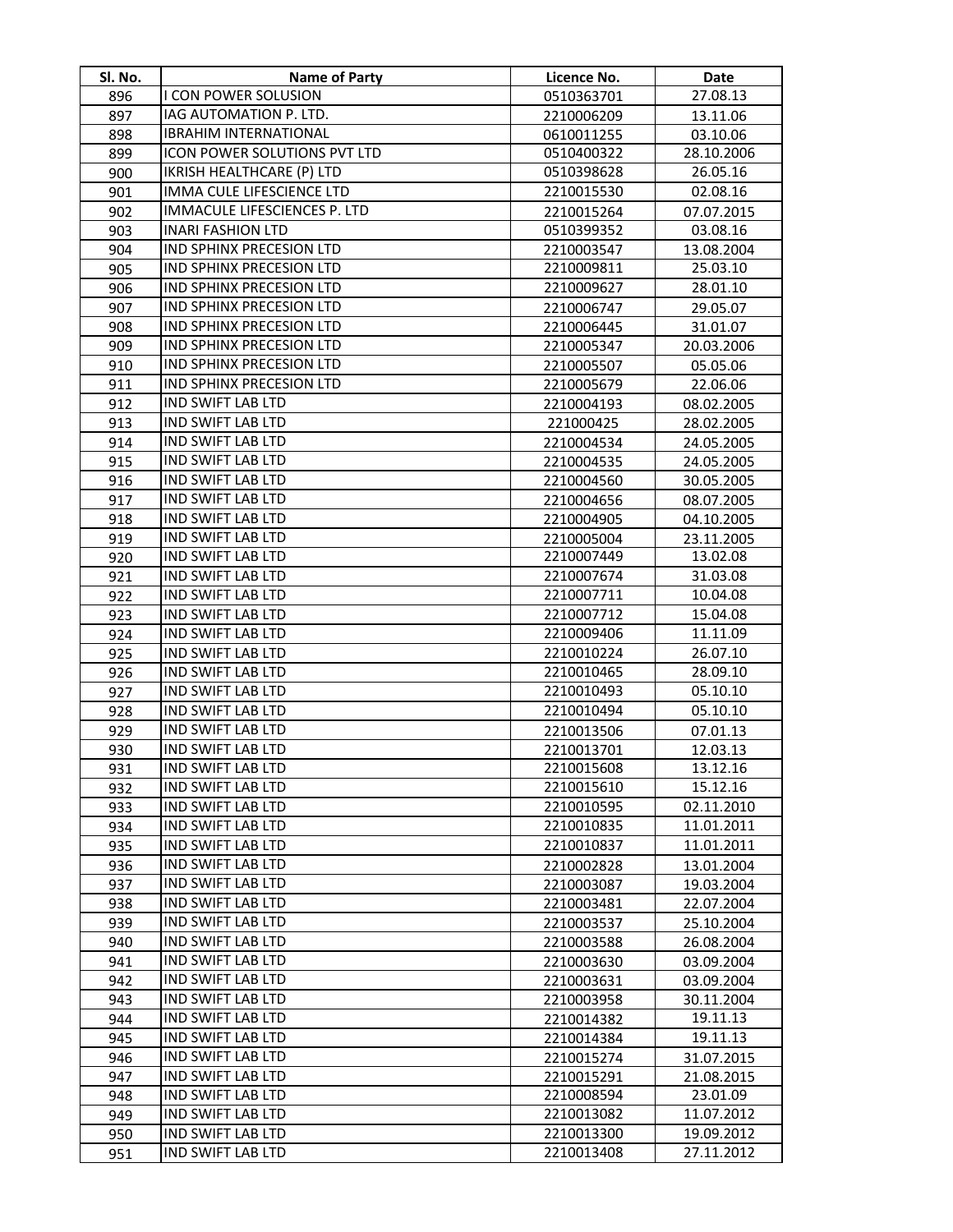| SI. No.      | <b>Name of Party</b>                                       | Licence No.              | Date                   |
|--------------|------------------------------------------------------------|--------------------------|------------------------|
| 952          | IND SWIFT LAB LTD                                          | 2210002794               | 05.01.04               |
| 953          | IND SWIFT LAB LTD                                          | 2210003386               | 18.06.2004             |
| 954          | IND SWIFT LAB LTD                                          | 2210003388               | 18.06.2004             |
| 955          | <b>IND SWIFT LAB LTD</b>                                   | 2210003935               | 22.11.2004             |
| 956          | IND SWIFT LAB LTD                                          | 2210012008               | 12.10.11               |
| 957          | <b>IND SWIFT LAB LTD</b>                                   | 2210005151               | 10.01.06               |
| 958          | <b>IND SWIFT LAB LTD</b>                                   | 2210005152               | 10.01.06               |
| 959          | IND SWIFT LAB LTD                                          | 2210005167               | 16.01.06               |
| 960          | IND SWIFT LAB LTD                                          | 2210005284               | 28.02.06               |
| 961          | IND SWIFT LAB LTD                                          | 2210005597               | 05.06.06               |
| 962          | IND SWIFT LAB LTD                                          | 2210005606               | 08.06.06               |
| 963          | IND SWIFT LAB LTD                                          | 2210005834               | 31.07.06               |
| 964          | IND SWIFT LAB LTD                                          | 2210006218               | 15.12.06               |
| 965          | IND SWIFT LAB LTD                                          | 2210006257               | 04.12.06               |
| 966          | INDCON PROJECTS & EQUIPMENT LTD.                           | 0510196590               | 21.12.06               |
| 967          | INDIAN CERAMIC HOUSE                                       | 0610031257               | 13.03.2015             |
| 968          | <b>INDIAN CERAMIC HOUSE</b>                                | 0610037775               | 16.06.14               |
| 969          | <b>INDIAN CERAMIC HOUSE</b>                                | 0610030043               | 20.12.2012             |
| 970          | <b>INDIAN CERAMIC HOUSE</b>                                | 0610038021               | 30.12.14               |
| 971          | <b>INDIAN AUTOMOTIVES</b>                                  | 0510393605               | 17.03.2015             |
| 972          | <b>INDIAN HANDICRAFT</b>                                   | 0510167987               | 04.10.2005             |
| 973          | <b>INDIAN STITCHERS</b>                                    | 0510351929               | 18.04.13               |
| 974          | <b>INDIAN STITCHERS</b>                                    | 0510397306               | 14.01.16               |
| 975          | <b>INDIAN STITCHERS</b>                                    | 0510398804               | 15.06.16               |
| 976          | <b>INDIAN STITCHERS</b>                                    | 0510399077               | 14.07.16               |
| 977          | INDO BRITISH GARMENT PVT LTD                               | 0510164316               | 12.08.2005             |
| 978          | <b>INDO BRITISH GARMENT PVT LTD</b>                        | 0510172038               | 15.12.2005             |
| 979          | INDO BRITISH GARMENT PVT LTD                               | 0510399619               | 05.09.16               |
| 980          | INDO BRITISH GARMENT PVT LTD                               | 0510399620               | 05.09.16               |
| 981          | INDO BRITISH GARMENT PVT LTD                               | 0510183524               | 26.05.06               |
| 982          | INDO BRITISH GARMENT PVT LTD                               | 0510392629               | 30.12.2014             |
| 983          | INDO BRITISH GARMENT PVT LTD                               | 0510393750               | 26.03.2015             |
| 984          | INDO BRITISH GARMENT PVT LTD                               | 0510395003               | 20.07.2015             |
| 985          | INDO BRITISH GARMENT PVT LTD                               | 0510395062               | 28.07.2015             |
| 986          | INDO PHYTO CHAMICAL (P) LTD                                | 0510368379               | 14.10.13               |
| 987          | INDO PHYTO CHAMICAL (P) LTD                                | 0510387612               | 28.05.14               |
| 988          | INDO PHYTO CHAMICAL (P) LTD                                | 0510388673               | 13.06.14               |
| 989          | INDO PHYTO CHAMICAL (P) LTD                                | 0510376464               | 17.01.2014             |
| 990          | INDO PHYTO CHAMICAL (P) LTD                                | 0510394777               | 02.07.2015             |
| 991          | INDO PHYTO CHAMICAL (P) LTD                                | 0510395344               | 18.08.2015             |
| 992          | INDO PHYTO CHAMICAL (P) LTD                                | 0510397452               | 01.02.16               |
| 993          | INDO PHYTO CHAMICAL (P) LTD                                | 0510397639               | 18.02.16               |
| 994          | INDO PHYTO CHAMICAL (P) LTD                                | 0510397978               | 18.03.16               |
| 995          | INDO PHYTO CHAMICAL (P) LTD                                | 0510398587               | 24.05.16               |
| 996          | INDO PHYTO CHAMICAL (P) LTD                                | 0510398588               | 24.05.16               |
| 997          | INDO PHYTO CHAMICAL (P) LTD<br>INDO PHYTO CHAMICAL (P) LTD | 0510400012               | 04.10.16               |
| 998          | INDO PHYTO CHAMICAL (P) LTD                                | 0510394837               | 08.07.2015             |
| 999<br>1000  | INDO PHYTO CHAMICAL (P) LTD                                | 0510396325               | 13.11.2015<br>20.11.13 |
|              | <b>INDS SPHINX PRECISION</b>                               | 0510371304<br>2210611988 | 04.10.11               |
| 1001<br>1002 | <b>INDS SWIFT LAB</b>                                      | 2210011176               | 31.03.11               |
| 1003         | <b>INDS SWIFT LAB</b>                                      | 2210011761               | 09.08.11               |
| 1004         | INDUS PHARMA PVT. LIMITED                                  | 051022534                | 11.08.08               |
| 1005         | <b>INDUS PHARMA PVT. LIMITED</b>                           | 0510246367               | 22.07.09               |
| 1006         | INDUS PHARMA PVT. LIMITED                                  | 0510247700               | 17.08.09               |
| 1007         | INDUS PHARMA PVT. LIMITED                                  | 0510253000               | 20.11.09               |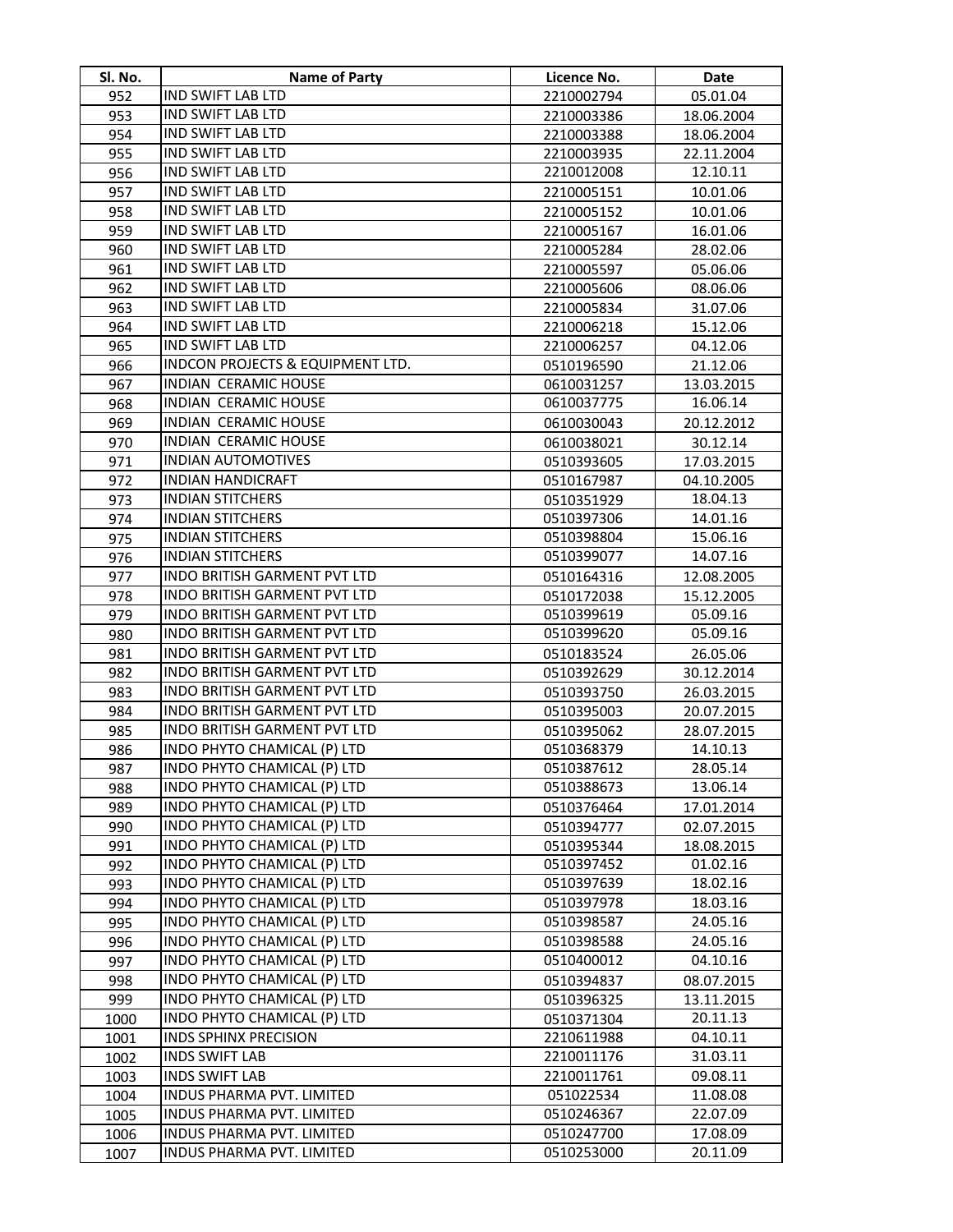| Sl. No.      | <b>Name of Party</b>                                                  | Licence No.              | Date                     |
|--------------|-----------------------------------------------------------------------|--------------------------|--------------------------|
| 1008         | INDUS PHARMA PVT. LIMITED                                             | 0510397409               | 22.01.16                 |
| 1009         | <b>INDUS PHARMA PVT. LIMITED</b>                                      | 0510209773               | 28.09.07                 |
| 1010         | <b>INDUS PHARMA PVT. LIMITED</b>                                      | 0510209774               | 28.09.07                 |
| 1011         | INDUS PHARMA PVT. LIMITED                                             | 0510324968               | 15.05.2012               |
| 1012         | INDUS PHARMA PVT. LIMITED                                             | 0510325714               | 24.05.2012               |
| 1013         | INDUS PHARMA PVT. LIMITED                                             | 0510329280               | 10.07.2012               |
| 1014         | INDUS PHARMA PVT. LIMITED                                             | 0510338388               | 06.11.2012               |
| 1015         | INDUS PHARMA PVT. LIMITED                                             | 051039441                | 02.06.2015               |
| 1016         | INDUS PHARMA PVT. LIMITED                                             | 0510395576               | 10.08.2015               |
| 1017         | INGERSOLL RAND WADCO TOOLS P. LTD.                                    | 0510284814               | 01.03.11                 |
| 1018         | INGERSOLL RAND WADCO TOOLS P. LTD.                                    | 0510150204               | 02.02.2005               |
| 1019         | INGERSOLL RAND WADCO TOOLS P. LTD.                                    | 0510185225               | 21.06.06                 |
| 1020         | INGERSOLL RAND WADCO TOOLS P. LTD.                                    | 0510185367               | 22.06.06                 |
| 1021         | INGERSOLL RAND WADCO TOOLS P. LTD.                                    | 051014208                | 07.01.2004               |
| 1022         | <b>INJECTO PLAST (P) LTD</b>                                          | 0610038435               | 11.08.16                 |
| 1023         | <b>INNOVATIVE MATERIALS</b>                                           | 1310034272               | 31.12.2010               |
| 1024         | <b>INSTYLE EXPORT</b>                                                 | 0510226258               | 27.08.05                 |
| 1025         | <b>INSTYLE EXPORT</b>                                                 | 0510229791               | 22.10.08                 |
| 1026         | <b>INTEGRATED DEFENCE (P) LTD</b>                                     | 0610024945               | 07.12.2011               |
| 1027         | <b>INTERNATIONAL TEXTILE</b>                                          | 0510170586               | 16.11.2005               |
| 1028         | <b>INTEX</b>                                                          | 0510219951               | 30.04.08                 |
| 1029         | <b>INTEX</b>                                                          | 0510244125               | 19.06.09                 |
| 1030         | <b>INTEX</b>                                                          | 0510289547               | 03.05.11                 |
| 1031         | <b>INTEX</b>                                                          | 0510316714               | 06.02.2012               |
| 1032         | <b>INTEX</b>                                                          | 0510383093               | 28.03.14                 |
| 1033         | <b>INTEX</b>                                                          | 0510397417               | 27.01.16                 |
| 1034         | <b>INTEX</b>                                                          | 0510266982               | 28.06.10                 |
| 1035         | <b>INVENTION INDIA</b>                                                | 0510144273               | 30.11.2004               |
| 1036         | <b>ISGEC HEAVY ENGINEERING</b>                                        | 0510400689               | 08.12.16                 |
| 1037         | <b>ISGEC HEAVY ENGINEERING</b>                                        | 0510400695               | 09.12.16                 |
| 1038         | <b>ITC LIMITED</b>                                                    | 0510276644               | 09.11.10                 |
| 1039         | J D APPARELS PVT LTD                                                  | 0510399815               | 22.09.16                 |
| 1040         | J.K.M. OVERSEAS P LTD                                                 | 0510144860               | 07.12.2004               |
| 1041         | J.SHANTI NATH & CO.                                                   | 0510115410               | 19.01.2004               |
| 1042         | JAGSONPAL PHARMACEUTICALS                                             | 0510383280               | 01.04.14                 |
| 1043         | JAGSONPAL PHARMACEUTICALS LTD                                         | 0510388788               | 18.06.14                 |
| 1044         | JAGSONPAL PHARMACEUTICALS LTD                                         | 0510391100               | 11.09.14                 |
| 1045         | JAGSONPAL PHARMACEUTICALS LTD                                         | 0510397820               | 04.03.16                 |
| 1046         | JAGSONPAL PHARMACEUTICALS LTD<br><b>JAGSONPAL PHARMACEUTICALS LTD</b> | 0510392349               | 09.12.2014               |
| 1047         |                                                                       | 0510395004               | 20.07.2015               |
| 1048         | <b>JALPAC INDIA LTD</b><br><b>JALPAC INDIA LTD</b>                    | 0510140835               | 18.10.2004               |
| 1049         | <b>JALPAC INDIA LTD</b>                                               | 0510150724               | 09.05.2005               |
| 1050         | <b>JALPAC INDIA LTD</b>                                               | 0510156793               | 03.05.2005               |
| 1051         | <b>JALPAC INDIA LTD</b>                                               | 0510161718               | 08.07.2005               |
| 1052         | JALPAC INDIA LTD                                                      | 0510162243               | 15.07.2005               |
| 1053         | JALPAC INDIA LTD                                                      | 0510164010               | 10.08.2005               |
| 1054         | JALPAC INDIA LTD                                                      | 0510172184               | 16.12.2005               |
| 1055<br>1056 | JALPAC INDIA LTD                                                      | 0510170730<br>0510170985 | 17.11.2005<br>02.12.2005 |
| 1057         | JALPAC INDIA LTD                                                      |                          |                          |
| 1058         | JALPAC INDIA LTD.                                                     | 0510168465<br>0510173903 | 14.10.2005<br>09.01.06   |
| 1059         | JALPAC INDIA LTD.                                                     | 0510175768               | 06.02.06                 |
| 1060         | JALPAC INDIA LTD.                                                     | 0510177833               | 02.03.06                 |
| 1061         | JALPAC INDIA LTD.                                                     | 0510180492               | 07.04.06                 |
| 1062         | JALPAC INDIA LTD.                                                     | 0510184957               | 19.06.06                 |
| 1063         | JALPAC INDIA LTD.                                                     | 0510186122               | 07.07.06                 |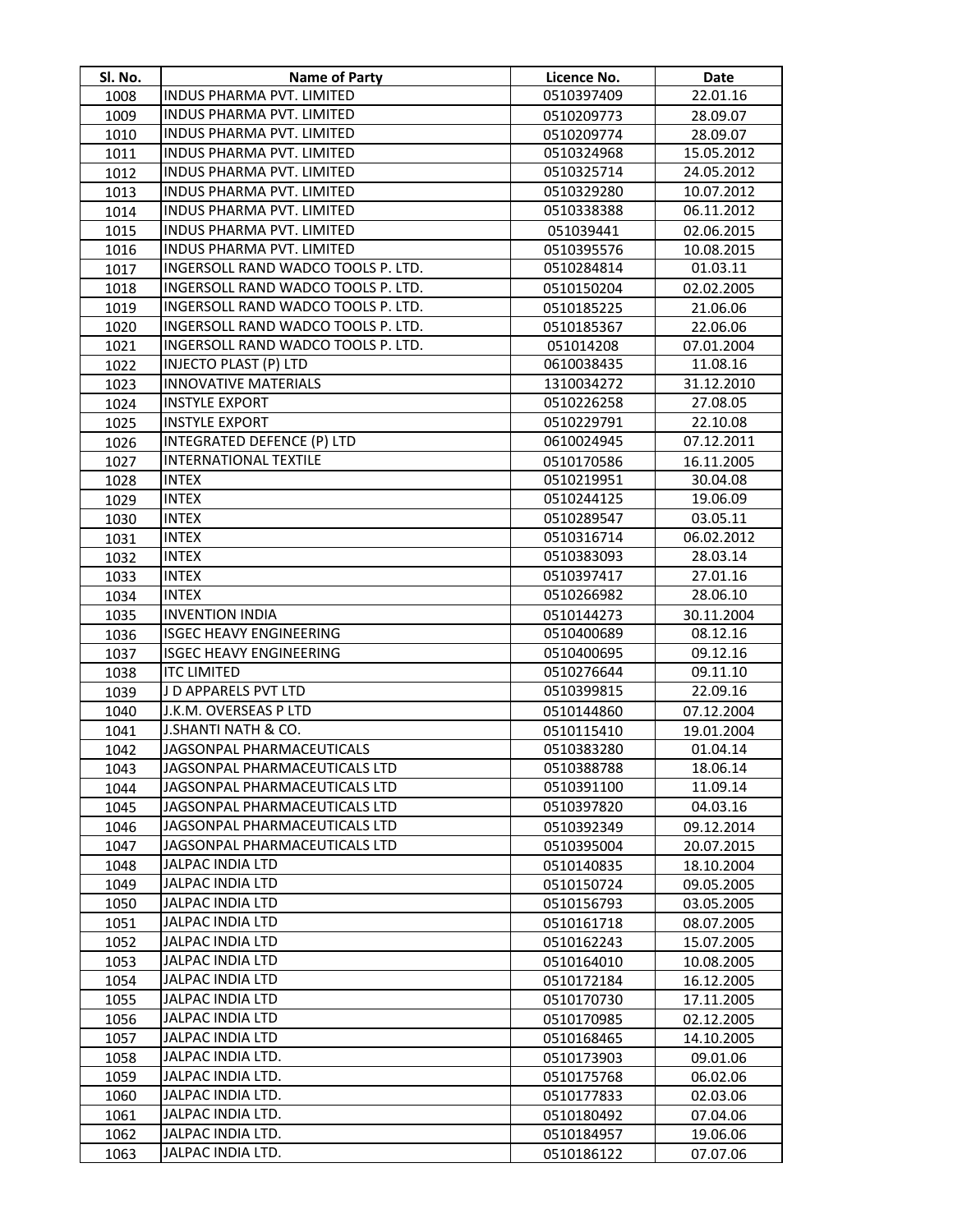| Sl. No. | <b>Name of Party</b>         | Licence No. | <b>Date</b> |
|---------|------------------------------|-------------|-------------|
| 1064    | JALPAC INDIA LTD.            | 0510191467  | 21.09.06    |
| 1065    | JALPAC INDIA LTD.            | 0510191468  | 21.09.06    |
| 1066    | JALPAC INDIA LTD.            | 0510198150  | 19.01.07    |
| 1067    | JALPAC INDIA LTD.            | 0510204639  | 07.06.07    |
| 1068    | <b>JAY AUTO COMPONENTS</b>   | 0510341540  | 21.12.12    |
| 1069    | <b>JAY NIKKI INDUSTRIES</b>  | 0510284736  | 08.03.2011  |
| 1070    | JAY NIKKI INDUSTRIES         | 0510298929  | 08.08.11    |
| 1071    | JIVA DESIGNS (P) LTD         | 0510248982  | 10.09.09    |
| 1072    | JIVA DESIGNS (P) LTD         | 0510248983  | 10.09.09    |
| 1073    | JIVA DESIGNS (P) LTD         | 0510277497  | 22.11.10    |
| 1074    | JIVA DESIGNS (P) LTD         | 0510393125  | 10.02.15    |
| 1075    | JIVA DESIGNS (P) LTD         | 0510398096  | 31.03.16    |
| 1076    | JIVA DESIGNS (P) LTD         | 0510398263  | 21.04.16    |
| 1077    | JIVA DESIGNS (P) LTD         | 0510400895  | 21.12.16    |
| 1078    | JIVA DESIGNS (P) LTD         | 0510400913  | 23.12.16    |
| 1079    | JIVA DESIGNS (P) LTD         | 0510383488  | 02.04.14    |
| 1080    | JIVA DESIGNS (P) LTD         | 0510400316  | 28.10.16    |
| 1081    | JIVA DESIGNS (P) LTD         | 0510265514  | 04.06.10    |
| 1082    | JKM OVERSEAS P. LTD.         | 0510185255  | 21.06.06    |
| 1083    | <b>JMA MANAFACTOR</b>        | 0510227789  | 18.09.08    |
| 1084    | JOHNSON MATTHEY (I) PVT. LTD | 0510159183  | 06.06.2003  |
| 1085    | JOHNSON MATTHEY (I) PVT. LTD | 0510188122  | 23.08.06    |
| 1086    | JOHNSON MATTHEY (I) PVT. LTD | 0510202459  | 12.04.07    |
| 1087    | JOHNSON MATTHEY (I) PVT. LTD | 0510209010  | 14.09.07    |
| 1088    | JS MEDIMAX PVT.LTD           | 0510397752  | 29.02.16    |
| 1089    | JUBILANT ORGANOSYS LTD.      | 0510174418  | 16.01.06    |
| 1090    | JUBILANT ORGANOSYS LTD.      | 0510189933  | 21.08.06    |
| 1091    | JUBILANT ORGANOSYS LTD.      | 0510202622  | 17.04.07    |
| 1092    | JUBILANT ORGANOSYS LTD.      | 0510200117  | 27.02.07    |
| 1093    | JUBILANT ORGANOSYS LTD.      | 0510199268  | 09.02.07    |
| 1094    | JUPITER SOLAR POWER LIMITED  | 0210205584  | 19.02.15    |
| 1095    | JUPITER SOLAR POWER LIMITED  | 0220169798  | 29.11.2011  |
| 1096    | <b>JYOTI APPARELS</b>        | 0510116930  | 04.02.2004  |
| 1097    | <b>JYOTI APPARELS</b>        | 0510204468  | 25.09.07    |
| 1098    | <b>JYOTI APPARELS</b>        | 0510230774  | 14.11.08    |
| 1099    | <b>JYOTI APPARELS</b>        | 0510232900  | 17.12.09    |
| 1100    | <b>JYOTI APPARELS</b>        | 0510307046  | 02.11.11    |
| 1101    | <b>JYOTI APPARELS</b>        | 0510307728  | 14.11.11    |
| 1102    | <b>JYOTI APPARELS</b>        | 0510307750  | 11.11.11    |
| 1103    | <b>K-JANAVI</b>              | 0510398098  | 31.03.16    |
| 1104    | K.B WOOLLEN & SILK           | 0510246891  | 29.09.09    |
| 1105    | K.B WOOLLEN & SILK           | 0510227893  | 30.09.08    |
| 1106    | <b>KABIR LEATHERS</b>        | 0510285445  | 8.03.2011   |
| 1107    | <b>KABIR LEATHERS</b>        | 0510293485  | 18.07.11    |
| 1108    | <b>KAIRA INC</b>             | 0510391894  | 07.11.14    |
| 1109    | <b>KAIRA INC</b>             | 0510396041  | 28.10.2015  |
| 1110    | <b>KAIRA INC</b>             | 0510396381  | 19.11.2015  |
| 1111    | <b>KALAM KARI</b>            | 0510216093  | 02.09.08    |
| 1112    | KAN KAN OVERSEAS P. LTD.     | 0510176888  | 21.02.06    |
| 1113    | KANCHAR ELECT.               | 0510228818  | 03.10.08    |
| 1114    | KAPSONS WORLD WIDE           | 0510399482  | 17.08.16    |
| 1115    | <b>KARAN LATEX LTD</b>       | 0610038489  | 23.11.16    |
| 1116    | KARAN LETEX LTD.             | 0610012267  | 03.09.07    |
| 1117    | KARAN LETEX LTD.             | 0610012268  | 03.09.09    |
| 1118    | KARAN LETEX LTD.             | 0610012269  | 03.09.07    |
| 1119    | KARNA IND. LTD.              | 0510134274  | 04.08.2004  |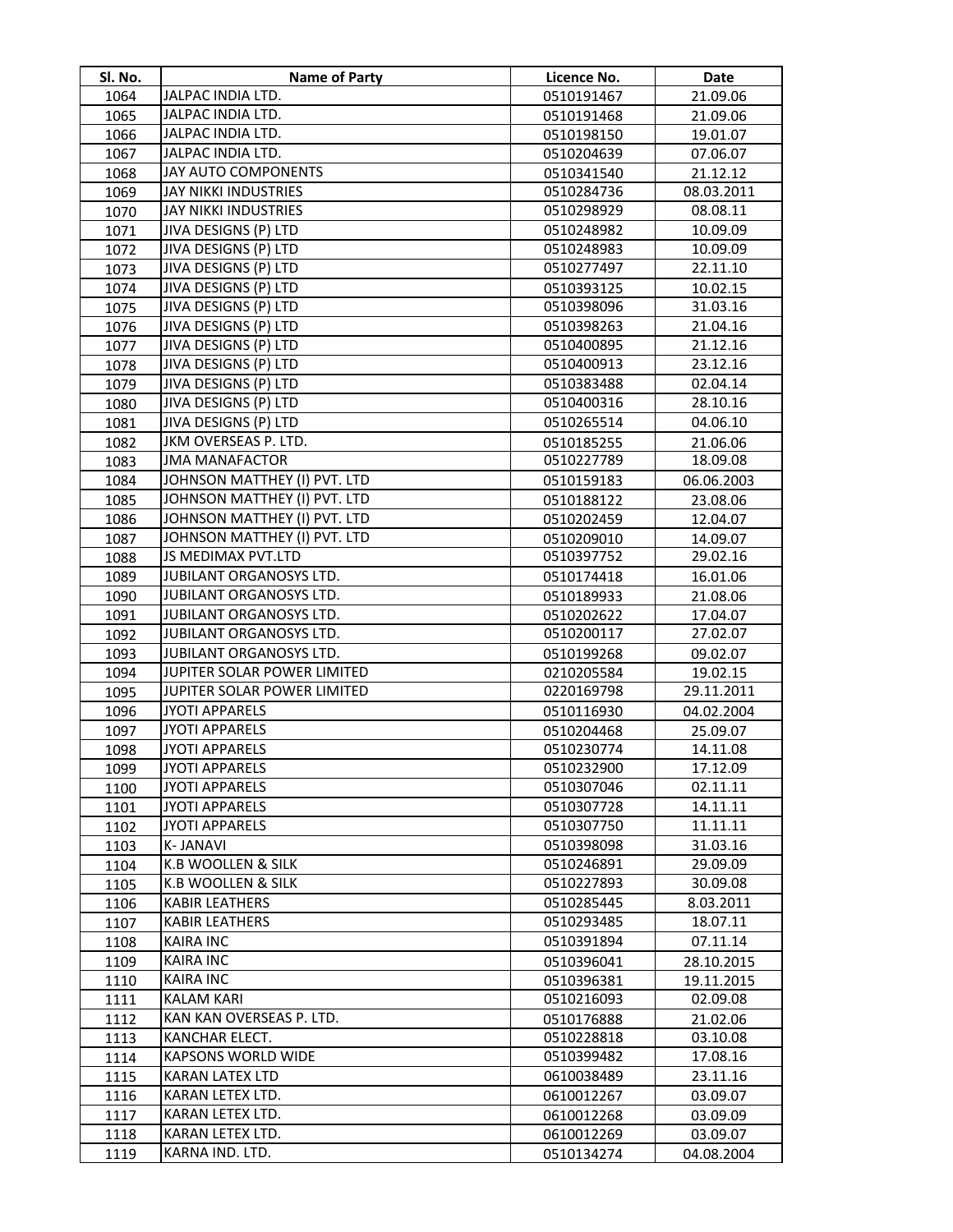| SI. No.      | Name of Party                                               | Licence No.              | Date                   |
|--------------|-------------------------------------------------------------|--------------------------|------------------------|
| 1120         | KARNA IND. LTD.                                             | 0510136914               |                        |
| 1121         | KARTIKEYA INTERNATIONAL                                     | 0610038421               | 20.07.16               |
| 1122         | KARTIKEYA INTERNATIONAL                                     | 0610012484               | 05.11.07               |
| 1123         | KARTIKEYA INTERNATIONAL                                     | 0610007879               | 11.08.2004             |
| 1124         | KASHMIR KESSAR MART                                         | 0510204518               | 05.06.2007             |
| 1125         | <b>KBSH EXPORTS HOUSE</b>                                   | 0510150858               | 10.02.2005             |
| 1126         | <b>KBSH EXPORTS HOUSE</b>                                   | 0510128519               | 10.01.2004             |
| 1127         | <b>KBSH EXPORTS HOUSE</b>                                   | 0510128796               | 15.06.2004             |
| 1128         | <b>KBSH EXPORTS HOUSE</b>                                   | 0510133374               | 26.07.2004             |
| 1129         | <b>KBSH EXPORTS HOUSE</b>                                   | 0510134727               | 10.08.2004             |
| 1130         | KEMBIOTIC LAB (I) P. LTD.                                   | 0510221687               | 06.06.08               |
| 1131         | KEMBIOTIC LAB (I) P. LTD.                                   | 0510222551               | 20.06.08               |
| 1132         | KEMBIOTIC LAB (I) P. LTD.                                   | 0510215234               | 21.01.08               |
| 1133         | KEMBIOTIC LAB (I) P. LTD.                                   | 0510216482               | 15.02.08               |
| 1134         | KEMBIOTIC LAB (I) P. LTD.                                   | 0510218820               | 01.04.08               |
| 1135         | KEMBIOTIC LAB (I) P. LTD.                                   | 0510173798               | 06.01.06               |
| 1136         | KEMBIOTIC LAB (I) P. LTD.                                   | 0510186180               | 07.07.04               |
| 1137         | KEMBIOTIC LAB (I) P. LTD.                                   | 0510186652               | 14.07.06               |
| 1138         | KEMBIOTIC LAB (I) P. LTD.                                   | 0510190447               | 07.09.06               |
| 1139         | KEMBIOTIC LAB (I) P. LTD.                                   | 0510195021               | 24.11.06               |
| 1140         | KEMBIOTIC LAB (I) P. LTD.                                   | 0510199169               | 08.02.07               |
| 1141         | KEMBIOTIC LAB (I) P. LTD.                                   | 0510201622               | 26.03.07               |
| 1142         | KEMBIOTIC LAB (I) P. LTD.                                   | 0510203199               | 03.05.07               |
| 1143         | KEMBIOTIC LAB (I) P. LTD.                                   | 0510206574               | 20.07.07               |
| 1144         | KEMBIOTIC LAB (I) P. LTD.                                   | 0510208572               | 05.09.07               |
| 1145         | KEMBIOTIC LAB (I) P. LTD.                                   | 0510235941               | 06.02.09               |
| 1146         | KEMBIOTIC LAB (I) P. LTD.                                   | 0510236783               | 19.12.09               |
| 1147         | <b>KHANGORA IMPORT</b>                                      | 2210009023               | 24.06.09               |
| 1148         | KIMO CLOTHING DESIGN CONCEPT P. LTD                         | 0510347533               | 26.02.13               |
| 1149         | KIMO CLOTHING DESIGN CONCEPT P. LTD                         | 0510359296               | 09.07.13               |
| 1150         | KIMO CLOTHING DESIGN CONCEPT P. LTD                         | 0510365565               | 13.09.13               |
| 1151         | KIMO CLOTHING DESIGN CONCEPT P. LTD                         | 0510373539               | 13.12.13               |
| 1152         | <b>KISH EXPORTS</b>                                         | 0510228962               | 07.10.08               |
| 1153         | <b>KISH EXPORTS</b>                                         | 0510157388               | 12.05.2005             |
| 1154         | <b>KNIT CRAFT</b>                                           | 0510114651               | 12.01.2004             |
| 1155         | KOHINOOR FOODS LIMITED                                      | 0510160375               | 21.06.2005             |
| 1156         | KOHINOOR FOODS LIMITED                                      | 0510392594               | 26.12.2014             |
| 1157         | KOHINOOR FOODS LIMITED                                      | 0510392626               | 30.12.2014             |
| 1158         | KOHINOOR FOODS LIMITED                                      | 0510382158               | 19.03.14               |
| 1159         | <b>KUMAR BROTHERS</b>                                       | 0510315788               | 30.01.2012             |
| 1160         | KUMAR WEARS PVT. LTD                                        | 0510331320               | 06.08.2012             |
| 1161         | KUMAR WEARS PVT. LTD                                        | 0510313687               | 06.01.2012             |
| 1162         | KUMAR WEARS PVT. LTD.                                       | 0510354857               | 22.05.13               |
| 1163         | KUMAR WEARS PVT. LTD.<br>KUNDAN CARE PRODUCTS LTD           | 0510363650               | 26.08.13               |
| 1164         |                                                             | 0510393933               | 23.04.2015             |
| 1165         | KUNDAN CARE PRODUCTS LTD<br>KWALITY PHARMACEUTICALS P. LTD. | 0510397399               | 21.01.16               |
| 1166         | KWALITY PHARMACEUTICALS P. LTD.                             | 1210003033<br>1210002368 | 02.07.2004<br>22.10.10 |
| 1167<br>1168 | KWALITY PHARMACEUTICALS P. LTD.                             | 1210009562               | 06.12.16               |
| 1169         | KWALITY PHARMACEUTICALS P. LTD.                             | 1210009563               | 19.12.16               |
| 1170         | KWALITY PHARMACEUTICALS P. LTD.                             | 1210009564               | 19.12.16               |
| 1171         | KWALITY PHARMACEUTICALS P. LTD.                             | 1210009524               | 30.12.15               |
| 1172         | KWALITY PHARMACEUTICALS P. LTD.                             | 1210009526               | 27.01.16               |
| 1173         | KWALITY PHARMACEUTICALS P. LTD.                             | 1210009530               | 17.02.16               |
| 1174         | KWALITY PHARMACEUTICALS P. LTD.                             | 1210009539               | 03.05.16               |
| 1175         | KWALITY PHARMACEUTICALS P. LTD.                             | 1210009542               | 05.07.16               |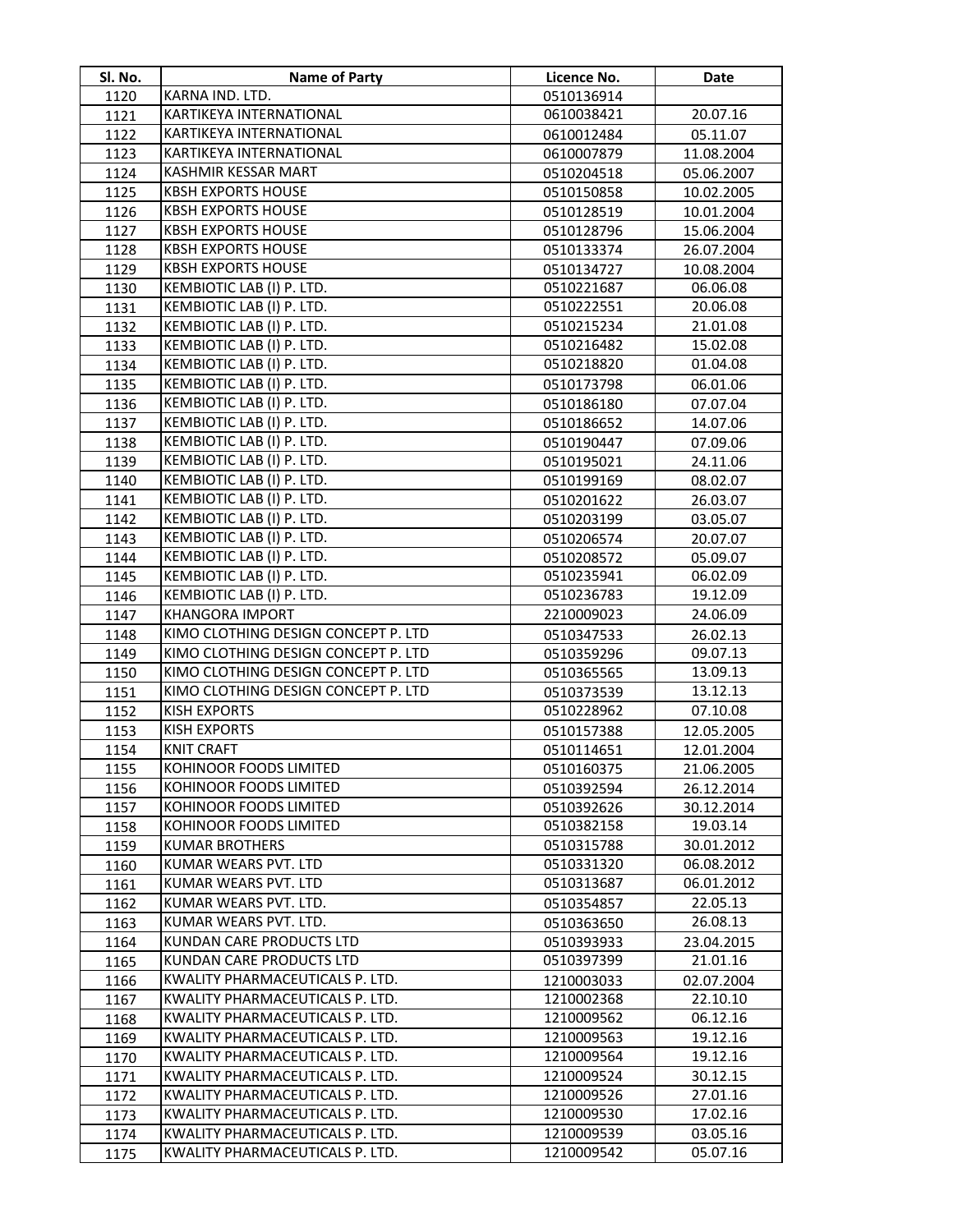| Sl. No.      | Name of Party                                        | Licence No.              | Date                   |
|--------------|------------------------------------------------------|--------------------------|------------------------|
| 1176         | KWALITY PHARMACEUTICALS P. LTD.                      | 1210009548               | 09.09.16               |
| 1177         | KWALITY PHARMACEUTICALS P. LTD.                      | 1210009549               | 09.09.16               |
| 1178         | KWALITY PHARMACEUTICALS P. LTD.                      | 1210009513               | 24.11.2015             |
| 1179         | KWALITY PHARMACEUTICALS P. LTD.                      | 1210000449               | 25.08.06               |
| 1180         | KWALITY PHARMACEUTICALS P. LTD.                      | 1210004261               | 31.03.06               |
| 1181         | KWALITY PHARMACEUTICALS P. LTD.                      | 1210005131               | 02.07.07               |
| 1182         | KWALITY PHARMACEUTICALS P. LTD.                      | 1210009483               | 23.04.2015             |
| 1183         | KWALITY PHARMACEUTICALS P. LTD.                      | 1210009485               | 23.04.15               |
| 1184         | LA - DE MORE                                         | 0510379099               | 12.02.14               |
| 1185         | LA - DE MURE                                         | 0510362982               | 20.08.13               |
| 1186         | LA - DE MURE                                         | 0510394002               | 27.04.15               |
| 1187         | LA - DE MURE                                         | 0510394303               | 19.05.2015             |
| 1188         | LABEX K.K INTERNATIONAL                              | 0510209017               | 14.09.10               |
| 1189         | LABROATE PHARMA                                      | 3310009488               | 31.01.07               |
| 1190         | LAJ EXPORTS LTD                                      | 0510260033               | 08.03.10               |
| 1191         | LAJ EXPORTS LTD                                      | 0510394743               | 29.06.2015             |
| 1192         | LAMBDA MICROWAVES P. LTD.                            | 0510192830               | 17.10.06               |
| 1193         | LA-MED HEALTHCARE PVT LTD                            | 0510392634               | 31.12.2014             |
| 1194         | LA-MED HEALTHCARE PVT LTD                            | 0510393489               | 05.03.2015             |
| 1195         | LE COANET HEMANT INDIA PVT. LIMITED                  | 0510393184               | 13.02.2015             |
| 1196         | LEATHER LINKERS FOOTWEAR P. LTD.                     | 0610010900               | 12.07.06               |
| 1197         | <b>LEATHER VALVES LTD</b>                            | 3010063726               | 29.10.09               |
| 1198         | LECOANET                                             | 0510392136               | 25.11.14               |
| 1199         | <b>LEX INTRENATIONAL</b>                             | 0610014514               | 03.11.08               |
| 1200         | <b>LILLIPUT KIDS</b>                                 | 0510294805               | 28.06.11               |
| 1201         | <b>LILLIPUT KIDS</b>                                 | 0510307726               | 14.11.11               |
| 1202         | LILLY FASHION (P) LTD                                | 0510378670               | 07.02.14               |
| 1203         | LILLY FASHION (P) LTD                                | 0510239209               | 31.03.09               |
| 1204         | LILLY FASHION (P) LTD                                | 0510249950               | 24.09.09               |
| 1205         | LILLY FASHION (P) LTD                                | 0510396324               | 13.11.15               |
| 1206         | LILLY FASHION (P) LTD                                | 0510400663               | 07.12.16               |
| 1207         | LILLY FASHION (P) LTD                                | 0510357520               | 19.06.13               |
| 1208         | LION HOLDING (P) LTD                                 | 0510264999               | 21.04.2011             |
| 1209         | LOOM CRAFTS PVT LTD                                  | 0510255693               | 06.01.10               |
| 1210         | LOOM CRAFTS PVT LTD                                  | 0510267012               | 28.06.10               |
| 1211         | LOOM CRAFTS PVT LTD                                  | 0510307535               | 09.11.11               |
| 1212         | LOOM CRAFTS PVT LTD                                  | 0510270638               | 16.08.10               |
| 1213         | LOTUS SURGICALS PVT. LIMITED                         | 0310795666               | 01.05.15               |
| 1214         | LOTUS SURGICALS PVT. LIMITED                         | 0310792850               | 13.01.15               |
| 1215         | LOTUS SURGICALS PVT. LIMITED                         | 0310792861               | 13.01.15               |
| 1216         | LUXFER UTTAM INDIA PVT. LIMITED                      | 0510396588               | 10.12.2015             |
| 1217         | LUXFER UTTAM INDIA PVT. LIMITED                      | 0510393506               | 11.03.2015             |
| 1218         | LYRA INDUSTRIES                                      | 0510181911               | 05.05.06               |
| 1219         | M D OVERSEAS LIMITED                                 | 0510394028               | 29.04.15               |
| 1220         | <b>MACK SOLUTION</b>                                 | 0510119347               | 26.02.2004             |
| 1221         | MACKSON CREATOR PVT, LTD.                            | 0510116088               | 27.01.2004             |
| 1222         | MADAN TRADING CO. (P) LTD.                           | 0510114034               | 06.04.04               |
| 1223         | <b>MADHUBANI EXPORTS</b><br><b>MADHUBANI EXPORTS</b> | 0510392403               | 12.12.14               |
| 1224         | <b>MADHUBANI EXPORTS</b>                             | 0510394516<br>0510324419 | 10.06.15<br>10.05.2012 |
| 1225         | <b>MADHUBANI EXPORTS</b>                             | 0510318733               | 27.02.2012             |
| 1226<br>1227 | MADHUBANI EXPORTS                                    | 0510342332               | 03.01.13               |
| 1228         | <b>MADHUBANI EXPORTS</b>                             | 0510352198               | 23.04.13               |
| 1229         | <b>MADHUBANI EXPORTS</b>                             | 0510362231               | 07.08.13               |
| 1230         | <b>MADHUBANI EXPORTS</b>                             | 0510370978               | 13.11.13               |
| 1231         | <b>MADHUBANI EXPORTS</b>                             | 0510393258               | 14.06.11               |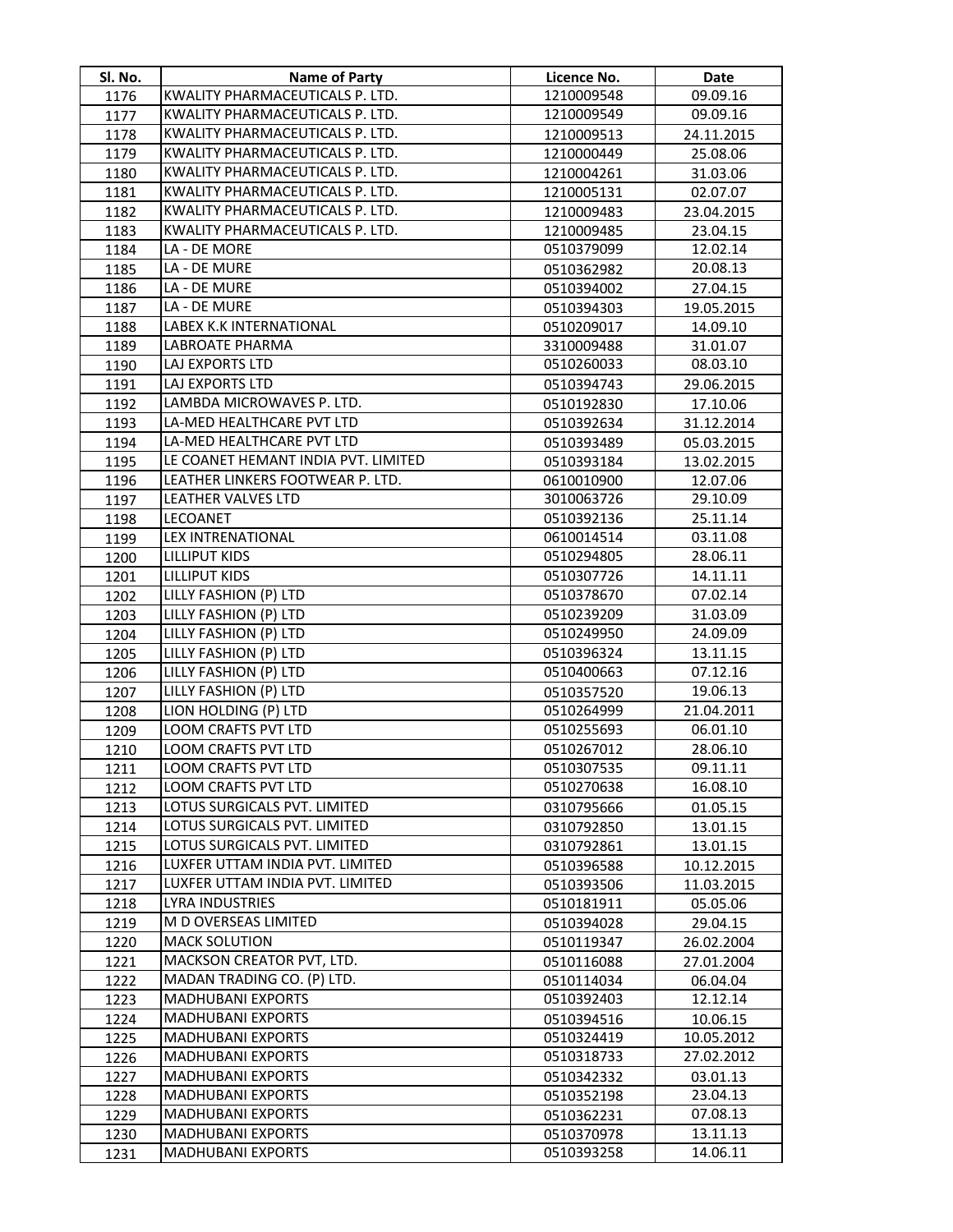| Sl. No.      | <b>Name of Party</b>                                         | Licence No.              | Date                 |
|--------------|--------------------------------------------------------------|--------------------------|----------------------|
| 1232         | <b>MADHUBANI EXPORTS</b>                                     | 0510394549               | 12.06.15             |
| 1233         | MADU CHAWLA                                                  | 0510280617               | 29.12.10             |
| 1234         | MADU CHAWLA                                                  | 0510314343               | 12.01.2012           |
| 1235         | MAESTRO ENGENINEERING PVT LTD                                | 0510399961               | 03.10.16             |
| 1236         | MAGNETI MARELLI UM ELECTRONICS                               | 0510270168               | 10.08.10             |
| 1237         | MAGNETI MARELLI UM ELECTRONICS                               | 0510357120               | 19.09.13             |
| 1238         | MAGNOLIA MARTINIEVE CLOTHING PVT LTD                         | 0510396615               | 15.12.15             |
| 1239         | <b>MAGSONS EXPORT</b>                                        | 05101148655              | 13.01.2005           |
| 1240         | <b>MAGSONS EXPORT</b>                                        | 0510140291               | 05.03.2004           |
| 1241         | <b>MAGSONS EXPORTS</b>                                       | 0510151896               | 25.02.2005           |
| 1242         | MAHAVIRA COLLECTION PVT LTD                                  | 0510393628               | 18.03.2015           |
| 1243         | MAHAVIRA COLLECTION PVT LTD                                  | 0510394705               | 25.06.15             |
| 1244         | MAHAVIRA COLLECTION PVT LTD                                  | 0510397596               | 15.02.16             |
| 1245         | MAHAVIRA COLLECTION PVT LTD                                  | 0510399918               | 28.09.16             |
| 1246         | MAHAVIRA COLLECTIONS                                         | 0510375964               | 10.01.14             |
| 1247         | MAHAVIRA COLLECTIONS                                         | 0510377572               | 30.01.14             |
| 1248         | MAHAVIRA COLLECTIONS                                         | 0510383807               | 07.04.14             |
| 1249         | <b>MAHAVIRA COLLECTIONS</b>                                  | 0510387912               | 02.06.14             |
| 1250         | MAHAVIRA COLLECTIONS                                         | 0510390728               | 25.08.14             |
| 1251         | <b>MAHAVIRA COLLECTIONS</b>                                  | 0510391255               | 22.09.14             |
| 1252         | MAHAVIRA COLLECTIONS PVT. LIMITED                            | 0510393160               | 11.02.2015           |
| 1253         | <b>MAHIMA EXIM</b>                                           | 0510160038               | 17.06.2005           |
| 1254         | MAHIMA LIFE SCIENCES PVT LTD                                 | 0510399536               | 23.08.16             |
| 1255         | MAHIMA LIFE SCIENCES PVT LTD                                 | 0510399537               | 23.08.16             |
| 1256         | MAHIMA LIFE SCIENCES PVT LTD                                 | 0510399726               | 15.09.16             |
| 1257         | MAHIMA LIFE SCIENCES PVT LTD                                 | 0510399742               | 16.09.16             |
| 1258         | MAHIMA LIFE SCIENCES PVT LTD                                 | 0510399744               | 16.09.16             |
| 1259         | MAHIMA LIFE SCIENCES PVT LTD                                 | 0510399749               | 16.09.16             |
| 1260         | MAHIMA LIFE SCIENCES PVT LTD                                 | 0510399750               | 16.09.16             |
| 1261         | MAHIMA LIFESCIENCES PVT. LTD                                 | 0510267332               | 01.07.10             |
| 1262         | MAHIMA LIFESCIENCES PVT. LTD                                 | 0510267333               | 01.07.10             |
| 1263         | MAHIMA LIFESCIENCES PVT. LTD                                 | 0510267336               | 01.07.10             |
| 1264         | MAHIMA LIFESCIENCES PVT. LTD                                 | 0510267609               | 06.07.10             |
| 1265         | MAHIMA LIFESCIENCES PVT. LTD                                 | 0510268636               | 21.07.10             |
| 1266         | <b>MAHIMA LIFESCIENCES PVT. LTD</b>                          | 0510268639               | 21.07.10             |
| 1267         | MAHIMA LIFESCIENCES PVT. LTD                                 | 0510268642               | 21.07.10             |
| 1268         | MAHIMA LIFESCIENCES PVT. LTD                                 | 0510271761               | 30.08.10             |
| 1269         | MAHIMA LIFESCIENCES PVT. LTD                                 | 0510272139               | 06.09.10             |
| 1270         | MAHIMA LIFESCIENCES PVT. LTD<br>MAHIMA LIFESCIENCES PVT. LTD | 0510272765               | 14.09.10<br>15.09.10 |
| 1271         | MAHIMA LIFESCIENCES PVT. LTD                                 | 0510272783<br>0510274482 | 07.10.10             |
| 1272<br>1273 | MAHIMA LIFESCIENCES PVT. LTD                                 | 0510274483               | 07.10.10             |
|              | MAHIMA LIFESCIENCES PVT. LTD                                 | 0510278088               | 26.11.10             |
| 1274<br>1275 | MAHINDRA & MAHINDRA LTD                                      | 0310414496               | 04.01.07             |
| 1276         | <b>MAHINDRA TELEPHONICS</b>                                  | 0510399949               | 30.09.16             |
| 1277         | <b>MAHINDRA TELEPHONICS</b>                                  | 0510399951               | 30.09.16             |
| 1278         | <b>MAHINDRA TELEPHONICS</b>                                  | 0510399952               | 30.09.16             |
| 1279         | <b>MAHINDRA TELEPHONICS</b>                                  | 0510400067               | 07.10.16             |
| 1280         | MAIS INDIA MEDICAL DEVICES P. LTD.                           | 0510380839               | 04.03.14             |
| 1281         | MAIS INDIA MEDICAL DEVICES P. LTD.                           | 0510391817               | 30.10.14             |
| 1282         | MAIS INDIA MEDICAL DEVICES P. LTD.                           | 051039537                | 20.08.2015           |
| 1283         | <b>MAKRAN GRATIAN</b>                                        | 0510130764               | 29.06.2004           |
| 1284         | <b>MAKRAN GRATIAN</b>                                        | 0510136985               | 0809.2004            |
| 1285         | <b>MAL TITEX FILTZATION</b>                                  | 0510154989               | 05.04.2005           |
| 1286         | <b>MALIK INTERNATIONAL</b>                                   | 0510191375               | 21.09.06             |
| 1287         | <b>MALPLES INDIA</b>                                         | 0510160130               | 17.06.2005           |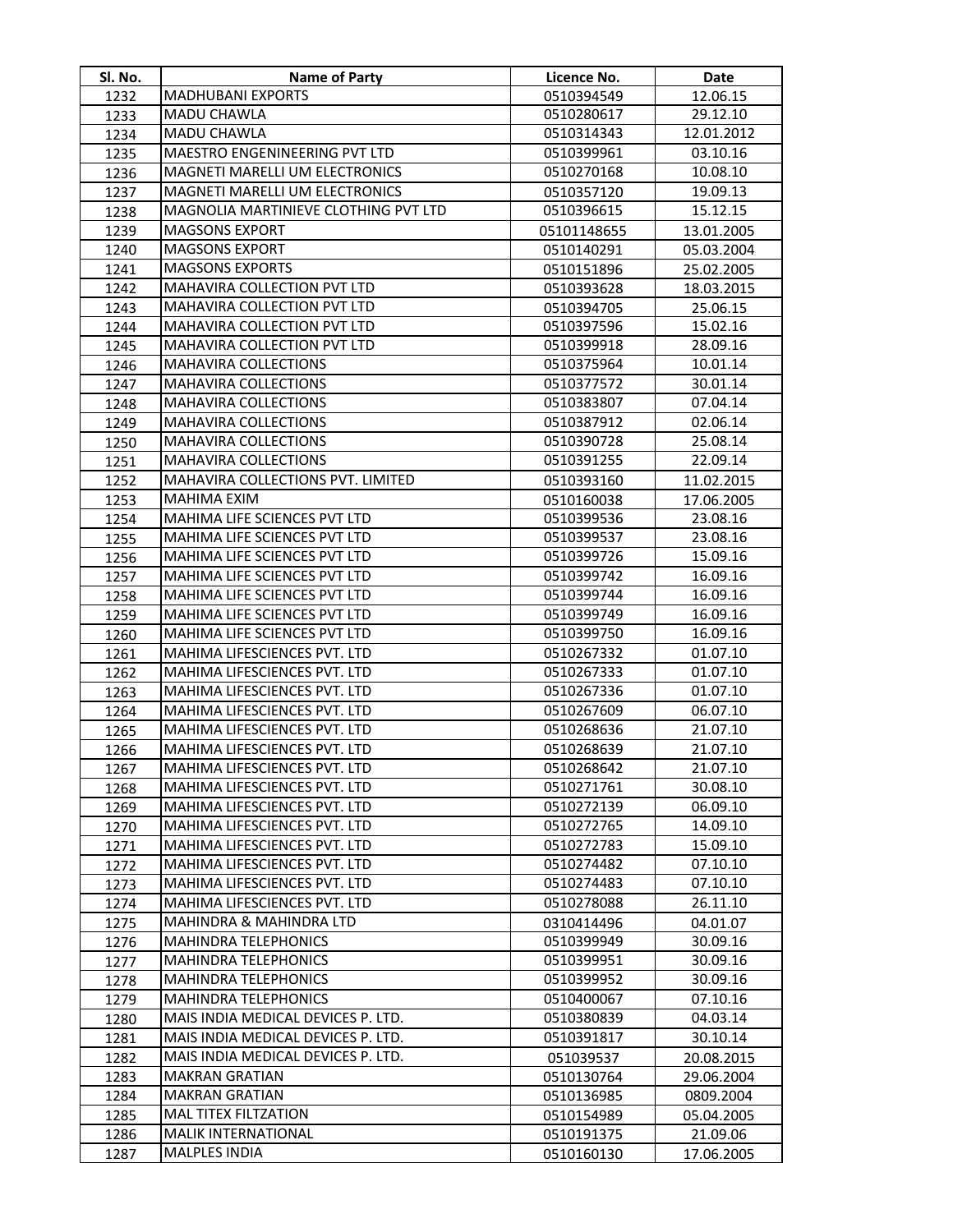| Sl. No. | <b>Name of Party</b>         | Licence No. | Date       |
|---------|------------------------------|-------------|------------|
| 1288    | MANGOLIA                     | 0510213122  | 06.02.07   |
| 1289    | MANIK & CO.                  | 0510396676  | 18.12.2015 |
| 1290    | <b>MARUTI GRANITES</b>       | 1310014166  | 11.05.2004 |
| 1291    | <b>MATRIX CLOTHING</b>       | 0510141416  | 31.12.2004 |
| 1292    | <b>MATRIX CLOTHING</b>       | 0510145508  | 13.12.2004 |
| 1293    | MATRIX CLOTHING (P) LTD.     | 0510367632  | 04.10.13   |
| 1294    | <b>MATRIX CLOTHING P LTD</b> | 0510399790  | 28.09.16   |
| 1295    | MATRIX CLOTHING P. LTD       | 0510335352  | 21.09.2012 |
| 1296    | MATRIX CLOTHING P. LTD       | 0510341165  | 18.12.2012 |
| 1297    | MATRIX CLOTHING P. LTD.      | 0510171437  | 08.12.05   |
| 1298    | MAX INDIA LTD                | 2210002247  | 28.07.03   |
| 1299    | <b>MAXTAR BIO - GENICS</b>   | 0510391911  | 19.11.14   |
| 1300    | <b>MAYA EXPORT CORPN</b>     | 0510394698  | 25.06.2015 |
| 1301    | <b>MAYA EXPORT CORPN</b>     | 051039705   | 23.12.15   |
| 1302    | <b>MAYA EXPORT CORPN</b>     | 0510396459  | 30.11.2015 |
| 1303    | <b>MAYUR OVERSEAS</b>        | 0510160380  | 21.06.2005 |
| 1304    | <b>MAYUR OVERSEAS</b>        | 0510163621  | 03.08.2005 |
| 1305    | MECMAAN HEALTHCARE           | 0510179356  | 23.03.06   |
| 1306    | <b>MEDICAMAN BIOTECH LTD</b> | 0510205981  | 10.07.07   |
| 1307    | <b>MEDICAMAN BIOTECH LTD</b> | 0510116187  | 28.01.2004 |
| 1308    | MEDICAMAN BIOTECH LTD        | 0510122731  | 02.04.2004 |
| 1309    | <b>MEDICAMAN BIOTECH LTD</b> | 0510151751  | 24.02.2005 |
| 1310    | <b>MEDICAMAN BIOTECH LTD</b> | 0510152454  | 03.03.2005 |
| 1311    | <b>MEDICAMAN BIOTECH LTD</b> | 0510168078  | 06.10.2005 |
| 1312    | <b>MEDICAMAN BIOTECH LTD</b> | 0510172443  | 20.12.05   |
| 1313    | MEDICAMAN BIOTECH LTD        | 0510174168  | 12.01.06   |
| 1314    | <b>MEDICAMAN BIOTECH LTD</b> | 0510174451  | 17.01.06   |
| 1315    | <b>MEDICAMAN BIOTECH LTD</b> | 0510186353  | 10.07.06   |
| 1316    | MEDICAMAN BIOTECH LTD        | 0510196883  | 27.12.06   |
| 1317    | MEDICAMAN BIOTECH LTD        | 0510131136  | 05.07.2004 |
| 1318    | MEDICAMAN BIOTECH LTD        | 0510144005  | 25.11.2004 |
| 1319    | MEDICAMAN BIOTECH LTD        | 0510395021  | 21.07.2015 |
| 1320    | <b>MEDICAMAN BIOTECH LTD</b> | 0510396544  | 07.12.2015 |
| 1321    | <b>MEDICAMEN BIOTECH LTD</b> | 0510129423  | 17.06.2004 |
| 1322    | <b>MEDICEL PHARMA</b>        | 2210015200  | 27.02.15   |
| 1323    | <b>MEDIPLUS</b>              | 0510168013  | 05.10.2005 |
| 1324    | <b>MEDIPLUS INDIA</b>        | 0510395994  | 21.10.15   |
| 1325    | <b>MEHRA INTERNATIONAL</b>   | 0610038264  | 27.11.15   |
| 1326    | <b>MEHRA INTERNATIONAL</b>   | 0610038431  | 04.08.16   |
| 1327    | MERLIN CREATIONS P. LTD.     | 0510176286  | 13.02.06   |
| 1328    | MERLIN CREATIONS P. LTD.     | 0510183033  | 22.05.06   |
| 1329    | MERLIN CREATIONS P. LTD.     | 0510185486  | 23.06.06   |
| 1330    | MERLIN CREATIONS P. LTD.     | 0510351267  | 10.04.13   |
| 1331    | MICROMATIC GRINDING          | 0510137953  | 15.09.2004 |
| 1332    | <b>MICRON INSTRUMENT</b>     | 0510150053  | 01.02.2005 |
| 1333    | <b>MICRON INSTRUMENT</b>     | 0510253940  | 04.12.09   |
| 1334    | MICRON INSTRUMENT            | 0510276727  | 10.11.10   |
| 1335    | MITA INDIA (P) LTD           | 0510394082  | 01.05.15   |
| 1336    | MITA INDIA (P) LTD           | 0510394233  | 01.05.15   |
| 1337    | MITA INDIA PVT LTD           | 0510392948  | 21.01.2015 |
| 1338    | MITA INDIA PVT LTD           | 0510393159  | 11.02.2015 |
| 1339    | MMSL FASHION INC             | 1210009537  | 19.04.16   |
| 1340    | MMSL FASHIONS INC            | 1210009400  | 27.06.14   |
| 1341    | MMSL FASHIONS INC            | 1210009441  | 07.11.14   |
| 1342    | MODEL TANNERS P LTD.         | 0610006118  | 24.09.2003 |
| 1343    | MODEL TANNERS P LTD.         | 0610006118  | 24.09.2004 |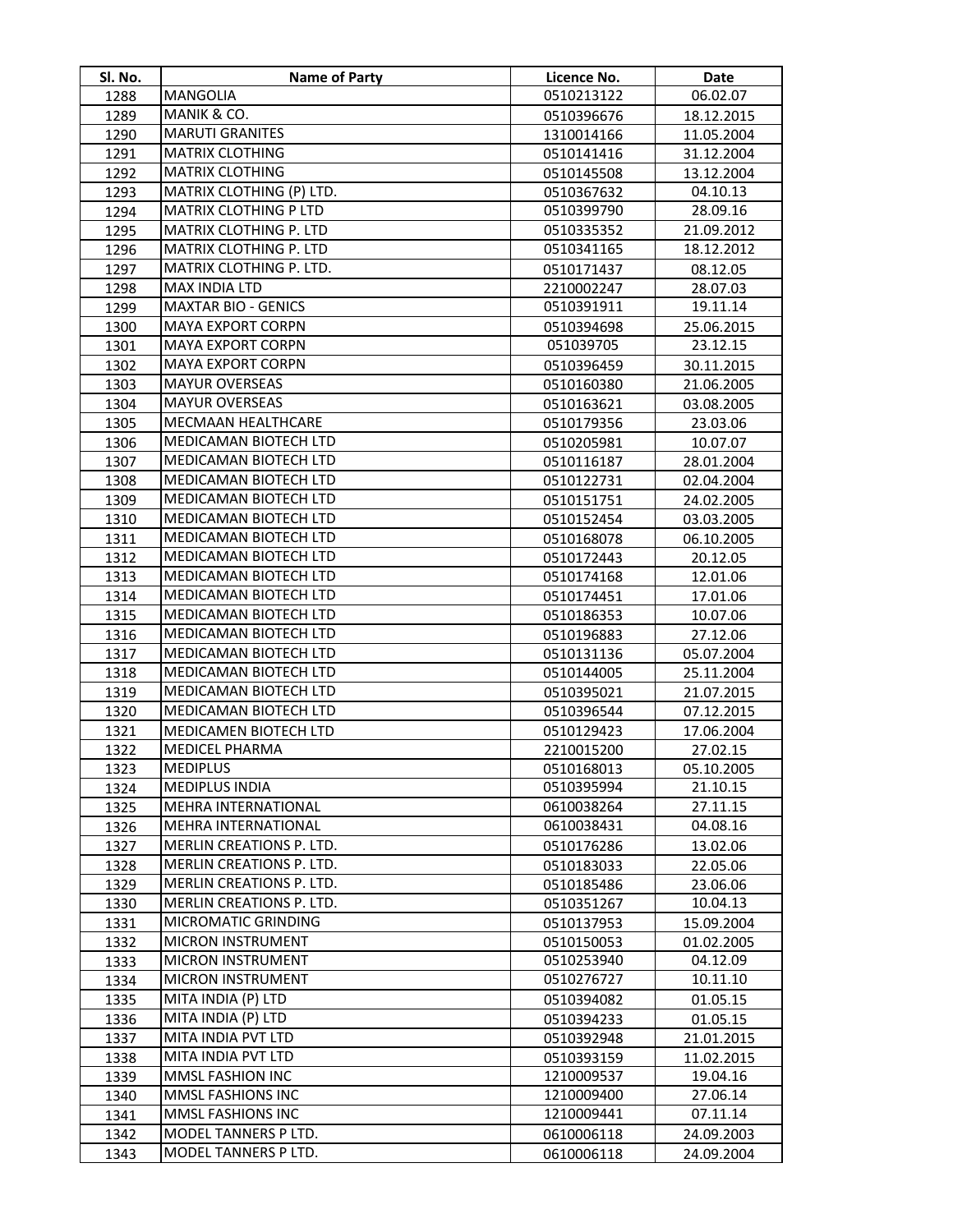| Sl. No.      | <b>Name of Party</b>                                                | Licence No.              | Date                 |
|--------------|---------------------------------------------------------------------|--------------------------|----------------------|
| 1344         | MODELAMA EXPORTS P LTD                                              | 0510398463               | 11.05.16             |
| 1345         | <b>MODELAMA EXPORTS P LTD</b>                                       | 0510399823               | 22.09.16             |
| 1346         | <b>MODELAMA EXPORTS P LTD</b>                                       | 0510399897               | 26.09.16             |
| 1347         | MODEREN LABS LTD.                                                   | 05101120261              | 08.03.2004           |
| 1348         | <b>MODERN INSECTICIDES LIMITED</b>                                  | 3010103352               | 28.01.2015           |
| 1349         | MODERN INSECTICIDES LTD                                             | 3010097384               | 08.10.13             |
| 1350         | <b>MODERN INSECTICIDES LTD</b>                                      | 3010103366               | 06.02.2015           |
| 1351         | MODERN INSECTICIDES LTD                                             | 3010103372               | 12.02.2015           |
| 1352         | MODERN INSECTICIDES LTD                                             | 3010103393               | 03.03.15             |
| 1353         | <b>MODESTY GARMENTS</b>                                             | 0510175038               | 24.01.06             |
| 1354         | <b>MODESTY GARMENTS</b>                                             | 0510339824               | 30.11.2012           |
| 1355         | <b>MODESTY GARMENTS</b>                                             | 0510340280               | 06.12.2012           |
| 1356         | <b>MODESTY GARMENTS</b>                                             | 0510397389               | 21.01.16             |
| 1357         | MODI INYTERNATIONAL                                                 | 0510261114               | 25.03.10             |
| 1358         | <b>MOHAR CHCONPRITES</b>                                            | 0310517933               | 01.05.09             |
| 1359         | MOJA SHOES                                                          | 0510162976               | 27.07.2005           |
| 1360         | MONARCH INNOVATIVE TECH PVT LTD                                     | 0310515942               | 25.05.10             |
| 1361         | MONARCH INNOVATIVE TECH PVT LTD                                     | 0310578398               | 10.06.10             |
| 1362         | MONARCH INNOVATIVE TECH PVT LTD                                     | 0310722896               | 04.02.13             |
| 1363         | MONARCH INNOVATIVE TECH PVT LTD                                     | 0310645817               | 02.08.11             |
| 1364         | MONARCH INNOVATIVE TECH PVT LTD                                     | 0310661511               | 21.11.11             |
| 1365         | MONARCH INNOVATIVE TECH PVT LTD                                     | 0310608102               | 28.12.2010           |
| 1366         | MONARCH INNOVATIVE TECH PVT LTD                                     | 0310643950               | 22.07.11             |
| 1367         | MONARCH INNOVATIVE TECH PVT LTD                                     | 0610611789               | 19.01.2011           |
| 1368         | MONARCH INNOVATIVE TECH PVT LTD                                     | 0310717297               | 14.12.2012           |
| 1369         | MONARCH INNOVATIVE TECH PVT LTD                                     | 0310596282               | 11.10.10             |
| 1370         | MONARCH INNOVATIVE TECH PVT LTD                                     | 0310596285               | 11.10.10             |
| 1371         | MONARCH INNOVATIVE TECH PVT LTD                                     | 0310596502               | 12.10.10             |
| 1372         | MONARCH INNOVATIVE TECH PVT LTD                                     | 0310645829               | 02.08.11             |
| 1373         | MONARCH INNOVATIVE TECH PVT LTD                                     | 0310652707               | 09.09.11             |
| 1374         | MOREPEN LABORATORIES LIMITED                                        | 0510150987               | 14.02.2005           |
| 1375         | MOREPEN LABORATORIES LIMITED                                        | 0510162586               | 25.07.2005           |
| 1376         | MOREPEN LABORATORIES LIMITED<br><b>MOREPEN LABORATORIES LIMITED</b> | 0510142929               | 10.11.2004           |
| 1377         | <b>MOREPEN LABORATORIES LIMITED</b>                                 | 0510064519               | 30.07.2002           |
| 1378         |                                                                     | 0510170587               | 16.11.2005           |
| 1379         | <b>MOREPEN LABORATORIES LIMITED</b><br>MOREPEN LABORATORIES LIMITED | 0510343975               | 23.01.13             |
| 1380         | <b>MOREPEN LABORATORIES LIMITED</b>                                 | 0510394560<br>0510399453 | 15.06.15<br>12.08.16 |
| 1381<br>1382 | <b>MOREPEN LABORATORIES LIMITED</b>                                 | 0510399455               | 12.08.16             |
| 1383         | <b>MOREPEN LABORATORIES LIMITED</b>                                 | 0510350280               | 28.03.13             |
| 1384         | <b>MOREPEN LABORATORIES LIMITED</b>                                 | 0510360081               | 17.07.13             |
| 1385         | <b>MOREPEN LABORATORIES LIMITED</b>                                 | 0510365011               | 09.09.13             |
| 1386         | <b>MOREPEN LABORATORIES LIMITED</b>                                 | 0510375626               | 07.01.14             |
| 1387         | <b>MOREPEN LABORATORIES LIMITED</b>                                 | 0510378410               | 05.02.14             |
| 1388         | <b>MOREPEN LABORATORIES LIMITED</b>                                 | 0510378413               | 05.02.14             |
| 1389         | <b>MOREPEN LABORATORIES LIMITED</b>                                 | 0510380667               | 03.03.14             |
| 1390         | MOREPEN LABORATORIES LIMITED                                        | 0510382317               | 20.03.14             |
| 1391         | <b>MOREPEN LABORATORIES LIMITED</b>                                 | 0510383452               | 02.04.14             |
| 1392         | <b>MOREPEN LABORATORIES LIMITED</b>                                 | 0510387695               | 29.05.14             |
| 1393         | <b>MOREPEN LABORATORIES LIMITED</b>                                 | 0510387696               | 29.05.14             |
| 1394         | MOREPEN LABORATORIES LIMITED                                        | 0510388703               | 16.06.14             |
| 1395         | <b>MOREPEN LABORATORIES LIMITED</b>                                 | 0510389652               | 11.07.14             |
| 1396         | MOREPEN LABORATORIES LIMITED                                        | 0510389654               | 11.07.14             |
| 1397         | <b>MOREPEN LABORATORIES LIMITED</b>                                 | 0510391375               | 26.09.14             |
| 1398         | <b>MOREPEN LABORATORIES LIMITED</b>                                 | 0510397063               | 23.12.15             |
| 1399         | <b>MOREPEN LABORATORIES LIMITED</b>                                 | 0510397366               | 20.01.16             |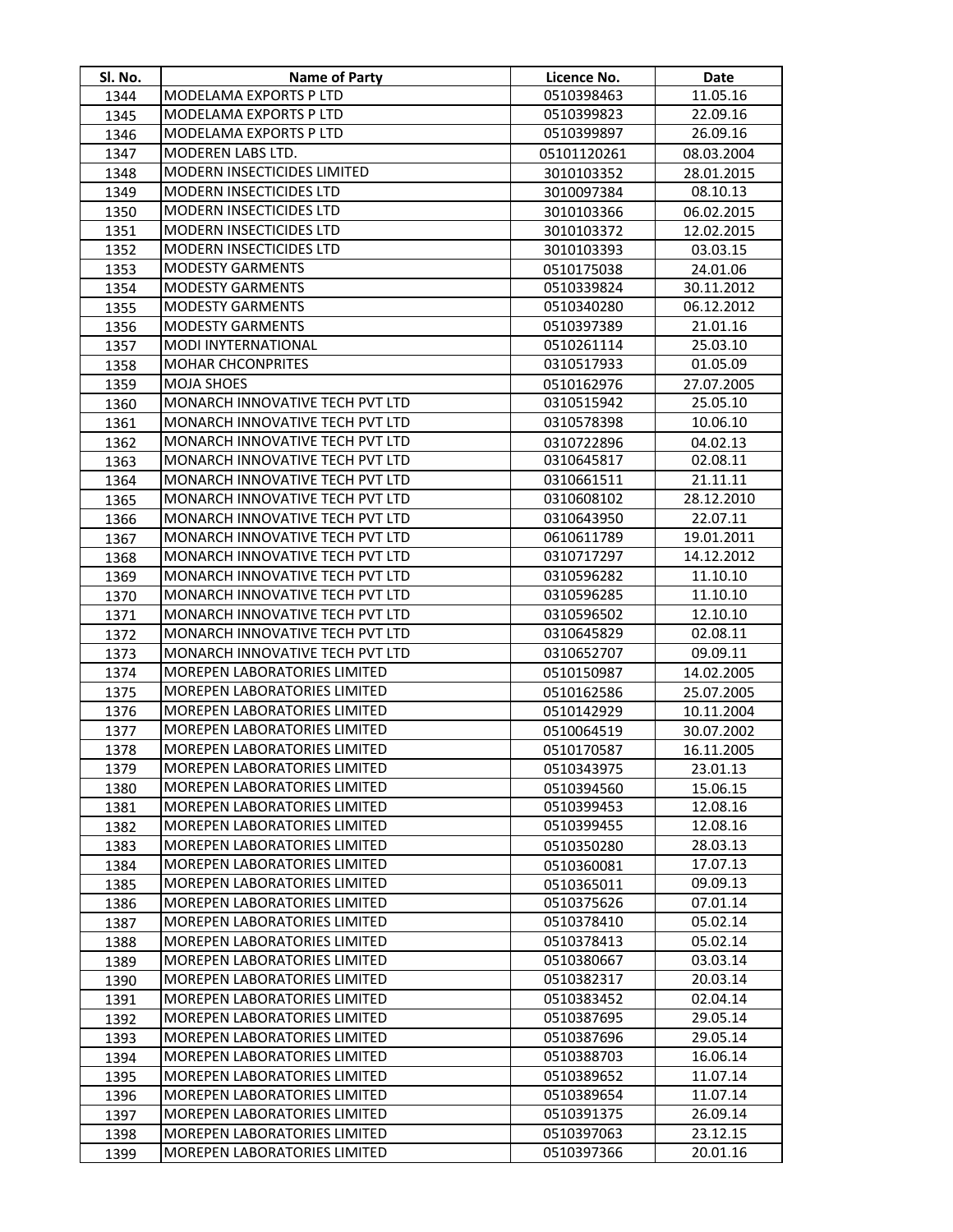| SI. No. | <b>Name of Party</b>                                                       | Licence No. | Date       |
|---------|----------------------------------------------------------------------------|-------------|------------|
| 1400    | MOREPEN LABORATORIES LIMITED                                               | 0510397367  | 20.01.16   |
| 1401    | <b>MOREPEN LABORATORIES LIMITED</b>                                        | 0510397697  | 23.02.16   |
| 1402    | MOREPEN LABORATORIES LIMITED                                               | 0510397698  | 23.02.16   |
| 1403    | MOREPEN LABORATORIES LIMITED                                               | 0510397739  | 26.0216    |
| 1404    | MOREPEN LABORATORIES LIMITED                                               | 0510398296  | 25.04.16   |
| 1405    | <b>MOREPEN LABORATORIES LIMITED</b>                                        | 0510398391  | 05.05.16   |
| 1406    | MOREPEN LABORATORIES LIMITED                                               | 0510398453  | 11.05.16   |
| 1407    | MOREPEN LABORATORIES LIMITED                                               | 051039848   | 10.05.16   |
| 1408    | MOREPEN LABORATORIES LIMITED                                               | 0510398694  | 31.05.16   |
| 1409    | MOREPEN LABORATORIES LIMITED                                               | 0510398872  | 22.06.16   |
| 1410    | <b>MOREPEN LABORATORIES LIMITED</b>                                        | 0510399093  | 15.07.16   |
| 1411    | MOREPEN LABORATORIES LIMITED                                               | 0510268095  | 13.07.10   |
| 1412    | MOREPEN LABORATORIES LIMITED                                               | 0510275800  | 27.10.10   |
| 1413    | MOREPEN LABORATORIES LIMITED                                               | 0510400506  | 28.11.16   |
| 1414    | <b>MOREPEN LABORATORIES LIMITED</b>                                        | 0510400507  | 28.11.16   |
| 1415    | MOREPEN LABORATORIES LIMITED                                               | 0510396454  | 27.11.2015 |
| 1416    | MOREPEN LABORATORIES LIMITED                                               | 0510396455  | 30.11.2015 |
| 1417    | MOREPEN LABORATORIES LIMITED                                               | 0510203207  | 03.05.07   |
| 1418    | <b>MOREPEN LABORATORIES LIMITED</b>                                        | 0510392619  | 30.12.2014 |
| 1419    | MOREPEN LABORATORIES LIMITED                                               | 0510392620  | 30.12.2014 |
| 1420    | <b>MOREPEN LABORATORIES LIMITED</b>                                        | 0510393646  | 19.03.2015 |
| 1421    | MOREPEN LABORATORIES LIMITED                                               | 0510394094  | 05.05.2015 |
| 1422    | MOREPEN LABORATORIES LIMITED                                               | 0510394095  | 05.05.2015 |
| 1423    | MOREPEN LABORATORIES LIMITED                                               | 0510394342  | 25.05.2015 |
| 1424    | MOREPEN LABORATORIES LIMITED                                               | 0510394812  | 07.07.2015 |
| 1425    | MOREPEN LABORATORIES LIMITED                                               | 0510395055  | 23.07.2015 |
| 1426    | MOREPEN LABORATORIES LIMITED                                               | 0510395066  | 23.07.2015 |
| 1427    | <b>MOREPEN LABORATORIES LIMITED</b>                                        | 0510395460  | 27.08.2015 |
| 1428    | <b>MOREPEN LABORATORIES LIMITED</b>                                        | 0510395461  | 27.08.2015 |
| 1429    | MOREPEN LABORATORIES LIMITED                                               | 0510395688  | 22.09.2015 |
| 1430    | <b>MOREPEN LABORATORIES LIMITED</b>                                        | 0510171216  | 06.12.05   |
| 1431    | MOREPEN LABORATORIES LIMITED                                               | 0510174842  | 20.01.06   |
| 1432    | MOREPEN LABORATORIES LIMITED                                               | 0510184215  | 09.06.06   |
| 1433    | <b>MOREPEN LABORATORIES LIMITED</b>                                        | 0510398846  | 20.06.16   |
| 1434    | <b>MOREPEN LABORATORIES LIMITED</b>                                        | 0510283109  | 04.02.2011 |
| 1435    | <b>MOREPEN LABORATORIES LIMITED</b>                                        | 0510288099  | 15.04.11   |
| 1436    | <b>MOREPEN LABORATORIES LIMITED</b>                                        | 0510310409  | 07.12.2011 |
| 1437    | MOREPEN LABORATORIES LIMITED                                               | 0510330737  | 27.07.2012 |
| 1438    | MOREPEN LABORATORIES LIMITED                                               | 0510337939  | 29.10.2012 |
| 1439    | MOREPEN LABORATORIES LIMITED                                               | 0510338019  | 01.11.2012 |
| 1440    | MOREPEN LABORATORIES LIMITED                                               | 0510212744  | 29.11.07   |
| 1441    | MOREPEN LABORATORIES LIMITED                                               | 0510400083  | 07.10.16   |
| 1442    | MOREPEN LABORATORIES LIMITED                                               | 0510391769  | 28.10.14   |
| 1443    | <b>MOREPEN LABORATORIES LIMITED</b>                                        | 051039637   | 20.10.14   |
| 1444    | MOTOR IND CO. LTD.                                                         | 0710028646  | 08.04.2004 |
| 1445    | MOTOR IND.CO. LTD                                                          | 0710839188  | 19.07.2005 |
| 1446    | MOTOR IND.CO. LTD                                                          | 0710027356  | 11.02.2004 |
| 1447    | MOTOR IND.CO. LTD                                                          | 071002764   | 06.02.2004 |
| 1448    | MOTOR IND.CO. LTD                                                          | 0710027897  | 09.03.2004 |
| 1449    | MOTOR IND.CO. LTD                                                          | 0710033803  | 02.11.2004 |
| 1450    | MULTITEX FILTERATION ENGENEERS LTD.                                        | 0510166844  | 20.09.2005 |
| 1451    | <b>MULTITEX FILTERATION ENGENEERS LTD.</b>                                 | 0510168425  | 13.10.2005 |
| 1452    | MULTITEX FILTERATION ENGENEERS LTD.                                        | 0510170652  | 17.11.05   |
| 1453    | MULTITEX FILTERATION ENGENEERS LTD.<br>MULTITEX FILTERATION ENGENEERS LTD. | 0510172924  | 26.12.05   |
| 1454    | MULTITEX FILTERATION ENGENEERS LTD.                                        | 0510182016  | 05.05.06   |
| 1455    |                                                                            | 0510207159  | 03.08.07   |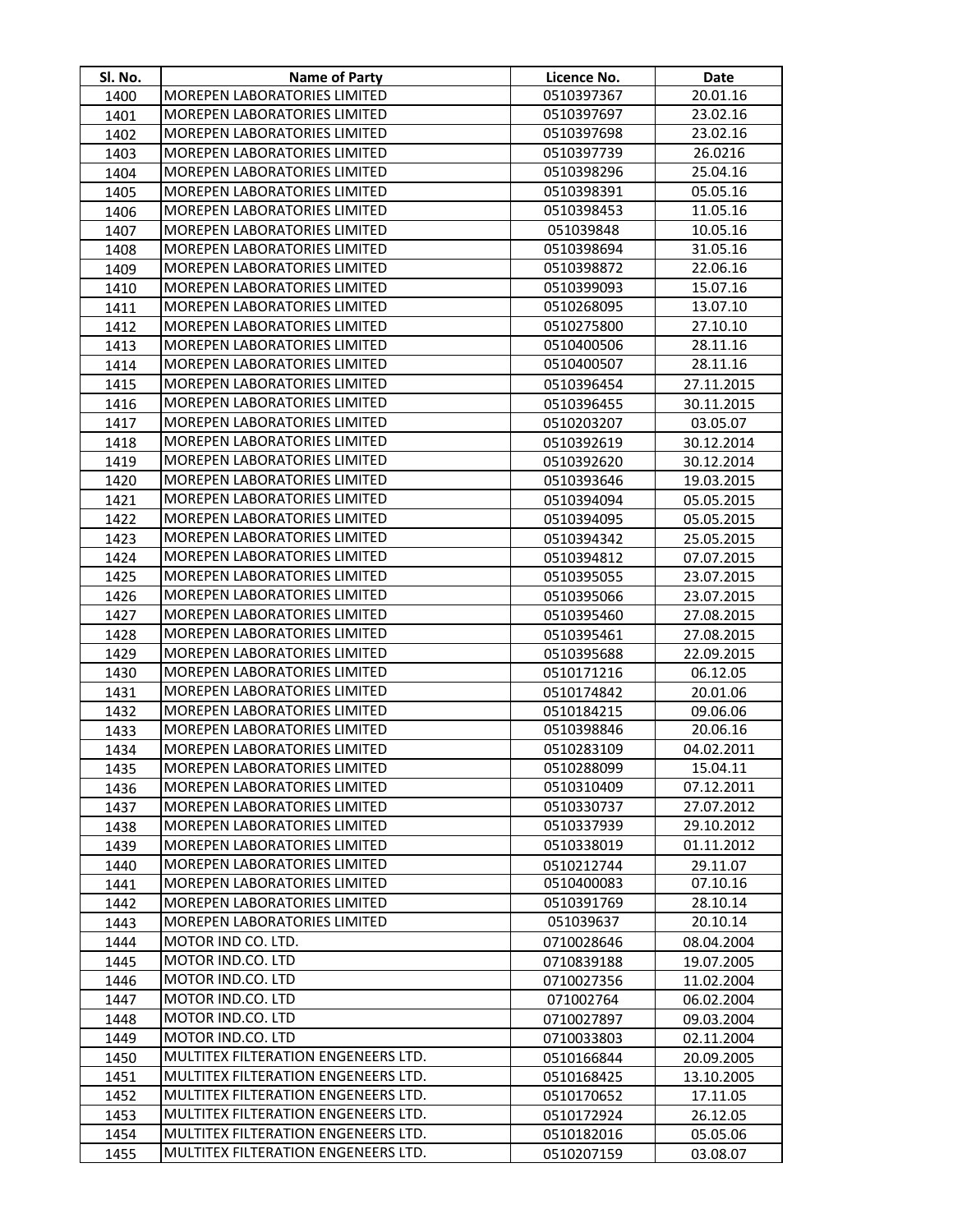| SI. No.      | Name of Party                                      | Licence No.              | Date                |
|--------------|----------------------------------------------------|--------------------------|---------------------|
| 1456         | MUNJAL CASTING                                     | 3010101833               | 11.04.14            |
| 1457         | <b>MUNJAL CASTING</b>                              | 3010103444               | 26.03.2015          |
| 1458         | MUNJAL CASTINGS                                    | 3010103551               | 03.07.15            |
| 1459         | N.K. JAIN INSTRUMENTS P. LTD.                      | 3310007947               | 04.01.06            |
| 1460         | N.K. JAIN INSTRUMENTS P. LTD.                      | 3310005654               | 09.11.2004          |
| 1461         | NACTAR LIFESEIENCES LTD                            | 2210011028               | 22.02.2011          |
| 1462         | NACTAR LIFESEIENCES LTD                            | 2210011210               | 13.04.11            |
| 1463         | NACTAR LIFESEIENCES LTD                            | 2210011505               | 14.06.11            |
| 1464         | NACTAR LIFESEIENCES LTD                            | 2210006160               | 30.10.06            |
| 1465         | NACTAR LIFESEIENCES LTD                            | 2210006897               | 17.07.08            |
| 1466         | NACTAR LIFESEIENCES LTD                            | 2210007436               | 12.02.08            |
| 1467         | NACTAR LIFESEIENCES LTD                            | 2210007623               | 26.03.08            |
| 1468         | NACTAR LIFESEIENCES LTD                            | 2210012623               | 21.03.12            |
| 1469         | NACTAR LIFESEIENCES LTD                            | 2210012759               | 20.04.13            |
| 1470         | NACTAR LIFESEIENCES LTD                            | 2210013107               | 17.07.13            |
| 1471         | NACTAR LIFESEIENCES LTD                            | 2210013107               | 17.07.12            |
| 1472         | NACTAR LIFESEIENCES LTD                            | 2210013785               | 11.04.13            |
| 1473         | NACTAR LIFESEIENCES LTD                            | 2210013781               | 11.04.13            |
| 1474         | NACTAR LIFESEIENCES LTD                            | 2210013782               | 11.04.13            |
| 1475         | NACTAR LIFESEIENCES LTD                            | 2210013784               | 11.04.13            |
| 1476         | NACTAR LIFESEIENCES LTD                            | 2210013900               | 29.05.13            |
| 1477         | NACTAR LIFESEIENCES LTD                            | 2210013962               | 21.06.13            |
| 1478         | NACTAR LIFESEIENCES LTD                            | 2210013993               | 31.07.13            |
| 1479         | NACTAR LIFESEIENCES LTD                            | 2210014229               | 17.09.13            |
| 1480         | NACTAR LIFESEIENCES LTD                            | 2210014364               | 08.11.13            |
| 1481         | NACTAR LIFESEIENCES LTD                            | 2210014380               | 19.11.13            |
| 1482         | NACTAR LIFESEIENCES LTD                            | 2210014381               | 19.11.13            |
| 1483         | NACTAR LIFESEIENCES LTD                            | 2210014403               | 27.11.13            |
| 1484         | NACTAR LIFESEIENCES LTD                            | 2210014408               | 03.12.13            |
| 1485         | NACTAR LIFESEIENCES LTD                            | 2210014444               | 13.12.13            |
| 1486         | NACTAR LIFESEIENCES LTD                            | 2210014484               | 30.12.13            |
| 1487         | NACTAR LIFESEIENCES LTD                            | 2210014501               | 07.01.14            |
| 1488         | NACTAR LIFESEIENCES LTD                            | 2210014504               | 08.01.14            |
| 1489         | NACTAR LIFESEIENCES LTD                            | 2210014645               | 28.02.14            |
| 1490         | NACTAR LIFESEIENCES LTD                            | 2210014646               | 28.02.14            |
| 1491         | <b>NACTAR LIFESEIENCES LTD</b>                     | 2210014660               | 10.03.14            |
| 1492         | NACTAR LIFESEIENCES LTD                            | 2210014737               | 27.03.14            |
| 1493         | NACTAR LIFESEIENCES LTD                            | 2210014837               | 29.04.14            |
| 1494         | NACTAR LIFESEIENCES LTD                            | 2210014855               | 08.05.14            |
| 1495         | NACTAR LIFESEIENCES LTD                            | 2210014858<br>2210014893 | 09.05.14            |
| 1496         | NACTAR LIFESEIENCES LTD<br>NACTAR LIFESEIENCES LTD | 2210014900               | 20.5.14<br>21.05.14 |
| 1497<br>1498 | NACTAR LIFESEIENCES LTD                            | 2210015007               | 02.07.14            |
| 1499         | NACTAR LIFESEIENCES LTD                            | 2210015018               | 12.07.14            |
| 1500         | NACTAR LIFESEIENCES LTD                            | 2210015019               | 15.07.14            |
| 1501         | NACTAR LIFESEIENCES LTD                            | 2210015020               | 15.07.14            |
| 1502         | NACTAR LIFESEIENCES LTD                            | 2210015077               | 02.09.14            |
| 1503         | NACTAR LIFESEIENCES LTD                            | 2210015102               | 14.10.14            |
| 1504         | NACTAR LIFESEIENCES LTD                            | 2210015111               | 29.10.14            |
| 1505         | <b>NACTAR LIFESEIENCES LTD</b>                     | 2210015361               | 09.12.15            |
| 1506         | NACTAR LIFESEIENCES LTD                            | 2210015362               | 09.12.15            |
| 1507         | NACTAR LIFESEIENCES LTD                            | 2210015398               | 15.01.16            |
| 1508         | NACTAR LIFESEIENCES LTD                            | 2210015429               | 08.03.16            |
| 1509         | NACTAR LIFESEIENCES LTD                            | 2210015430               | 08.03.16            |
| 1510         | NACTAR LIFESEIENCES LTD                            | 2210015461               | 30.03.16            |
| 1511         | NACTAR LIFESEIENCES LTD                            | 2210015466               | 13.04.16            |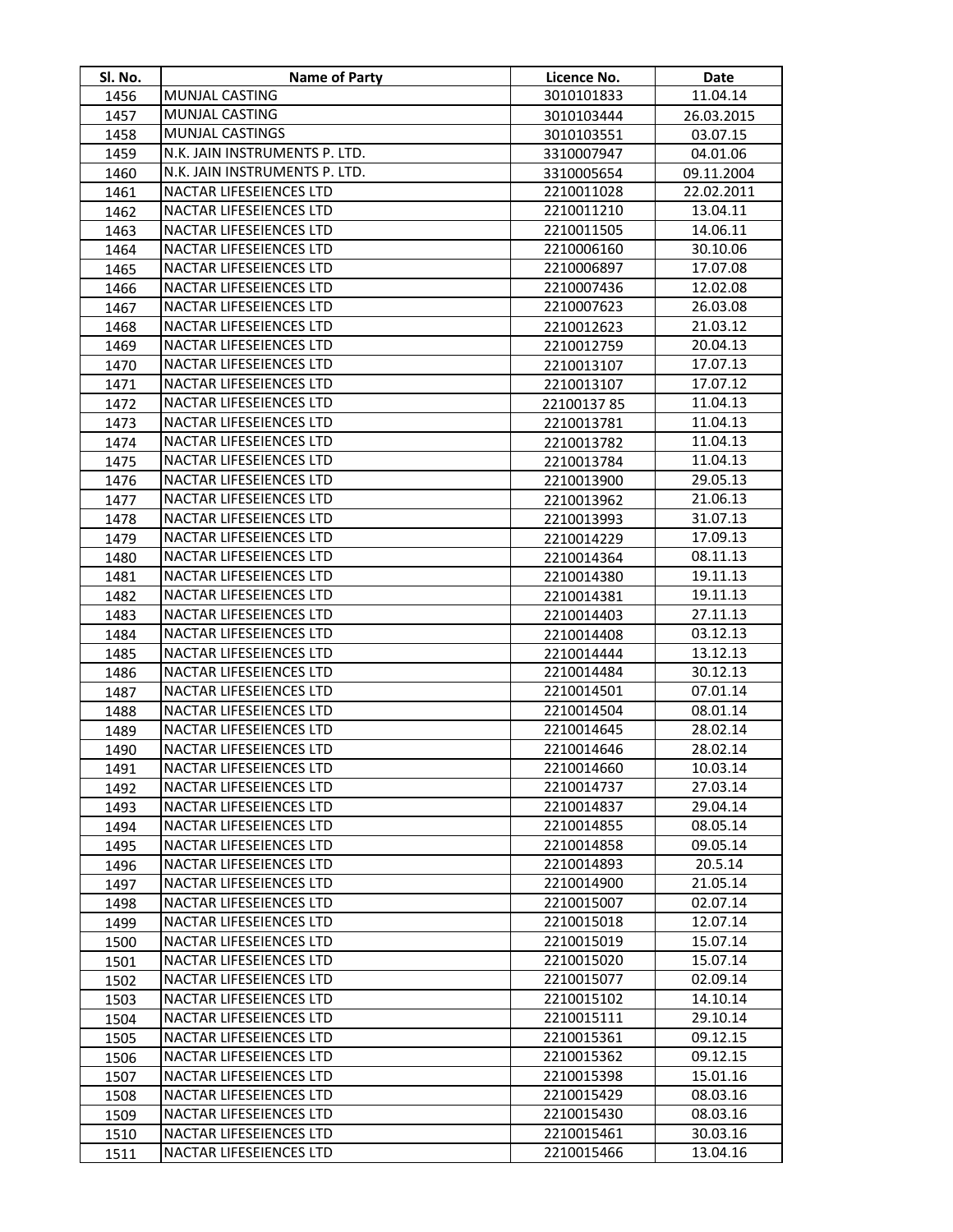| SI. No.      | <b>Name of Party</b>                                      | Licence No.              | Date                 |
|--------------|-----------------------------------------------------------|--------------------------|----------------------|
| 1512         | NACTAR LIFESEIENCES LTD                                   | 2210015471               | 28.04.16             |
| 1513         | <b>NACTAR LIFESEIENCES LTD</b>                            | 2210015479               | 11.05.16             |
| 1514         | <b>NACTAR LIFESEIENCES LTD</b>                            | 2210015505               | 15.06.16             |
| 1515         | <b>NACTAR LIFESEIENCES LTD</b>                            | 2210015518               | 08.07.16             |
| 1516         | NACTAR LIFESEIENCES LTD                                   | 2210015520               | 11.07.16             |
| 1517         | NACTAR LIFESEIENCES LTD                                   | 2210015525               | 19.07.16             |
| 1518         | NACTAR LIFESEIENCES LTD                                   | 2210011083               | 11.03.11             |
| 1519         | NACTAR LIFESEIENCES LTD                                   | 2210012651               | 27.03.12             |
| 1520         | NACTAR LIFESEIENCES LTD                                   | 2210013510               | 07.01.13             |
| 1521         | NACTAR LIFESEIENCES LTD                                   | 2210013537               | 14.01.13             |
| 1522         | NACTAR LIFESEIENCES LTD                                   | 2210013538               | 14.01.13             |
| 1523         | NACTAR LIFESEIENCES LTD                                   | 2210013691               | 06.03.13             |
| 1524         | NACTAR LIFESEIENCES LTD                                   | 2210007859               | 03.06.08             |
| 1525         | NACTAR LIFESEIENCES LTD                                   | 2210009669               | 10.02.10             |
| 1526         | NACTAR LIFESEIENCES LTD                                   | 2210009838               | 31.03.10             |
| 1527         | NACTAR LIFESEIENCES LTD                                   | 2210009840               | 31.03.10             |
| 1528         | NACTAR LIFESEIENCES LTD                                   | 2210010164               | 09.07.10             |
| 1529         | NACTAR LIFESEIENCES LTD                                   | 2210010556               | 22.10.10             |
| 1530         | <b>NACTAR LIFESEIENCES LTD</b>                            | 2210010625               | 15.11.10             |
| 1531         | NACTAR LIFESEIENCES LTD                                   | 2210013601               | 29.11.16             |
| 1532         | NACTAR LIFESEIENCES LTD                                   | 2210015525               | 19.07.16             |
| 1533         | NACTAR LIFESEIENCES LTD                                   | 2210015535               | 11.08.16             |
| 1534         | NACTAR LIFESEIENCES LTD                                   | 2210015552               | 31.08.16             |
| 1535         | <b>NACTAR LIFESEIENCES LTD</b>                            | 2210015555               | 02.09.16             |
| 1536         | NACTAR LIFESEIENCES LTD                                   | 2210015560               | 08.09.16             |
| 1537         | NACTAR LIFESEIENCES LTD                                   | 2210015567               | 21.09.16             |
| 1538         | <b>NACTAR LIFESEIENCES LTD</b>                            | 2210015576               | 10.10.16             |
| 1539         | NACTAR LIFESEIENCES LTD<br><b>NACTAR LIFESEIENCES LTD</b> | 2210015577<br>2210015582 | 10.10.16<br>21.10.16 |
| 1540         | <b>NACTAR LIFESEIENCES LTD</b>                            | 2210015590               | 04.11.16             |
| 1541<br>1542 | <b>NACTAR LIFESEIENCES LTD</b>                            | 2210015594               | 23.11.16             |
| 1543         | NACTAR LIFESEIENCES LTD                                   | 2210015612               | 15.12.16             |
| 1544         | NACTAR LIFESEIENCES LTD                                   | 2210007832               | 27.05.08             |
| 1545         | NACTAR LIFESEIENCES LTD                                   | 2210008555               | 31.12.08             |
| 1546         | NACTAR LIFESEIENCES LTD                                   | 2210009057               | 06.07.09             |
| 1547         | NACTAR LIFESEIENCES LTD                                   | 2210009079               | 10.07.2009           |
| 1548         | NACTAR LIFESEIENCES LTD                                   | 2210009142               | 05.08.09             |
| 1549         | NACTAR LIFESEIENCES LTD                                   | 2210009181               | 20.08.09             |
| 1550         | NACTAR LIFESEIENCES LTD                                   | 2210009182               | 20.08.09             |
| 1551         | NACTAR LIFESEIENCES LTD                                   | 2210013384               | 07.11.2012           |
| 1552         | NACTAR LIFESEIENCES LTD                                   | 2210013395               | 19.11.2012           |
| 1553         | NACTAR LIFESEIENCES LTD                                   | 2210015288               | 21.08.2015           |
| 1554         | NACTAR LIFESEIENCES LTD                                   | 2210015306               | 07.09.2015           |
| 1555         | <b>NACTAR LIFESEIENCES LTD</b>                            | 2210015322               | 01.10.2015           |
| 1556         | NACTAR LIFESEIENCES LTD                                   | 2210015323               | 06.10.2015           |
| 1557         | <b>NACTAR LIFESEIENCES LTD</b>                            | 2210015344               | 09.11.2015           |
| 1558         | NACTAR LIFESEIENCES LTD                                   | 2210003913               | 17.11.2004           |
| 1559         | <b>NACTAR LIFESEIENCES LTD</b>                            | 2210015244               | 27.05.2015           |
| 1560         | NACTAR LIFESEIENCES LTD                                   | 2210015249               | 02.06.2015           |
| 1561         | NACTAR LIFESEIENCES LTD                                   | 2210003061               | 18.09.07             |
| 1562         | NACTAR LIFESEIENCES LTD                                   | 2210004976               | 10.11.05             |
| 1563         | NACTAR LIFESEIENCES LTD                                   | 2210004991               | 18.11.05             |
| 1564         | NACTAR LIFESEIENCES LTD                                   | 2210004992               | 18.11.05             |
| 1565         | NACTAR LIFESEIENCES LTD                                   | 2210005065               | 12.12.05             |
| 1566         | NACTAR LIFESEIENCES LTD                                   | 2210005086               | 19.12.05             |
| 1567         | NACTAR LIFESEIENCES LTD                                   | 2210005101               | 20.12.05             |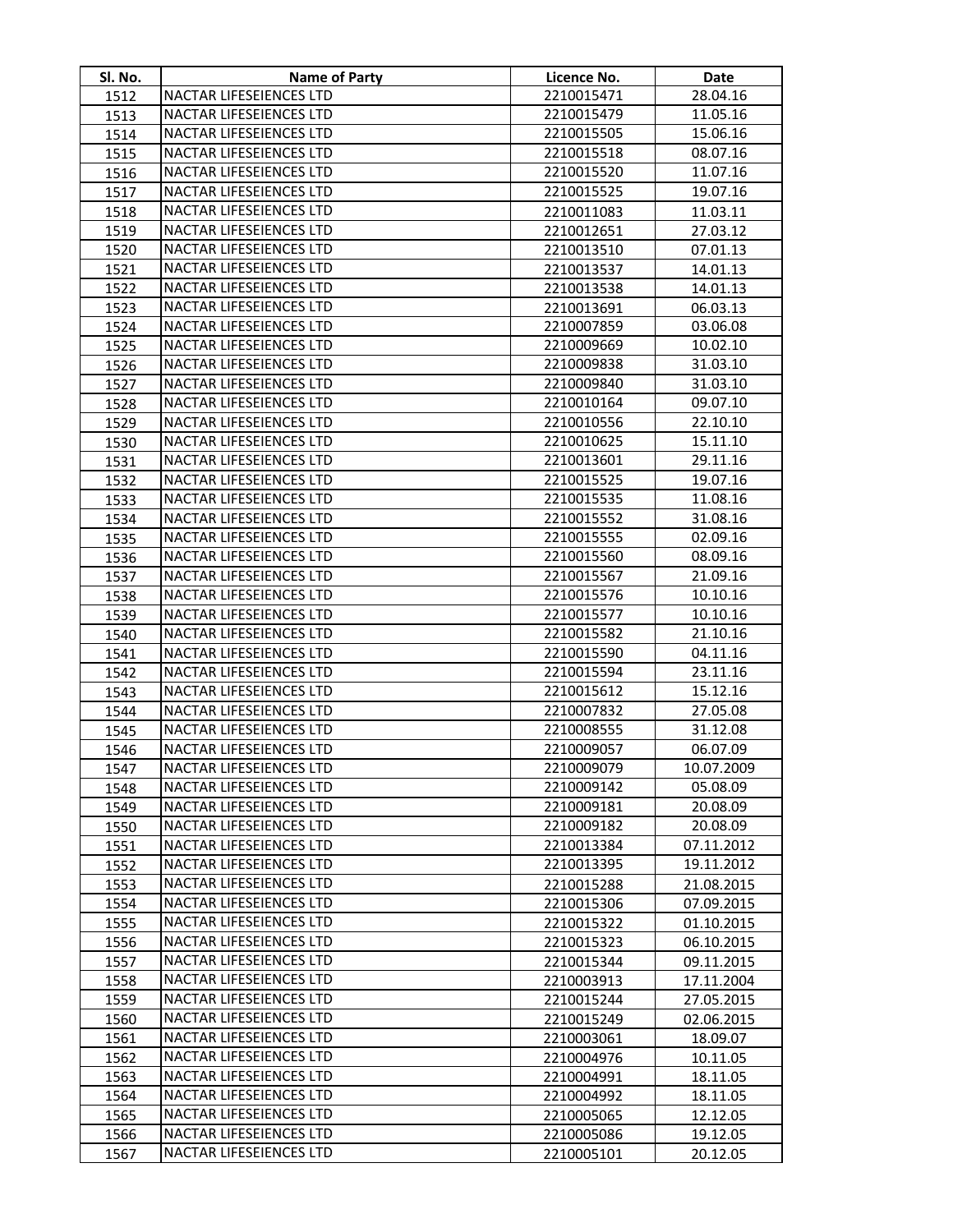| SI. No.      | <b>Name of Party</b>                               | Licence No.              | Date                 |
|--------------|----------------------------------------------------|--------------------------|----------------------|
| 1568         | NACTAR LIFESEIENCES LTD                            | 2210005124               | 03.01.06             |
| 1569         | NACTAR LIFESEIENCES LTD                            | 2210005127               | 03.01.06             |
| 1570         | NACTAR LIFESEIENCES LTD                            | 2210005257               | 16.02.06             |
| 1571         | NACTAR LIFESEIENCES LTD                            | 2210005309               | 08.03.06             |
| 1572         | NACTAR LIFESEIENCES LTD                            | 2210005368               | 03.01.06             |
| 1573         | NACTAR LIFESEIENCES LTD                            | 2210005399               | 17.01.07             |
| 1574         | NACTAR LIFESEIENCES LTD                            | 2210005404               | 05.04.06             |
| 1575         | NACTAR LIFESEIENCES LTD                            | 2210005451               | 21.04.06             |
| 1576         | NACTAR LIFESEIENCES LTD                            | 2210005452               | 21.04.06             |
| 1577         | NACTAR LIFESEIENCES LTD                            | 2210005487               | 28.04.06             |
| 1578         | NACTAR LIFESEIENCES LTD                            | 2210005488               | 28.04.06             |
| 1579         | NACTAR LIFESEIENCES LTD                            | 2210005593               | 02.06.06             |
| 1580         | NACTAR LIFESEIENCES LTD                            | 2210005607               | 08.06.06             |
| 1581         | NACTAR LIFESEIENCES LTD                            | 2210006128               | 13.10.06             |
| 1582         | NACTAR LIFESEIENCES LTD                            | 2210006131               | 16.10.06             |
| 1583         | NACTAR LIFESEIENCES LTD                            | 2210006161               | 30.10.06             |
| 1584         | NACTAR LIFESEIENCES LTD                            | 2210006190               | 07.11.06             |
| 1585         | NACTAR LIFESEIENCES LTD                            | 2210006222               | 16.11.06             |
| 1586         | NACTAR LIFESEIENCES LTD                            | 2210006559               | 07.03.07             |
| 1587         | NACTAR LIFESEIENCES LTD                            | 2210006642               | 04.04.07             |
| 1588         | <b>NACTAR LIFESEIENCES LTD</b>                     | 2210007029               |                      |
| 1589         | NACTAR LIFESEIENCES LTD                            | 2210007065               | 19.09.07             |
| 1590         | NACTAR LIFESEIENCES LTD                            | 2210003180               | 28.04.2004           |
| 1591         | NACTAR LIFESEIENCES LTD                            | 2210003325               | 01.06.2004           |
| 1592         | NACTAR LIFESEIENCES LTD                            | 2210003333               | 02.06.2004           |
| 1593         | NACTAR LIFESEIENCES LTD                            | 2210003389               | 18.06.2004           |
| 1594         | NACTAR LIFESEIENCES LTD                            | 2210003390               | 18.06.2004           |
| 1595         | NACTAR LIFESEIENCES LTD                            | 2210003559               | 13.08.2004           |
| 1596         | NACTAR LIFESEIENCES LTD                            | 2210003590               | 26.08.2004           |
| 1597         | NACTAR LIFESEIENCES LTD                            | 2210003676               | 15.09.2004           |
| 1598         | <b>NACTAR LIFESEIENCES LTD</b>                     | 2210003677               | 15.09.2004           |
| 1599         | NACTAR LIFESEIENCES LTD                            | 2210003701               | 20.09.2004           |
| 1600         | NACTAR LIFESEIENCES LTD                            | 2210003923               | 18.11.2004           |
| 1601         | NACTAR LIFESEIENCES LTD                            | 2210003928               | 23.11.2004           |
| 1602         | NACTAR LIFESEIENCES LTD                            | 2210011531               | 28.06.11             |
| 1603         | NACTAR LIFESEIENCES LTD                            | 2210011786               | 18.08.11             |
| 1604         | NACTAR LIFESEIENCES LTD                            | 2210009372<br>2210009417 | 28.10.09             |
| 1605         | NACTAR LIFESEIENCES LTD<br>NACTAR LIFESEIENCES LTD | 2210009543               | 11.11.09<br>29.12.09 |
| 1606<br>1607 | NACTAR LIFESEIENCES LTD                            | 2210009749               | 05.03.10             |
| 1608         | NACTAR LIFESEIENCES LTD                            | 2210006291               | 13.12.06             |
| 1609         | NACTAR LIFESEIENCES LTD                            | 2210007142               | 16.10.07             |
| 1610         | NACTAR LIFESEIENCES LTD                            | 2210007142               | 16.10.07             |
| 1611         | NACTAR LIFESEIENCES LTD                            | 2210007186               | 25.10.07             |
| 1612         | NACTAR LIFESEIENCES LTD                            | 2210008229               | 07.10.08             |
| 1613         | <b>NACTAR LIFESEIENCES LTD</b>                     | 0510157748               | 17.05.2005           |
| 1614         | NACTAR LIFESEIENCES LTD                            | 2210003625               | 02.09.2004           |
| 1615         | <b>NACTAR LIFESEIENCES LTD</b>                     | 2210004025               | 20.12.2005           |
| 1616         | NACTAR LIFESEIENCES LTD                            | 2210004097               | 03.01.2005           |
| 1617         | NACTAR LIFESEIENCES LTD                            | 2210004147               | 13.01.2005           |
| 1618         | NACTAR LIFESEIENCES LTD                            | 2210004265               | 07.03.2005           |
| 1619         | NACTAR LIFESEIENCES LTD                            | 2210004276               | 07.03.2005           |
| 1620         | NACTAR LIFESEIENCES LTD                            | 2210004303               | 14.03.2005           |
| 1621         | NACTAR LIFESEIENCES LTD                            | 2210004331               | 18.03.2005           |
| 1622         | NACTAR LIFESEIENCES LTD                            | 2210004364               | 28.03.2005           |
| 1623         | NACTAR LIFESEIENCES LTD                            | 2210004367               | 28.03.2005           |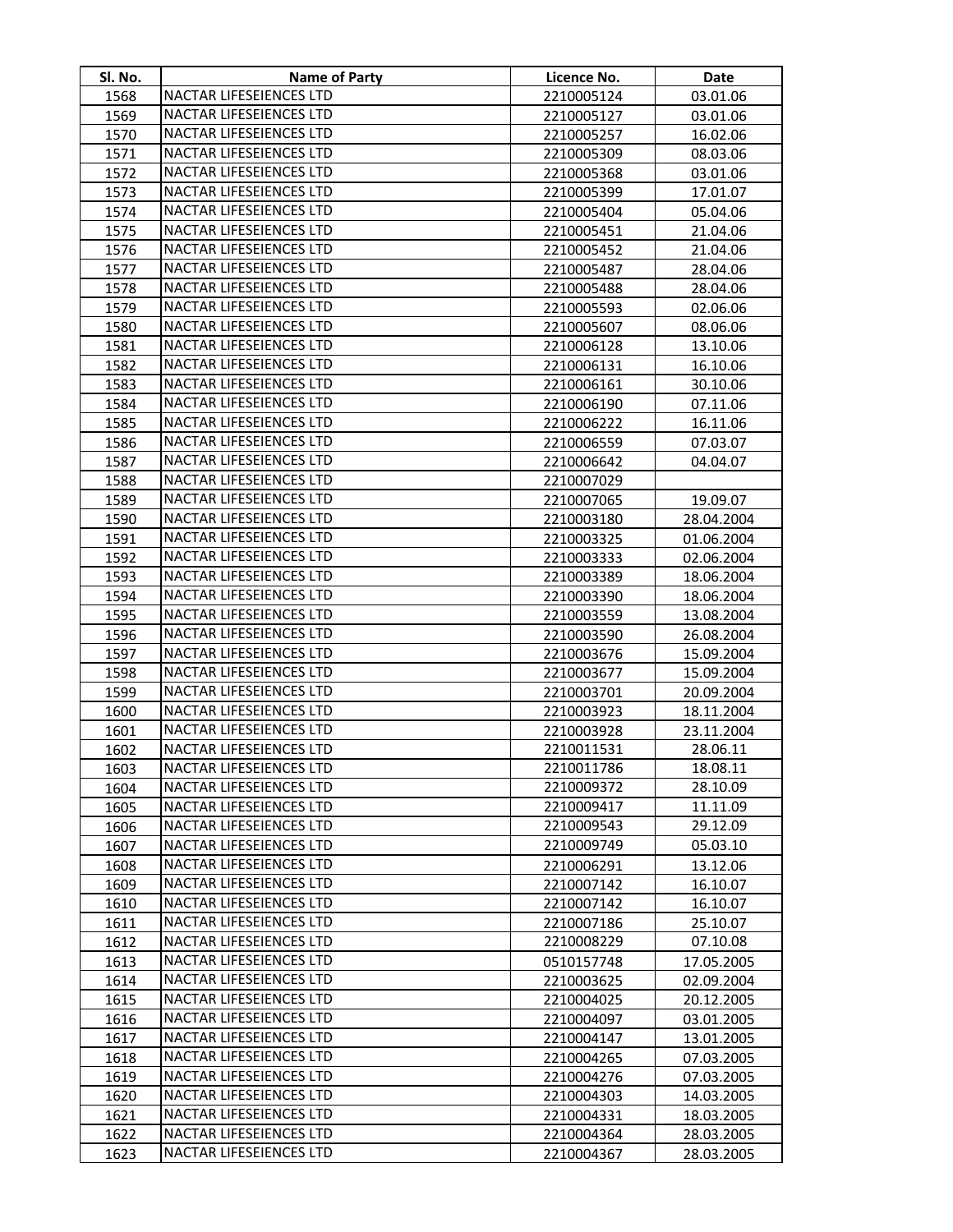| Sl. No.      | <b>Name of Party</b>                            | Licence No.              | Date                     |
|--------------|-------------------------------------------------|--------------------------|--------------------------|
| 1624         | NACTAR LIFESEIENCES LTD                         | 2210004370               | 28.03.2005               |
| 1625         | NACTAR LIFESEIENCES LTD                         | 2210004508               | 16.05.2005               |
| 1626         | NACTAR LIFESEIENCES LTD                         | 2210004514               | 17.05.2005               |
| 1627         | NACTAR LIFESEIENCES LTD                         | 2210004690               | 19.07.2005               |
| 1628         | NACTAR LIFESEIENCES LTD                         | 2210004691               | 19.07.2005               |
| 1629         | NACTAR LIFESEIENCES LTD                         | 2210004692               | 19.07.2005               |
| 1630         | NACTAR LIFESEIENCES LTD                         | 2210004693               | 19.07.2005               |
| 1631         | NACTAR LIFESEIENCES LTD                         | 2210004698               | 19.07.2005               |
| 1632         | NACTAR LIFESEIENCES LTD                         | 2210005564               | 24.05.06                 |
| 1633         | NACTAR LIFESEIENCES LTD                         | 2210006989               | 21.08.07                 |
| 1634         | NACTAR LIFESEIENCES LTD                         | 2210007030               | 06.09.07                 |
| 1635         | NACTAR LIFESEIENCES LTD                         | 2210007056               | 11.09.07                 |
| 1636         | NACTAR LIFESEIENCES LTD                         | 2210015091               | 16.09.14                 |
| 1637         | NACTAR LIFESEIENCES LTD                         | 2210015097               | 07.10.14                 |
| 1638         | NACTAR LIFESEIENCES LTD                         | 2210004059               | 27.12.2004               |
| 1639         | NANOWAY ENGINEERING (P) LTD                     | 0510397437               | 29.01.16                 |
| 1640         | <b>NARAYAN INDUSTRIES</b>                       | 0510371272               | 19.11.13                 |
| 1641         | <b>NARULA EXPORTS</b>                           | 0510397242               | 08.01.16                 |
| 1642         | <b>NARULA EXPORTS</b>                           | 0510379911               | 20.02.14                 |
| 1643         | NARYAN INTL.                                    | 0510207208               | 06.08.07                 |
| 1644         | NATH BROS. EXIM                                 | 0510392471               | 18.12.14                 |
| 1645         | NECTOR PHARMACEUTICALS LTD                      | 0510182704               | 19.05.07                 |
| 1646         | NECTOR PHARMACEUTICALS LTD                      | 0510331312               | 06.08.2012               |
| 1647         | NECTOR PHARMACEUTICALS LTD                      | 0510334596               | 13.09.2012               |
| 1648         | NECTOR PHARMACEUTICALS LTD                      | 0510100557               | 29.08.2004               |
| 1649         | NECTOR PHARMACEUTICALS LTD                      | 0510142666               | 08.11.2004               |
| 1650         | NECTOR PHARMACEUTICALS LTD                      | 0510392968               | 22.01.2015               |
| 1651         | NECTOR PHARMACEUTICALS LTD                      | 0510393690               | 23.03.2015               |
| 1652         | NECTOR PHARMACEUTICALS LTD                      | 0510124311               | 27.04.2004               |
| 1653         | NECTOR PHARMACEUTICALS LTD                      | 0510127895               | 07.06.2004               |
| 1654         | NECTOR PHARMACEUTICALS LTD                      | 0510261053               | 23.03.10                 |
| 1655         | NECTOR PHARMACEUTICALS LTD                      | 2210006951               | 07.08.07                 |
| 1656         | NECTOR PHARMACEUTICALS LTD                      | 0510299740               | 17.08.11                 |
| 1657         | NECTOR PHARMACEUTICALS LTD                      | 0510343384               | 15.01.13                 |
| 1658         | NECTOR PHARMACEUTICALS LTD                      | 0510392347               | 09.12.14                 |
| 1659         | NECTOR PHARMACEUTICALS LTD                      | 0510192359               | 10.10.06                 |
| 1660         | <b>NEETA CREATIONS</b>                          | 0510393898               | 23.04.15                 |
| 1661         | <b>NEETA CREATIONS</b>                          | 0510393907               | 23.04.15                 |
| 1662         | <b>NEETA CREATIONS</b><br>NEETU CLOTHING P LTD. | 0510157334<br>0510311814 | 11.05.2005<br>20.12.11   |
| 1663         |                                                 |                          |                          |
| 1664         | NEETU CLOTHING P LTD.<br>NEETU CLOTHING P LTD.  | 0510116004<br>0510157740 | 23.01.2004               |
| 1665<br>1666 | NEETU CLOTHING P LTD.                           |                          | 17.05.2005<br>20.07.2004 |
| 1667         | NEETU CLOTHING P LTD.                           | 0510132814<br>0510134396 | 05.07.2004               |
| 1668         | NEETU CLOTHING P LTD.                           | 0510144760               | 06.12.2004               |
| 1669         | NEETU CLOTHING P LTD.                           | 0510389600               | 09.07.14                 |
| 1670         | <b>NISAMET</b>                                  |                          |                          |
| 1671         | NISARG ENTERPRIASES                             | 051011880<br>0510145866  | 17.12.2003<br>15.12.2004 |
| 1672         | NISARG ENTERPRIASES                             | 0510152398               | 03.03.2005               |
| 1673         | NISARG ENTERPRIASES                             | 0510133496               | 27.07.2004               |
| 1674         | NISARG ENTERPRIASES                             | 0510139307               | 29.09.2004               |
| 1675         | NISARG ENTERPRIASES                             | 0510217704               | 11.03.08                 |
| 1676         | NISARG ENTERPRIASES                             | 0510095572               | 09.07.2003               |
| 1677         | NITIN LIFESCIENCES LTD                          | 3310030200               | 19.05.15                 |
| 1678         | NITIN LIFESCIENCES LTD                          | 3310030032               | 11.08.14                 |
| 1679         | NITIN LIFESCIENCES LTD                          | 3310030137               | 20.11.14                 |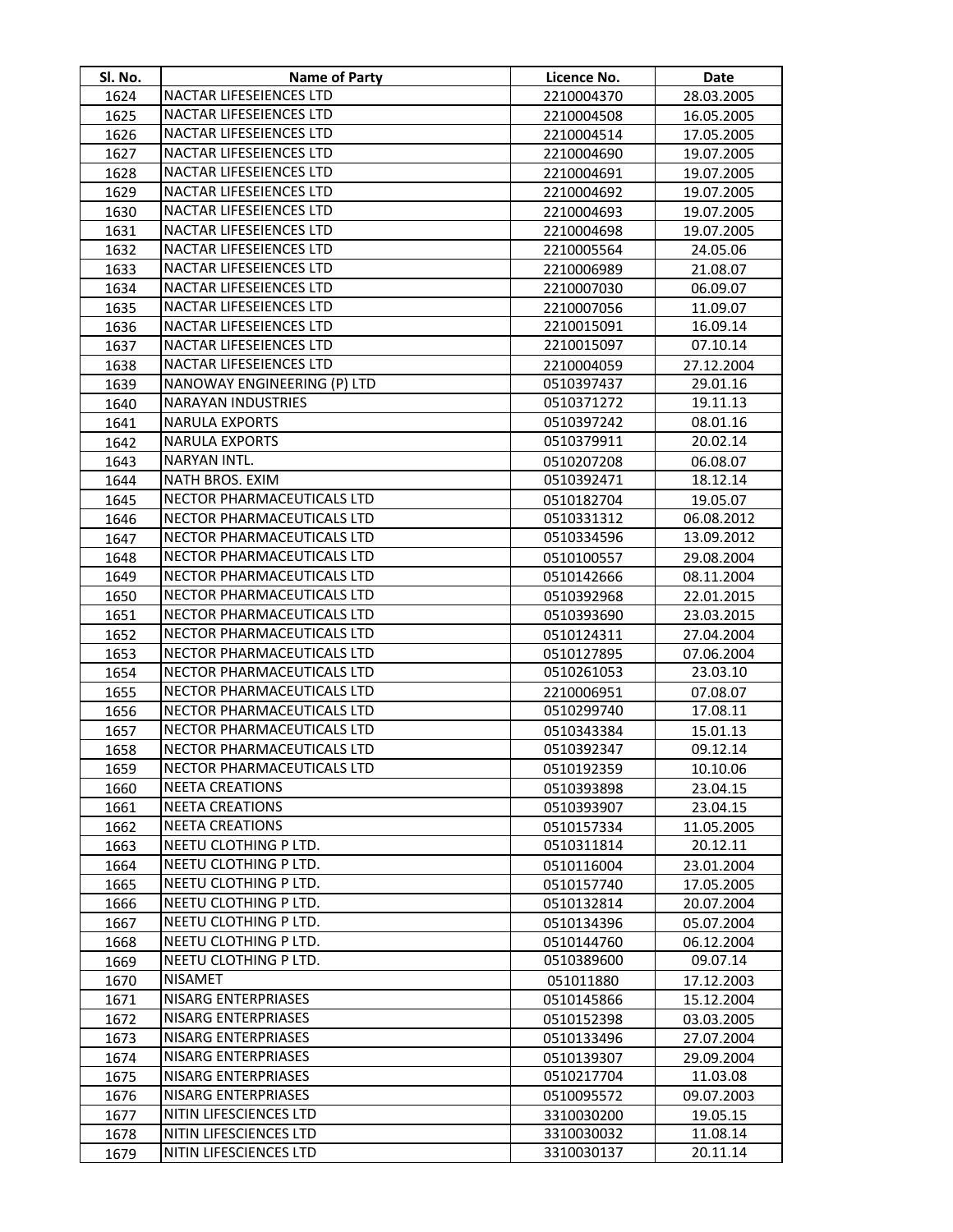| Sl. No.      | <b>Name of Party</b>                         | Licence No.              | Date                 |
|--------------|----------------------------------------------|--------------------------|----------------------|
| 1680         | NITIN LIFESCIENCES LTD                       | 3310030328               | 04.07.16             |
| 1681         | NITIN LIFESCIENCES LTD                       | 3310030329               | 04.07.16             |
| 1682         | NOORVEER CREATIONS (P) LTD                   | 0510399768               | 20.09.16             |
| 1683         | NOV SARA INDIA                               | 6110000191               | 23.06.08             |
| 1684         | OSG (INDIA) PVT LTD                          | 0510399053               | 11.07.2016           |
| 1685         | <b>OBC EXPORT</b>                            | 0510102222               | 03.06.16             |
| 1686         | OM JYOTI APPARELS (P) LTD                    | 0510398722               | 18.04.13             |
| 1687         | OM JYOTI APPARELS (P) LTD                    | 0510351965               | 29.12.06             |
| 1688         | OM OVERSEAS                                  | 3310009396               | 08.02.07             |
| 1689         | OM OVERSEAS                                  | 3310009523               | 15.01.08             |
| 1690         | OM OVERSEAS                                  | 3310010524               | 17.12.08             |
| 1691         | OM OVERSEAS                                  | 03310012344              | 05.06.08             |
| 1692         | OM OVERSEAS                                  | 3310011185               | 01.10.08             |
| 1693         | OM OVERSEAS                                  | 331001188                | 15.05.06             |
| 1694         | OMEX SHOE FACTORY                            | 0610010662               | 28.06.16             |
| 1695         | OPERA GLOBAL PVT LTD                         | 0510398927               | 28.06.2016           |
| 1696         | OPERA GLOBAL PVT LTD                         | 0510395947               | 21.08.14             |
| 1697         | OPERA GLOBAL PVT LTD                         | 0510390652               | 14.11.14             |
| 1698         | OPERA GLOBAL PVT LTD                         | 0510391381               | 29.09.14             |
| 1699         | OPERA GLOBAL PVT LTD                         | 0510391405               | 17.02.15             |
| 1700         | OPERA GLOBAL PVT LTD                         | 0510393258               | 17.02.15             |
| 1701         | OPERA GLOBAL PVT LTD                         | 0510393259               | 02.12.16             |
| 1702         | OPERA GLOBAL PVT LTD                         | 0510400601               | 06.12.16             |
| 1703         | OPERA GLOBAL PVT LTD                         | 0510400604               | 16.06.14             |
| 1704         | OPERA GLOBAL PVT LTD                         | 0510388753               | 23.10.13             |
| 1705         | ORCHID OVEARSEAS (P) LTD.                    | 0510369222               | 20.04.11             |
| 1706         | ORIENT CLOTHING CO.                          | 0510288340               | 14.05.13             |
| 1707         | ORIENT CLOTHING CO.                          | 0510354157               | 05.01.2015           |
| 1708         | ORIENT CRAFT LIMITED                         | 0510392682               | 02.03.2015           |
| 1709         | ORIENT CRAFT LIMITED                         | 0510393430               | 20.01.14             |
| 1710         | ORIENT CRAFT LIMITED                         | 0510376607               | 24.08.16             |
| 1711         | ORIENT CRAFT LIMITED                         | 0510399556               | 15.09.16             |
| 1712         | ORIENT CRAFT LIMITED                         | 0510399705               | 15.09.16             |
| 1713         | ORIENT CRAFT LIMITED                         | 0510399706               | 15.09.16             |
| 1714         | ORIENT CRAFT LIMITED                         | 0510399710               | 15.09.16             |
| 1715         | ORIENT CRAFT LIMITED                         | 0510399718               | 30.09.16             |
| 1716         | ORIENT CRAFT LIMITED                         | 0510399945               | 19.10.16             |
| 1717         | ORIENT CRAFT LIMITED                         | 0510400141               | 20.10.16<br>25.10.16 |
| 1718         | ORIENT CRAFT LIMITED<br>ORIENT CRAFT LIMITED | 0510400178<br>0510400249 | 03.11.16             |
| 1719         | ORIENT CRAFT LIMITED                         | 0510400355               | 28.11.16             |
| 1720<br>1721 | ORIENT CRAFT LIMITED                         | 0510400562               | 06.12.16             |
| 1722         | ORIENT CRAFT LIMITED                         | 0510400611               | 07.12.16             |
| 1723         | ORIENT CRAFT LIMITED                         | 0510400653               | 09.12.16             |
| 1724         | ORIENT CRAFT LIMITED                         | 0510400698               | 28.01.2005           |
| 1725         | <b>ORIENT FASHION EXPORT</b>                 | 0510149859               | 22.06.2005           |
| 1726         | ORIENT FASHION EXPORT                        | 0510160496               | 24.04.2012           |
| 1727         | <b>ORIENT FASHION EXPORT</b>                 | 0510323111               | 24.08.2012           |
| 1728         | <b>ORIENT FASHION EXPORT</b>                 | 0510332475               | 06.05.13             |
| 1729         | <b>ORIENT FASHION EXPORTS</b>                | 0501063072               | 22.10.13             |
| 1730         | ORIENT FASHION EXPORTS                       | 0510369083               | 18.11.13             |
| 1731         | <b>ORIENT FASHION EXPORTS</b>                | 0510371212               | 16.05.16             |
| 1732         | <b>ORIENT FASHION EXPORTS</b>                | 0510398503               | 16.07.07             |
| 1733         | <b>ORIENT FASHION EXPORTS</b>                | 0510206268               | 25.08.06             |
| 1734         | P&K HIGHTECH SYSTEMS P. LTD.                 | 0510189337               | 28.10.05             |
| 1735         | P&K HIGHTECH SYSTEMS P. LTD.                 | 0510169968               | 22.12.05             |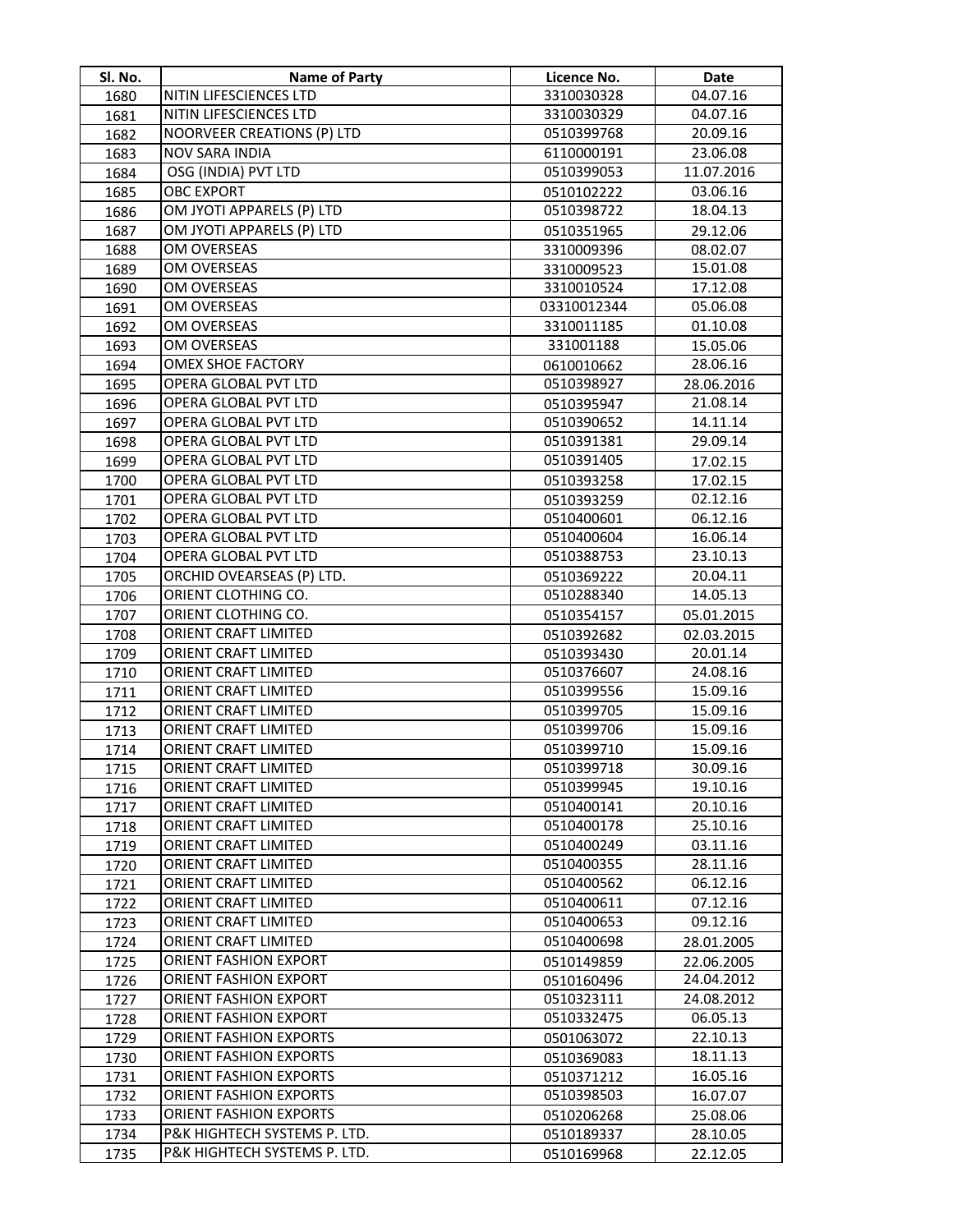| Sl. No.      | <b>Name of Party</b>                                     | Licence No.              | Date                     |
|--------------|----------------------------------------------------------|--------------------------|--------------------------|
| 1736         | P.R. OVERSEAS                                            | 0510172668               | 28.07.14                 |
| 1737         | P.S. DAIMA & SONS                                        | 0510389980               | 08.05.07                 |
| 1738         | PAHACHAM APPARELS PVT. LTD                               | 0510203377               | 11.10.10                 |
| 1739         | PANACEA BIOTEC LIMITED                                   | 0510274701               | 02.02.2015               |
| 1740         | PANACEA BIOTEC LIMITED                                   | 0510393038               | 26.05.2015               |
| 1741         | PANACEA BIOTEC LIMITED                                   | 0510394349               | 18.08.2015               |
| 1742         | PANACEA BIOTEC LIMITED                                   | 0510395354               | 01.09.2015               |
| 1743         | PANACEA BIOTEC LIMITED                                   | 0510395496               | 26.07.10                 |
| 1744         | PANACEA BIOTEC LIMITED                                   | 0510269042               | 17.11.2015               |
| 1745         | PANACEA BIOTEC LIMITED                                   | 0510396345               | 03.12.2015               |
| 1746         | PANACEA BIOTEC LIMITED                                   | 0510396507               | 05.05.16                 |
| 1747         | PANACEA BIOTEC LIMITED                                   | 0510353408               | 04.03.16                 |
| 1748         | PANACEA BIOTEC LIMITED                                   | 0510397827               | 01.07.16                 |
| 1749         | PANACEA BIOTEC LIMITED                                   | 0510398957               | 09.10.09                 |
| 1750         | PANACEA BIOTEC LIMITED                                   | 0510250590               | 30.08.16                 |
| 1751         | PANACEA BIOTEC LIMITED                                   | 0510399580               | 28.09.16                 |
| 1752         | PANACEA BIOTEC LIMITED                                   | 0510399924               | 30.06.16                 |
| 1753         | PANACEA BIOTEC LIMITED                                   | 510398951                | 19.01.2005               |
| 1754         | PANACEA BIOTECH LTD                                      | 0510126881               | 25.05.2004               |
| 1755         | PANET OVERSEAS                                           | 0510149120               | 06.01.2015               |
| 1756         | PANKAJ OVERSEAS                                          | 0510392703               | 20.08.2012               |
| 1757         | PANOROMA EXPORTS P. LTD                                  | 0510271112               | 15.09.2005               |
| 1758         | PARABOLIC DRUGS LTD                                      | 2210004853               | 23.11.2005               |
| 1759         | PARABOLIC DRUGS LTD                                      | 2210005005               | 07.06.07                 |
| 1760         | PARABOLIC DRUGS LTD                                      | 2210006771               | 16.01.06                 |
| 1761         | PARABOLIC DRUGS LTD                                      | 2210005168               | 07.03.06                 |
| 1762         | PARABOLIC DRUGS LTD                                      | 2210005303               | 13.07.2005               |
| 1763         | PARAMOUNT EXPORTS                                        | 2910007792               | 23.08.2012               |
| 1764         | PARASNATH GARMENTS P. LTD                                | 0610028616               | 30.08.06                 |
| 1765         | PARIS ELYSEES INDIA P LTD                                | 1310022519               | 05.03.13                 |
| 1766         | PEARL APPARELS                                           | 0510348167               | 24.06.2004               |
| 1767         | PEARL GLOBAL INDIA (P) LTD                               | 0510130031               | 09.07.2004               |
| 1768         | PEARL GLOBAL INDIA (P) LTD                               | 0510131804               | 03.12.07                 |
| 1769         | PEARL GLOBAL INDIA (P) LTD                               | 0510212911               | 10.12.07                 |
| 1770         | PEARL GLOBAL INDIA (P) LTD                               | 0510213267               | 02.12.16                 |
| 1771         | PEARL GLOBAL INDIA (P) LTD                               | 051040058                | 03.01.07                 |
| 1772         | PEARL GLOBAL INDIA (P) LTD                               | 0510197236               | 20.12.2011               |
| 1773         | PEARL GLOBAL INDIA (P) LTD                               | 0510311869               | 22.03.2012               |
| 1774         | PEARL GLOBAL INDIA (P) LTD                               | 0510320793               | 18.08.2004               |
| 1775         | PEARL GLOBAL INDIA (P) LTD                               | 0510135803               | 04.10.2004               |
| 1776         | PEARL GLOBAL INDIA (P) LTD<br>PEARL GLOBAL INDIA (P) LTD | 0510139638               | 08.11.2004               |
| 1777         | PEARL GLOBAL INDIA (P) LTD                               | 0510142703               | 31.11.2004               |
| 1778         | PEARL GLOBAL INDUSTRIES                                  | 0510144316               | 02.05.13                 |
| 1779         | PEE EXPRO EXPORTS                                        | 0510352922<br>0510270994 | 19.08.2010               |
| 1780         | PENAM LABS LTD.                                          | 0510124448               | 28.04.2004               |
| 1781         | PENAM LABS LTD.                                          |                          | 24.01.2005               |
| 1782<br>1783 | PENAM LABS LTD.                                          | 0510149419<br>0510149951 | 31.01.2005<br>10.03.2005 |
| 1784         | PENAM LABS LTD.                                          | 0510152817               | 22.03.2005               |
| 1785         | PENAM LABS LTD.                                          | 0510153925               | 27.04.2005               |
| 1786         | PENAM LABS LTD.                                          | 0510156215               | 27.04.2005               |
| 1787         | PENAM LABS LTD.                                          | 0510156218               | 28.06.2005               |
| 1788         | PENAM LABS LTD.                                          | 0510160843               | 04.07.2005               |
| 1789         | PENAM LABS LTD.                                          | 0510161262               | 12.08.2005               |
| 1790         | PENAM LABS LTD.                                          | 0510164227               | 12.08.2005               |
| 1791         | PENAM LABS LTD.                                          | 0510164228               | 16.01.2004               |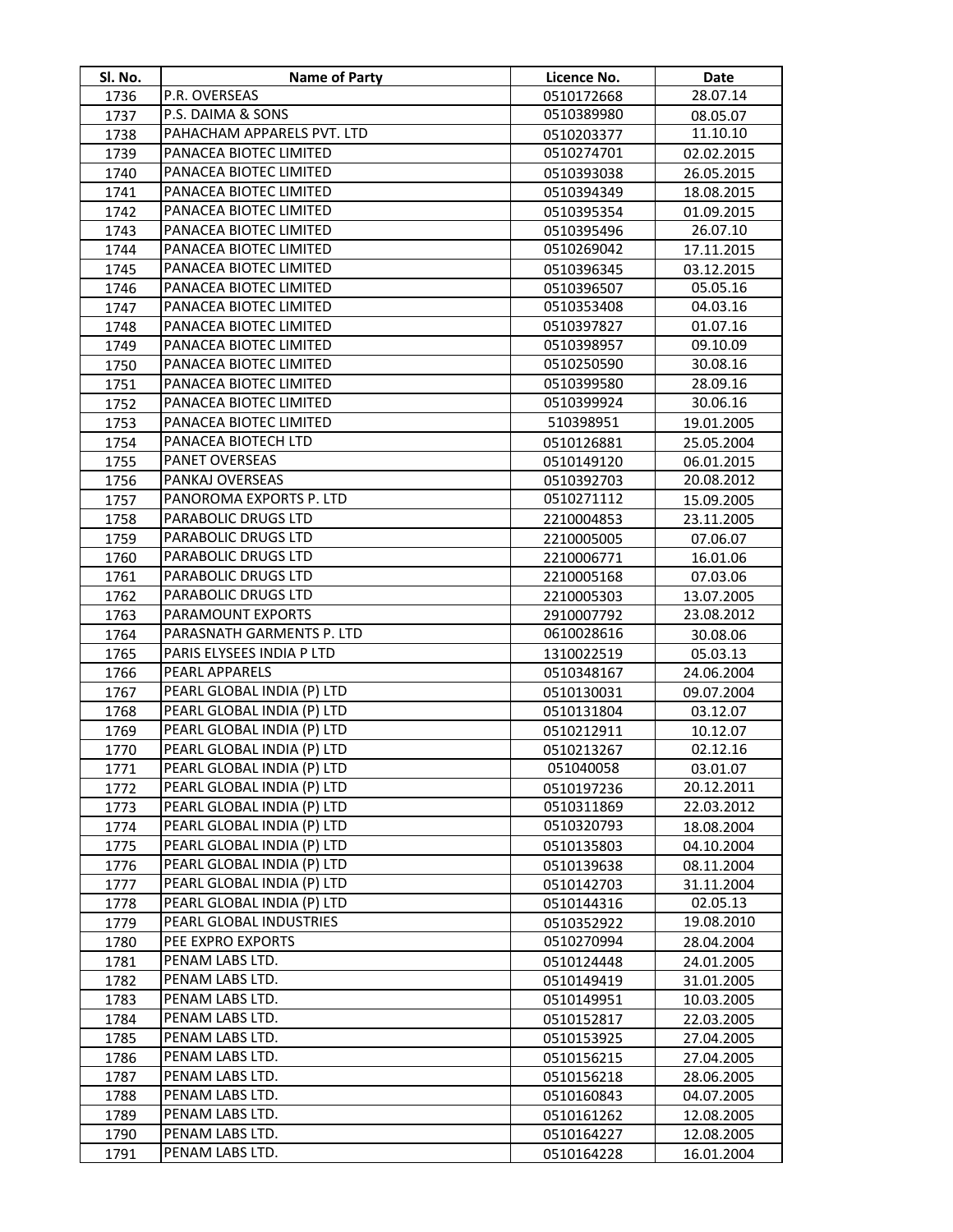| Sl. No. | <b>Name of Party</b>             | Licence No. | <b>Date</b> |
|---------|----------------------------------|-------------|-------------|
| 1792    | PENAM LABS LTD.                  | 0510115192  | 07.04.2004  |
| 1793    | PENAM LABS LTD.                  | 0510122908  | 04.02.2004  |
| 1794    | PENAM LABS LTD.                  | 0510116787  | 24.01.06    |
| 1795    | PENAM LABS LTD.                  | 0510149418  | 05.05.05    |
| 1796    | PENAM LABS LTD.                  | 0510156913  | 04.07.05    |
| 1797    | PENAM LABS LTD.                  | 0510161260  | 05.01.06    |
| 1798    | PENAM LABS LTD.                  | 0510173706  | 01.03.06    |
| 1799    | PENAM LABS LTD.                  | 0510177749  | 19.06.06    |
| 1800    | PENAM LABS LTD.                  | 0510184988  | 11.09.06    |
| 1801    | PENAM LABS LTD.                  | 0510190573  | 31.10.06    |
| 1802    | PENAM LABS LTD.                  | 0510193494  | 06.12.06    |
| 1803    | PENAM LABS LTD.                  | 0510195751  | 29.01.07    |
| 1804    | PENAM LABS LTD.                  | 0510197579  | 29.01.07    |
| 1805    | PENAM LABS LTD.                  | 0510198578  | 02.04.07    |
| 1806    | PENAM LABS LTD.                  | 0510202034  | 10.04.07    |
| 1807    | PENAM LABS LTD.                  | 0510202311  | 10.04.07    |
| 1808    | PENAM LABS LTD.                  | 0510202312  | 23.11.2015  |
| 1809    | PEZALLI CREATION P. LTD          | 0510396394  | 05.02.08    |
| 1810    | PHARMACHEM                       | 0510215890  | 06.08.09    |
| 1811    | PHARMACHEM                       | 0510247336  | 19.12.08    |
| 1812    | PHARMCHEM                        | 0510233061  | 12.07.06    |
| 1813    | PHILIPS ELECTRICS                | 0210091283  | 12.07.06    |
| 1814    | PHILIPS ELECTRICS                | 0210091324  | 14.07.06    |
| 1815    | PHILIPS ELECTRICS                | 0210091429  | 10.10.06    |
| 1816    | PHILIPS ELECTRICS                | 0210094301  | 23.10.06    |
| 1817    | PHILIPS ELECTRICS                | 0210094613  | 14.11.07    |
| 1818    | PHILIPS ELECTRONIC               | 0210106068  | 02.04.14    |
| 1819    | PINNACLE CLOTHING & CO.          | 0510383453  | 18.10.2012  |
| 1820    | PINNACLE CLOTHING & CO.          | 0510337474  | 29.06.06    |
| 1821    | PLANET HERNS LIFE SCIENCE        | 2910008459  | 02.02.2005  |
| 1822    | POLY MEDICARE LTD                | 0510150237  | 24.02.2005  |
| 1823    | POLY MEDICARE LTD                | 0510151820  | 25.05.2005  |
| 1824    | POLY MEDICARE LTD                | 0510158295  | 30.05.2005  |
| 1825    | POLY MEDICARE LTD                | 0510158630  | 20.06.07    |
| 1826    | POLY MEDICARE LTD                | 0510205155  | 18.05.06    |
| 1827    | POLY MEDICARE LTD                | 0510182550  | 16.03.06    |
| 1828    | POLY MEDICARE LTD                | 0510178787  | 23.10.13    |
| 1829    | POWER WIND LTD.                  | 0510369220  | 03.02.2004  |
| 1830    | PRAVEEN IND.                     | 051011659   | 02.11.2004  |
| 1831    | PRAVEEN IND.                     | 0510142178  | 23.11.2012  |
| 1832    | PRAYAN EXIM P. LTD               | 1310041503  | 21.02.2012  |
| 1833    | PRECISION ELECTRONICS LTD        | 0510318247  | 26.04.2012  |
| 1834    | PRECISION ELECTRONICS LTD        | 0510323261  | 16.03.09    |
| 1835    | <b>PRETI WEARS</b>               | 0510238052  | 28.08.07    |
| 1836    | PRIME OPTHALMIC                  | 1710001746  | 06.06.16    |
| 1837    | PROTECH BIO SYSTEMS PVT. LIMITED | 0510398730  | 03.12.2014  |
| 1838    | PROTECH BIO SYSTEMS PVT. LIMITED | 0510392267  | 07.12.15    |
| 1839    | PROTECH BIO SYSTEMS PVT. LIMITED | 0510396553  | 30.06.16    |
| 1840    | PROTECH BIO SYSTEMS PVT. LIMITED | 0510398939  | 05.07.16    |
| 1841    | PROTECH BIO SYSTEMS PVT. LIMITED | 0510398984  | 17.10.16    |
| 1842    | PROTECH BIO SYSTEMS PVT. LIMITED | 0510400102  | 30.09.2015  |
| 1843    | PROTECH BIO SYSTEMS PVT. LIMITED | 0510395772  | 07.09.16    |
| 1844    | PROTECH BIO SYSTEMS PVT. LIMITED | 0510399643  | 08.09.16    |
| 1845    | PROTECH BIO SYSTEMS PVT. LIMITED | 0510399662  | 13.07.10    |
| 1846    | PROTECH BIO SYSTEMS PVT. LIMITED | 0510268016  | 26.06.07    |
| 1847    | PYOGINAM                         | 0510205351  | 24.05.11    |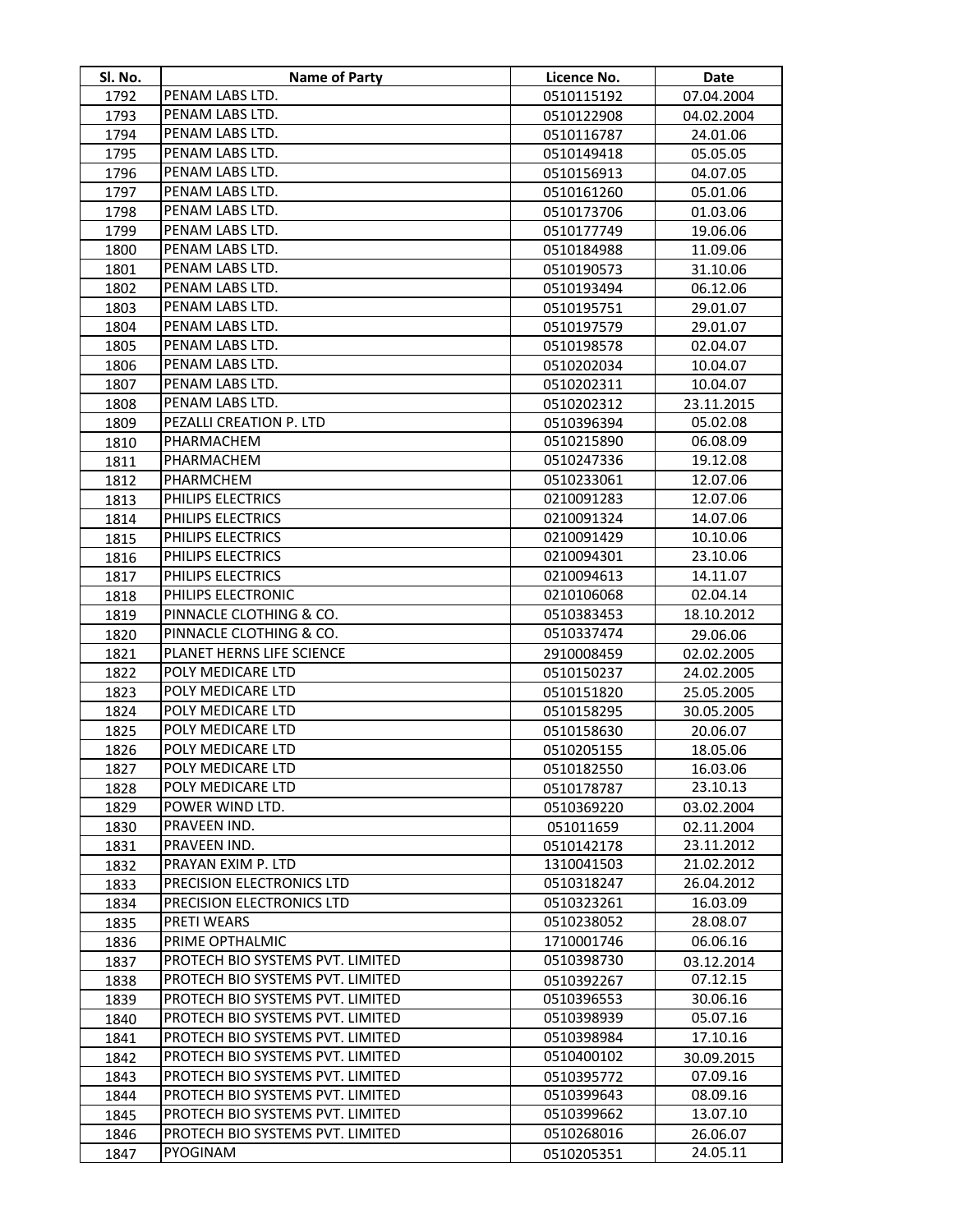| Sl. No. | <b>Name of Party</b>                 | Licence No. | Date                 |
|---------|--------------------------------------|-------------|----------------------|
| 1848    | <b>R&amp; R IMPEX</b>                | 0510291466  | 15.02.2012           |
| 1849    | <b>R&amp;R IMPEX</b>                 | 0510317895  | 29.03.2012           |
| 1850    | <b>R&amp;R IMPEX</b>                 | 0510320361  | 27.04.2012           |
| 1851    | <b>R&amp;R IMPEX</b>                 | 0510323375  | 27.04.2012           |
| 1852    | <b>R&amp;R IMPEX</b>                 | 0510323382  | 08.08.13             |
| 1853    | R.H. INTENATIONAL                    | 2910022187  | 21.08.13             |
| 1854    | R.H. INTENATIONAL                    | 2910022331  | 18.09.13             |
| 1855    | R.H. INTENATIONAL                    | 2910022639  | 12.07.2005           |
| 1856    | <b>RACLIONT EXPORTS</b>              | 0510161849  | 13.05.10             |
| 1857    | <b>RADNIK EXPORT</b>                 | 0510264292  | 04.06.10             |
| 1858    | RADNIK EXPORT                        | 0510265520  | 07.07.10             |
| 1859    | RADNIK EXPORT                        | 0510267752  | 20.07.10             |
| 1860    | <b>RADNIK EXPORT</b>                 | 0510268425  | 16.12.16             |
| 1861    | <b>RADNIK EXPORT</b>                 | 0510400838  | 21.11.2012           |
| 1862    | RAGI INTL. P. LTD.                   | 0510339304  | 07.12.2005           |
| 1863    | RAGTRADE INDIA PVT LTD.              | 0510171316  | 05.07.2005           |
| 1864    | RAGTRADE INDIA PVT LTD.              | 0510161447  | 10.12.2004           |
| 1865    | RAGTRADE INDIA PVT LTD.              | 0510145340  | 06.09.16             |
| 1866    | RAI PREXIM (I) PVT LTD               | 0510399633  | 06.10.06             |
| 1867    | RAINBOW FABART LTD.                  | 0510192230  | 07.02.13             |
| 1868    | RAJINDERA ENTERPRISES                | 0510345201  | 20.07.2005           |
| 1869    | RAKESH INTERNATIONAL                 | 0610009540  | 18.12.08             |
| 1870    | RAKHEJA INTERPRISES                  | 0510232904  | 20.04.09             |
| 1871    | RAKHEJA INTERPRISES                  | 0510239983  | 05.11.2004           |
| 1872    | RAMCO INTERNATIONAL                  | 30100383921 | 27.10.2005           |
| 1873    | RANBAXY LAB LTD.                     | 0510141584  | 07.12.09             |
| 1874    | RANBAXY LAB LTD.                     | 0510253991  | 22.12.09             |
| 1875    | RANBAXY LAB LTD.                     | 0510255098  | 17.03.10             |
| 1876    | RANBAXY LAB LTD.                     | 0510260680  | 18.11.10             |
| 1877    | RANBAXY LAB LTD.                     | 0510277294  | 16.05.13             |
| 1878    | RANBAXY LAB LTD.                     | 0510325000  | 05.07.12             |
| 1879    | RANBAXY LAB LTD.                     | 0510328928  | 19.12.13             |
| 1880    | RANBAXY LAB LTD.                     | 0510341261  | 31.01.13             |
| 1881    | RANBAXY LAB LTD.                     | 0510344554  | 05.02.13             |
| 1882    | RANBAXY LAB LTD.                     | 0510344852  | 21.02.13             |
| 1883    | RANBAXY LAB LTD.                     | 0510346952  | 26.02.12             |
| 1884    | RANBAXY LAB LTD.                     | 0510347531  | 15.03.13             |
| 1885    | RANBAXY LAB LTD.                     | 0510349278  | 20.03.13             |
| 1886    | RANBAXY LAB LTD.                     | 0510349730  | 22.03.13             |
| 1887    | RANBAXY LAB LTD.                     | 0510350030  | 05.04.13             |
| 1888    | RANBAXY LAB LTD.                     | 0510350843  | 11.04.13             |
| 1889    | RANBAXY LAB LTD.                     | 0510351298  | 29.04.13             |
| 1890    | RANBAXY LAB LTD.                     | 0510352640  | 30.04.13             |
| 1891    | RANBAXY LAB LTD.                     | 0510352750  | 06.05.13             |
| 1892    | RANBAXY LAB LTD.                     | 0510353274  | 07.05.13             |
| 1893    | RANBAXY LAB LTD.                     | 0510353443  | 10.05.13             |
| 1894    | RANBAXY LAB LTD.                     | 0510353848  | 10.05.13             |
| 1895    | RANBAXY LAB LTD.                     | 0510353849  | 10.05.13             |
| 1896    | RANBAXY LAB LTD.                     | 0510353850  | 30.05.13             |
| 1897    | RANBAXY LAB LTD.                     | 0510355745  | 19.06.13             |
| 1898    | RANBAXY LAB LTD.                     | 0510357473  | 25.06.13             |
| 1899    | RANBAXY LAB LTD.                     | 0510357958  | 27.06.13             |
| 1900    | RANBAXY LAB LTD.                     | 0510358151  | 01.08.13             |
| 1901    | RANBAXY LAB LTD.<br>RANBAXY LAB LTD. | 0510361507  | 14.08.13<br>21.08.13 |
| 1902    | RANBAXY LAB LTD.                     | 0510362670  | 02.09.13             |
| 1903    |                                      | 0510363080  |                      |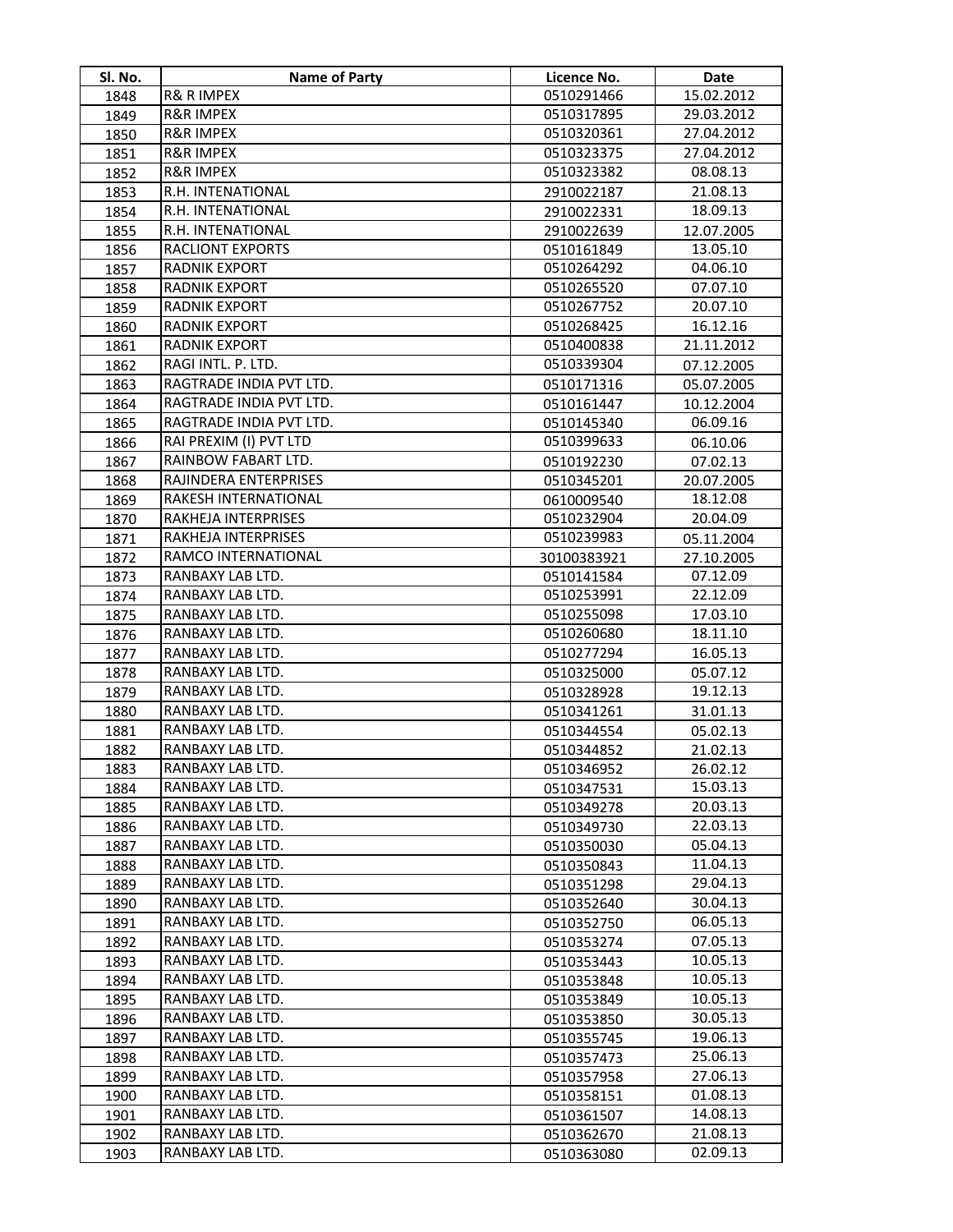| SI. No.      | <b>Name of Party</b>                 | Licence No.              | Date                 |
|--------------|--------------------------------------|--------------------------|----------------------|
| 1904         | RANBAXY LAB LTD.                     | 0510364136               | 03.09.13             |
| 1905         | RANBAXY LAB LTD.                     | 0510364209               | 11.09.13             |
| 1906         | RANBAXY LAB LTD.                     | 0510365165               | 11.09.13             |
| 1907         | RANBAXY LAB LTD.                     | 0510365170               | 17.09.13             |
| 1908         | RANBAXY LAB LTD.                     | 0510365793               | 19.09.13             |
| 1909         | RANBAXY LAB LTD.                     | 0510366184               | 24.09.13             |
| 1910         | RANBAXY LAB LTD.                     | 0510366663               | 21.10.13             |
| 1911         | RANBAXY LAB LTD.                     | 0510368870               | 21.10.13             |
| 1912         | RANBAXY LAB LTD.                     | 0510368878               | 31.10.13             |
| 1913         | RANBAXY LAB LTD.                     | 0510369980               | 01.11.13             |
| 1914         | RANBAXY LAB LTD.                     | 0510370173               | 08.11.13             |
| 1915         | RANBAXY LAB LTD.                     | 0510370560               | 12.11.13             |
| 1916         | RANBAXY LAB LTD.                     | 0510370861               | 18.11.13             |
| 1917         | RANBAXY LAB LTD.                     | 0510371135               | 02.12.13             |
| 1918         | RANBAXY LAB LTD.                     | 0510372012               | 16.12.13             |
| 1919         | RANBAXY LAB LTD.                     | 0510373579               | 27.12.13             |
| 1920         | RANBAXY LAB LTD.                     | 0510374576               | 31.12.13             |
| 1921         | RANBAXY LAB LTD.                     | 0510374996               | 31.12.13             |
| 1922         | RANBAXY LAB LTD.                     | 0510374997               | 10.01.14             |
| 1923         | RANBAXY LAB LTD.                     | 0510375930               | 03.02.14             |
| 1924         | RANBAXY LAB LTD.                     | 0510378038               | 06.03.14             |
| 1925         | RANBAXY LAB LTD.                     | 0510381064               | 14.03.14             |
| 1926         | RANBAXY LAB LTD.                     | 0510381954               | 19.03.14             |
| 1927         | RANBAXY LAB LTD.                     | 0510382162               | 12.05.14             |
| 1928         | RANBAXY LAB LTD.                     | 0510386341               | 28.05.14             |
| 1929         | RANBAXY LAB LTD.                     | 0510387663               | 30.05.14             |
| 1930         | RANBAXY LAB LTD.                     | 0510387815               | 11.07.14             |
| 1931         | RANBAXY LAB LTD.                     | 0510389643               | 11.08.14             |
| 1932         | RANBAXY LAB LTD.                     | 0510390250               | 19.08.14             |
| 1933         | RANBAXY LAB LTD.                     | 0510390577               | 21.08.14             |
| 1934         | RANBAXY LAB LTD.                     | 0510390638               | 21.08.14             |
| 1935         | RANBAXY LAB LTD.                     | 0510390650               | 25.02.2004           |
| 1936         | RANBAXY LAB LTD.                     | 0510119114               | 25.05.2004           |
| 1937         | RANBAXY LAB LTD.                     | 0510126884               | 23.11.2004           |
| 1938         | RANBAXY LAB LTD.                     | 0510143788               | 05.08.14             |
| 1939         | RANBAXY LAB LTD.                     | 0510390109               | 09.10.14             |
| 1940         | RANBAXY LAB LTD.<br>RANBAXY LAB LTD. | 0510391515               | 10.10.14             |
| 1941         | RANBAXY LAB LTD.                     | 0510391528<br>0510391667 | 21.10.14<br>28.10.14 |
| 1942<br>1943 | RANBAXY LAB LTD.                     | 0510391772               | 30.10.14             |
| 1944         | RANBAXY LAB LTD.                     | 0510391813               | 14.11.14             |
| 1945         | RANBAXY LAB LTD.                     | 0510391985               | 14.11.14             |
| 1946         | RANBAXY LAB LTD.                     | 0510392003               | 26.11.14             |
| 1947         | RANBAXY LAB LTD.                     | 0510392151               | 26.11.14             |
| 1948         | RANBAXY LAB LTD.                     | 0510392153               | 08.12.14             |
| 1949         | RANBAXY LAB LTD.                     | 0510392320               | 23.12.2014           |
| 1950         | RANBAXY LAB LTD.                     | 0510392259               | 18.12.2014           |
| 1951         | RANBAXY LAB LTD.                     | 0510392469               | 14.01.2015           |
| 1952         | RANBAXY LAB LTD.                     | 0510392829               | 29.01.2015           |
| 1953         | RANBAXY LAB LTD.                     | 0510393026               | 11.02.2015           |
| 1954         | RANBAXY LAB LTD.                     | 0510393151               | 16.02.15             |
| 1955         | RANBAXY LAB LTD.                     | 0510393230               | 17.02.2015           |
| 1956         | RANBAXY LAB LTD.                     | 0510393254               | 18.02.15             |
| 1957         | RANBAXY LAB LTD.                     | 0510393268               | 24.02.15             |
| 1958         | RANBAXY LAB LTD.                     | 0510393347               | 04.03.15             |
| 1959         | RANBAXY LAB LTD.                     | 0510393469               | 09.03.15             |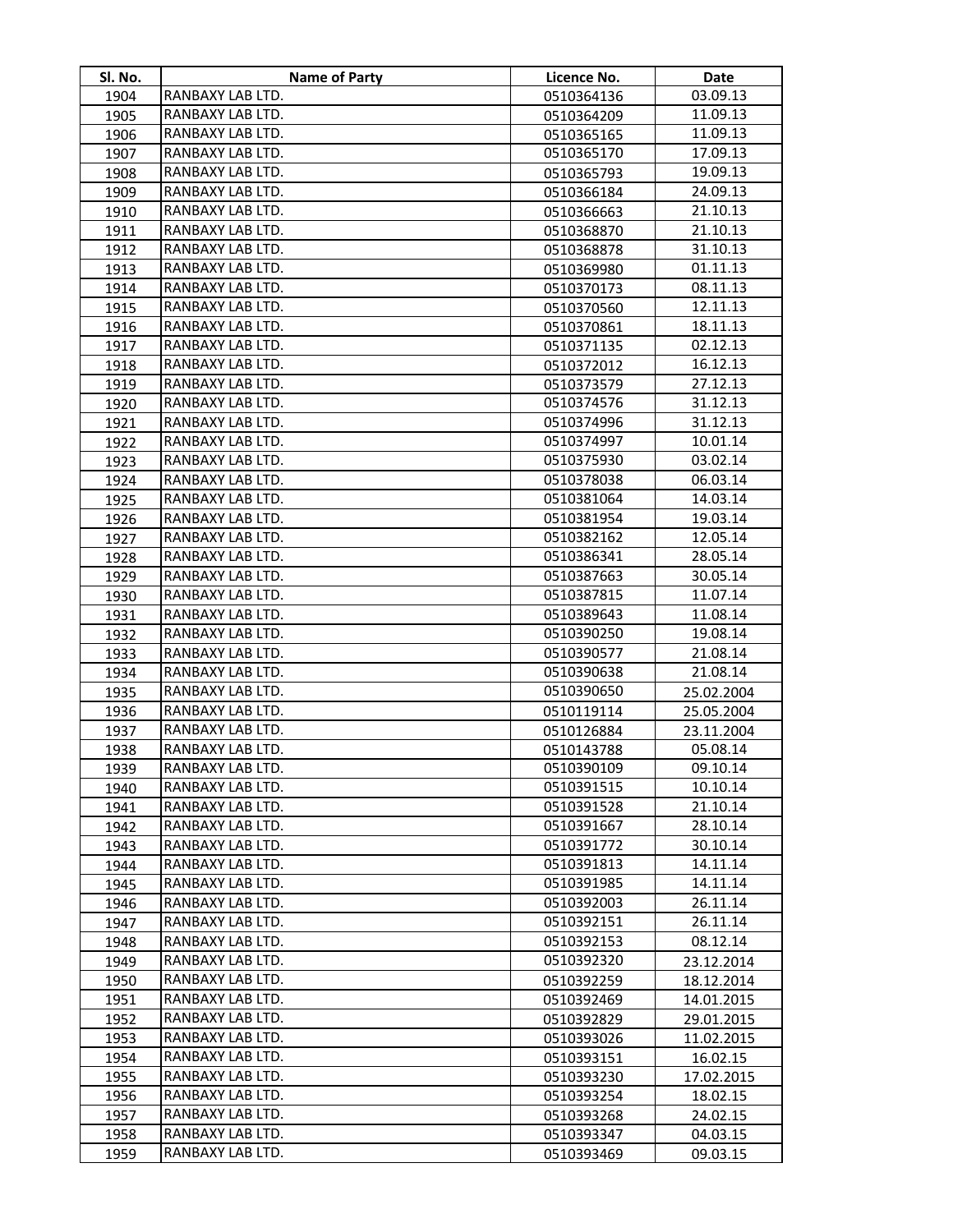| SI. No.      | <b>Name of Party</b>                 | Licence No.              | Date                     |
|--------------|--------------------------------------|--------------------------|--------------------------|
| 1960         | RANBAXY LAB LTD.                     | 0510393497               | 10.03.15                 |
| 1961         | RANBAXY LAB LTD.                     | 0510393501               | 08.12.05                 |
| 1962         | RANBAXY LAB LTD.                     | 0510171398               | 15.05.06                 |
| 1963         | RANBAXY LAB LTD.                     | 0510182135               | 29.05.06                 |
| 1964         | RANBAXY LAB LTD.                     | 0510183624               | 29.05.06                 |
| 1965         | RANBAXY LAB LTD.                     | 0510183625               | 31.08.06                 |
| 1966         | RANBAXY LAB LTD.                     | 0510189882               | 05.12.06                 |
| 1967         | RANBAXY LAB LTD.                     | 0510195644               | 11.12.06                 |
| 1968         | RANBAXY LAB LTD.                     | 0510195965               | 21.12.06                 |
| 1969         | RANBAXY LAB LTD.                     | 0510196615               | 15.01.07                 |
| 1970         | RANBAXY LAB LTD.                     | 0510197819               | 02.03.07                 |
| 1971         | RANBAXY LAB LTD.                     | 0510200378               | 10.05.07                 |
| 1972         | RANBAXY LAB LTD.                     | 0510203530               | 11.05.07                 |
| 1973         | RANBAXY LAB LTD.                     | 0510203559               | 11.07.07                 |
| 1974         | RANBAXY LAB LTD.                     | 0510206047               | 25.09.07                 |
| 1975         | RANBAXY LAB LTD.                     | 0510209485               | 05.09.07                 |
| 1976         | RANBAXY LAB LTD.                     | 0530144482               | 24.07.09                 |
| 1977         | RANBAXY LAB LTD.                     | 0510206671               | 18.09.07                 |
| 1978         | RANBAXY LAB LTD.                     | 0510209152               | 26.06.09                 |
| 1979         | RANBAXY LAB LTD.                     | 0510222880               | 26.04.08                 |
| 1980         | RANBAXY LAB LTD.                     | 0510231615               | 26.11.2008               |
| 1981         | RANBAXY LAB LTD.                     | 0510235842               | 05.02.09                 |
| 1982         | RANBAXY LAB LTD.                     | 0510235873               | 12.02.09                 |
| 1983         | RANBAXY LAB LTD.                     | 0510236322               | 03.03.09                 |
| 1984         | RANBAXY LAB LTD.                     | 0510237448               | 24.04.09                 |
| 1985         | RANBAXY LAB LTD.                     | 0510240287               | 28.07.09                 |
| 1986         | RANBAXY LAB LTD.                     | 0510246528               | 11.09.09                 |
| 1987         | RANBAXY LAB LTD.                     | 0510249132               | 28.03.2011               |
| 1988         | RANBAXY LAB LTD.                     | 0510286932               | 14.06.11                 |
| 1989         | RANBAXY LAB LTD.                     | 0510287726               | 14.06.11                 |
| 1990         | RANBAXY LAB LTD.                     | 0510293322               | 02.09.11                 |
| 1991         | RANBAXY LAB LTD.                     | 0510301025               | 03.11.2011               |
| 1992         | RANBAXY LAB LTD.                     | 0510307065               | 28.11.11                 |
| 1993         | RANBAXY LAB LTD.                     | 0510309512               | 09.12.11                 |
| 1994         | RANBAXY LAB LTD.                     | 0510310725               | 19.01.2012               |
| 1995         | RANBAXY LAB LTD.                     | 0510314914               | 19.01.2012               |
| 1996         | RANBAXY LAB LTD.                     | 0510315001               | 28.02.2012               |
| 1997         | RANBAXY LAB LTD.                     | 0510318780               | 14.03.2012               |
| 1998         | RANBAXY LAB LTD.                     | 0510320158               | 11.04.2012               |
| 1999         | RANBAXY LAB LTD.                     | 0510322039               | 24.04.2012               |
| 2000         | RANBAXY LAB LTD.                     | 0510323040<br>0510323522 | 01.05.2012               |
| 2001         | RANBAXY LAB LTD.<br>RANBAXY LAB LTD. |                          | 03.05.2012               |
| 2002         |                                      | 0510323883               | 16.05.2012               |
| 2003         | RANBAXY LAB LTD.                     | 0510324997               | 25.05.2012               |
| 2004         | RANBAXY LAB LTD.                     | 0510325945               | 26.06.2012               |
| 2005         | RANBAXY LAB LTD.                     | 0510328277               | 26.06.2012               |
| 2006         | RANBAXY LAB LTD.<br>RANBAXY LAB LTD. | 0510328278<br>0510328930 | 05.07.2012<br>05.07.2012 |
| 2007         | RANBAXY LAB LTD.                     | 0510328934               | 16.07.2012               |
| 2008         | RANBAXY LAB LTD.                     | 0510329748               | 21.08.2012               |
| 2009<br>2010 | RANBAXY LAB LTD.                     | 0510332146               | 29.08.2012               |
| 2011         | RANBAXY LAB LTD.                     | 0510333045               | 29.08.2012               |
| 2012         | RANBAXY LAB LTD.                     | 0510333053               | 03.09.2012               |
| 2013         | RANBAXY LAB LTD.                     | 0510333409               | 20.09.2012               |
| 2014         | RANBAXY LAB LTD.                     | 0510335230               | 28.09.2012               |
| 2015         | RANBAXY LAB LTD.                     | 0510336113               | 30.05.2012               |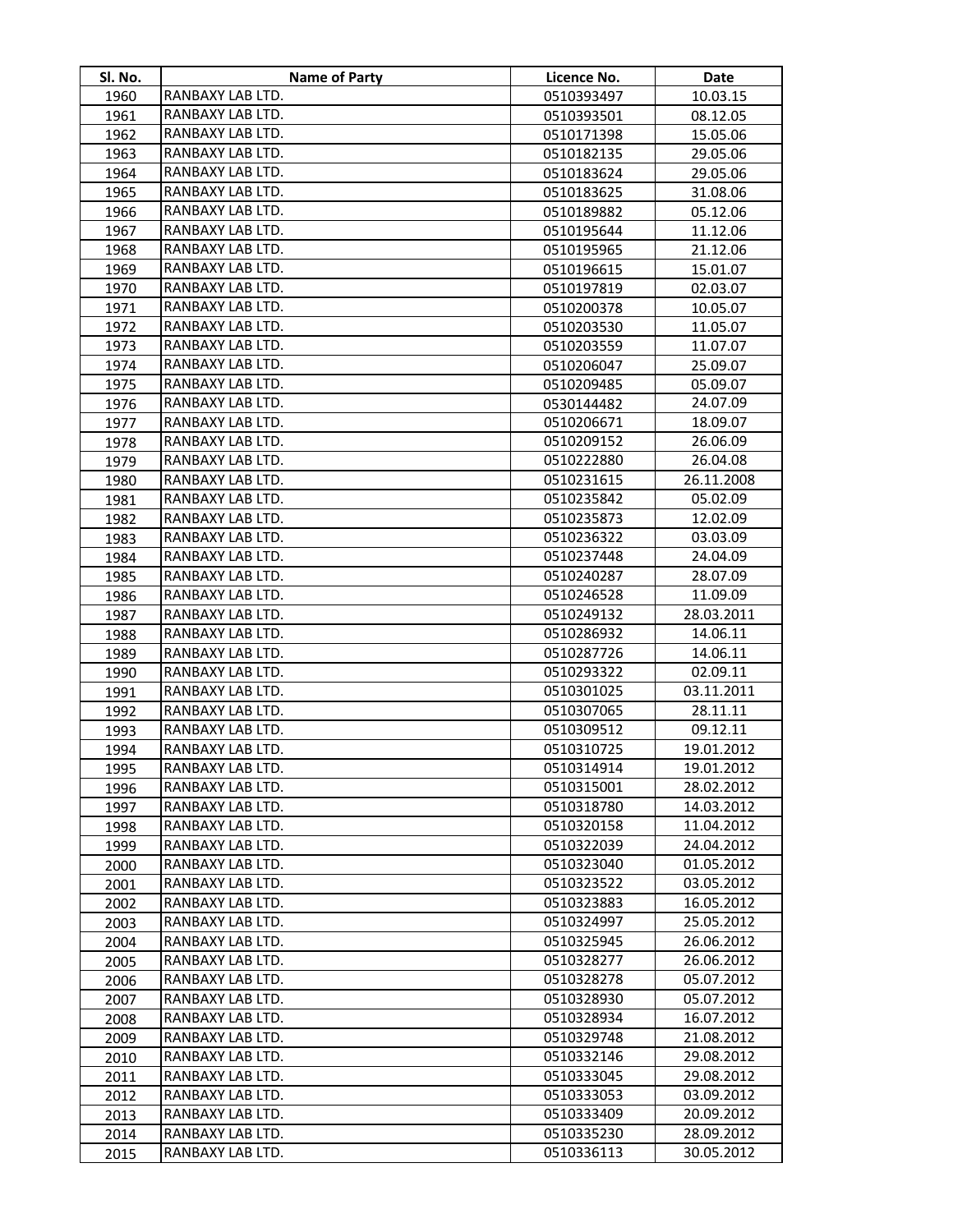| Sl. No. | <b>Name of Party</b>              | Licence No. | Date       |
|---------|-----------------------------------|-------------|------------|
| 2016    | RANBAXY LAB LTD.                  | 0510336337  | 08.10.2012 |
| 2017    | RANBAXY LAB LTD.                  | 0510336649  | 09.10.2012 |
| 2018    | RANBAXY LAB LTD.                  | 0510336831  | 09.10.2012 |
| 2019    | RANBAXY LAB LTD.                  | 0510336832  | 09.10.2012 |
| 2020    | RANBAXY LAB LTD.                  | 0510336893  | 16.10.2012 |
| 2021    | RANBAXY LAB LTD.                  | 0510337284  | 17.10.2012 |
| 2022    | RANBAXY LAB LTD.                  | 0510337361  | 07.11.2012 |
| 2023    | RANBAXY LAB LTD.                  | 0510338579  | 08.11.2012 |
| 2024    | RANBAXY LAB LTD.                  | 0510338695  | 21.11.2012 |
| 2025    | RANBAXY LAB LTD.                  | 0510339254  | 26.11.2012 |
| 2026    | RANBAXY LAB LTD.                  | 0510339518  | 29.02.08   |
| 2027    | <b>RASHI EXPORT</b>               | 0510217270  | 21.09.07   |
| 2028    | <b>RASHI EXPORT</b>               | 0510709318  | 23.03.2004 |
| 2029    | RASHI WEAR P LTD.                 | 0510121707  | 15.06.2005 |
| 2030    | RASHI WEARS PVT LTD               | 0510159913  | 08.09.08   |
| 2031    | RASHI WEARS PVT LTD               | 0510227071  | 08.10.07   |
| 2032    | <b>RASHI WEARS PVT LTD</b>        | 051020171   | 30.03.07   |
| 2033    | RASHI WEARS PVT. LTD              | 0510212150  | 16.11.07   |
| 2034    | RATTAN PAPERS P. LTD              | 1310024112  | 16.10.06   |
| 2035    | RECORD TECH ELECTRONICS           | 6110000002  | 20.10.06   |
| 2036    | RECORD TECH ELECTRONICS           | 6110000005  | 15.05.07   |
| 2037    | REP. INTL.                        | 0610011991  | 20.05.14   |
| 2038    | <b>RG LIFE STYLE</b>              | 0510386890  | 23.08.16   |
| 2039    | RHYDBURG PHARMACEUTICALS LTD      | 0510399535  | 27.05.09   |
| 2040    | RICHA & CO.                       | 0510242368  | 19.02.10   |
| 2041    | RICHA & CO.                       | 0510258972  | 16.04.10   |
| 2042    | RICHA & CO.                       | 0510262487  | 23.08.10   |
| 2043    | RICHA & CO.                       | 0510271201  | 08.11.10   |
| 2044    | RICHA & CO.                       | 0510276472  | 19.11.10   |
| 2045    | RICHA & CO.                       | 0510277361  | 15.12.10   |
| 2046    | RICHA & CO.                       | 0510278458  | 08.12.10   |
| 2047    | RICHA & CO.                       | 0510278852  | 07.12.10   |
| 2048    | RICHA & CO.                       | 0510278855  | 08.02.10   |
| 2049    | RICHA & CO.                       | 0510278880  | 08.12.2010 |
| 2050    | RICHA & CO.                       | 0510167551  | 07.08.08   |
| 2051    | RICHA & CO.                       | 0510225076  | 07.10.08   |
| 2052    | RICHA & CO.                       | 0510228922  | 07.10.2008 |
| 2053    | RICHA & CO.                       | 0510232635  | 16.11.2015 |
| 2054    | RICHA GLOBAL EXPORTS              | 0510396332  | 15.07.09   |
| 2055    | <b>RIDING HOUSE</b>               | 06010015905 | 18.12.07   |
| 2056    | <b>RIDING HOUSE</b>               | 0610012657  | 10.03.08   |
| 2057    | <b>RIDING HOUSE</b>               | 0610012991  | 06.08.09   |
| 2058    | <b>RIDING HOUSE</b>               | 0610016036  | 25.07.2005 |
| 2059    | RITES LTD                         | 0510162583  | 30.09.14   |
| 2060    | RITIKA PVT.LTD                    | 0510391424  | 07.05.13   |
| 2061    | <b>RNR INTERNATIONAL</b>          | 0510353444  | 25.02.14   |
| 2062    | RNR INTERNATIONAL                 | 0510380207  | 02.12.2014 |
| 2063    | RNR INTERNATIONAL                 | 0510392248  | 13.03.2015 |
| 2064    | RNR INTERNATIONAL                 | 0510393571  | 06.11.2015 |
| 2065    | RNR INTERNATIONAL                 | 0510396262  | 19.05.16   |
| 2066    | RNR INTERNATIONAL                 | 0510398556  | 16.11.16   |
| 2067    | RNR INTERNATIONAL                 | 0510400427  | 03.02.2005 |
| 2068    | ROCKWELL AUTOMATION INDIA P. LTD. | 0510150321  | 09.09.2005 |
| 2069    | ROCKWELL AUTOMATION INDIA P. LTD. | 0510166151  | 09.09.2005 |
| 2070    | ROCKWELL AUTOMATION INDIA P. LTD. | 0510166152  | 14.11.08   |
| 2071    | ROCKWELL AUTOMATION INDIA P. LTD. | 0510230770  | 30.09.08   |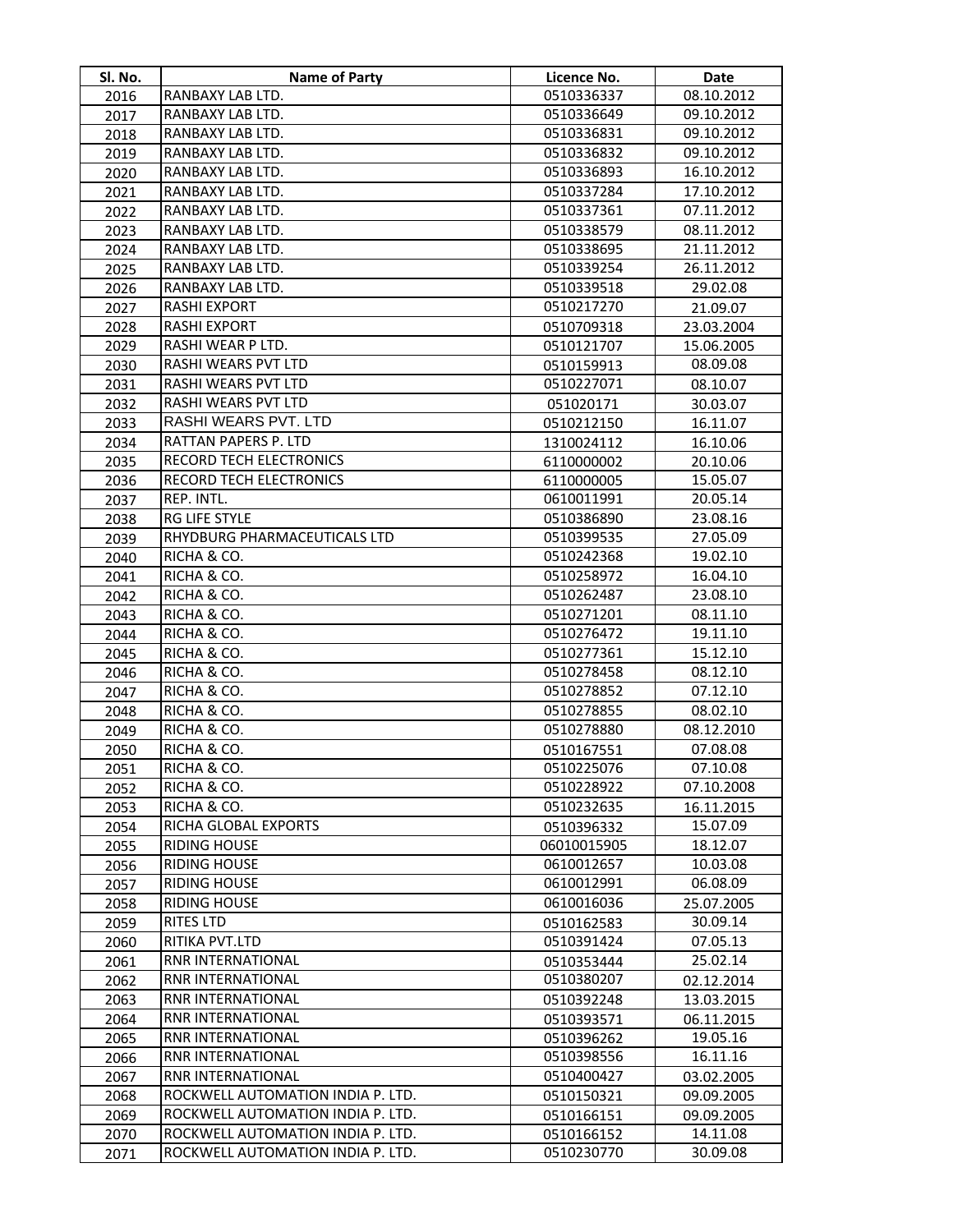| Sl. No.      | Name of Party                              | Licence No.              | <b>Date</b>          |
|--------------|--------------------------------------------|--------------------------|----------------------|
| 2072         | ROCKWELL AUTOMATION INDIA P. LTD.          | 051228621                | 23.01.06             |
| 2073         | ROCKWELL AUTOMATION INDIA P. LTD.          | 0510174953               | 24.03.06             |
| 2074         | ROCKWELL AUTOMATION INDIA P. LTD.          | 0510179450               | 15.06.00             |
| 2075         | ROCKWELL AUTOMATION INDIA P. LTD.          | 0510184629               | 29.06.06             |
| 2076         | ROCKWELL AUTOMATION INDIA P. LTD.          | 0510185518               | 29.06.06             |
| 2077         | ROCKWELL AUTOMATION INDIA P. LTD.          | 0510185519               | 15.12.06             |
| 2078         | ROCKWELL AUTOMATION INDIA P. LTD.          | 0510196253               | 16.01.07             |
| 2079         | ROCKWELL AUTOMATION INDIA P. LTD.          | 0510197935               | 24.01.07             |
| 2080         | ROCKWELL AUTOMATION INDIA P. LTD.          | 0510198386               | 20.03.07             |
| 2081         | ROCKWELL AUTOMATION INDIA P. LTD.          | 0510201311               | 03.05.07             |
| 2082         | ROCKWELL AUTOMATION INDIA P. LTD.          | 0510203212               | 05.07.07             |
| 2083         | ROCKWELL AUTOMATION INDIA P. LTD.          | 0510205789               | 08.08.07             |
| 2084         | ROCKWELL AUTOMATION INDIA P. LTD.          | 0510207359               | 23.08.07             |
| 2085         | ROCKWELL AUTOMATION INDIA P. LTD.          | 0510208040               | 03.09.07             |
| 2086         | ROCKWELL AUTOMATION INDIA P. LTD.          | 0510208573               | 05.10.07             |
| 2087         | ROCKWELL AUTOMATION INDIA P. LTD.          | 0510210119               | 15.02.2012           |
| 2088         | ROCKWELL AUTOMATION INDIA P. LTD.          | 0510317910               | 30.08.2012           |
| 2089         | ROCKWELL AUTOMATION INDIA P. LTD.          | 0510333158               | 08.07.11             |
| 2090         | ROCKWELL AUTOMATION INDIA P. LTD.          | 2000118971               | 02.04.2004           |
| 2091         | ROCKWELL AUTOMATION INDIA P. LTD.          | 0510122653               | 19.08.10             |
| 2092         | ROCKWELL AUTOMATION INDIA P. LTD.          | 0510270937               | 21.09.10             |
| 2093         | ROCKWELL AUTOMATION INDIA P. LTD.          | 0510273206               | 10.08.16             |
| 2094         | <b>S M HERBALS PVT LTD</b>                 | 0510399399               | 25.07.2012           |
| 2095         | S M HERBALS PVT LTD                        | 0510330512               | 04.10.13             |
| 2096         | S M HERBALS PVT LTD                        | 0510367886               | 07.12.16             |
| 2097         | S Q M INTERNATIONAL                        | 2910025270               | 05.02.13             |
| 2098         | <b>S.A.M APPARELS</b>                      | 0510344840               | 30.03.07             |
| 2099         | S.K. EXPORTS                               | 0610011876               | 27.11.07             |
| 2100         | S.M. HERBAL                                | 0510212663               | 19.09.11             |
| 2101         | S.M. HERBAL                                | 0510302808               | 01.01.13             |
| 2102         | S.M. HERBAL                                | 0510342102               | 19.11.04             |
| 2103         | S.M. INTERNATIONAL                         | 0510115392               | 23.08.2004           |
| 2104         | S.S. DESIGN                                | 051036080                | 14.11.13             |
| 2105         | S.T. COTTEX EXPORTS                        | 3030011822               | 21.09.2005           |
| 2106         | SABAR INTERNATIONAL                        | 3210030313               | 28.06.11             |
| 2107         | SAHNI FASHION PVT. LTD.                    | 0510294693               | 14.06.2012           |
| 2108         | <b>SAHU EXPORTS</b>                        | 0510327238               | 01.05.14             |
| 2109         | <b>SAHU EXPORTS</b>                        | 0510385499               | 30.07.14             |
| 2110         | <b>SAHU EXPORTS</b><br><b>SAHU EXPORTS</b> | 0510390016               | 08.05.15<br>12.05.16 |
| 2111         |                                            | 0510394148               |                      |
| 2112         | <b>SAHU EXPORTS</b><br><b>SAHU EXPORTS</b> | 0510398472               | 03.12.13<br>27.10.10 |
| 2113         | <b>SAHU EXPORTS</b>                        | 0510373898<br>0510275766 | 04.06.2003           |
| 2114<br>2115 | SAINT GOBAIN DIAMANT WINTER LTD.           | 0510092187               | 21.11.2002           |
| 2116         | SAINT GOBAIN DIAMANT WINTER LTD.           | 0510073143               | 30.04.2003           |
| 2117         | SAINT GOBAIN DIAMANT WINTER LTD.           | 0510088238               | 30.04.2003           |
| 2118         | SAINT GOBAIN DIAMANT WINTER LTD.           | 0510088240               | 11.09.2003           |
| 2119         | SAINT GOBAIN DIAMANT WINTER LTD.           | 0510101906               | 28.10.003            |
| 2120         | SAINT GOBAIN DIAMANT WINTER LTD.           | 0510106924               | 23.09.09             |
| 2121         | SAIVANA EXPORTS PVT LTD                    | 0510249783               | 03.03.16             |
| 2122         | SAIVANA EXPORTS PVT LTD                    | 0510397815               | 03.08.16             |
| 2123         | SAIVANA EXPORTS PVT LTD                    | 0510399351               | 09.06.16             |
| 2124         | SAMDHI APP. (P) LTD                        | 0510398763               | 25.06.13             |
| 2125         | <b>SAMIK EXPORTS</b>                       | 0510357999               | 12.04.06             |
| 2126         | <b>SAMSONS INTERNATIONAL</b>               | 0610010578               | 12.11.2014           |
| 2127         | <b>SAMTEL AVIONICS LIMITED</b>             | 0510391965               | 12.11.2014           |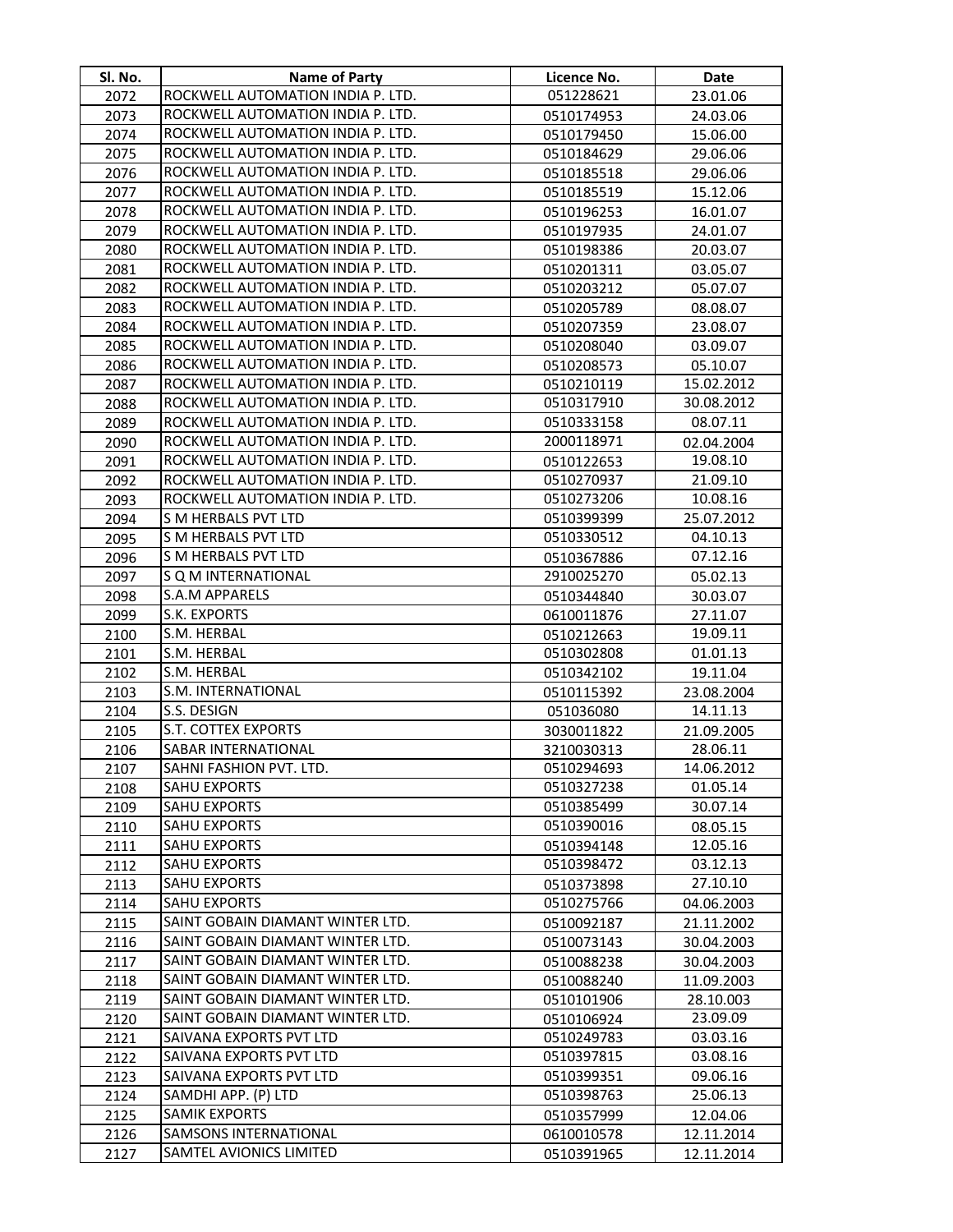| Sl. No.      | <b>Name of Party</b>                                  | Licence No.              | Date                     |
|--------------|-------------------------------------------------------|--------------------------|--------------------------|
| 2128         | SAMTEL AVIONICS LIMITED                               | 0510391965               | 31.03.2015               |
| 2129         | <b>SAN INTERNATIONAL</b>                              | 0510393800               | 01.08.08                 |
| 2130         | <b>SAN INTERNATIONAL</b>                              | 0510224902               | 16.02.2005               |
| 2131         | <b>SANBRO COMPRESSORS</b>                             | 0510151171               | 07.07.10                 |
| 2132         | <b>SARASH IMPEX</b>                                   | 0510267707               | 26.04.2005               |
| 2133         | SARGAM EXPORTS LTD.                                   | 0510156169               | 03.03.06                 |
| 2134         | SARGAM EXPORTS LTD.                                   | 0510178022               | 24.04.15                 |
| 2135         | <b>SARITA HANDA EXPORTS</b>                           | 0510393961               | 14.10.2015               |
| 2136         | SARITA HANDA EXPORTS                                  | 0510395921               | 14.01.16                 |
| 2137         | <b>SARITA HANDA EXPORTS</b>                           | 0510397304               | 25.05.16                 |
| 2138         | <b>SARITA HANDA EXPORTS</b>                           | 0510398620               | 18.11.16                 |
| 2139         | SARU SILVER ALLOY P LTD                               | 05104000431              | 18.07.16                 |
| 2140         | SARU SILVER ALLOY P LTD                               | 510399117                | 15.07.10                 |
| 2141         | SARU SILVER ALLOY P. LTD                              | 0510245910               | 26.06.2015               |
| 2142         | SARU SILVER ALLOY PVT LTD                             | 0510394724               | 15.06.2004               |
| 2143         | <b>SAS INTERNATIONAL</b>                              | 0410058352               | 30.03.2004               |
| 2144         | <b>SAS INTERNATIONAL</b>                              | 0410055407               | 30.03.04                 |
| 2145         | <b>SAS INTERNATIONAL</b>                              | 0410055408               | 15.06.2004               |
| 2146         | <b>SAS INTERNATIONAL</b>                              | 0410058352               | 31.03.2005               |
| 2147         | <b>SAS INTERNATIONAL</b>                              | 0410069130               | 01.11.06                 |
| 2148         | <b>SAS INTERNATIONAL</b>                              | 0410085279               | 12.03.07                 |
| 2149         | <b>SAS INTERNATIONAL</b>                              | 0410088226               | 02.08.2010               |
| 2150         | <b>SAS INTERNATIONAL</b>                              | 0410115945               | 30.08.2010               |
| 2151         | <b>SAS INTERNATIONAL</b>                              | 0410116760               | 28.09.2010               |
| 2152         | <b>SAS INTERNATIONAL</b>                              | 0410117548               | 19.10.2012               |
| 2153         | <b>SAS INTERNATIONAL</b>                              | 0410140694               | 17.05.13                 |
| 2154         | <b>SAS INTERNATIONAL</b>                              | 0410146309               | 03.12.13                 |
| 2155         | <b>SAS INTERNATIONAL</b>                              | 0410152500               | 30.07.14                 |
| 2156         | <b>SAS INTERNATIONAL</b>                              | 0510390018               | 21.11.14                 |
| 2157         | <b>SAS INTERNATIONAL</b>                              | 0510392102               | 24.04.15                 |
| 2158         | <b>SAS INTERNATIONAL</b>                              | 0510393955               | 10.09.2015               |
| 2159         | <b>SAS INTERNATIONAL</b>                              | 0510395575               | 25.11.10                 |
| 2160         | SAURAV CHEMCIALS LTD                                  | 2210010679               | 10.06.2015               |
| 2161         | SAURAV CHEMCIALS LTD                                  | 2210015251               | 23.07.14                 |
| 2162         | <b>SAURAV CHEMCIALS LTD</b>                           | 2210015035               | 25.02.16                 |
| 2163         | SAURAV CHEMCIALS LTD                                  | 2210015420               | 09.03.16                 |
| 2164         | <b>SAURAV CHEMCIALS LTD</b>                           | 2210015442               | 29.04.16                 |
| 2165         | SAURAV CHEMCIALS LTD                                  | 2210015472               | 23.11.16                 |
| 2166         | <b>SAURAV CHEMCIALS LTD</b><br><b>SAWHNEY IND.LTD</b> | 2210015598               | 23.09.2004               |
| 2167         | <b>SAWHNEY IND.LTD</b>                                | 0510138744               | 14.12.2004               |
| 2168         | <b>SCHNEIDER ELECTIRC(I) P LTD</b>                    | 0510145653               | 05.12.06                 |
| 2169<br>2170 | SCHNEIDER ELECTIRC(I) P LTD                           | 0510195645<br>0510200298 | 01.03.07<br>06.01.06     |
| 2171         | SCHNEIDER ELECTIRC(I) P LTD                           | 0510173812               | 09.06.06                 |
| 2172         | SCHNEIDER ELECTIRC(I) P LTD                           | 0510184232               | 12.07.06                 |
| 2173         | SCHNEIDER ELECTIRC(I) P LTD                           | 0510186504               | 21.09.06                 |
| 2174         | <b>SCHNEIDER ELECTIRC(I) P LTD</b>                    |                          |                          |
| 2175         | <b>SCOPPIS APPRES PVT LTD</b>                         | 0510191449<br>0510148465 | 12.01.2005<br>11.03.2005 |
| 2176         | <b>SCOPPIS APPRES PVT LTD</b>                         | 0510152951               | 11.09.07                 |
| 2177         | SCOPPIS APPRES PVT LTD                                | 0510208824               | 26.09.07                 |
| 2178         | <b>SCOPPIS APPRES PVT LTD</b>                         | 0510209506               | 28.09.07                 |
| 2179         | <b>SCOPPIS APPRES PVT LTD</b>                         | 0510209749               | 16.10.07                 |
| 2180         | <b>SCOPPIS APPRES PVT LTD</b>                         | 0510216595               | 10.06.08                 |
| 2181         | <b>SCOPPIS APPRES PVT LTD</b>                         | 0510221889               | 17.12.08                 |
| 2182         | <b>SCOPPIS APPRES PVT LTD</b>                         | 051023765                | 31.12.09                 |
| 2183         | <b>SCOPPIS APPRES PVT LTD</b>                         | 0510255471               | 21.12.2004               |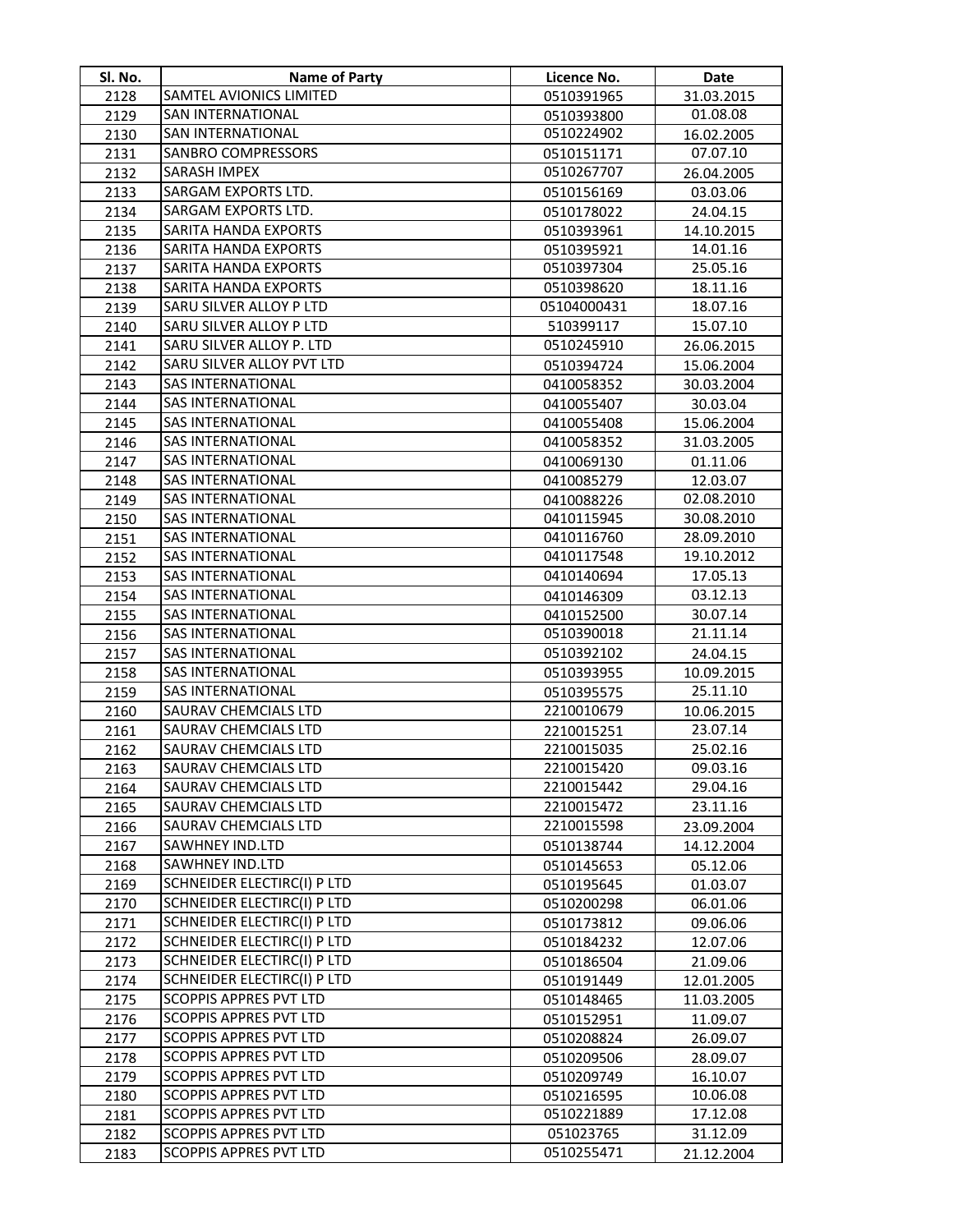| Sl. No.      | <b>Name of Party</b>                             | Licence No.              | Date                   |
|--------------|--------------------------------------------------|--------------------------|------------------------|
| 2184         | <b>SCOPPIS APPRES PVT LTD</b>                    | 0510146321               | 29.03.2005             |
| 2185         | <b>SCOPPIS APPRES PVT LTD</b>                    | 0510154354               | 19.10.2005             |
| 2186         | <b>SCOPPIS APPRES PVT LTD</b>                    | 0510168838               | 15.12.2005             |
| 2187         | <b>SCOPPIS APPRES PVT LTD</b>                    | 0510171857               | 02.07.09               |
| 2188         | <b>SCOPPIS APPRES PVT LTD</b>                    | 0510245092               | 08.10.09               |
| 2189         | <b>SCOPPIS APPRES PVT LTD</b>                    | 0510250431               | 08.10.09               |
| 2190         | <b>SCOPPIS APPRES PVT LTD</b>                    | 0510250432               | 13.10.09               |
| 2191         | <b>SCOPPIS APPRES PVT LTD</b>                    | 0510250794               | 28.10.09               |
| 2192         | <b>SCOPPIS APPRES PVT LTD</b>                    | 0510251550               | 28.10.2009             |
| 2193         | <b>SCOPPIS APPRES PVT LTD</b>                    | 0510318040               | 27.04.07               |
| 2194         | <b>SCOPPIS APPRES PVT LTD</b>                    | 0510203032               | 03.05.07               |
| 2195         | <b>SCOPPIS APPRES PVT LTD</b>                    | 0510203161               | 12.09.07               |
| 2196         | <b>SCOPPIS APPRES PVT LTD</b>                    | 0510208849               | 21.12.2004             |
| 2197         | <b>SCOPPIS APPRES PVT LTD</b>                    | 0510146317               | 19.12.06               |
| 2198         | <b>SCOPPIS APPRES PVT LTD</b>                    | 0510196443               | 03.05.07               |
| 2199         | SCOPPIS APPRES PVT LTD                           | 0510203162               | 03.05.07               |
| 2200         | SCOPPIS APPRES PVT LTD                           | 0510203165               | 14.03.14               |
| 2201         | <b>SCOTT EDIL PHARMACIA LTD</b>                  | 2205001353               | 07.08.14               |
| 2202         | SCOTT EDIL PHARMACIA LTD                         | 2210015058               | 18.07.2003             |
| 2203         | <b>SECURE METERS LIMITED</b>                     | 1310010684               | 29.04.2004             |
| 2204         | <b>SECURE METERS LIMITED</b>                     | 1310014088               | 17.06.2004             |
| 2205         | <b>SECURE METERS LIMITED</b>                     | 1310014764               | 01.07.2004             |
| 2206         | <b>SECURE METERS LIMITED</b>                     | 1310014987               | 28.09.2004             |
| 2207         | <b>SECURE METERS LIMITED</b>                     | 1310016091               | 04.11.2004             |
| 2208         | <b>SECURE METERS LIMITED</b>                     | 1310016492               | 04.11.2004             |
| 2209         | <b>SECURE METERS LIMITED</b>                     | 1310016495               | 09.02.2005             |
| 2210         | <b>SECURE METERS LIMITED</b>                     | 1310017554               | 16.10.2003             |
| 2211         | <b>SECURE METERS LIMITED</b>                     | 13100011907              | 10.12.2002             |
| 2212         | <b>SECURE METERS LIMITED</b>                     | 1310007952               | 04.11.2004             |
| 2213         | <b>SECURE METERS LIMITED</b>                     | 1310016493               | 06.05.2005             |
| 2214         | <b>SECURE METERS LIMITED</b>                     | 1310008410               | 06.05.2005             |
| 2215         | <b>SECURE METERS LIMITED</b>                     | 1310018406               | 12.01.2005             |
| 2216         | <b>SECURE METERS LIMITED</b>                     | 1310017225               | 02.11.15               |
| 2217         | SECURITY PRODUCTS PVT. LTD                       | 0310799931               | 21.06.16               |
| 2218         | SECURITY PRODUCTS PVT. LTD                       | 0310805629               | 04.03.16               |
| 2219         | SECURITY PRODUCTS PVT. LTD                       | 0310803060               | 01.01.2004             |
| 2220         | <b>SEEMEER GARMENTS</b>                          | 0510113568               | 08.01.16               |
| 2221         | SENTISS PHARMA (P) LTD                           | 0510397256               | 02.12.16               |
| 2222         | SENTISS PHARMA (P) LTD                           | 0510400571               | 25.09.09               |
| 2223         | SHAHI EXPORTS PVT. LTD.                          | 0510249979               | 19.11.09               |
| 2224         | SHAHI EXPORTS PVT. LTD.                          | 0510252891               | 22.05.07               |
| 2225         | SHAHI EXPORTS PVT. LTD.                          | 0510203956               | 23.07.07               |
| 2226         | SHAHI EXPORTS PVT. LTD.                          | 0510206605               | 06.09.2012             |
| 2227         | SHAHI EXPORTS PVT. LTD.                          | 0510333963               | 13.11.13               |
| 2228         | SHAHI EXPORTS PVT. LTD.                          | 0510370894               | 06.07.16               |
| 2229         | SHAKUMBHARI EXPO - IMPO LTD                      | 0530168031               | 25.04.06               |
| 2230         | SHARDA MOTORS INDIA LTD                          | 0510695024               | 25.11.16               |
| 2231         | SHARDA MOTORS INDIA LTD                          | 0510400473               | 09.09.15               |
| 2232         | SHEEN INDIA (P) LTD                              | 0510395564               | 22.12.06               |
| 2233         | SHINGORA INTERNATIONAL<br>SHINGORA INTERNATIONAL | 3010050197               | 16.01.08               |
| 2234         | <b>SHIVALIK EXPORT</b>                           | 3010054699               | 03.11.2004             |
| 2235<br>2236 | SHIVAM GLOBAL APPARELS                           | 0510141944               | 23.01.04<br>19.01.2005 |
| 2237         | SHIVAM GLOBAL APPARELS                           | 0510115986<br>0510149124 | 20.09.2005             |
| 2238         | <b>SHOBHA INDUSTRIES</b>                         | 0510166914               | 30.01.06               |
| 2239         | <b>SHOBHA INDUSTRIES</b>                         | 0510175413               | 05.02.13               |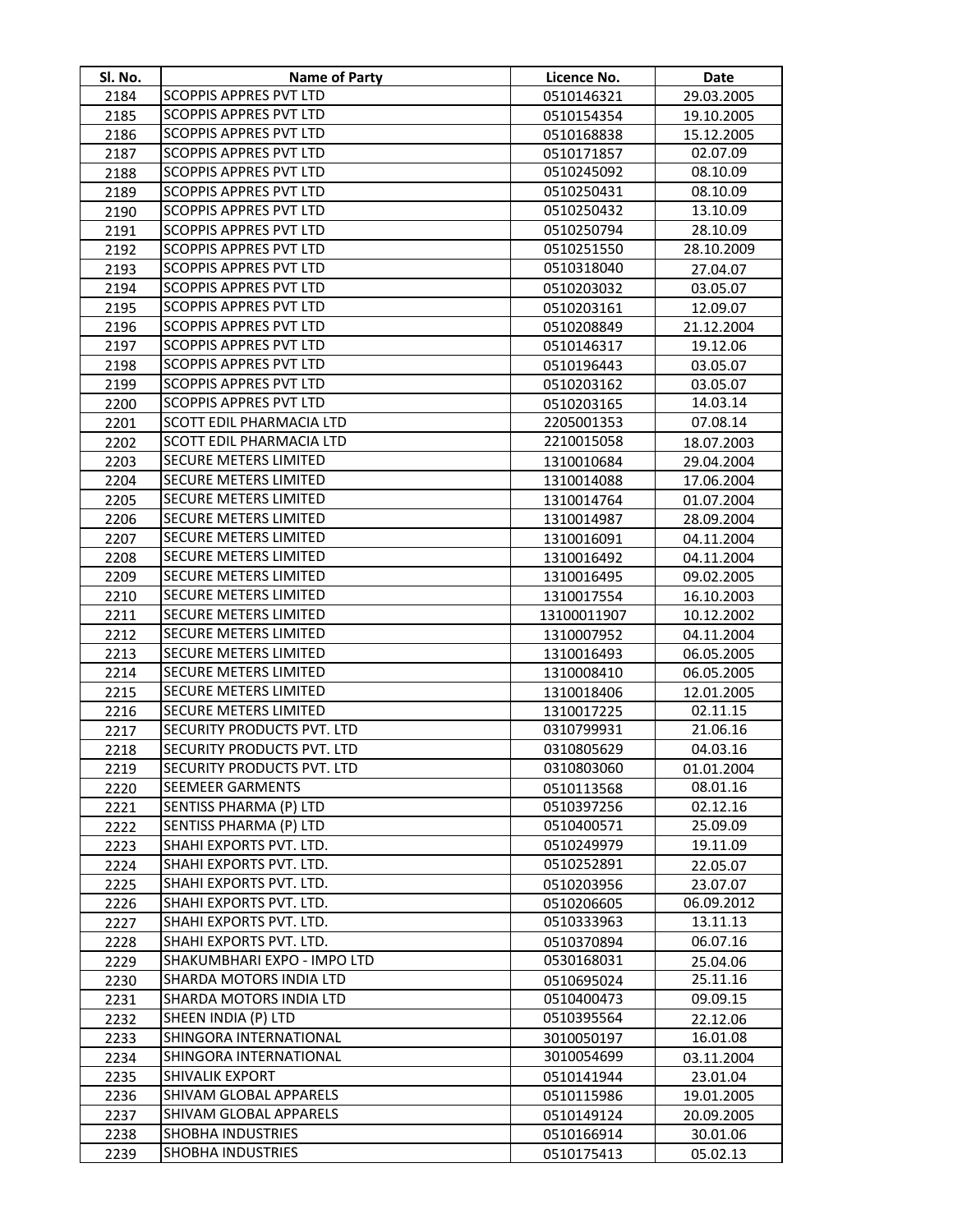| Sl. No. | <b>Name of Party</b>               | Licence No. | Date       |
|---------|------------------------------------|-------------|------------|
| 2240    | SHRI LAKSHMI COTSYN LTD            | 0510344935  | 25.04.13   |
| 2241    | SHRI LAKSHMI COTSYN LTD            | 0510352320  | 24.08.13   |
| 2242    | SHRI LAKSHMI COTSYN LTD            | 0510357938  | 15.05.2012 |
| 2243    | SHRI LAKSHMI COTSYN LTD            | 0510324911  | 31.10.2012 |
| 2244    | SHRI LAKSHMI COTSYN LTD            | 0510337979  | 06.11.2012 |
| 2245    | SHRI LAKSHMI COTSYN LTD            | 0510338417  | 17.09.14   |
| 2246    | SIDWAL REFRIGERATION               | 0510391153  | 18.05.06   |
| 2247    | SIKKA INDIA P. LTD.                | 0210089404  | 11.02.10   |
| 2248    | SILVER OAK LABORATORIES LTD        | 0510258202  | 23.02.10   |
| 2249    | SILVER OAK LABORATORIES LTD        | 0510259652  | 12.03.10   |
| 2250    | SILVER OAK LABORATORIES LTD        | 0510260351  | 25.03.10   |
| 2251    | SILVER OAK LABORATORIES LTD        | 0510261119  | 10.05.10   |
| 2252    | SILVER OAK LABORATORIES LTD        | 0510263961  | 23.06.10   |
| 2253    | SILVER OAK LABORATORIES LTD        | 0510266706  | 23.06.10   |
| 2254    | SILVER OAK LABORATORIES LTD        | 0510266707  | 23.06.10   |
| 2255    | SILVER OAK LABORATORIES LTD        | 0510266708  | 13.07.10   |
| 2256    | SILVER OAK LABORATORIES LTD        | 0510268097  | 23.07.10   |
| 2257    | SILVER OAK LABORATORIES LTD        | 0510268835  | 19.08.10   |
| 2258    | SILVER OAK LABORATORIES LTD        | 0510270925  | 19.08.10   |
| 2259    | SILVER OAK LABORATORIES LTD        | 0510270929  | 19.08.10   |
| 2260    | SILVER OAK LABORATORIES LTD        | 0510270933  | 09.05.08   |
| 2261    | SILVER OAK LABORATORIES LTD        | 0510220384  | 31.07.08   |
| 2262    | <b>SILVER OAK LABORATORIES LTD</b> | 0510224809  | 31.07.08   |
| 2263    | SILVER OAK LABORATORIES LTD        | 0510224810  | 31.07.08   |
| 2264    | SILVER OAK LABORATORIES LTD        | 0510224814  | 21.08.08   |
| 2265    | SILVER OAK LABORATORIES LTD        | 0510225884  | 21.08.08   |
| 2266    | SILVER OAK LABORATORIES LTD        | 0510225885  | 28.08.08   |
| 2267    | SILVER OAK LABORATORIES LTD        | 0510226448  | 10.09.08   |
| 2268    | SILVER OAK LABORATORIES LTD        | 0510227185  | 05.11.08   |
| 2269    | SILVER OAK LABORATORIES LTD        | 0510230359  | 07.11.08   |
| 2270    | <b>SILVER OAK LABORATORIES LTD</b> | 0510230564  | 22.12.08   |
| 2271    | SILVER OAK LABORATORIES LTD        | 0510233124  | 22.12.08   |
| 2272    | SILVER OAK LABORATORIES LTD        | 0510233126  | 31.12.08   |
| 2273    | SILVER OAK LABORATORIES LTD        | 0510233643  | 12.02.09   |
| 2274    | SILVER OAK LABORATORIES LTD        | 0510236338  | 04.05.09   |
| 2275    | SILVER OAK LABORATORIES LTD        | 0510240791  | 04.05.2009 |
| 2276    | SILVER OAK LABORATORIES LTD        | 0510272183  | 10.11.10   |
| 2277    | SILVER OAK LABORATORIES LTD        | 0510276698  | 10.11.10   |
| 2278    | SILVER OAK LABORATORIES LTD        | 0510276701  | 30.03.06   |
| 2279    | SILVER OAK LABORATORIES LTD        | 0510179824  | 16.06.06   |
| 2280    | SILVER OAK LABORATORIES LTD        | 0510184739  | 03.07.06   |
| 2281    | SILVER OAK LABORATORIES LTD        | 0510185642  | 03.07.06   |
| 2282    | SILVER OAK LABORATORIES LTD        | 0510185643  | 24.07.06   |
| 2283    | <b>SILVER OAK LABORATORIES LTD</b> | 0510187336  | 01.08.06   |
| 2284    | SILVER OAK LABORATORIES LTD        | 0510187988  | 29.08.06   |
| 2285    | <b>SILVER OAK LABORATORIES LTD</b> | 0510189659  | 29.08.06   |
| 2286    | SILVER OAK LABORATORIES LTD        | 0510189661  | 29.08.06   |
| 2287    | SILVER OAK LABORATORIES LTD        | 0510189664  | 29.09.06   |
| 2288    | SILVER OAK LABORATORIES LTD        | 0510191999  | 29.09.06   |
| 2289    | SILVER OAK LABORATORIES LTD        | 0510192002  | 04.10.06   |
| 2290    | SILVER OAK LABORATORIES LTD        | 0510192064  | 04.10.06   |
| 2291    | SILVER OAK LABORATORIES LTD        | 0510192068  | 05.10.06   |
| 2292    | SILVER OAK LABORATORIES LTD        | 0510192173  | 08.11.06   |
| 2293    | SILVER OAK LABORATORIES LTD        | 0510193975  | 08.11.06   |
| 2294    | SILVER OAK LABORATORIES LTD        | 0510193976  | 11.12.06   |
| 2295    | SILVER OAK LABORATORIES LTD        | 0510196009  | 11.12.06   |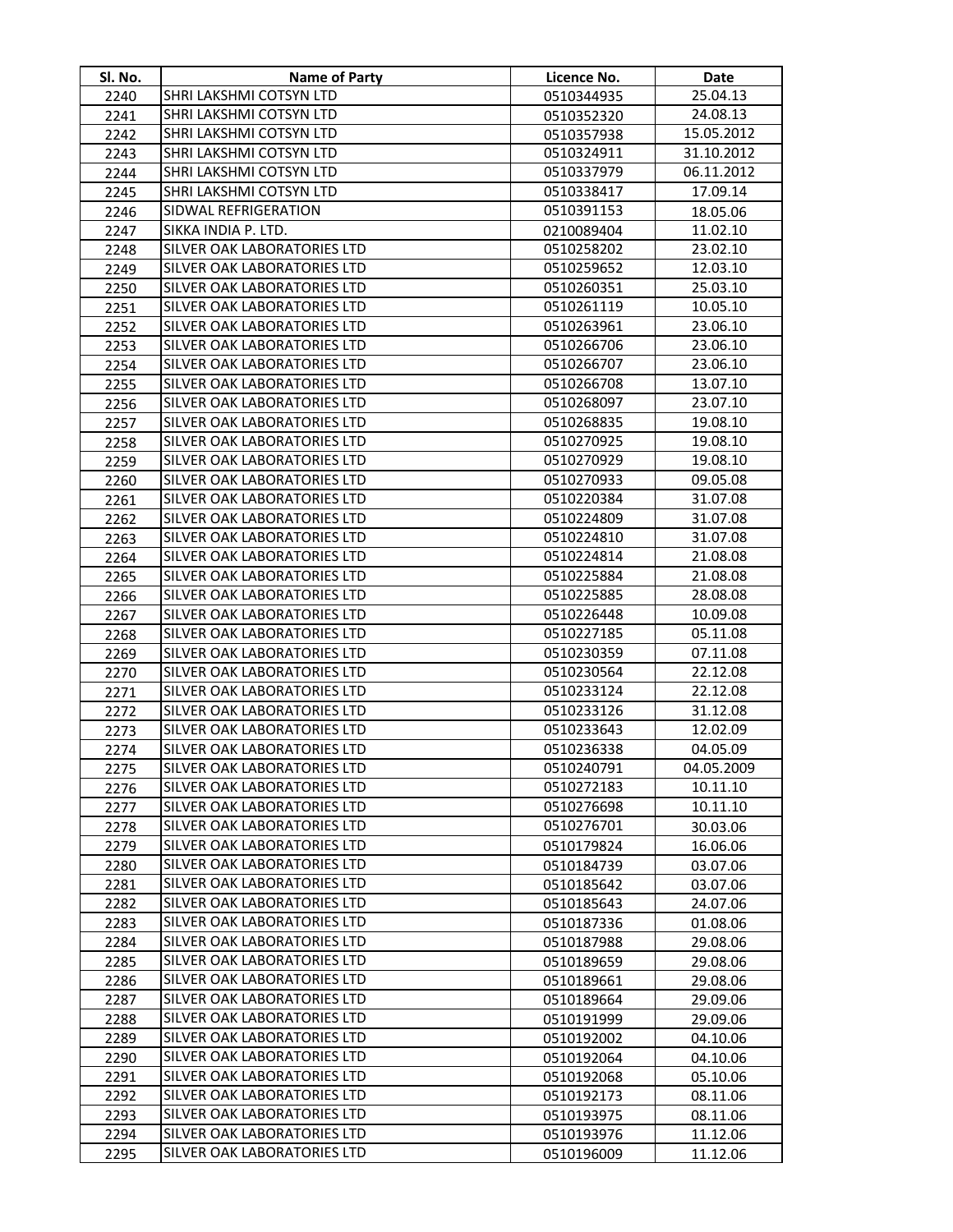| SI. No. | Name of Party                                                      | Licence No.              | <b>Date</b> |
|---------|--------------------------------------------------------------------|--------------------------|-------------|
| 2296    | SILVER OAK LABORATORIES LTD                                        | 0510196011               | 11.12.06    |
| 2297    | SILVER OAK LABORATORIES LTD                                        | 0510196017               | 02.02.07    |
| 2298    | SILVER OAK LABORATORIES LTD                                        | 0510198812               | 09.02.07    |
| 2299    | SILVER OAK LABORATORIES LTD                                        | 0510199291               | 15.02.07    |
| 2300    | SILVER OAK LABORATORIES LTD                                        | 0510199599               | 15.02.07    |
| 2301    | SILVER OAK LABORATORIES LTD                                        | 0510199601               | 30.03.07    |
| 2302    | SILVER OAK LABORATORIES LTD                                        | 0510201926               | 30.03.07    |
| 2303    | SILVER OAK LABORATORIES LTD                                        | 0510201928               | 30.03.07    |
| 2304    | SILVER OAK LABORATORIES LTD                                        | 0510201932               | 26.04.07    |
| 2305    | SILVER OAK LABORATORIES LTD                                        | 0510202960               | 27.04.07    |
| 2306    | <b>SILVER OAK LABORATORIES LTD</b>                                 | 0510203033               | 03.05.07    |
| 2307    | SILVER OAK LABORATORIES LTD                                        | 0510203157               | 07.06.07    |
| 2308    | SILVER OAK LABORATORIES LTD                                        | 0510204645               | 11.06.07    |
| 2309    | SILVER OAK LABORATORIES LTD                                        | 0510204728               | 18.06.07    |
| 2310    | SILVER OAK LABORATORIES LTD                                        | 0510205068               | 25.07.07    |
| 2311    | SILVER OAK LABORATORIES LTD                                        | 0510206746               | 31.07.07    |
| 2312    | SILVER OAK LABORATORIES LTD                                        | 0510207007               | 03.08.07    |
| 2313    | SILVER OAK LABORATORIES LTD                                        | 0510207142               | 10.08.07    |
| 2314    | <b>SILVER OAK LABORATORIES LTD</b>                                 | 0510207471               | 29.08.07    |
| 2315    | SILVER OAK LABORATORIES LTD                                        | 0510208251               | 04.10.07    |
| 2316    | SILVER OAK LABORATORIES LTD                                        | 0510210029               | 01.11.07    |
| 2317    | SILVER OAK LABORATORIES LTD                                        | 0510211375               | 19.11.07    |
| 2318    | <b>SILVER OAK LABORATORIES LTD</b>                                 | 0510212232               | 19.11.07    |
| 2319    | SILVER OAK LABORATORIES LTD                                        | 0510212233               | 26.11.07    |
| 2320    | SILVER OAK LABORATORIES LTD                                        | 0510212559               | 26.12.2014  |
| 2321    | <b>SILVER STAR FASHION</b>                                         | 0510392588               | 13.11.13    |
| 2322    | <b>SILVER STAR FASHION</b>                                         | 0510370896               | 10.03.11    |
| 2323    | SIMMTRONIC SEMI CONDUCTOR                                          | 0510285732               | 11.05.11    |
| 2324    | SIMMTRONIC SEMI CONDUCTOR                                          | 0510290395               | 27.06.11    |
| 2325    | SIMMTRONIC SEMI CONDUCTOR                                          | 0510294618               | 16.11.11    |
| 2326    | SIMMTRONIC SEMI CONDUCTOR                                          | 0510308025               | 14.02.2012  |
| 2327    | SIMMTRONIC SEMI CONDUCTOR                                          | 0510317708               | 27.02.2012  |
| 2328    | SIMMTRONIC SEMI CONDUCTOR                                          | 0510318756               | 23.04.2012  |
| 2329    | SIMMTRONIC SEMI CONDUCTOR                                          | 0510322931               | 13.08.10    |
| 2330    | SIMMTRONIC SEMI CONDUCTOR                                          | 0510270450               | 25.05.2012  |
| 2331    | SIMPEX PHARMA P LTD                                                | 0510325985               | 30.10.13    |
| 2332    | SIMPEX PHARMA P LTD                                                | 0510369888               | 18.12.15    |
| 2333    | SIMPEX PHARMA P LTD                                                | 0510396665               | 12.05.16    |
| 2334    | SIMPEX PHARMA P LTD                                                | 0510398471               | 29.07.16    |
| 2335    | SIMPEX PHARMA P LTD                                                | 0510399276               | 02.08.16    |
| 2336    | SIMPEX PHARMA P LTD                                                | 0510399377               | 15.12.16    |
| 2337    | SIMPEX PHARMA P LTD                                                | 510400820                | 13.07.07    |
| 2338    | SIMPEX PHARMA P LTD                                                | 0510206217               | 11.11.16    |
| 2339    | SIMPEX PHARMA P LTD                                                | 0510400410               | 30.09.14    |
| 2340    | SIMPEX PHARMA P LTD                                                | 0510391428               | 14.03.06    |
| 2341    | <b>SINGH INDIA EXPORTS</b>                                         | 0610010496               | 14.09.2005  |
| 2342    | <b>SM CREATION</b>                                                 | 0510166419               | 06.07.2015  |
| 2343    | <b>SMART CONTROLS INDIA LTD</b>                                    | 0510394806               | 26.06.2015  |
| 2344    | SMRITI APPARELS PVT. LIMITED                                       | 0510394730               | 17.07.2015  |
| 2345    | SMRITI APPARELS PVT. LIMITED                                       | 0510394973               | 28.10.2014  |
| 2346    | <b>SND INC</b>                                                     | 0510391763               | 06.10.08    |
| 2347    | <b>SONA OKEGANSA</b>                                               | 0510228866               | 01.09.10    |
| 2348    | <b>SOND ENGINEERING</b>                                            | 1210007277               | 12.09.16    |
| 2349    | <b>SONU EXIM PVT LTD</b><br><b>SPANK MARKETTING &amp; SERVICES</b> | 0510399683               | 26.04.07    |
| 2350    | <b>SPECTRUM AUTOMATION</b>                                         | 0510202961<br>0510400445 | 22.11.16    |
| 2351    |                                                                    |                          | 26.05.2004  |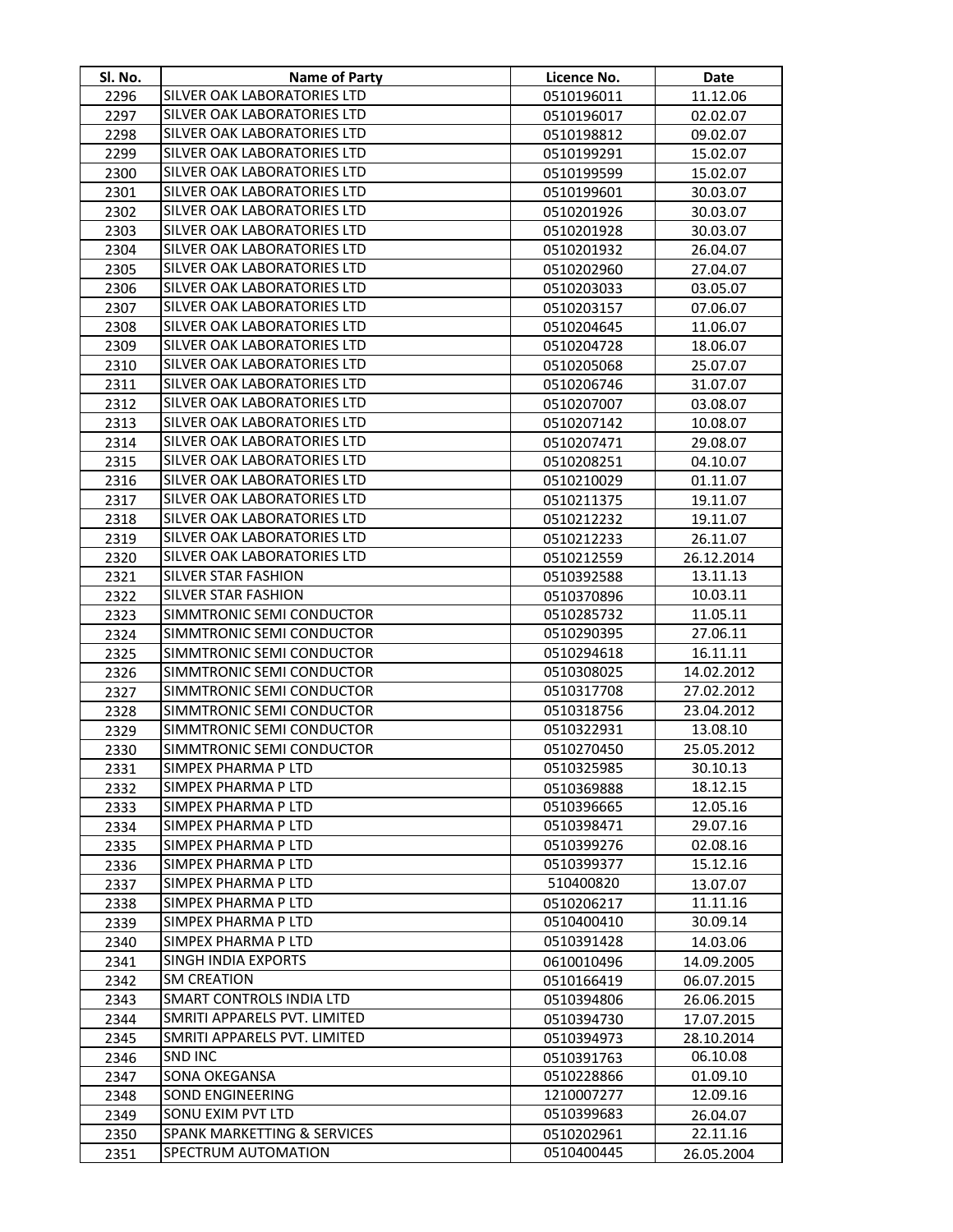| SI. No.      | Name of Party                                    | Licence No.              | <b>Date</b>            |
|--------------|--------------------------------------------------|--------------------------|------------------------|
| 2352         | <b>SRI TOOLS INDUSTRIES</b>                      | 301003497                | 16.05.07               |
| 2353         | <b>SRI TOOLS INDUSTRIES</b>                      | 3010051813               | 08.12.09               |
| 2354         | <b>STALWART LIFESCIENCES</b>                     | 0510254216               | 26.08.2005             |
| 2355         | <b>STAN CHART INPEZ</b>                          | 0510165149               | 27.01.06               |
| 2356         | STAR WIRE (I) LTD.                               | 0510175256               | 06.03.14               |
| 2357         | <b>STARICAT GUTSTRING (P) LTD</b>                | 0510381109               | 16.05.14               |
| 2358         | <b>STARICAT GUTSTRING (P) LTD</b>                | 0510386661               | 05.09.14               |
| 2359         | <b>STARICAT GUTSTRING (P) LTD</b>                | 0510391003               | 31.10.15               |
| 2360         | <b>STARICAT GUTSTRING (P) LTD</b>                | 0510396072               | 14.06.2005             |
| 2361         | <b>STARICAT GUTSTRING (P) LTD</b>                | 0510159753               | 17.05.2004             |
| 2362         | <b>STARICAT GUTSTRING (P) LTD</b>                | 0510124640               | 14.07.2004             |
| 2363         | <b>STARICAT GUTSTRING (P) LTD</b>                | 0510132177               | 14.07.2004             |
| 2364         | <b>STARICAT GUTSTRING (P) LTD</b>                | 0510132179               | 18.12.2004             |
| 2365         | STARICAT GUTSTRING (P) LTD                       | 0510145721               | 01.03.2012             |
| 2366         | <b>STARICAT GUTSTRING (P) LTD</b>                | 0510319252               | 01.03.2012             |
| 2367         | <b>STARICAT GUTSTRING (P) LTD</b>                | 0510319253               | 01.05.2012             |
| 2368         | STARICAT GUTSTRING (P) LTD                       | 0510323544               | 16.11.09               |
| 2369         | STARICAT GUTSTRING (P) LTD                       | 0510252611               | 04.02.12               |
| 2370         | <b>STARICAT GUTSTRING (P) LTD</b>                | 0510340033               | 18.02.13               |
| 2371         | <b>STARICAT GUTSTRING (P) LTD</b>                | 0510346353               | 21.02.13               |
| 2372         | <b>STARICAT GUTSTRING (P) LTD</b>                | 0510346969               | 16.01.06               |
| 2373         | <b>STARICAT GUTSTRING (P) LTD</b>                | 0510174416               | 09.03.06               |
| 2374         | <b>STARICAT GUTSTRING (P) LTD</b>                | 0510178424               | 17.03.06               |
| 2375         | <b>STARICAT GUTSTRING (P) LTD</b>                | 0510178965               | 11.07.06               |
| 2376         | <b>STARICAT GUTSTRING (P) LTD</b>                | 0510186373               | 13.09.06               |
| 2377         | <b>STARICAT GUTSTRING (P) LTD</b>                | 0510190794               | 17.10.06               |
| 2378         | <b>STARICAT GUTSTRING (P) LTD</b>                | 0510192837               | 07.11.06               |
| 2379         | <b>STARICAT GUTSTRING (P) LTD</b>                | 0510193850               | 07.11.06               |
| 2380         | <b>STARICAT GUTSTRING (P) LTD</b>                | 0510193851               | 28.12.06               |
| 2381         | <b>STARICAT GUTSTRING (P) LTD</b>                | 0510197052               | 12.12.2014             |
| 2382         | <b>STARICAT GUTSTRING (P) LTD</b>                | 0510392401               | 31.03.2015             |
| 2383         | STARICAT GUTSTRING (P) LTD                       | 0510393811               | 11.11.08               |
| 2384         | <b>STARICAT GUTSTRING (P) LTD</b>                | 0510230662               | 10.07.09               |
| 2385         | <b>STARICAT GUTSTRING (P) LTD</b>                | 0510245524               | 10.07.09               |
| 2386         | <b>STARICAT GUTSTRING (P) LTD</b>                | 0510245526               | 10.07.09               |
| 2387         | STARICAT GUTSTRING (P) LTD                       | 0510245528               | 27.07.09               |
| 2388         | <b>STARICAT GUTSTRING (P) LTD</b>                | 0510246636               | 28.06.11               |
| 2389         | <b>STARICAT GUTSTRING (P) LTD</b>                | 0510294695               | 26.08.11               |
| 2390         | <b>STARICAT GUTSTRING (P) LTD</b>                | 0510300524               | 01.03.2005             |
| 2391         | <b>STARICAT GUTSTRING (P) LTD</b>                | 0510149992               | 12.04.2005             |
| 2392         | <b>STARICAT GUTSTRING (P) LTD</b>                | 0510155500               | 26.08.2005             |
| 2393         | <b>STARICAT GUTSTRING (P) LTD</b>                | 0510162815               | 29.08.2005             |
| 2394         | <b>STARICAT GUTSTRING (P) LTD</b>                | 0510165304               | 26.09.2005             |
| 2395         | <b>STARICAT GUTSTRING (P) LTD</b>                | 0510167285               | 25.04.13               |
| 2396         | STARICAT GUTSTRING (P) LTD                       | 0510352260               | 25.04.13               |
| 2397         | <b>STARICAT GUTSTRING (P) LTD</b>                | 0510352267               | 25.04.13               |
| 2398         | STARICAT GUTSTRING (P) LTD                       | 0510352272               | 25.06.13               |
| 2399         | STARICAT GUTSTRING (P) LTD                       | 0510358000               | 24.09.13               |
| 2400         | STARICAT GUTSTRING (P) LTD                       | 0510366620               | 08.11.13               |
| 2401         | STARICAT GUTSTRING (P) LTD                       | 0510370609               | 12.11.13               |
| 2402         | STERILE INDIA (P) LTD.<br>STERILE INDIA (P) LTD. | 0510373262               | 23.05.16               |
| 2403         |                                                  | 0510399574               | 22.05.2014             |
| 2404         | STERILE INDIA (P) LTD.<br>STRAWBERRY             | 0510387173               | 14.09.2005<br>07.10.16 |
| 2405<br>2406 | SUBRA INTERNATIONAL P LTD                        | 0510166418<br>0510400082 | 14.06.2012             |
| 2407         | SUN LORD APPARELS MFG CO. LTD                    | 0510327218               | 14.06.2012             |
|              |                                                  |                          |                        |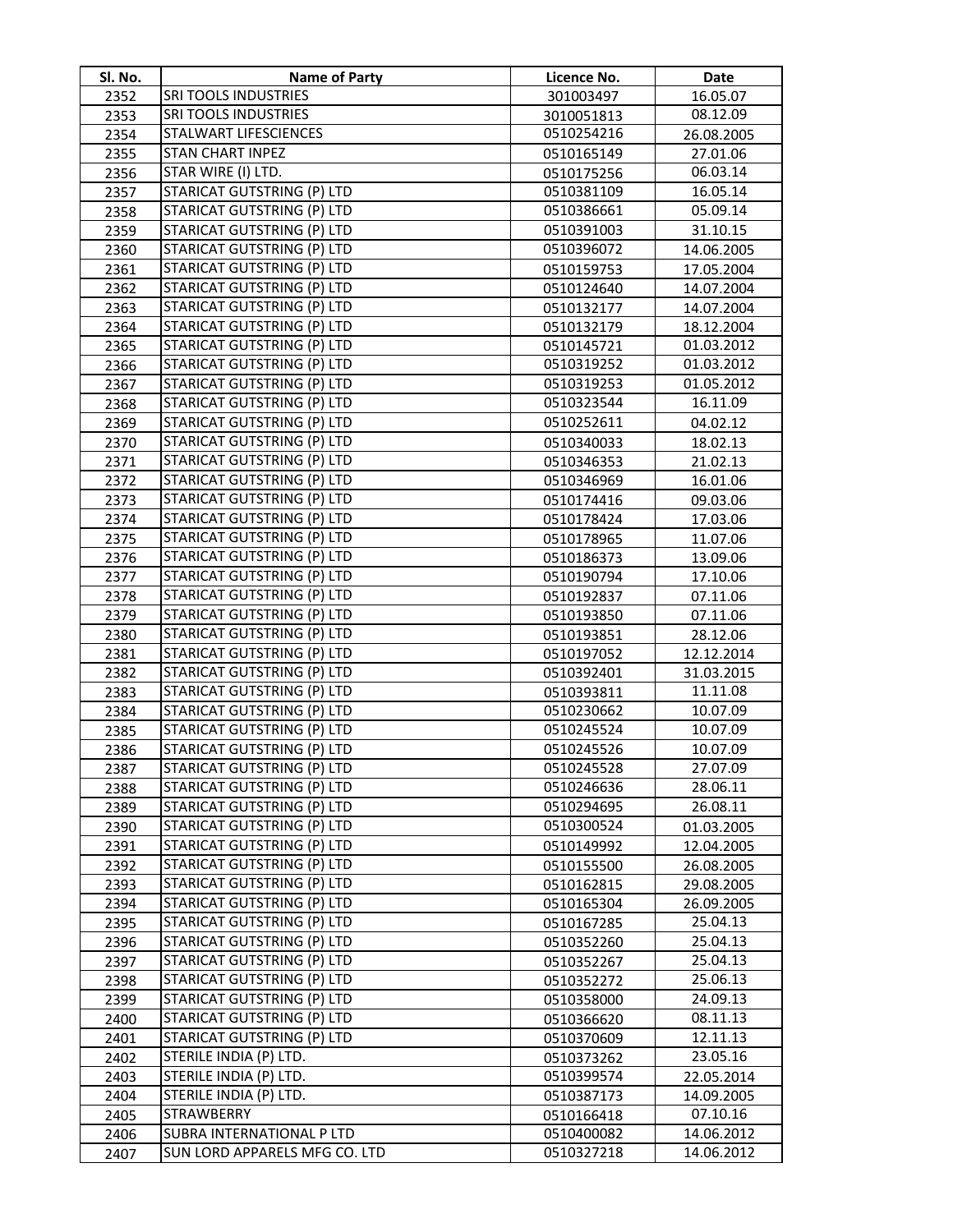| SI. No.      | <b>Name of Party</b>                                                          | Licence No.              | Date                   |
|--------------|-------------------------------------------------------------------------------|--------------------------|------------------------|
| 2408         | SUN LORD APPARELS MFG CO. LTD                                                 | 0510327226               | 23.04.15               |
| 2409         | SUN PHARMACEUTICAL INDUSTRIES LTD                                             | 0510393934               | 07.05.15               |
| 2410         | SUN PHARMACEUTICAL INDUSTRIES LTD                                             | 0510394138               | 14.05.15               |
| 2411         | SUN PHARMACEUTICAL INDUSTRIES LTD                                             | 0510394239               | 14.05.15               |
| 2412         | SUN PHARMACEUTICAL INDUSTRIES LTD                                             | 0510394240               | 14.05.15               |
| 2413         | SUN PHARMACEUTICAL INDUSTRIES LTD                                             | 0510394243               | 18.05.15               |
| 2414         | SUN PHARMACEUTICAL INDUSTRIES LTD                                             | 0510394270               | 22.05.15               |
| 2415         | SUN PHARMACEUTICAL INDUSTRIES LTD                                             | 0510394331               | 22.05.2015             |
| 2416         | SUN PHARMACEUTICAL INDUSTRIES LTD                                             | 0510394332               | 26.05.2015             |
| 2417         | SUN PHARMACEUTICAL INDUSTRIES LTD                                             | 0510394356               | 02.06.2015             |
| 2418         | SUN PHARMACEUTICAL INDUSTRIES LTD                                             | 0510394416               | 03.06.15               |
| 2419         | SUN PHARMACEUTICAL INDUSTRIES LTD                                             | 0510394418               | 03.06.15               |
| 2420         | SUN PHARMACEUTICAL INDUSTRIES LTD                                             | 0510394419               | 17.06.2015             |
| 2421         | SUN PHARMACEUTICAL INDUSTRIES LTD                                             | 0510394617               | 15.07.2015             |
| 2422         | SUN PHARMACEUTICAL INDUSTRIES LTD                                             | 0510394902               | 17.07.2015             |
| 2423         | SUN PHARMACEUTICAL INDUSTRIES LTD                                             | 0510394909               | 21.07.2015             |
| 2424         | SUN PHARMACEUTICAL INDUSTRIES LTD                                             | 0510395016               | 21.07.2015             |
| 2425         | SUN PHARMACEUTICAL INDUSTRIES LTD                                             | 0510395018               | 24.07.2015             |
| 2426         | SUN PHARMACEUTICAL INDUSTRIES LTD                                             | 0510395084               | 05.08.2015             |
| 2427         | <b>SUN PHARMACEUTICAL INDUSTRIES LTD</b>                                      | 0510395221               | 07.08.2015             |
| 2428         | SUN PHARMACEUTICAL INDUSTRIES LTD                                             | 0510395244               | 11.08.2015             |
| 2429         | <b>SUN PHARMACEUTICAL INDUSTRIES LTD</b>                                      | 0510395271               | 12.08.2015             |
| 2430         | <b>SUN PHARMACEUTICAL INDUSTRIES LTD</b>                                      | 0510395292               | 12.08.2015             |
| 2431         | <b>SUN PHARMACEUTICAL INDUSTRIES LTD</b>                                      | 0510395293               | 20.08.2015             |
| 2432         | <b>SUN PHARMACEUTICAL INDUSTRIES LTD</b>                                      | 0510395386               | 24.08.2015             |
| 2433         | <b>SUN PHARMACEUTICAL INDUSTRIES LTD</b>                                      | 0510395412               | 01.09.2015             |
| 2434         | <b>SUN PHARMACEUTICAL INDUSTRIES LTD</b>                                      | 0510395493               | 03.09.2015             |
| 2435         | <b>SUN PHARMACEUTICAL INDUSTRIES LTD</b>                                      | 0510395506               | 11.09.2015             |
| 2436         | <b>SUN PHARMACEUTICAL INDUSTRIES LTD</b>                                      | 0510395579               | 11.09.2015             |
| 2437         | <b>SUN PHARMACEUTICAL INDUSTRIES LTD</b>                                      | 0510395592               | 29.09.2015             |
| 2438         | <b>SUN PHARMACEUTICAL INDUSTRIES LTD</b>                                      | 0510395749               | 30.09.2015             |
| 2439         | SUN PHARMACEUTICAL INDUSTRIES LTD                                             | 0510395782               | 07.10.2015             |
| 2440         | SUN PHARMACEUTICAL INDUSTRIES LTD<br><b>SUN PHARMACEUTICAL INDUSTRIES LTD</b> | 0510395829               | 07.10.2015             |
| 2441         |                                                                               | 0510395830               | 15.10.2015             |
| 2442         | SUN PHARMACEUTICAL INDUSTRIES LTD                                             | 0510395935               | 27.10.2015             |
| 2443         | SUN PHARMACEUTICAL INDUSTRIES LTD<br>SUN PHARMACEUTICAL INDUSTRIES LTD        | 0510396030               | 29.10.2015             |
| 2444<br>2445 | <b>SUN PHARMACEUTICAL INDUSTRIES LTD</b>                                      | 0510396070               | 30.10.2015             |
| 2446         | SUN PHARMACEUTICAL INDUSTRIES LTD                                             | 0510396075<br>0510396076 | 30.10.2015<br>16.12.15 |
| 2447         | SUN PHARMACEUTICAL INDUSTRIES LTD                                             | 0510396643               | 17.12.15               |
| 2448         | SUN PHARMACEUTICAL INDUSTRIES LTD                                             | 0510396650               | 23.12.15               |
| 2449         | <b>SUN PHARMACEUTICAL INDUSTRIES LTD</b>                                      | 0510397056               | 30.12.15               |
| 2450         | <b>SUN PHARMACEUTICAL INDUSTRIES LTD</b>                                      | 0510397105               | 30.12.15               |
| 2451         | SUN PHARMACEUTICAL INDUSTRIES LTD                                             | 0510397106               | 01.01.16               |
| 2452         | <b>SUN PHARMACEUTICAL INDUSTRIES LTD</b>                                      | 0510397169               | 01.01.16               |
| 2453         | SUN PHARMACEUTICAL INDUSTRIES LTD                                             | 0510397171               | 08.01.16               |
| 2454         | <b>SUN PHARMACEUTICAL INDUSTRIES LTD</b>                                      | 0510397254               | 08.01.16               |
| 2455         | SUN PHARMACEUTICAL INDUSTRIES LTD                                             | 0510397255               | 28.01.16               |
| 2456         | SUN PHARMACEUTICAL INDUSTRIES LTD                                             | 0510397424               | 08.02.16               |
| 2457         | SUN PHARMACEUTICAL INDUSTRIES LTD                                             | 0510397525               | 18.02.16               |
| 2458         | <b>SUN PHARMACEUTICAL INDUSTRIES LTD</b>                                      | 0510397650               | 22.02.16               |
| 2459         | SUN PHARMACEUTICAL INDUSTRIES LTD                                             | 0510397676               | 22.02.16               |
| 2460         | <b>SUN PHARMACEUTICAL INDUSTRIES LTD</b>                                      | 0510397677               | 24.02.16               |
| 2461         | SUN PHARMACEUTICAL INDUSTRIES LTD                                             | 0510397709               | 04.03.16               |
| 2462         | <b>SUN PHARMACEUTICAL INDUSTRIES LTD</b>                                      | 0510397826               | 07.03.16               |
| 2463         | <b>SUN PHARMACEUTICAL INDUSTRIES LTD</b>                                      | 0510397837               | 14.03.16               |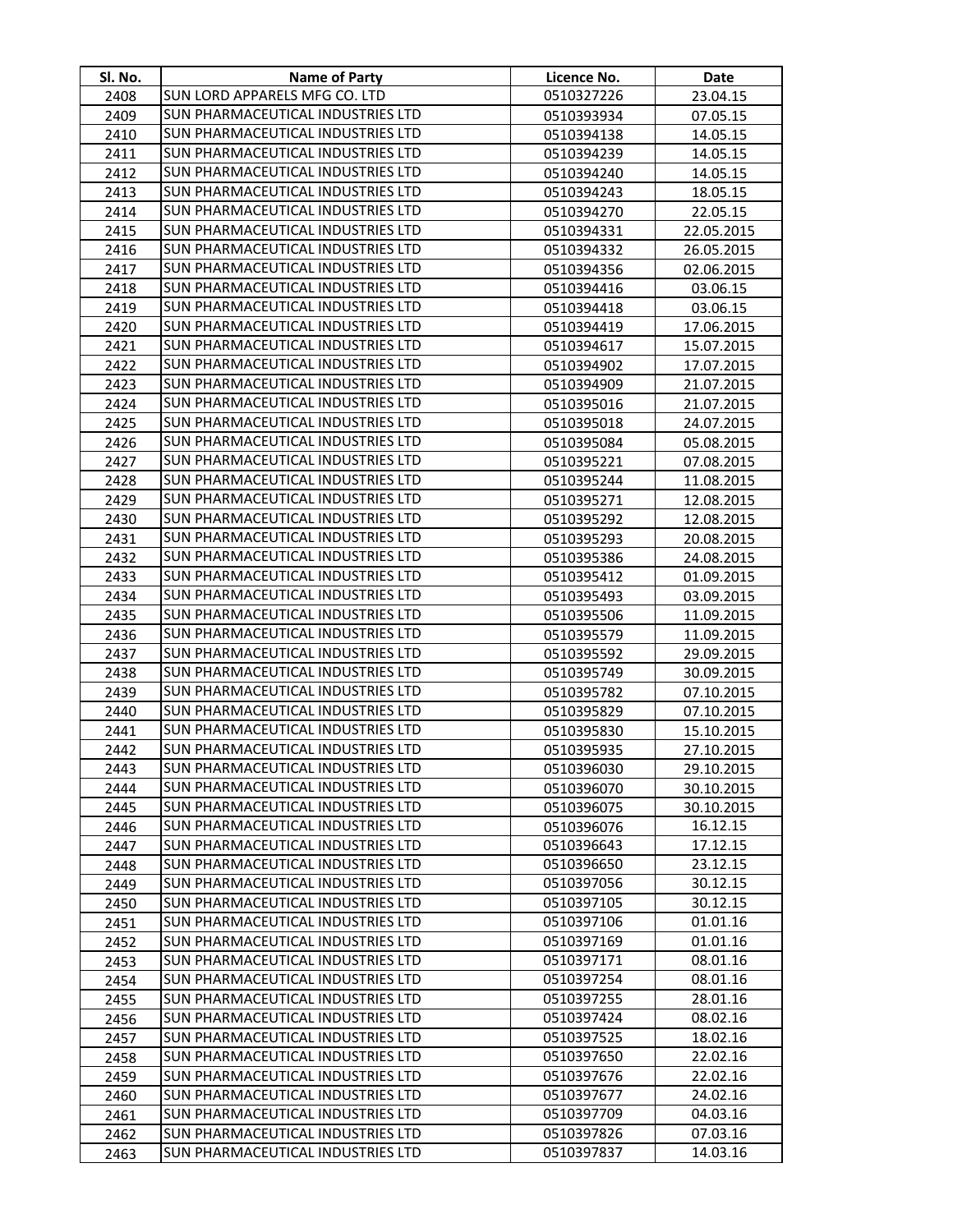| Sl. No.      | <b>Name of Party</b>                                               | Licence No.              | Date                 |
|--------------|--------------------------------------------------------------------|--------------------------|----------------------|
| 2464         | SUN PHARMACEUTICAL INDUSTRIES LTD                                  | 0510397910               | 14.03.16             |
| 2465         | <b>SUN PHARMACEUTICAL INDUSTRIES LTD</b>                           | 0510397911               | 14.03.16             |
| 2466         | <b>SUN PHARMACEUTICAL INDUSTRIES LTD</b>                           | 0510397912               | 16.03.16             |
| 2467         | <b>SUN PHARMACEUTICAL INDUSTRIES LTD</b>                           | 0510397939               | 17.03.16             |
| 2468         | SUN PHARMACEUTICAL INDUSTRIES LTD                                  | 0510397955               | 17.03.16             |
| 2469         | SUN PHARMACEUTICAL INDUSTRIES LTD                                  | 0510397956               | 21.03.16             |
| 2470         | SUN PHARMACEUTICAL INDUSTRIES LTD                                  | 0510397995               | 21.03.16             |
| 2471         | SUN PHARMACEUTICAL INDUSTRIES LTD                                  | 0510397998               | 21.03.16             |
| 2472         | SUN PHARMACEUTICAL INDUSTRIES LTD                                  | 0510398002               | 30.03.16             |
| 2473         | SUN PHARMACEUTICAL INDUSTRIES LTD                                  | 0510398079               | 06.04.16             |
| 2474         | SUN PHARMACEUTICAL INDUSTRIES LTD                                  | 0510398138               | 21.04.16             |
| 2475         | SUN PHARMACEUTICAL INDUSTRIES LTD                                  | 0510398256               | 21.04.16             |
| 2476         | SUN PHARMACEUTICAL INDUSTRIES LTD                                  | 0510398257               | 22.04.16             |
| 2477         | SUN PHARMACEUTICAL INDUSTRIES LTD                                  | 0510398269               | 22.04.16             |
| 2478         | <b>SUN PHARMACEUTICAL INDUSTRIES LTD</b>                           | 0510398275               | 22.04.16             |
| 2479         | <b>SUN PHARMACEUTICAL INDUSTRIES LTD</b>                           | 0510398277               | 04.05.16             |
| 2480         | SUN PHARMACEUTICAL INDUSTRIES LTD                                  | 0510398375               | 10.05.16             |
| 2481         | SUN PHARMACEUTICAL INDUSTRIES LTD                                  | 0510398440               | 16.05.16             |
| 2482         | <b>SUN PHARMACEUTICAL INDUSTRIES LTD</b>                           | 0510398501               | 16.05.16             |
| 2483         | <b>SUN PHARMACEUTICAL INDUSTRIES LTD</b>                           | 0510398502               | 24.05.16             |
| 2484         | <b>SUN PHARMACEUTICAL INDUSTRIES LTD</b>                           | 0510398591               | 31.05.16             |
| 2485         | <b>SUN PHARMACEUTICAL INDUSTRIES LTD</b>                           | 0510398690               | 31.05.16             |
| 2486         | SUN PHARMACEUTICAL INDUSTRIES LTD                                  | 0510398691               | 04.03.13             |
| 2487         | <b>SUNBEAM AUTO</b>                                                | 0530160471               | 01.02.2012           |
| 2488         | <b>SUNBEAM ENTERPRISES</b>                                         | 0510316078               | 01.01.09             |
| 2489         | SUNDER CRAFT CLOTHING (P) LTD                                      | 0510233747               | 03.02.2005           |
| 2490         | SUNDER CRAFT CLOTHING (P) LTD                                      | 0510150462               | 17.03.10             |
| 2491         | SUNDER CRAFT CLOTHING (P) LTD                                      | 0510260678               | 09.03.11             |
| 2492         | SUNDER CRAFT CLOTHING (P) LTD                                      | 0510285466               | 16.08.10             |
| 2493         | SUNDER CRAFT CLOTHING (P) LTD                                      | 0510272844               | 26.05.14             |
| 2494         | SUNDER CRAFT CLOTHING (P) LTD                                      | 0510387323               | 11.06.14             |
| 2495         | SUNDER CRAFT CLOTHING (P) LTD                                      | 0510388600               | 21.03.2005           |
| 2496         | <b>SUNITA M</b>                                                    | 1310018019               | 26.02.13             |
| 2497         | <b>SUNLORD APPARELS</b>                                            | 0510347493               | 24.02.14             |
| 2498         | <b>SUNLORD APPARELS</b>                                            | 0510380163               | 10.12.13             |
| 2499         | <b>SUNLORD APPARELS</b>                                            | 0510373115               | 12.08.11             |
| 2500         | <b>SUNNY EXPORT</b>                                                | 3310019456               | 23.06.2004           |
| 2501         | <b>SUNS STAR OVERSEAS</b>                                          | 0530136454               | 03.01.08             |
| 2502         | SUPER HOUSE LEATHER LTD.                                           | 0610012711               | 04.03.2005           |
| 2503         | <b>SUPER HOUSE LEATHER LTD.</b>                                    | 0510152477               | 09.12.2005           |
| 2504         | <b>SUPER HOUSE LEATHER LTD.</b><br><b>SUPER HOUSE LEATHER LTD.</b> | 0510171550               | 05.11.2004           |
| 2505         | <b>SUPER HOUSE LEATHER LTD.</b>                                    | 0630008361               | 14.02.06             |
| 2506         | <b>SUPER HOUSE LEATHER LTD.</b>                                    | 0610010389               | 28.03.06             |
| 2507         | <b>SUPER HOUSE LEATHER LTD.</b>                                    | 0610010529               | 28.03.06             |
| 2508         | <b>SUPER HOUSE LEATHER LTD.</b>                                    | 0610010530               | 24.05.06             |
| 2509<br>2510 | SUPER HOUSE LEATHER LTD.                                           | 0610010704<br>0610010740 | 08.06.06<br>30.06.06 |
| 2511         | <b>SUPER HOUSE LEATHER LTD.</b>                                    |                          |                      |
| 2512         | <b>SUPER HOUSE LEATHER LTD.</b>                                    | 0610010864<br>0610011012 | 10.08.06<br>14.09.06 |
| 2513         | SUPER HOUSE LEATHER LTD.                                           | 0610011186               | 27.11.06             |
| 2514         | SUPER HOUSE LEATHER LTD.                                           | 0610011448               | 01.12.06             |
| 2515         | SUPER HOUSE LEATHER LTD.                                           | 0610011478               | 22.02.07             |
| 2516         | SUPER HOUSE LEATHER LTD.                                           | 0610011753               | 28.02.07             |
| 2517         | SUPER HOUSE LEATHER LTD.                                           | 0610016922               | 12.01.10             |
| 2518         | SUPER HOUSE LEATHER LTD.                                           | 0610017012               | 29.09.2015           |
| 2519         | <b>SUPER HOUSE LEATHER LTD.</b>                                    | 0610038231               | 27.12.13             |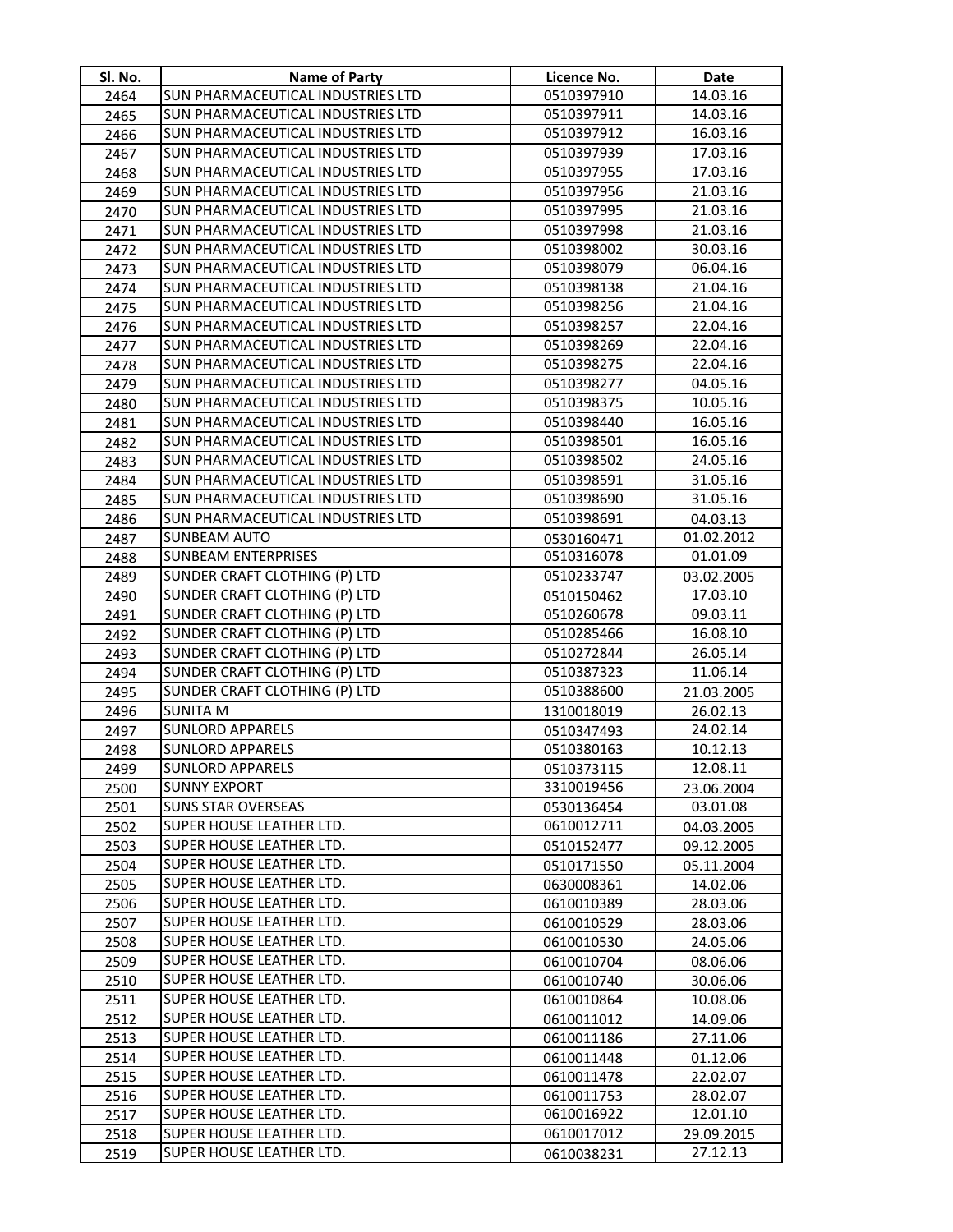| SI. No.      | <b>Name of Party</b>                                         | Licence No.              | Date                     |
|--------------|--------------------------------------------------------------|--------------------------|--------------------------|
| 2520         | SUPER HOUSE LEATHER LTD.                                     | 0610035638               | 18.08.16                 |
| 2521         | <b>SUPER HOUSE LTD</b>                                       | 0610038439               | 09.11.16                 |
| 2522         | <b>SUPER HOUSE LTD</b>                                       | 0610038485               | 30.11.16                 |
| 2523         | <b>SUPER HOUSE LTD</b>                                       | 0610038493               | 12.11.14                 |
| 2524         | <b>SUPER NERLE CLOTHING</b>                                  | 0510391949               | 19.11.14                 |
| 2525         | <b>SUPER NERLE CLOTHING</b>                                  | 0510392065               | 31.03.11                 |
| 2526         | <b>SUPER OVERSEAS</b>                                        | 0510287329               | 16.01.06                 |
| 2527         | <b>SURENDRA SADDLERY</b>                                     | 0610010309               | 16.06.2004               |
| 2528         | <b>SURENDRA SADDLEY</b>                                      | 0610007587               | 20.10.2004               |
| 2529         | <b>SURENDRA SADDLEY</b>                                      | 0610008267               | 23.02.16                 |
| 2530         | <b>SURENDRA SADDLRY</b>                                      | 0610038323               | 26.10.16                 |
| 2531         | <b>SURENDRA SADDLRY</b>                                      | 0610038478               | 30.10.13                 |
| 2532         | <b>SURIE POLEX</b>                                           | 0510369887               | 06.08.2012               |
| 2533         | <b>SURYA HARBAL LTD</b>                                      | 0510331420               | 31.03.2015               |
| 2534         | <b>SURYA HARBAL LTD</b>                                      | 0510393806               | 10.12.2003               |
| 2535         | SURYA MEDICARE LTD.                                          | 2210002664               | 14.01.2004               |
| 2536         | SURYA MEDICARE LTD.                                          | 2210002835               | 19.01.2004               |
| 2537         | SURYA MEDICARE LTD.                                          | 2210002862               | 27.01.2004               |
| 2538         | SURYA MEDICARE LTD.                                          | 2210002894               | 27.01.2004               |
| 2539         | SURYA MEDICARE LTD.                                          | 2210002895               | 06.11.2003               |
| 2540         | <b>SURYA PHARMACEUTICALS</b>                                 | 2210002543               | 07.03.2004               |
| 2541         | <b>SURYA PHARMACEUTICALS</b>                                 | 2210003029               | 07.05.2004               |
| 2542         | <b>SURYA PHARMACEUTICALS</b>                                 | 2210003208               | 30.08.2004               |
| 2543         | <b>SURYA PHARMACEUTICALS</b><br><b>SURYA PHARMACEUTICALS</b> | 2210003599               | 21.09.2004               |
| 2544         | <b>SURYA PHARMACEUTICALS</b>                                 | 2210003707               | 02.11.2004               |
| 2545         | <b>SURYA PHARMACEUTICALS</b>                                 | 2210003870               | 07.12.2004               |
| 2546<br>2547 | <b>SURYA PHARMACEUTICALS</b>                                 | 2210003971               | 10.01.2005               |
| 2548         | <b>SURYA PHARMACEUTICALS</b>                                 | 2210004112<br>2210004117 | 11.01.2005<br>11.01.2005 |
| 2549         | <b>SURYA PHARMACEUTICALS</b>                                 | 2210004119               |                          |
| 2550         | <b>SURYA PHARMACEUTICALS</b>                                 | 2210004189               |                          |
| 2551         | <b>SURYA PHARMACEUTICALS</b>                                 | 2210004190               | 22.02.2005               |
| 2552         | <b>SURYA PHARMACEUTICALS</b>                                 | 2210004229               | 28.02.2005               |
| 2553         | <b>SURYA PHARMACEUTICALS</b>                                 | 2210004252               | 14.03.2005               |
| 2554         | SURYA PHARMACEUTICALS                                        | 2210004304               | 15.03.2005               |
| 2555         | <b>SURYA PHARMACEUTICALS</b>                                 | 2210004313               | 15.03.2005               |
| 2556         | SURYA PHARMACEUTICALS                                        | 2210004314               | 05.04.2005               |
| 2557         | <b>SURYA PHARMACEUTICALS</b>                                 | 2210004394               | 27.04.2005               |
| 2558         | <b>SURYA PHARMACEUTICALS</b>                                 | 2210004440               | 27.04.2005               |
| 2559         | <b>SURYA PHARMACEUTICALS</b>                                 | 2210004441               | 07.11.2005               |
| 2560         | <b>SURYA PHARMACEUTICALS</b>                                 | 2210004967               | 28.09.2005               |
| 2561         | <b>SURYA PHARMACEUTICALS</b>                                 | 2210004987               | 23.01.2004               |
| 2562         | <b>SURYA PHARMACEUTICALS</b>                                 | 2210002884               | 15.03.2004               |
| 2563         | <b>SURYA PHARMACEUTICALS</b>                                 | 2210003063               | 12.11.2003               |
| 2564         | <b>SURYA PHARMACEUTICALS</b>                                 | 2210002569               | 15.12.03                 |
| 2565         | <b>SURYA PHARMACEUTICALS</b>                                 | 2210002690               | 16.07.07                 |
| 2566         | <b>SURYA PHARMACEUTICALS</b>                                 | 0510206331               | 19.03.07                 |
| 2567         | <b>SURYA PHARMACEUTICALS</b>                                 | 2210006594               | 14.05.07                 |
| 2568         | <b>SURYA PHARMACEUTICALS</b>                                 | 2210006720               | 25.06.2004               |
| 2569         | T.C.N.S. INTEL. P LTD.                                       | 0510130263               | 28.06.2004               |
| 2570         | T.C.N.S. INTEL. P LTD.                                       | 0510130479               | 16.07.2004               |
| 2571         | T.C.N.S. INTEL. P LTD.                                       | 0510132624               | 13.09.13                 |
| 2572         | TARUN TEXTILES                                               | 0610033925               | 15.06.16                 |
| 2573         | TARUN TEXTILES                                               | 0610038402               | 13.12.13                 |
| 2574         | TCI EXIM PVT LTD                                             | 0510373474               | 15.09.16                 |
| 2575         | TCI EXIM PVT LTD                                             | 0510399721               | 02.05.2004               |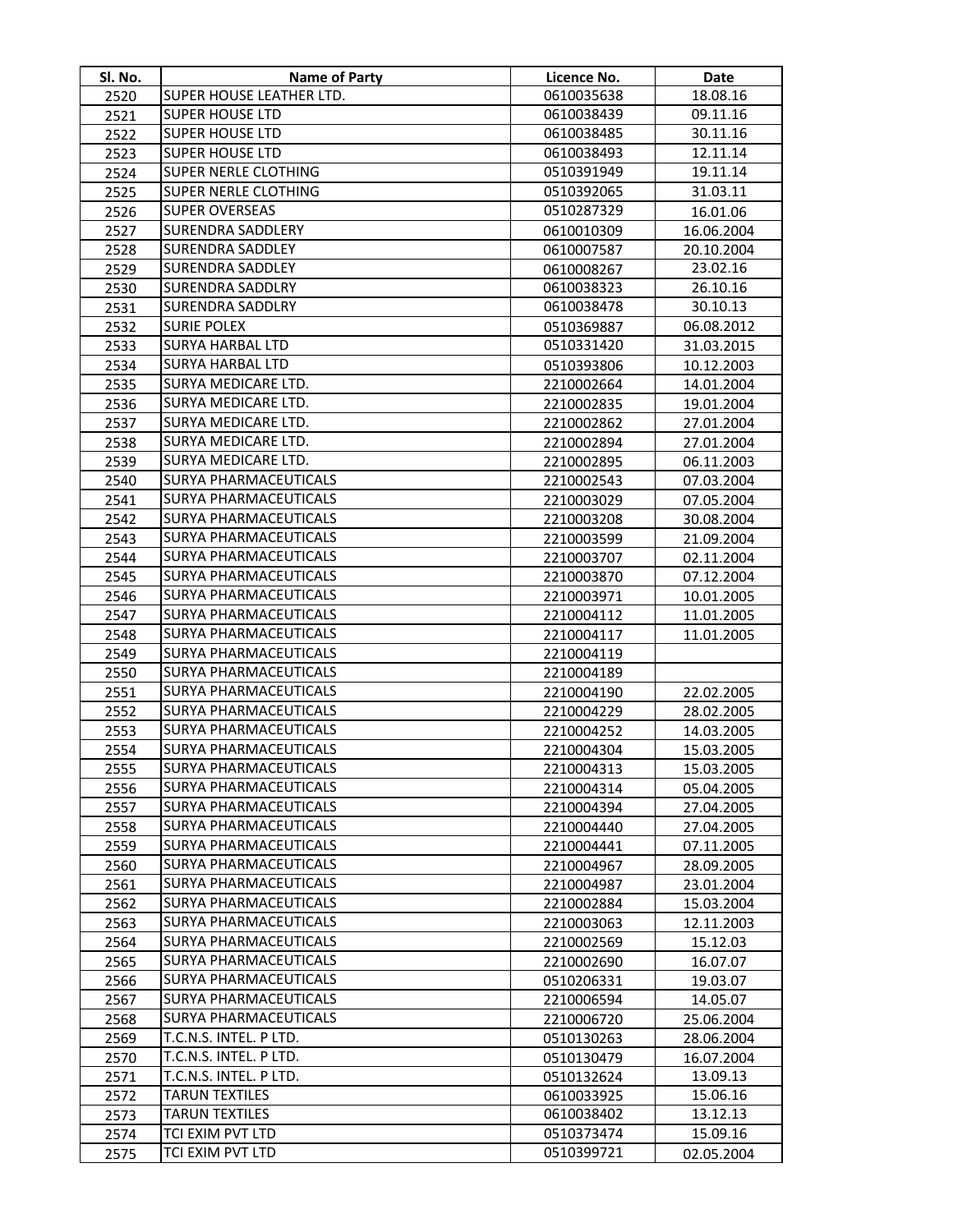| <b>Name of Party</b><br>TECHNO FEB ENGG.<br>2576<br>0510136901<br>26.12.05<br>TEJ SHOE TECH<br>2577<br>0610010203<br>08.12.06<br>TEJ SHOE TECH<br>2578<br>0610011506<br>29.12.05<br>TELE TUBE ELECTRONIC LTD.<br>2579<br>0510173129<br>06.01.2004<br>TELE TUBE ELECTRONIC LTD.<br>2580<br>05100114001<br>25.05.2004<br>TELE TUBE ELECTRONIC LTD.<br>2581<br>0510126880<br>01.05.07<br>TELE TUBE ELECTRONIC LTD.<br>19.01.2012<br>2582<br>0510203150<br><b>TETS N RAI</b><br>0510315078<br>2583<br>05.10.2005 |  |
|--------------------------------------------------------------------------------------------------------------------------------------------------------------------------------------------------------------------------------------------------------------------------------------------------------------------------------------------------------------------------------------------------------------------------------------------------------------------------------------------------------------|--|
|                                                                                                                                                                                                                                                                                                                                                                                                                                                                                                              |  |
|                                                                                                                                                                                                                                                                                                                                                                                                                                                                                                              |  |
|                                                                                                                                                                                                                                                                                                                                                                                                                                                                                                              |  |
|                                                                                                                                                                                                                                                                                                                                                                                                                                                                                                              |  |
|                                                                                                                                                                                                                                                                                                                                                                                                                                                                                                              |  |
|                                                                                                                                                                                                                                                                                                                                                                                                                                                                                                              |  |
|                                                                                                                                                                                                                                                                                                                                                                                                                                                                                                              |  |
|                                                                                                                                                                                                                                                                                                                                                                                                                                                                                                              |  |
| TEX CORP LTD<br>2584<br>28.12.2004<br>0510168011                                                                                                                                                                                                                                                                                                                                                                                                                                                             |  |
| TEX CORP LTD<br>27.06.08<br>2585<br>0510147007                                                                                                                                                                                                                                                                                                                                                                                                                                                               |  |
| <b>TEX CORP LTD</b><br>0510222976<br>26.08.08<br>2586                                                                                                                                                                                                                                                                                                                                                                                                                                                        |  |
| <b>TEX CORP LTD</b><br>26.09.08<br>0510226231<br>2587                                                                                                                                                                                                                                                                                                                                                                                                                                                        |  |
| TEX CORP LTD<br>0510228342<br>2588<br>27.02.2004                                                                                                                                                                                                                                                                                                                                                                                                                                                             |  |
| TEX CORP LTD<br>2589<br>0510119393<br>04.08.2004                                                                                                                                                                                                                                                                                                                                                                                                                                                             |  |
| TEX CORP LTD<br>2590<br>0510134282<br>13.08.2004                                                                                                                                                                                                                                                                                                                                                                                                                                                             |  |
| <b>TEX CORP LTD</b><br>2591<br>0510135269<br>12.03.07                                                                                                                                                                                                                                                                                                                                                                                                                                                        |  |
| TEX CORP LTD<br>2592<br>0510200763<br>22.03.2005                                                                                                                                                                                                                                                                                                                                                                                                                                                             |  |
| <b>TEXPORT</b><br>2593<br>20.08.14<br>0310322456                                                                                                                                                                                                                                                                                                                                                                                                                                                             |  |
| THE AURA CREATION EXPORT PVT LTD<br>20.08.14<br>2594<br>0510390619                                                                                                                                                                                                                                                                                                                                                                                                                                           |  |
| THE AURA CREATION EXPORT PVT LTD<br>0510390678<br>20.08.14<br>2595                                                                                                                                                                                                                                                                                                                                                                                                                                           |  |
| THE AURA CREATION EXPORT PVT LTD<br>21.11.14<br>0510390679<br>2596                                                                                                                                                                                                                                                                                                                                                                                                                                           |  |
| THE AURA CREATION EXPORT PVT LTD<br>0510392103<br>18.12.14<br>2597                                                                                                                                                                                                                                                                                                                                                                                                                                           |  |
| THE AURA CREATION EXPORT PVT LTD<br>0510392473<br>31.03.16<br>2598                                                                                                                                                                                                                                                                                                                                                                                                                                           |  |
| THE AURA CREATION EXPORT PVT LTD<br>0510398102<br>26.04.16<br>2599                                                                                                                                                                                                                                                                                                                                                                                                                                           |  |
| THE AURA CREATION EXPORT PVT LTD<br>0510398298<br>15.06.16<br>2600                                                                                                                                                                                                                                                                                                                                                                                                                                           |  |
| THE AURA CREATION EXPORT PVT LTD<br>0510398811<br>2601<br>28.01.15                                                                                                                                                                                                                                                                                                                                                                                                                                           |  |
| THE AURA CREATION EXPORT PVT LTD<br>2602<br>23.04.15<br>0510393017                                                                                                                                                                                                                                                                                                                                                                                                                                           |  |
| THE AURA CREATION EXPORT PVT LTD<br>2603<br>0510393922<br>30.07.2015                                                                                                                                                                                                                                                                                                                                                                                                                                         |  |
| THE AURA CREATION EXPORT PVT LTD<br>30.11.16<br>2604<br>0510395130                                                                                                                                                                                                                                                                                                                                                                                                                                           |  |
| THE AURA CREATION EXPORT PVT LTD<br>0510400560<br>2605<br>24.12.2003                                                                                                                                                                                                                                                                                                                                                                                                                                         |  |
| THE INDISHERMIT THIRMIT<br>31.01.08<br>2606<br>0610006601                                                                                                                                                                                                                                                                                                                                                                                                                                                    |  |
| THE INDURE PVT LTD<br>0510215640<br>22.11.08<br>2607                                                                                                                                                                                                                                                                                                                                                                                                                                                         |  |
| THE PRINTER HOUSE<br>0510231200<br>20.11.08<br>2608                                                                                                                                                                                                                                                                                                                                                                                                                                                          |  |
| THE PRINTER HOUSE<br>0510231200<br>2609<br>25.07.07                                                                                                                                                                                                                                                                                                                                                                                                                                                          |  |
| THE PRINTERS HOUSE<br>2610<br>0510206705<br>29.01.07                                                                                                                                                                                                                                                                                                                                                                                                                                                         |  |
| 2611<br>THE SARASWATI INDUSTRIAL SYNDICATE LTD.<br>0510198631<br>15.10.07                                                                                                                                                                                                                                                                                                                                                                                                                                    |  |
| THE SARASWATI INDUSTRIAL SYNDICATE LTD.<br>08.12.16<br>2612<br>0510210503                                                                                                                                                                                                                                                                                                                                                                                                                                    |  |
| THE TURNERS<br>0510400684<br>2613<br>03.02.2005                                                                                                                                                                                                                                                                                                                                                                                                                                                              |  |
| THEME EXPORTS<br>20.10.11<br>2614<br>0510150319                                                                                                                                                                                                                                                                                                                                                                                                                                                              |  |
| THEME EXPORTS<br>18.10.2012<br>0510306216<br>2615                                                                                                                                                                                                                                                                                                                                                                                                                                                            |  |
| THEME EXPORTS<br>02.08.13<br>0510337418<br>2616                                                                                                                                                                                                                                                                                                                                                                                                                                                              |  |
| THEME EXPORTS<br>04.02.14<br>2617<br>0510361713                                                                                                                                                                                                                                                                                                                                                                                                                                                              |  |
| <b>THEME EXPORTS</b><br>0510378188<br>25.08.14<br>2618                                                                                                                                                                                                                                                                                                                                                                                                                                                       |  |
| THEME EXPORTS<br>2619<br>0510390742<br>11.09.2015                                                                                                                                                                                                                                                                                                                                                                                                                                                            |  |
| 14.09.16<br>2620<br>THEME EXPORTS<br>0510395591                                                                                                                                                                                                                                                                                                                                                                                                                                                              |  |
| THEON PHARMACEUTICALS LTD<br>2210015561<br>2621<br>21.09.16                                                                                                                                                                                                                                                                                                                                                                                                                                                  |  |
| 10.12.15<br>THEON PHARMACEUTICALS LTD<br>2210015566<br>2622                                                                                                                                                                                                                                                                                                                                                                                                                                                  |  |
| 2210015365<br>10.12.15<br>THEON PHARMACEUTICALS LTD<br>2623                                                                                                                                                                                                                                                                                                                                                                                                                                                  |  |
| THEON PHARMACEUTICALS LTD<br>2210015366<br>26.02.16<br>2624                                                                                                                                                                                                                                                                                                                                                                                                                                                  |  |
| THEON PHARMACEUTICALS LTD<br>2210015421<br>04.03.16<br>2625                                                                                                                                                                                                                                                                                                                                                                                                                                                  |  |
| THEON PHARMACEUTICALS LTD<br>2210015426<br>05.07.11<br>2626<br>THERMO SYSTEMS<br>0510295742                                                                                                                                                                                                                                                                                                                                                                                                                  |  |
| 2627<br>31.03.2005<br><b>TILAK EXPORTS</b><br>2628                                                                                                                                                                                                                                                                                                                                                                                                                                                           |  |
| 0510154713<br>03.05.2005<br><b>TILAK EXPORTS</b><br>2629<br>0510156791<br>15.12.05                                                                                                                                                                                                                                                                                                                                                                                                                           |  |
| <b>TILAK EXPORTS</b><br>2630<br>0510171957<br>18.02.2005                                                                                                                                                                                                                                                                                                                                                                                                                                                     |  |
| <b>TILAK EXPORTS</b><br>27.04.12<br>2631<br>0596033044                                                                                                                                                                                                                                                                                                                                                                                                                                                       |  |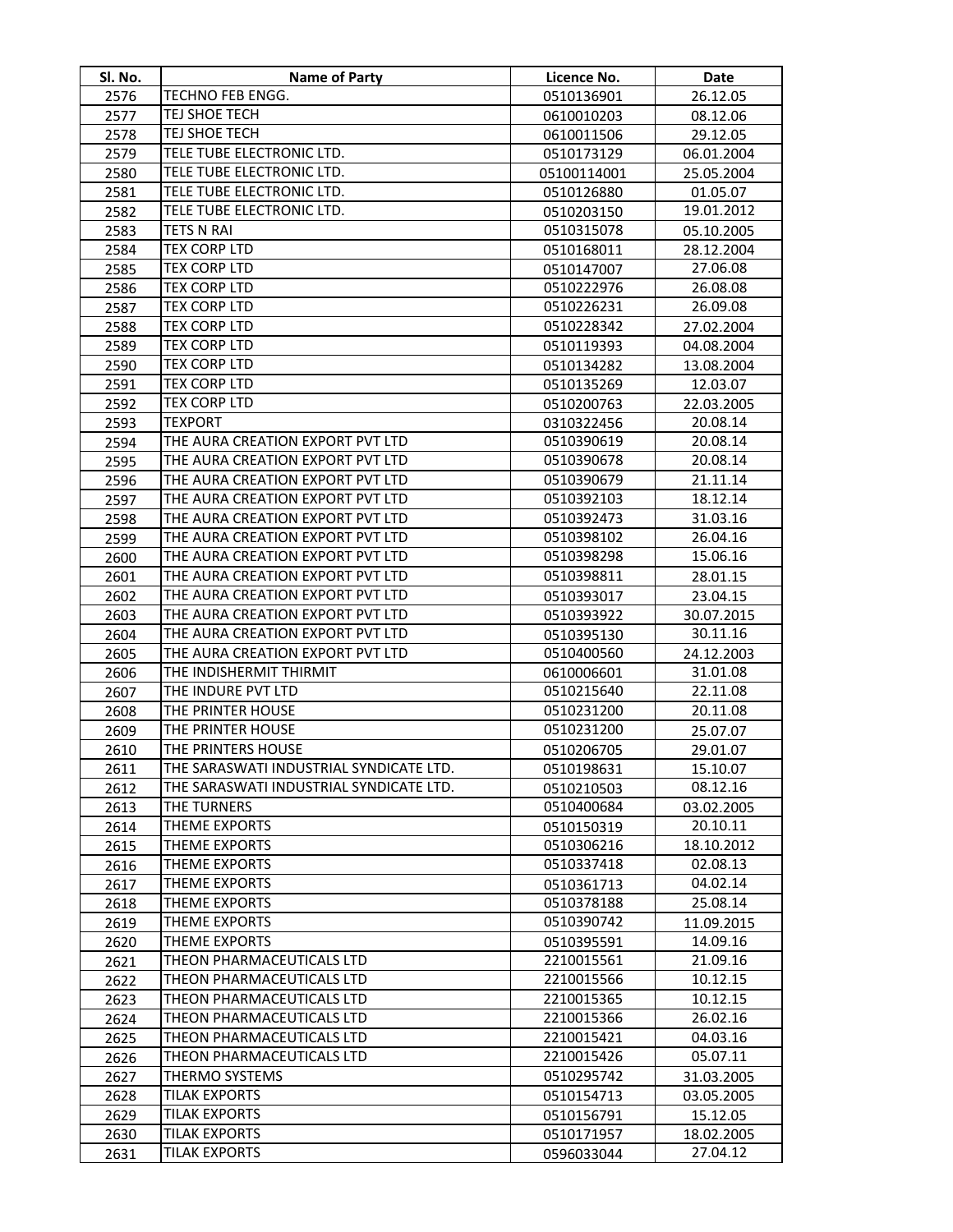| Sl. No.      | Name of Party                          | Licence No.              | Date                 |
|--------------|----------------------------------------|--------------------------|----------------------|
| 2632         | TIMEX GROUP (I) LTD.                   | 0510323295               | 22.08.12             |
| 2633         | TIMEX GROUP (I) LTD.                   | 0510332245               | 05.07.16             |
| 2634         | TOJO VILLAS INTERNATIONAL PVT LTD      | 0510398989               | 19.05.09             |
| 2635         | <b>TORQUE PHARMACEUTICALS</b>          | 2210008909               | 10.07.09             |
| 2636         | <b>TORQUE PHARMACEUTICALS</b>          | 2210009076               | 30.07.09             |
| 2637         | TORQUE PHARMACEUTICALS                 | 2210009128               | 09.03.10             |
| 2638         | TORQUE PHARMACEUTICALS                 | 2210009757               | 09.03.10             |
| 2639         | <b>TORQUE PHARMACEUTICALS</b>          | 2210009758               | 09.07.08             |
| 2640         | <b>TORQUE PHARMACEUTICALS</b>          | 2210007966               | 08.07.13             |
| 2641         | TORQUE PHARMACEUTICALS                 | 2210013997               | 05.01.2004           |
| 2642         | TOY & TOY INTERNATIONAL                | 3310003361               | 20.12.05             |
| 2643         | TOY & TOY INTERNATIONAL                | 3310007883               | 12.03                |
| 2644         | TOY & TOY INTERNATIONAL                | 0310003860               | 06.04.2004           |
| 2645         | TOY & TOY INTERNATIONAL                | 3310004033               | 16.07.10             |
| 2646         | TRADESTONE                             | 0510268359               | 20.10.2004           |
| 2647         | <b>TRADESTONE</b>                      | 0510141019               | 21.01.2011           |
| 2648         | <b>TRADESTONE</b>                      | 0510282160               | 27.06.08             |
| 2649         | TRADESTONE                             | 0510222973               | 29.05.09             |
| 2650         | TRADESTONE                             | 0510242604               | 28.07.06             |
| 2651         | <b>TRADESTONE</b>                      | 0510187248               | 26.02.14             |
| 2652         | TRANSASIA BIOMEDICALS LTD              | 0310771504               | 06.06.16             |
| 2653         | TRANSASIA BIOMEDICALS LTD              | 0310805212               | 06.06.16             |
| 2654         | TRANSASIA BIOMEDICALS LTD              | 0310805218               | 10.06.16             |
| 2655         | TRANSASIA BIOMEDICALS LTD              | 0310806367               | 05.10.13             |
| 2656         | TRANSASIA BIOMEDICALS LTD              | 0310711745               | 13.10.14             |
| 2657         | TRANSASIA BIOMEDICALS LTD              | 0310790197               | 23.12.2004           |
| 2658         | <b>TREND SETTERS</b>                   | 0510146556               | 09.04.07             |
| 2659         | <b>TREND SETTERS</b>                   | 0510202197               | 14.03.2005           |
| 2660         | TRICOLITE ELECTRICAL                   | 0510153051               | 26.07.2005           |
| 2661         | TRICOLITE ELECTRICAL                   | 0510162810               | 26.03.2004           |
| 2662         | TRINITON CONT.                         | 0510122104               | 25.05.2004           |
| 2663         | TRINITON CONT.SYSTEMS                  | 0510126836               | 01.09.16             |
| 2664         | <b>TUBEX INDIA</b>                     | 0510399600               | 02.05.08             |
| 2665         | TULSA GAS TECHNOLOGIES                 | 0310470381               | 11.11.16             |
| 2666         | ULTIMATE FASHION MAKER                 | 0510400413               | 26.12.2003           |
| 2667         | UNICURE INDIA PVT LTD                  | 0510112796               | 10.12.15             |
| 2668         | UNIQUE COLLECTION                      | 0510396646               | 15.10.14             |
| 2669         | UNIQUE COLLECTION                      | 0510391601               | 05.07.2005           |
| 2670         | <b>UNIQURE</b>                         | 051014416                | 13.06.2005           |
| 2671         | <b>UNIQURE</b>                         | 0510159685               | 16.09.16             |
| 2672         | UNITED BIOTECH P LTD                   | 0510399727               | 27.09.16             |
| 2673         | UNITED BIOTECH P LTD                   | 0510399917               | 11.11.16             |
| 2674         | UNITED BIOTECH P LTD                   | 0510400412               | 06.05.2005           |
| 2675         | <b>UNITED DRILLING &amp; TOOLS</b>     | 0510157021               |                      |
| 2676         | UNITED DRILLING & TOOLS                | 0510249707               | 23.09.2004           |
| 2677         | <b>UNITED DRILLING &amp; TOOLS</b>     | 0510138811               | 01.06.10             |
| 2678         | <b>UNITED DRILLING &amp; TOOLS</b>     | 0510265196               | 02.02.06             |
| 2679         | UNITED DRILLING & TOOLS                | 0510175668               | 28.02.06             |
| 2680         | UNITED DRILLING & TOOLS                | 0510177646               | 11.07.07             |
| 2681         | UNITED DRILLING & TOOLS                | 0510206088               | 29.07.2004           |
| 2682         | UNITHER INDUCT                         | 0510133817               | 03.08.06             |
| 2683         | UNIVERSAL WEAVERS P. LTD.              | 0510188196               | 08.12.2005           |
| 2684         | USHA FABS P. LTD.<br>USHA FABS P. LTD. | 0510167728               | 30.09.2005           |
| 2685<br>2686 | USHA FABS P. LTD.                      | 0510171441<br>0510202698 | 19.04.07<br>16.07.07 |
| 2687         | USHA FABS P. LTD.                      | 0510206327               | 05.11.08             |
|              |                                        |                          |                      |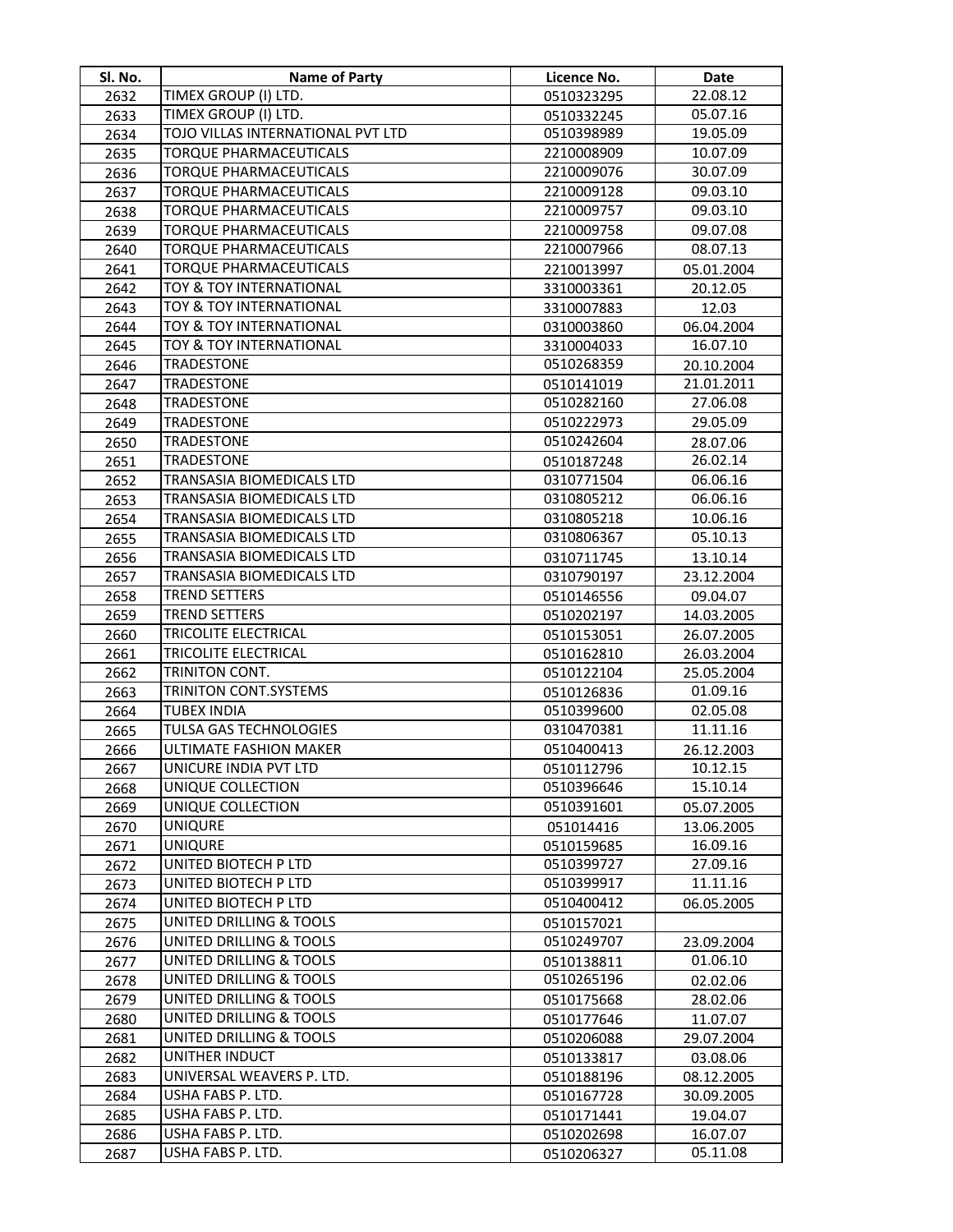| Sl. No.      | <b>Name of Party</b>                                    | Licence No.              | Date                 |
|--------------|---------------------------------------------------------|--------------------------|----------------------|
| 2688         | UTV SOFTWARE                                            | 0510230376               | 04.01.06             |
| 2689         | VA TECH ESCHER WYSS FLOVEL LTD.                         | 0510173581               | 16.01.06             |
| 2690         | VA TECH ESCHER WYSS FLOVEL LTD.                         | 0510174390               | 08.03.06             |
| 2691         | VA TECH ESCHER WYSS FLOVEL LTD.                         | 0510178343               | 27.12.06             |
| 2692         | VA TECH ESCHER WYSS FLOVEL LTD.                         | 0510196907               | 20.02.07             |
| 2693         | VA TECH ESCHER WYSS FLOVEL LTD.                         | 0510199700               | 21.02.07             |
| 2694         | VA TECH ESCHER WYSS FLOVEL LTD.                         | 0510199824               | 16.03.07             |
| 2695         | VA TECH ESCHER WYSS FLOVEL LTD.                         | 0510201102               | 03.03.2005           |
| 2696         | VA TECH ESCHER WYSS FLOVEL LTD.                         | 0510152462               | 25.05.2005           |
| 2697         | VA TECH ESCHER WYSS FLOVEL LTD.                         | 0510158294               | 22.04.09             |
| 2698         | VA TECH ESCHER WYSS FLOVEL LTD.                         | 0510240108               | 12.04.2004           |
| 2699         | VA TECH ESCHER WYSS FLOVEL LTD.                         | 0510123135               | 23.12.08             |
| 2700         | VA TECH ESCHER WYSS FLOVEL LTD.                         | 0510233247               | 03.08.16             |
| 2701         | VARTIKA CHEMICALS                                       | 1310047941               | 22.05.13             |
| 2702         | <b>VARU CREATIONS</b>                                   | 0510354907               | 17.11.16             |
| 2703         | <b>VARU CREATIONS</b>                                   | 0510400430               | 24.11.16             |
| 2704         | <b>VARU CREATIONS</b>                                   | 0510400456               | 24.11.2016           |
| 2705         | <b>VEE TEE FINE</b>                                     | 3310012031               | 30.07.07             |
| 2706         | <b>VEETEE FINE FOODS</b>                                | 3310010822               | 31.01.06             |
| 2707         | VENUS CONTROLS & SWITCHGEARS P. LTD.                    | 0510175448               | 20.09.06             |
| 2708         | VENUS CONTROLS & SWITCHGEARS P. LTD.                    | 0510191333               | 23.11.06             |
| 2709         | VENUS CONTROLS & SWITCHGEARS P. LTD.                    | 0510194893               | 04.04.07             |
| 2710         | VENUS CONTROLS & SWITCHGEARS P. LTD.                    | 0510202143               | 27.11.07             |
| 2711         | VENUS CONTROLS & SWITCHGEARS P. LTD.                    | 0510212613               | 06.10.16             |
| 2712         | <b>VENUS REMEDIES LIMITED</b>                           | 2210015574               | 16.06.08             |
| 2713         | <b>VENUS REMEDIES LIMITED</b>                           | 2210007880               | 27.08.08             |
| 2714         | <b>VENUS REMEDIES LIMITED</b>                           | 2210008115               | 14.10.09             |
| 2715         | <b>VENUS REMEDIES LIMITED</b>                           | 2210009351               | 24.12.09             |
| 2716         | <b>VENUS REMEDIES LIMITED</b>                           | 2210009539               | 05.03.10             |
| 2717         | <b>VENUS REMEDIES LIMITED</b>                           | 2210009748               | 13.12.14             |
| 2718         | <b>VENUS REMEDIES LIMITED</b>                           | 2210014517               | 23.05.14             |
| 2719         | <b>VENUS REMEDIES LIMITED</b>                           | 2210014909               | 25.08.14             |
| 2720         | <b>VENUS REMEDIES LIMITED</b>                           | 2210015065               | 13.11.14             |
| 2721         | VENUS REMEDIES LIMITED                                  | 2210015126               | 16.12.14             |
| 2722         | VENUS REMEDIES LIMITED                                  | 2210015145               | 20.11.2015           |
| 2723         | <b>VENUS REMEDIES LIMITED</b>                           | 2210015347               | 18.12.2015           |
| 2724         | <b>VENUS REMEDIES LIMITED</b>                           | 2210015387               | 06.07.07             |
| 2725         | <b>VENUS REMEDIES LIMITED</b>                           | 2210006867               | 13.07.07             |
| 2726         | <b>VENUS REMEDIES LIMITED</b>                           | 2210006880               | 21.09.07             |
| 2727         | <b>VENUS REMEDIES LIMITED</b>                           | 2210007074               | 23.04.15             |
| 2728         | <b>VENUS REMEDIES LIMITED</b>                           | 2210015225               | 01.05.2015           |
| 2729         | <b>VENUS REMEDIES LIMITED</b>                           | 2210015229               | 27.08.2015           |
| 2730         | <b>VENUS REMEDIES LIMITED</b>                           | 2210015294               | 28.08.2015           |
| 2731         | <b>VENUS REMEDIES LIMITED</b>                           | 2210015298               | 28.08.2015           |
| 2732         | <b>VENUS REMEDIES LIMITED</b>                           | 2210015299               | 09.02.16             |
| 2733         | <b>VENUS REMEDIES LIMITED</b>                           | 2210015410               | 09.02.16             |
| 2734         | <b>VENUS REMEDIES LIMITED</b><br>VENUS REMEDIES LIMITED | 2210015411               | 17.03.16<br>31.03.16 |
| 2735<br>2736 | VENUS REMEDIES LIMITED                                  | 2210015447<br>2210015463 | 20.05.16             |
| 2737         | VENUS REMEDIES LIMITED                                  | 2210015483               | 23.06.16             |
| 2738         | VENUS REMEDIES LIMITED                                  | 2210015510               | 06.01.16             |
| 2739         | VERSA DESIGNS                                           | 0510397218               | 15.07.2004           |
| 2740         | VIKRAM OVERSEASE LTD.                                   | 0510132352               | 19.08.2004           |
| 2741         | VIKUJ INDIA CO LTD.                                     | 051013584                | 29.03.06             |
| 2742         | VINTAGE FABRICS P. LTD.                                 | 3310008328               | 29.03.06             |
| 2743         | VINTAGE FABRICS P. LTD.                                 | 3310008345               | 28.12.12             |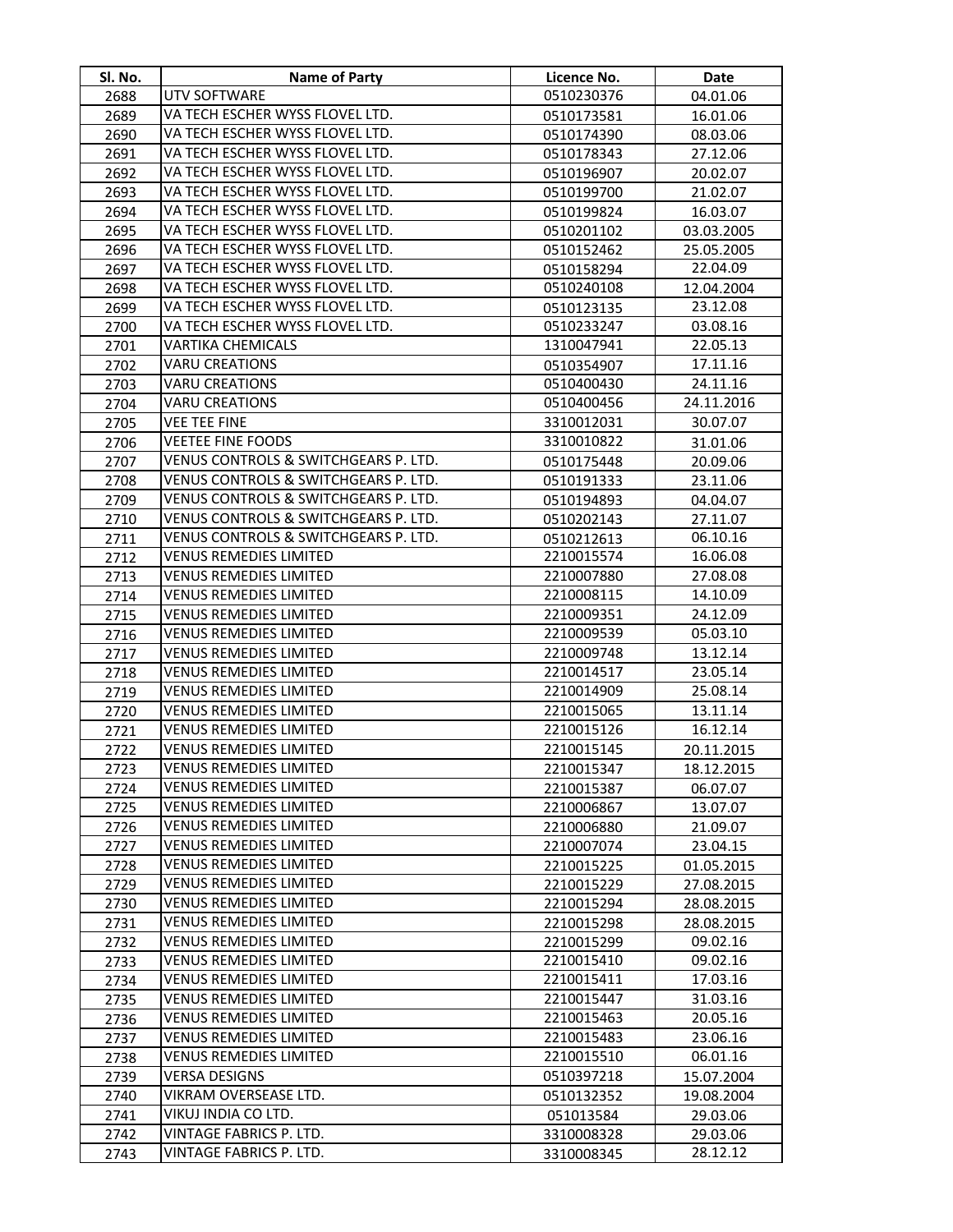| Sl. No.      | <b>Name of Party</b>                                                 | Licence No.              | Date                 |
|--------------|----------------------------------------------------------------------|--------------------------|----------------------|
| 2744         | VIOLET APPARELS (I) LTD                                              | 0510341894               | 02.07.09             |
| 2745         | <b>VIRAJ EXPORTS</b>                                                 | 0510245096               | 01.12.2004           |
| 2746         | VISHESH OVERSEAS                                                     | 0510144419               | 23.09.2004           |
| 2747         | VISHESH OVERSEAS                                                     | 0510138813               | 03.05.2005           |
| 2748         | VISHESH OVERSEAS                                                     | 0510156745               |                      |
| 2749         | <b>VISHESH OVERSEAS</b>                                              | 0510157932               | 11.10.06             |
| 2750         | VISHESH OVERSEAS                                                     | 0510192462               | 29.06.09             |
| 2751         | VISHESH OVERSEAS                                                     | 0510244699               | 08.02.2011           |
| 2752         | VISMAYA INTENATIONAL                                                 | 0510283394               | 04.08.2004           |
| 2753         | VITA LIFESCIECNES LABORATORIES                                       | 0510134265               | 04.08.2004           |
| 2754         | VITA LIFESCIECNES LABORATORIES                                       | 0510134266               | 23.08.2004           |
| 2755         | VITA LIFESCIECNES LABORATORIES                                       | 0510136104               | 16.07.2004           |
| 2756         | VITA LIFESCIECNES LABORATORIES                                       | 0510132585               | 16.07.2004           |
| 2757         | VITA LIFESCIECNES LABORATORIES                                       | 0510132589               | 04.09.2004           |
| 2758         | VITA LIFESCIECNES LABORATORIES                                       | 0510134264               | 01.03.06             |
| 2759         | VIVEK PHARMACHEM                                                     | 0510177681               | 04.11.09             |
| 2760         | VIVEK PHARMACHEM                                                     | 1310030395               | 31.12.09             |
| 2761         | <b>VIVEK PHARMACHEM</b>                                              | 1310030993               | 02.03.10             |
| 2762         | VIVEK PHARMACHEM                                                     | 1310031525               | 19.06.13             |
| 2763         | VIVEK PHARMACHEM                                                     | 1310043417               | 10.09.13             |
| 2764         | <b>VIVEK PHARMACHEM</b>                                              | 1310044273               | 18.09.13             |
| 2765         | <b>VIVEK PHARMACHEM</b>                                              | 1310044274               | 10.07.14             |
| 2766         | VOITH HYDRO PVT LTD                                                  | 0510389627               | 06.02.13             |
| 2767         | <b>VORKA IMPEX</b>                                                   | 2999001622               | 15.03.2005           |
| 2768         | <b>VORKA IMPEX</b>                                                   | 2910007355               | 05.12.2005           |
| 2769         | VRINDAVAN OVERSEAS                                                   | 0510170999               | 01.02.06             |
| 2770         | VRINDAVAN OVERSEAS                                                   | 0510175550               | 04.12.12             |
| 2771         | <b>VSA INTERNATIONAL</b>                                             | 0510340060               | 07.10.13             |
| 2772         | VSM VENTURE CONTROL SYSTEM                                           | 0510367680               | 04.08.2004           |
| 2773         | W. DIAMANT INDIA LTD.                                                | 0510134236               | 11.08.2005           |
| 2774         | W. DIAMANT INDIA LTD.                                                | 0510164134               | 07.12.05             |
| 2775         | W. DIAMANT INDIA LTD.                                                | 0510144895               | 12.09.05             |
| 2776         | W. DIAMANT INDIA LTD.                                                | 0510166215               | 07.10.05             |
| 2777         | W. DIAMANT INDIA LTD.                                                | 0510168168               | 07.10.05             |
| 2778         | W. DIAMANT INDIA LTD.                                                | 0510168170               | 28.02.06             |
| 2779         | W. DIAMANT INDIA LTD.                                                | 0510177647               | 10.08.06             |
| 2780         | W. DIAMANT INDIA LTD.                                                | 0510188541               | 21.09.06             |
| 2781         | W. DIAMANT INDIA LTD.                                                | 0510191396               | 07.05.2003           |
| 2782         | W. DIAMANT INDIA LTD.                                                | 0510089183               | 11.08.2003           |
| 2783         | W. DIAMANT INDIA LTD.                                                | 0510098708               | 01.10.2003           |
| 2784         | W. DIAMANT INDIA LTD.                                                | 0510104200               | 06.09.06             |
| 2785         | WAGO & CONTROL (I) LTD.                                              | 0510190356               | 19.09.08             |
| 2786         | WAGO & CONTROL (I) LTD.                                              | 0510227796               | 11.09.06             |
| 2787         | WAGO & CONTROL (I) LTD.                                              | 0510190576               | 01.01.14             |
| 2788         | WAGO & CONTROL (I) LTD.                                              | 0510375074               | 01.09.16             |
| 2789         | WAGO & CONTROL (I) LTD.                                              | 0510399594               | 09.09.16             |
| 2790         | WAGO & CONTROL (I) LTD.                                              | 0510399673               | 24.08.07             |
| 2791         | WAGO & CONTROL (I) LTD.                                              | 051208113                | 09.06.09             |
| 2792         | <b>WELBY INDIA</b>                                                   | 0510243330               | 11.03.16             |
| 2793         | WELLMED INTERNATIONAL INDUSREIES                                     | 0510397899               | 14.03.08             |
| 2794         | WELLMED INTERNATIONAL INDUSREIES<br>WELLMED INTERNATIONAL INDUSREIES | 0510217884               | 04.09.2015           |
| 2795         |                                                                      | 0510395536               | 05.01.10             |
| 2796<br>2797 | WINDLASS ENGINEERS<br>WINDLASS ENGINEERS                             | 6110000378<br>6110000350 | 15.09.09<br>15.09.09 |
| 2798         | WINDLASS ENGINEERS                                                   | 6110000351               | 05.06.07             |
| 2799         | WINSOME YARNS LTD                                                    | 2210006802               | 14.07.2005           |
|              |                                                                      |                          |                      |